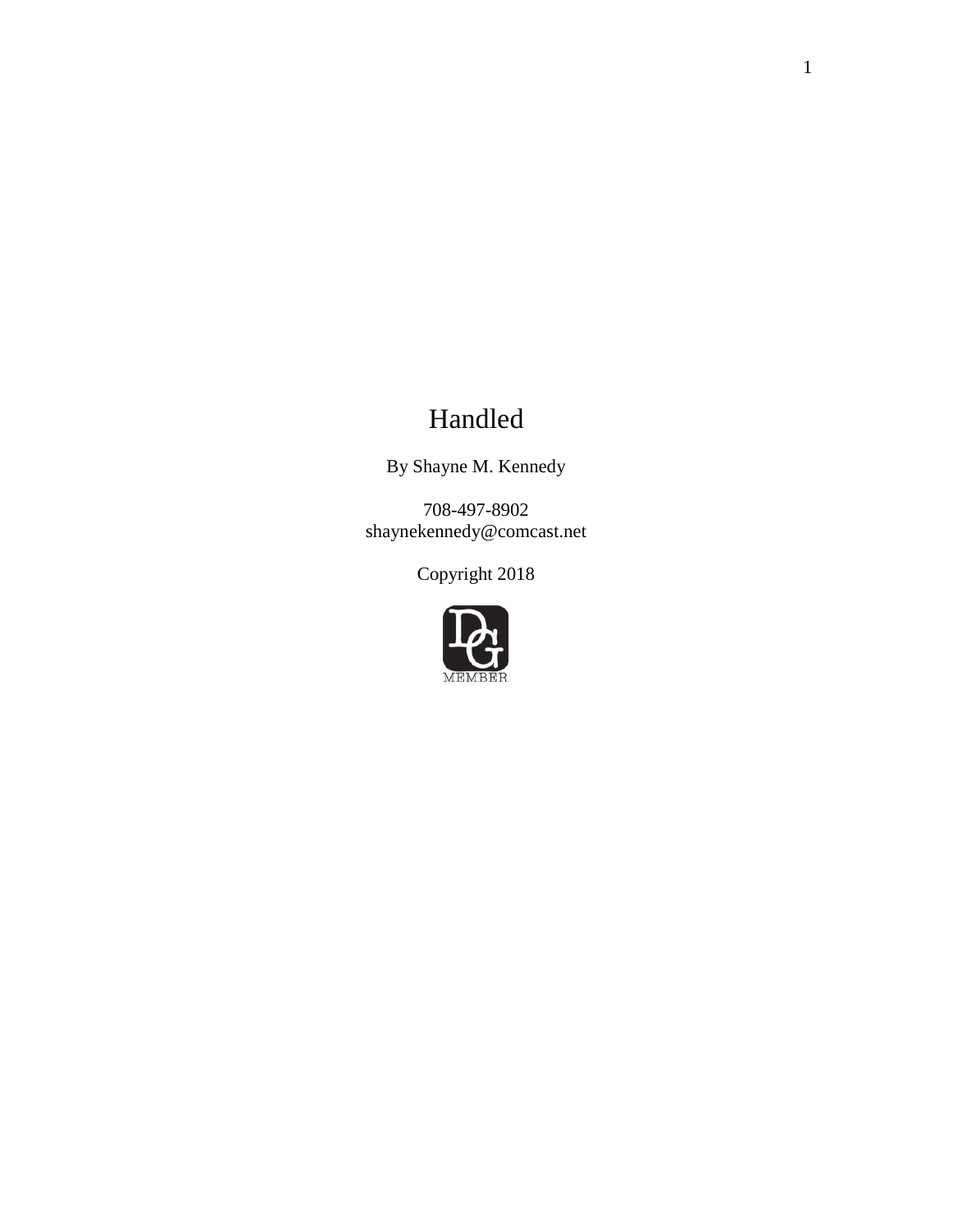*Scene 1. The living room of a modest home in suburban America. A door to the outside, a doorway to the kitchen and a doorway to the rest of the house. At rise, MELANIE, with only a purse, and PENNY, with a full duffel bag, stand just inside the door. PENNY doesn't feel completely at home here. Somewhere in the room is a bookshelf. Throughout the course of the play, books move from one shelf (the unread) to another (read).*

| Does it feel weird to be home?                         | <b>MELANIE</b> |
|--------------------------------------------------------|----------------|
| Of course.                                             | <b>PENNY</b>   |
| Penny, you're not supposed to say that!                | <b>MELANIE</b> |
| Then don't ask.                                        | <b>PENNY</b>   |
| I want you to be happy here. It's weird if it's weird. | <b>MELANIE</b> |
| It's just new.                                         | <b>PENNY</b>   |
| You live here.                                         | <b>MELANIE</b> |
| Hardly.                                                | <b>PENNY</b>   |
| Being there that was the weird part.                   | <b>MELANIE</b> |
| At first. The beginning of everything is always weird. | <b>PENNY</b>   |
| I love beginnings.                                     | <b>MELANIE</b> |

#### PENNY

I love middles.

MELANIE Besides, this doesn't even count as a beginning! It's a return. Your homecoming!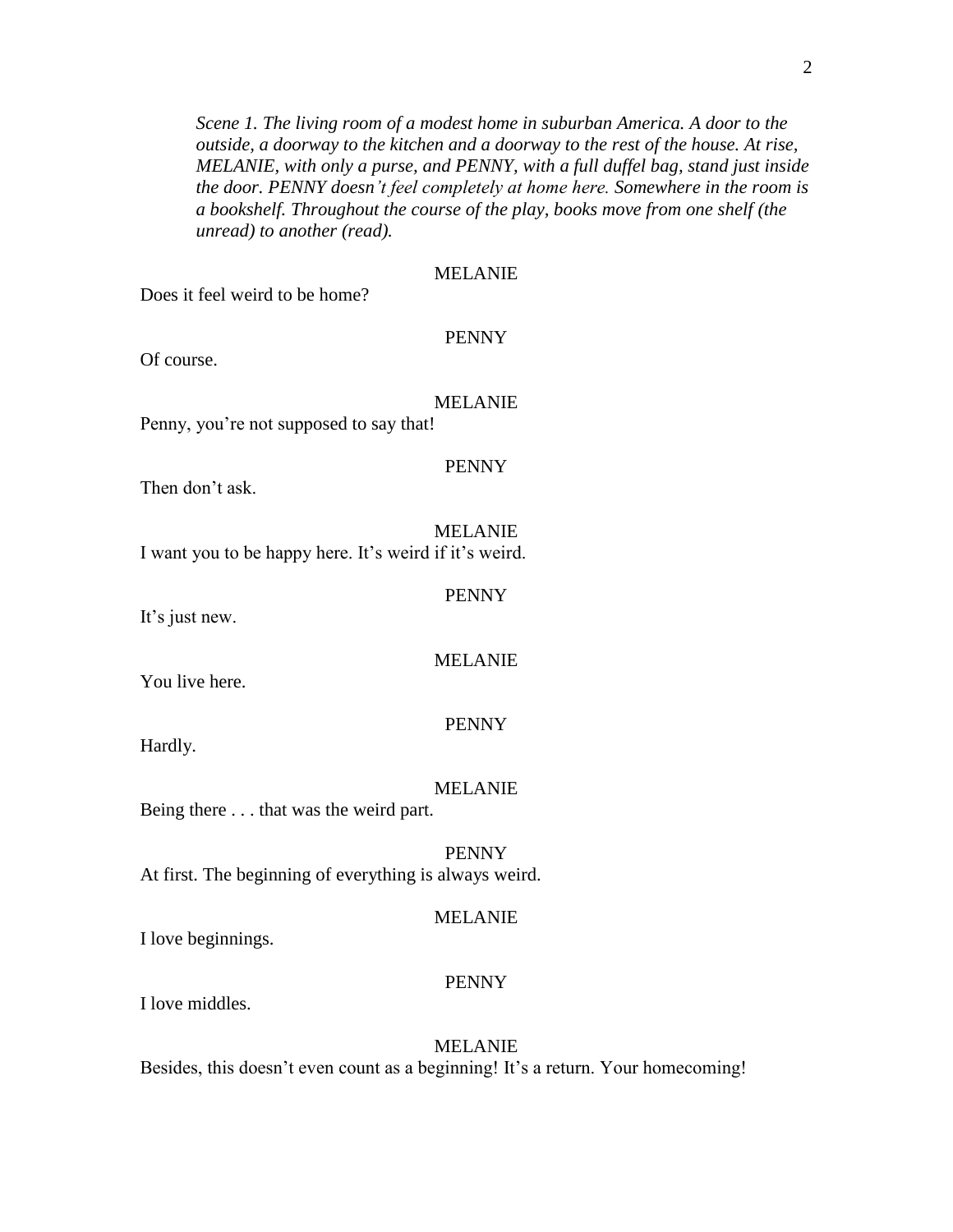This isn't my home. And I'm leaving here as soon as I graduate.

# MELANIE

Penny, we've talked about that. I do not support that. You're not—

#### PENNY

I don't have to stay here just because you say so. After I graduate, I'm going far away. I'll hitchhike. I'll waitress at places until I get to—

#### MELANIE

Oh, for Christ's sake, Penny! Get a grip! You couldn't handle a job scooping ice cream!

#### PENNY

Those people were horrible.

#### MELANIE

They really weren't. *(changing the course of the ship)* What do you think of the color?

#### PENNY

The color of what?

#### MELANIE

The room? The walls?

# PENNY

Is it different?

#### MELANIE

Really?!? It was like a pale blue before.

#### PENNY

*(looking around, it is a pale blue now, color and line may be altered to best accommodate production)* I guess I don't remember.

#### MELANIE

Huh. This is so much more saturated. I went a little crazy. You know what did it? I watched a movie about a Mexican artist, a lady, with some serious eyebrows.

#### PENNY

Frida Kahlo?

#### MELANIE

Hmm, that doesn't sound right. Anyway, the colors she used, and the colors in the movie, were just super intense, and I kind of got carried away. I hope you don't feel like we moved to Puerto Rico!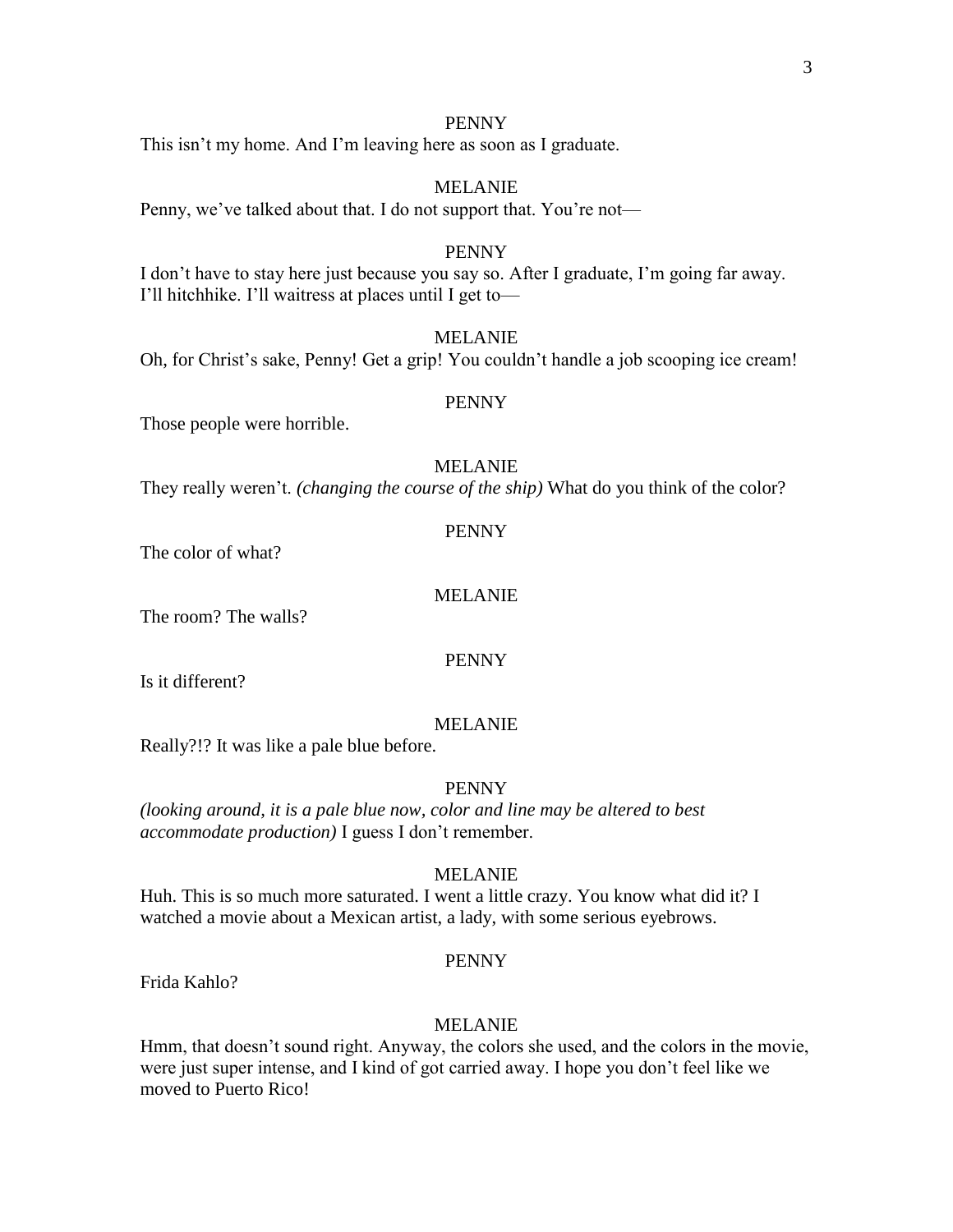Puerto Rico isn't Mexico.

# MELANIE

What?

## PENNY

It's fine.

MELANIE I'll probably change it back in a month. You know me!

#### PENNY

Yep. Is my room . . . ?

#### MELANIE

It's just like you left it. Sorry. Not just like. I mean, I vacuumed. I didn't want you to cut your feet.

#### PENNY

That's funny.

#### MELANIE

I wasn't joking.

*PENNY moves to exit to her room.*

Um, Laura? From my new work? My friend Laura is coming over. She's bringing Chinese.

#### PENNY

I don't feel like company.

#### MELANIE

Good thing she doesn't count as company!

#### PENNY

I'll just stay in my room.

MELANIE No. It'll be fine. Besides, do you feel like cooking? I don't!

PENNY I don't feel like cooking, or talking. I just feel like sitting, and breathing.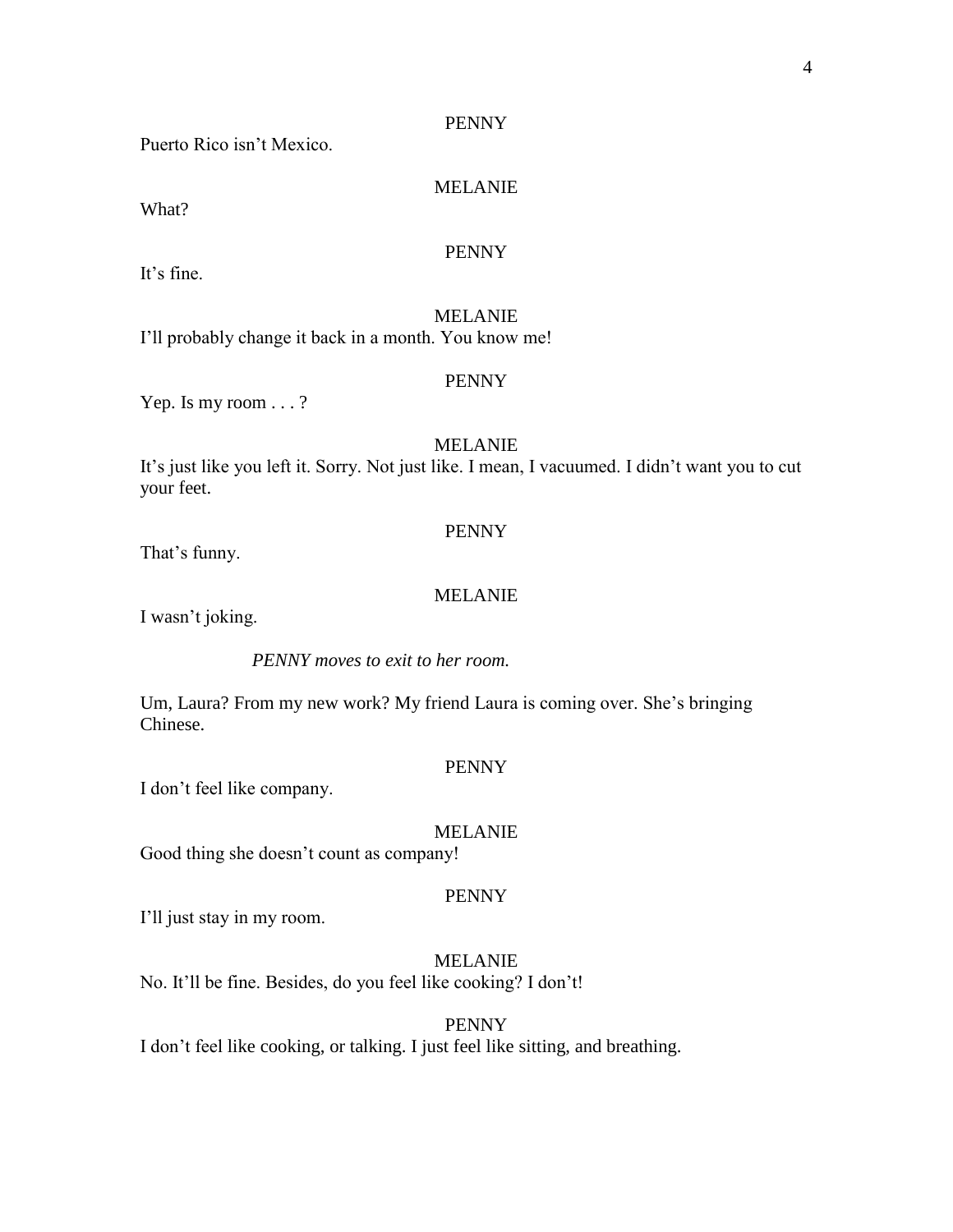Well, that's fine. You don't have to put on a show for Laura.

#### PENNY

Can't you just order food?

#### MELANIE

She's already on her way.

#### PENNY

Are you afraid to be alone with me?

#### MELANIE

Am I—? I thought we were supposed to be less confrontational. Isn't that what Dr. Mary said?

*PENNY shrugs, heads to her room with her bag.*

Don't be long. Laura's pulling up.

*A moment of MELANIE alone, she breathes, listens to nothing, approaches an emotional edge and pulls herself back. LAURA knocks and enters tentatively, politely, carrying bags of takeout. She takes a quick moment to register that MELANIE is alone before speaking.*

#### LAURA

Going good?

#### MELANIE

*(recovering)* It is!

#### LAURA

Where is she?

#### MELANIE

Unpacking. She's just settling in, in her room.

#### LAURA

I feel like maybe I shouldn't be here yet. I mean, don't you two just want some time? Get used to looking at each other again?

#### MELANIE

What do you mean? This is totally fine. It's perfect.

#### LAURA

Did you show it to her yet?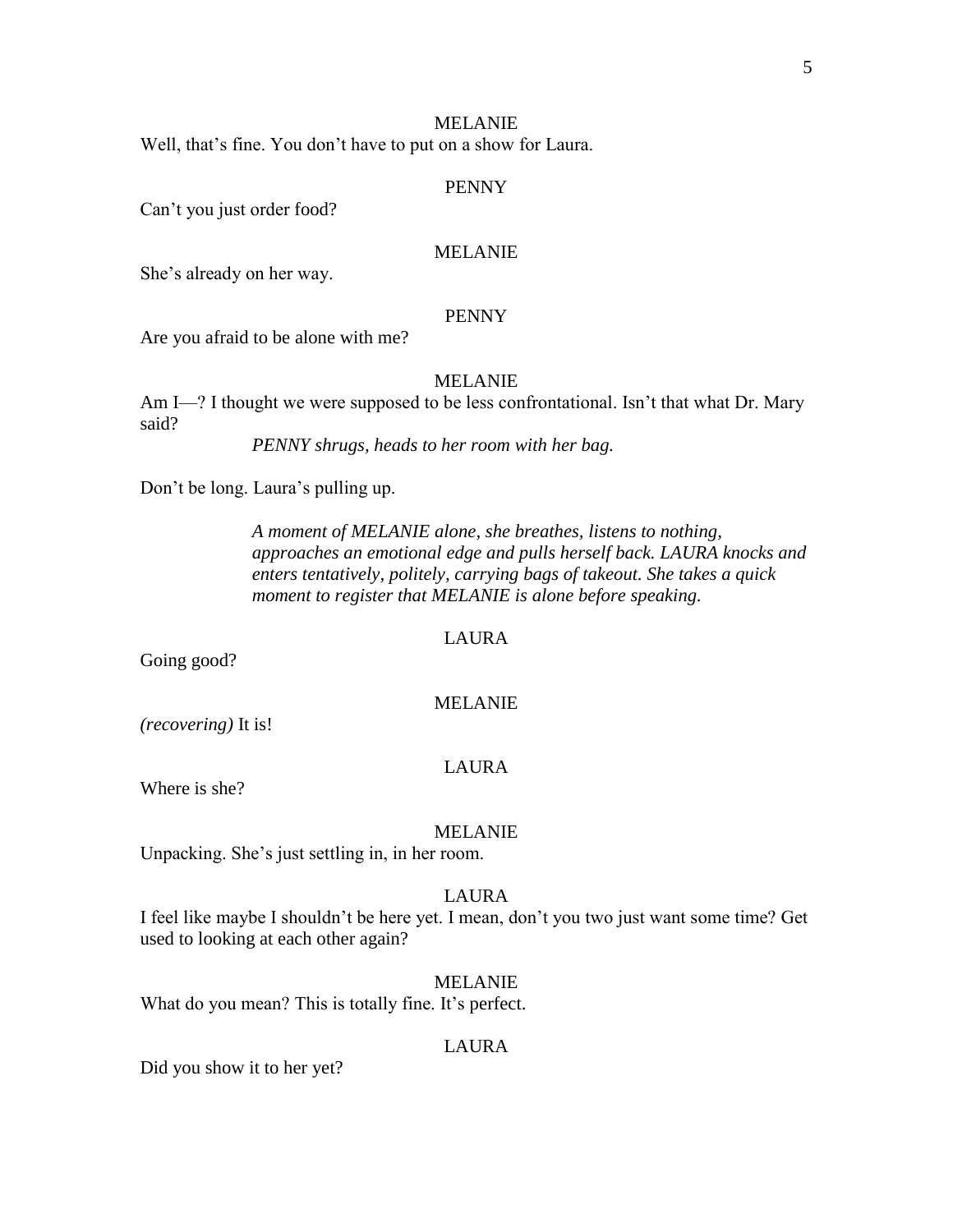What? No. I think I might not.

# LAURA

Okay.

# MELANIE

But maybe I should, but I don't want to spring anything on her. She doesn't like that.

# LAURA

Then don't.

#### MELANIE

It kind of seems embarrassing now.

# LAURA

Yeah?

# MELANIE

But I did it out of love. I'm getting her back on track! And I missed her.

# LAURA

You did.

#### MELANIE

I think she thinks I didn't miss her.

# LAURA

Did you tell her you missed her?

#### MELANIE

I did, but she didn't believe me. I sounded fake when I said it. "I missed you!" *(a disapproving noise from LAURA)* Yeah.

# LAURA

So show it to her, have a laugh about it. And let it go. It will prove you missed her when she was gone.

#### MELANIE

Maybe.

*PENNY returns.*

#### PENNY

Where's my computer?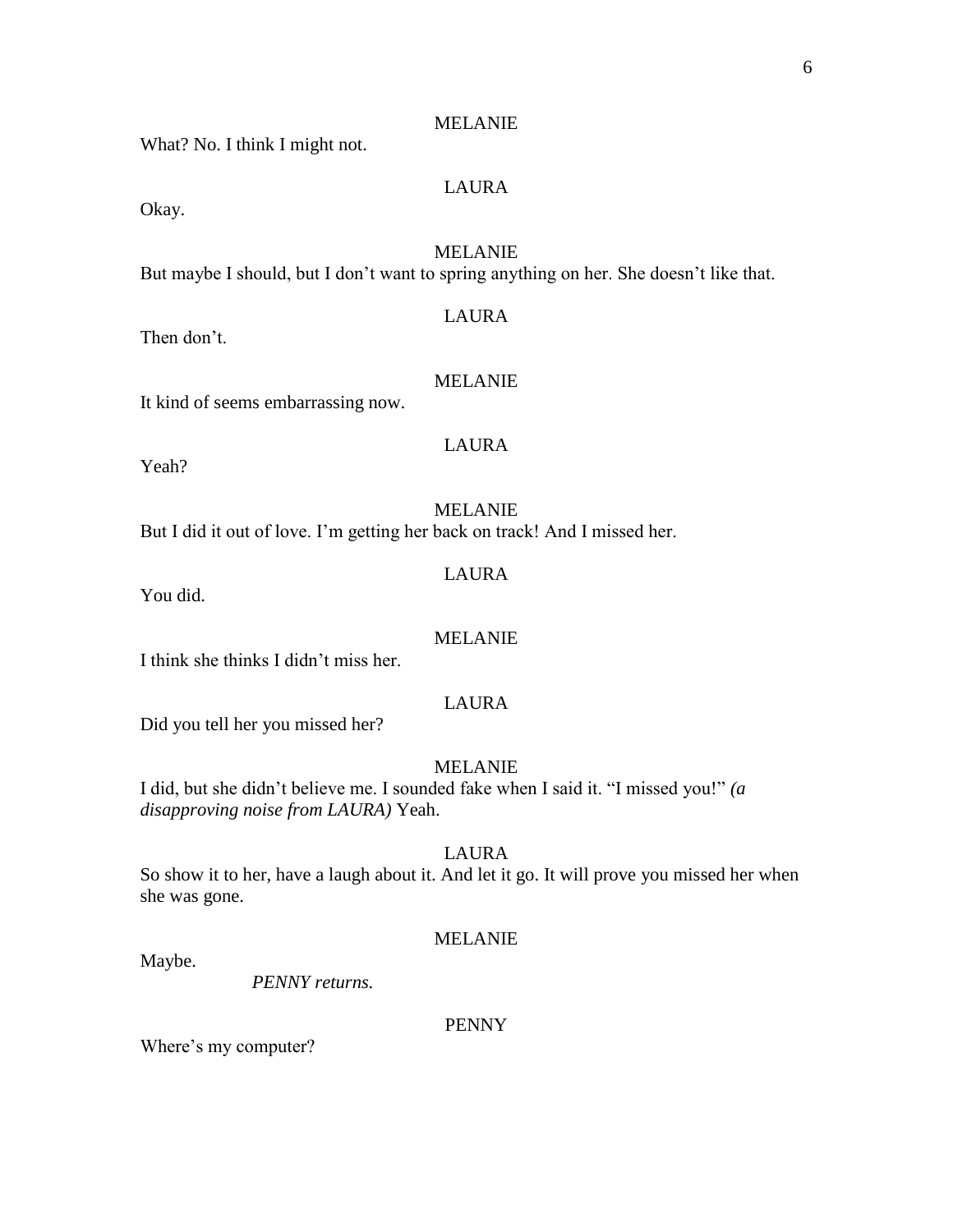What computer?

# PENNY

Didn't you get it fixed?

LAURA *(extending her hand)* Hi, honey. I'm Laura. I work with your mom.

## PENNY

*(shaking it?*) Hi. Pleases don't call me honey. Just my name. Or nothing.

# LAURA

Right. Sorry.

# MELANIE

After my second day at work, I friended Laura on Facebook and found out we went to the same high school!

| LAURA          |
|----------------|
| <b>MELANIE</b> |
| <b>LAURA</b>   |
| <b>MELANIE</b> |
| <b>PENNY</b>   |
| LAURA          |
| <b>PENNY</b>   |
| <b>MELANIE</b> |
| <b>PENNY</b>   |
|                |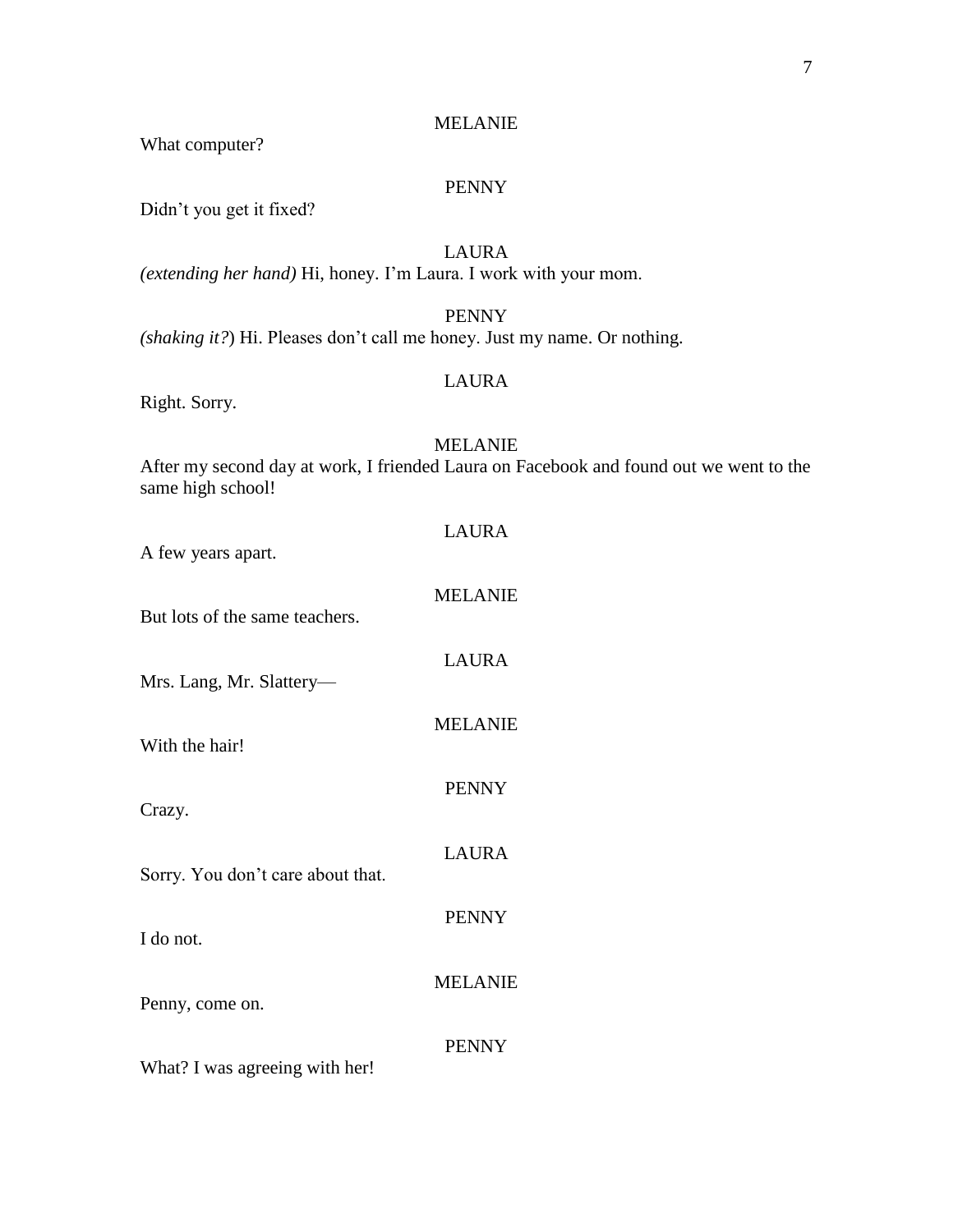## LAURA

Big day for you. Congratulations on coming home.

#### PENNY

Is this a "congratulations" occasion?

# LAURA

I don't really know.

PENNY Me either. First time I've done it. *(to MELANIE)* You didn't fix my computer.

#### MELANIE It was beyond repair. It was . . . smashed.

## PENNY

Where is it?

# MELANIE

By now, it's probably been recycled into I-don't-know-what.

#### PENNY

What? What about my phone?

#### MELANIE

Same. It's gone. All that stuff is gone.

#### PENNY

I have stuff I wanna read! This is bullshit!

#### MELANIE

Penny!

LAURA Hey! Kids and their tech, right? You're gonna get her new stuff, Mel?

#### MELANIE

Yes.

# PENNY

When?

#### MELANIE

When you are ready.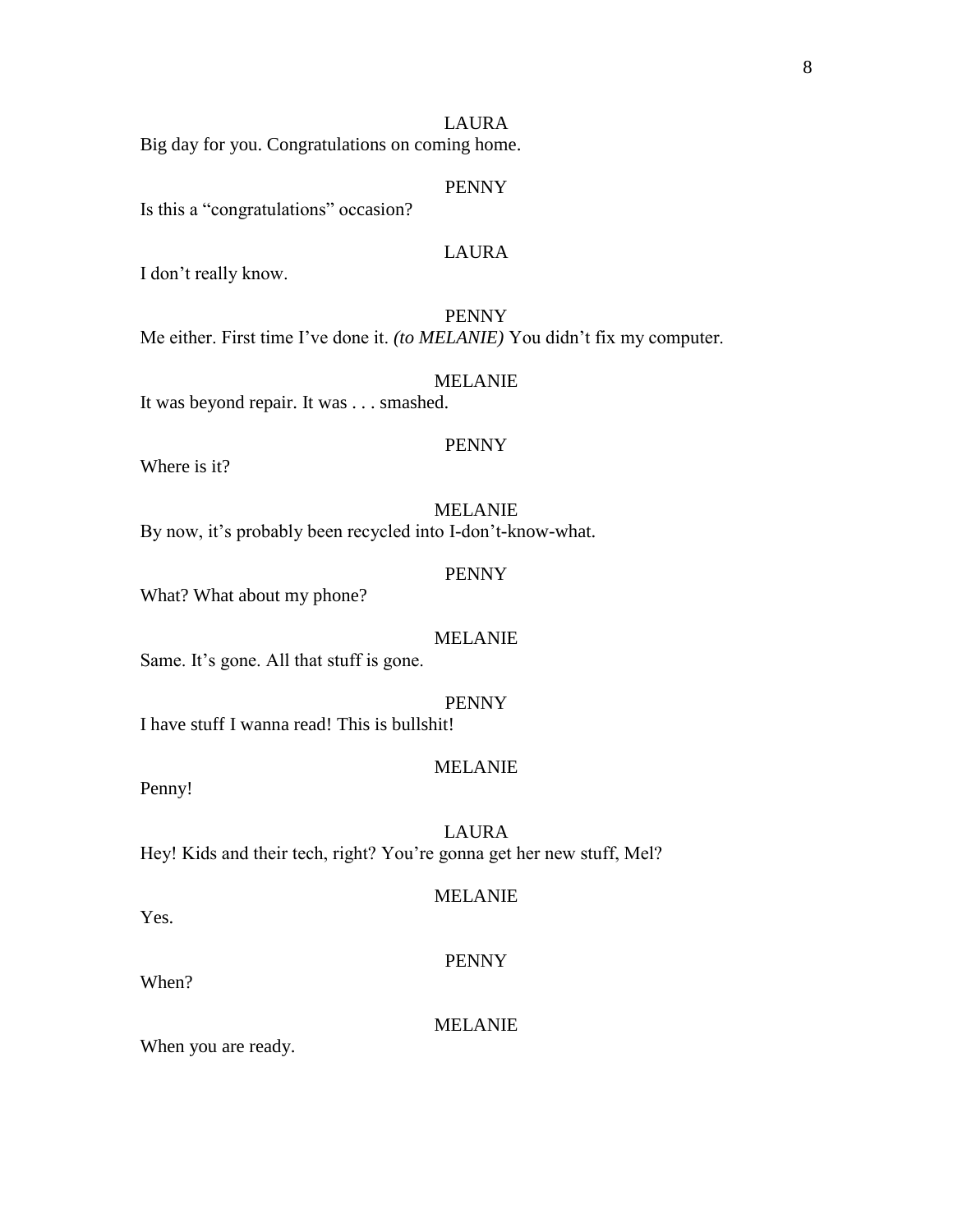| <b>PENNY</b><br>Who decides?                                                                                                                 |
|----------------------------------------------------------------------------------------------------------------------------------------------|
| <b>MELANIE</b><br>We do. You and I.                                                                                                          |
| <b>PENNY</b><br>I have a say?                                                                                                                |
| <b>MELANIE</b><br>Of course.                                                                                                                 |
| <b>PENNY</b><br>Great. I'm ready now.                                                                                                        |
| <b>MELANIE</b><br>My God, Penny. Give it a day.                                                                                              |
| <b>LAURA</b><br>Back-to-school sales on all that stuff will probably start pretty soon. You will be able to<br>score yourselves a good deal. |
| <b>MELANIE</b><br>Perfect.                                                                                                                   |
| <b>LAURA</b><br>Should we eat?                                                                                                               |
| <b>PENNY</b><br>I'm good.                                                                                                                    |
| <b>PENNY</b> exits                                                                                                                           |
| <b>LAURA</b><br>Oh. Wow. You probably won't be at happy hour on Thursday, huh?                                                               |
| <b>MELANIE</b><br>What? Yes, I will. I have to take care of me to take care of her.                                                          |
| <b>LAURA</b><br>She might need-                                                                                                              |
| <b>MELANIE</b><br>She's going to be happy here.                                                                                              |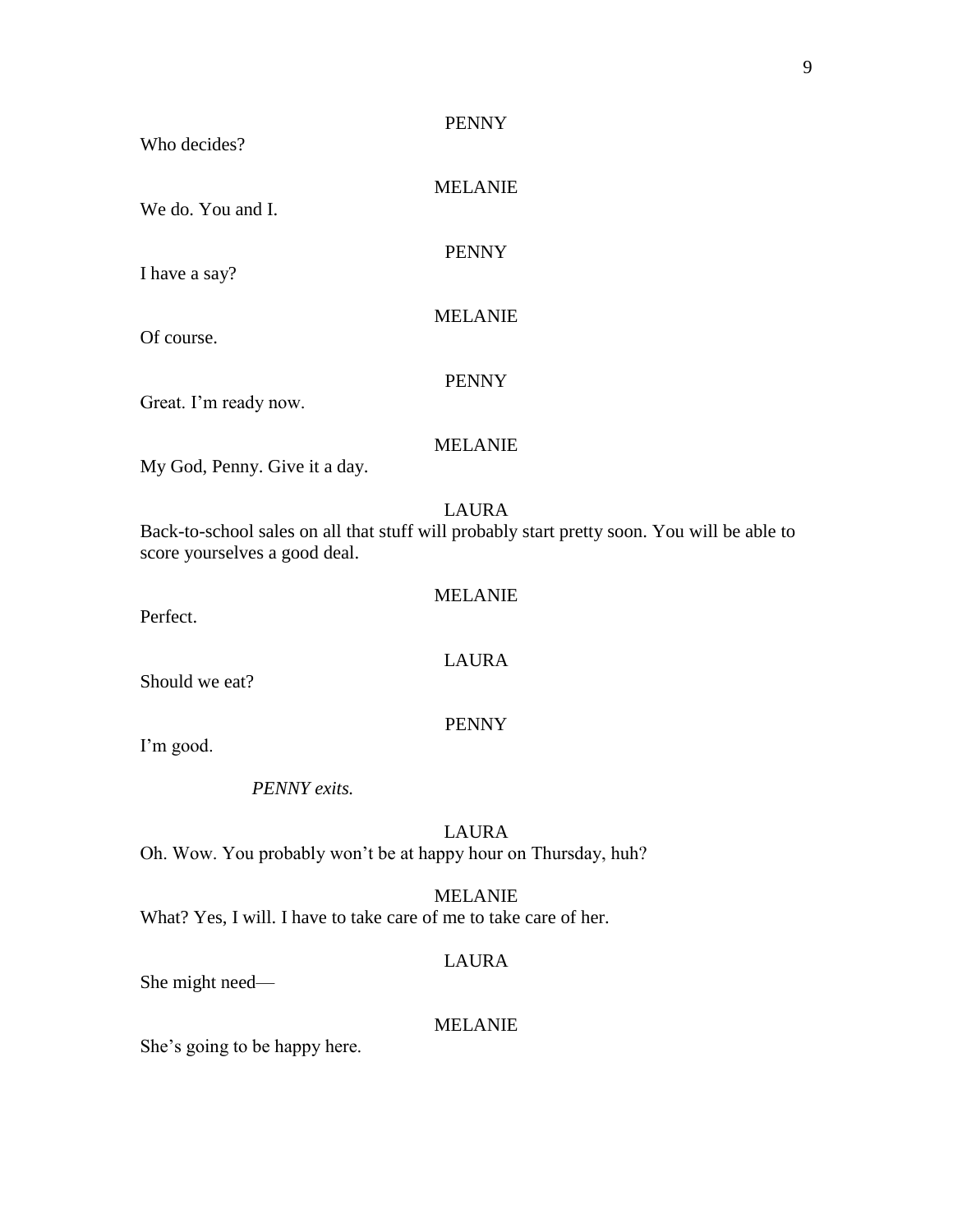*Scene 2. After midnight. PENNY enters from kitchen, in pajamas, Chinese food carton in one hand, a copy of David Mitchell's "Cloud Atlas" in the other. She finds MELANIE's laptop, gets the book open to a specific spot, and fires up the computer, intending to find discussion groups about the book, look at its wikipedia page, seek out literary criticism. She's startled by what she sees on MELANIE's homepage. She clicks a time or two, and has a deeply felt reaction. She scrolls down, absorbing random tweets in reverse order, ie as they would appear in a twitter profile, most-recent first.*

*A bright light on SHINY PENNY. She is the Seventeen magazine version of PENNY.*

#### SHINY PENNY

# #SOBBING

Think I've only got less than a week. #NotDealing

Can't wait to see my mom.

Things I miss: Netflix, good wifi, shopping, my mom, not-dry skin and my mom.

Mom's brother's ranch damaged in storm. Off to the west for 6 weeks to help. #later #LoveHorses #AndCowboys #FamilyFirst

*(slower)* Mom's brother's ranch damaged in storm. Off to the west for 6 weeks to help. #later #LoveHorses #AndCowboys #FamilyFirst

*(very slow, almost one word at a time)* Mom's brother's ranch damaged in storm. Off to the west for 6 weeks—

#### PENNY

*(overlapping)* What did you do? What did you do? WHAT THE HELL DID YOU DO?!?! MELANIE!!

#### MELANIE

*(entering, in bed clothes, alarmed)* What? Jesus, Penny! What— *(she sees open laptop)*  Oh. That's mine?

#### PENNY

Who else's?

#### MELANIE

Mine. Obviously mine. Sit down.

PENNY

I can't.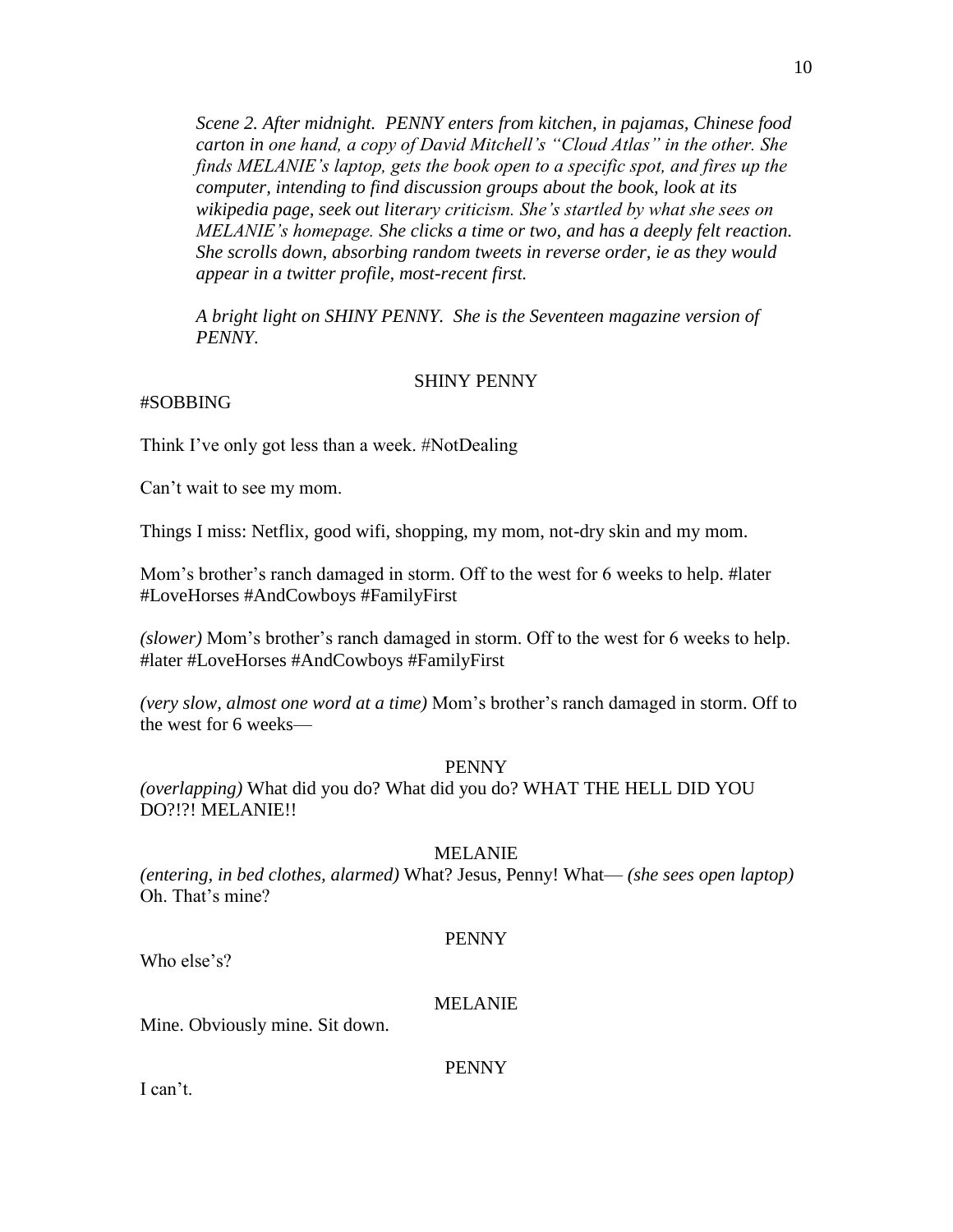Okay. We can talk about this. I know we can.

PENNY I can't, because I don't know what the fuck this is.

MELANIE Give me a minute. Can you calmly listen? Can you give me a chance?

PENNY If you can somehow prove to me that you're not a crazy fucking bitch, I will listen.

Penny.

Talk.

# *(no idea how or where to begin.)* Okay.

Talk now!

I made this—for you.

PENNY You piled up a bunch of shit on twitter, pretending to be me?

Stop. No.

You're, like, catfishing . . .?!?

MELANIE

Don't dismiss it like that. It's—

PENNY

I will dismiss it. It's shit.

MELANIE

No!

# PENNY

MELANIE

MELANIE

# PENNY

MELANIE

MELANIE

PENNY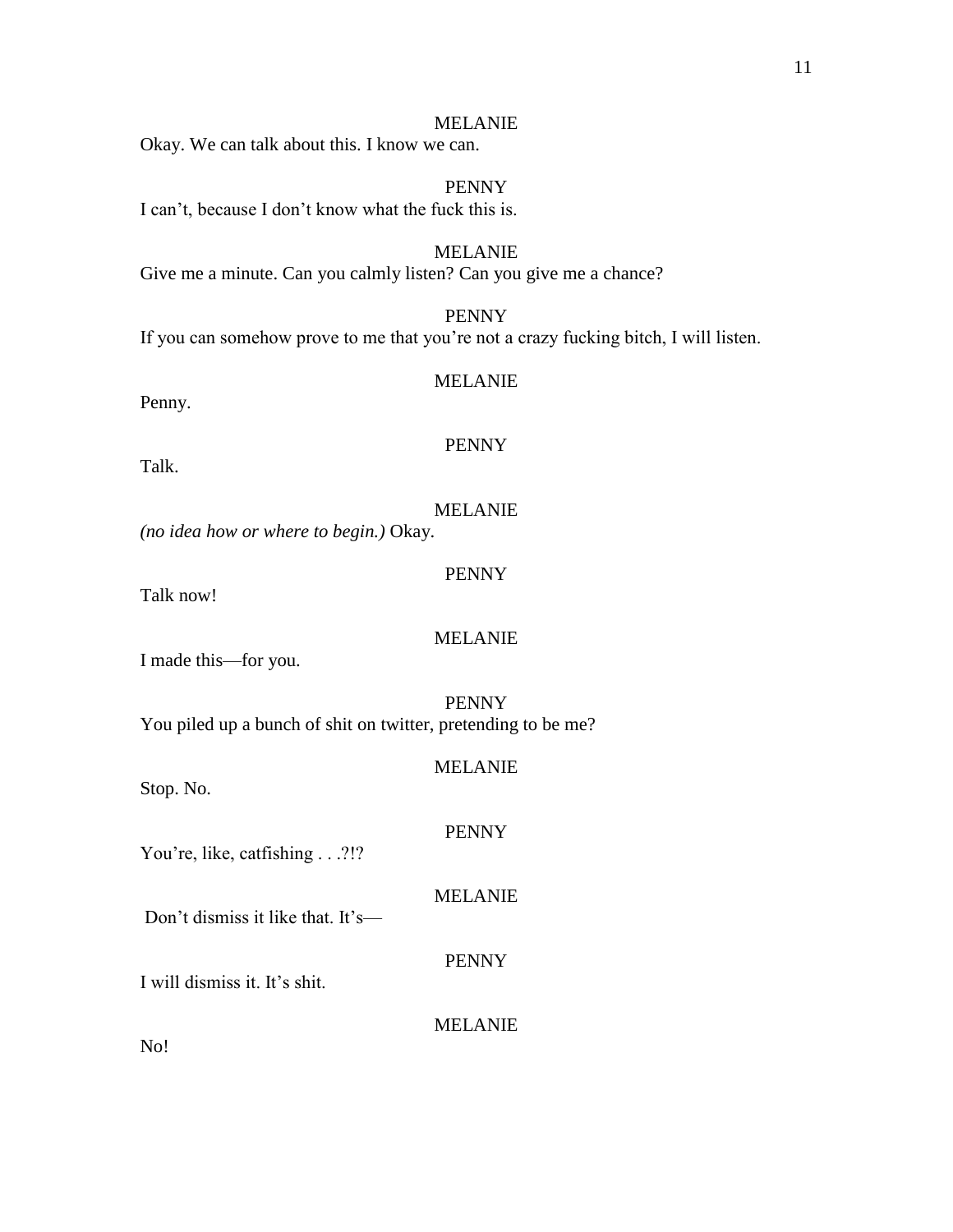A way to pretend that your daughter didn't have a—

#### MELANIE

It was supposed to be a fresh start.

For whom?

For you.

Are you sure?

# MELANIE

PENNY

Yes.

#### PENNY

I thought we moved to give me a fresh start.

# MELANIE

That was the first thing, the first try. But it didn't fix it. We got here and things got worse. You left and I . . . made her up. Shiny underscore Penny underscore nineteen ninetynine.

What?

# MELANIE

PENNY

PENNY

That's your handle. Did you notice?

No.

It's cute. It's punny.

#### PENNY

MELANIE

It's terrible.

#### MELANIE

I kept working on her. I was lonely. And I started to think she might be a good place for you to begin.

PENNY

MELANIE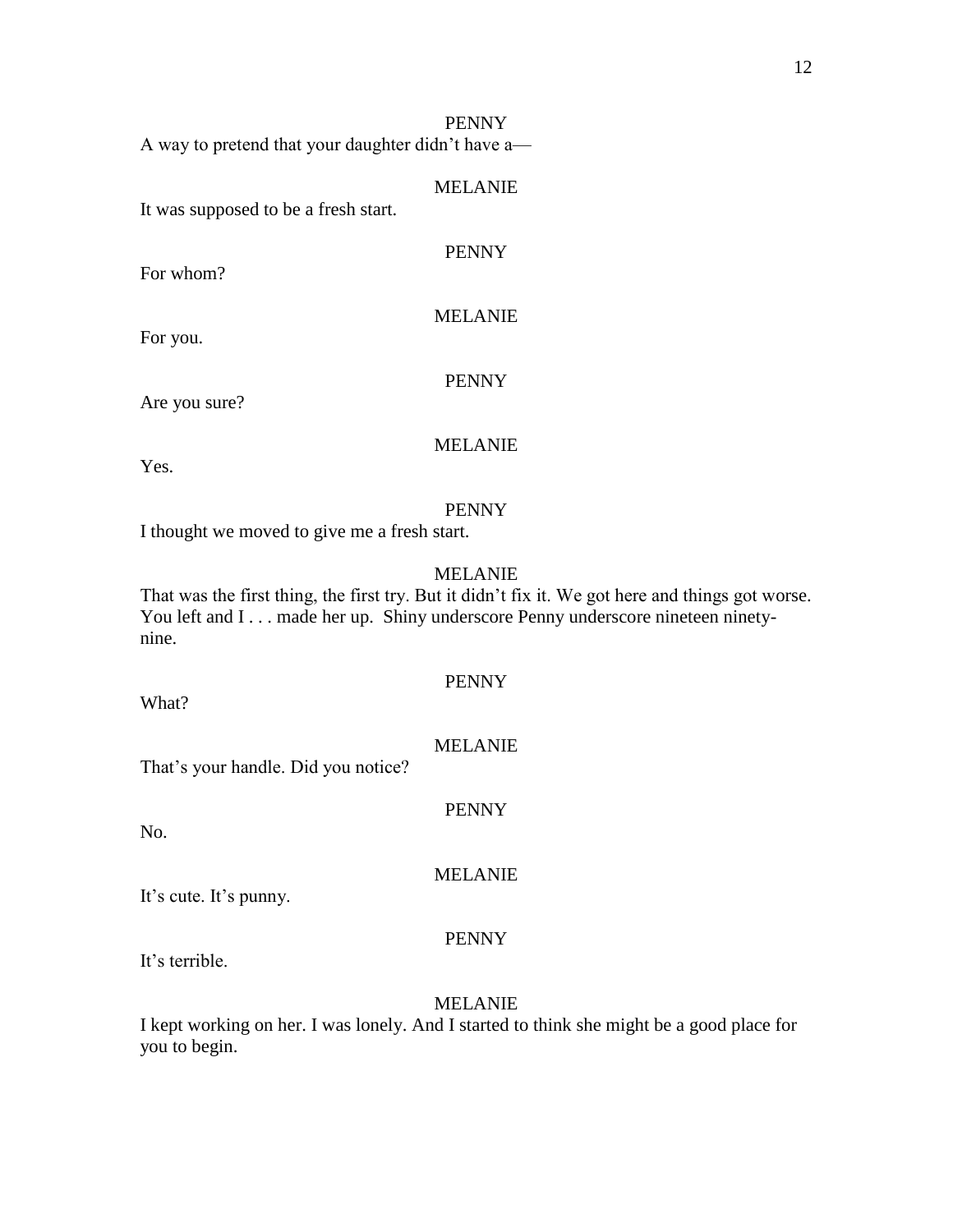Here I am. I'm beginning here.

## MELANIE

And I'm here with you. And of course, we have to be here, in the world, living in it that's the hardest thing, right? I went back and forth about showing you—ask Laura! I was just gonna quit and leave it. But now I don't know. It gives you, maybe, something to stand on. Do you want to walk into a new school on the first day and be the new senior who nobody knows? My guess is no. But . . . a few kids at Cable already know you, because of Shiny Penny, because of this.

#### PENNY

It's gross.

#### MELANIE

It's just twitter.

### PENNY

It's phony.

#### MELANIE

No. It's deliberate. It's groundwork for your new start at your new school.

#### PENNY

But you're running it.

#### MELANIE

I did a good job, Pen. And it was a lot of work. When you start at Cable in the fall, you're already going to be known as this great, funny, sweet, adventurous girl.

#### PENNY

Who is she?

She's you.

#### PENNY

MELANIE

I'm me. I'm not that.

### MELANIE

She's a bridge, a path, to a Penny that engages with her peers and lets people know what she thinks and what she likes.

#### PENNY

That's not how I am.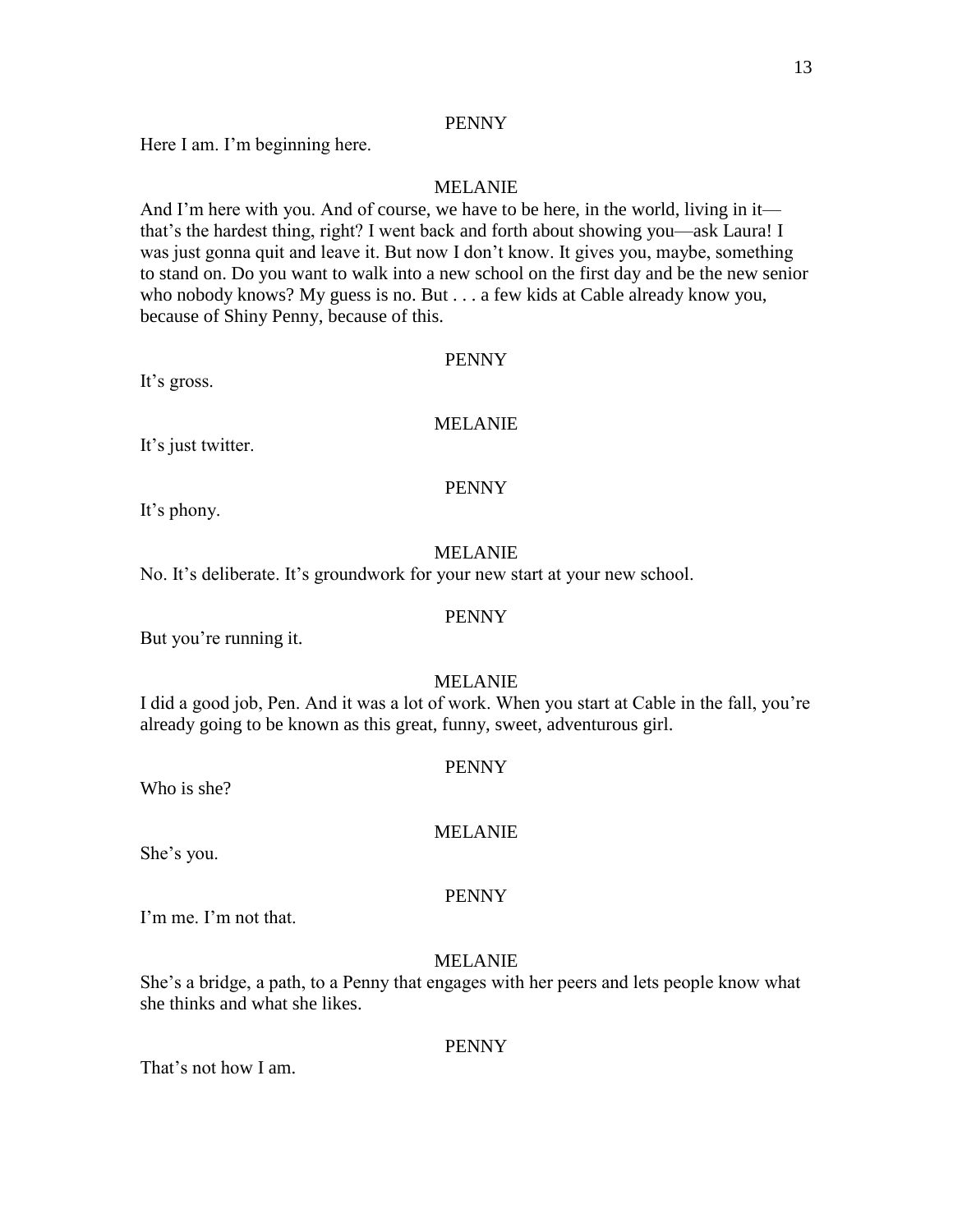Being "you" doesn't mean you shut yourself off from interaction with people, isolate yourself. You did that once already. And I stood by and let you. It went badly, Pen. It was an absolute disaster. I take responsibility for some of that. And I get that being super social is, maybe, a bit of a struggle for you. But I promise you your world will be warmer with friends. *(PENNY experiences a swell of emotion that MELANIE observes.)* What is it?

## PENNY

I was just thinking about being little.

## MELANIE

Yeah?

#### PENNY

Was I happy then?

### MELANIE

You were.

#### PENNY

I'd just go to the park and whoever was in the sandbox was my friend. You just made friends with every single kid in five seconds and I don't know when it stopped being like that, but it did. And for me, it really did.

#### MELANIE

I know. I know. But here's what's cool, and I swear it's true. If you manage it right, Twitter is like the sandbox of now. Everybody's in it and most people are there to have fun and connect. For sure there are some jerks, some sand-throwers, if we're sticking with your sandbox thing. It will be good for you if you manage it well. And I get to help, because I'm your mom.

#### PENNY

I have to get better by myself. You can't get better for me.

#### MELANIE

You are better, Pen. You did it. This is an introduction to you, for these new kids, this new community. Think of it like a book. You're the main character in this little story, and you actually have a really cool life.

#### PENNY

Where's the conflict?

## MELANIE

What conflict?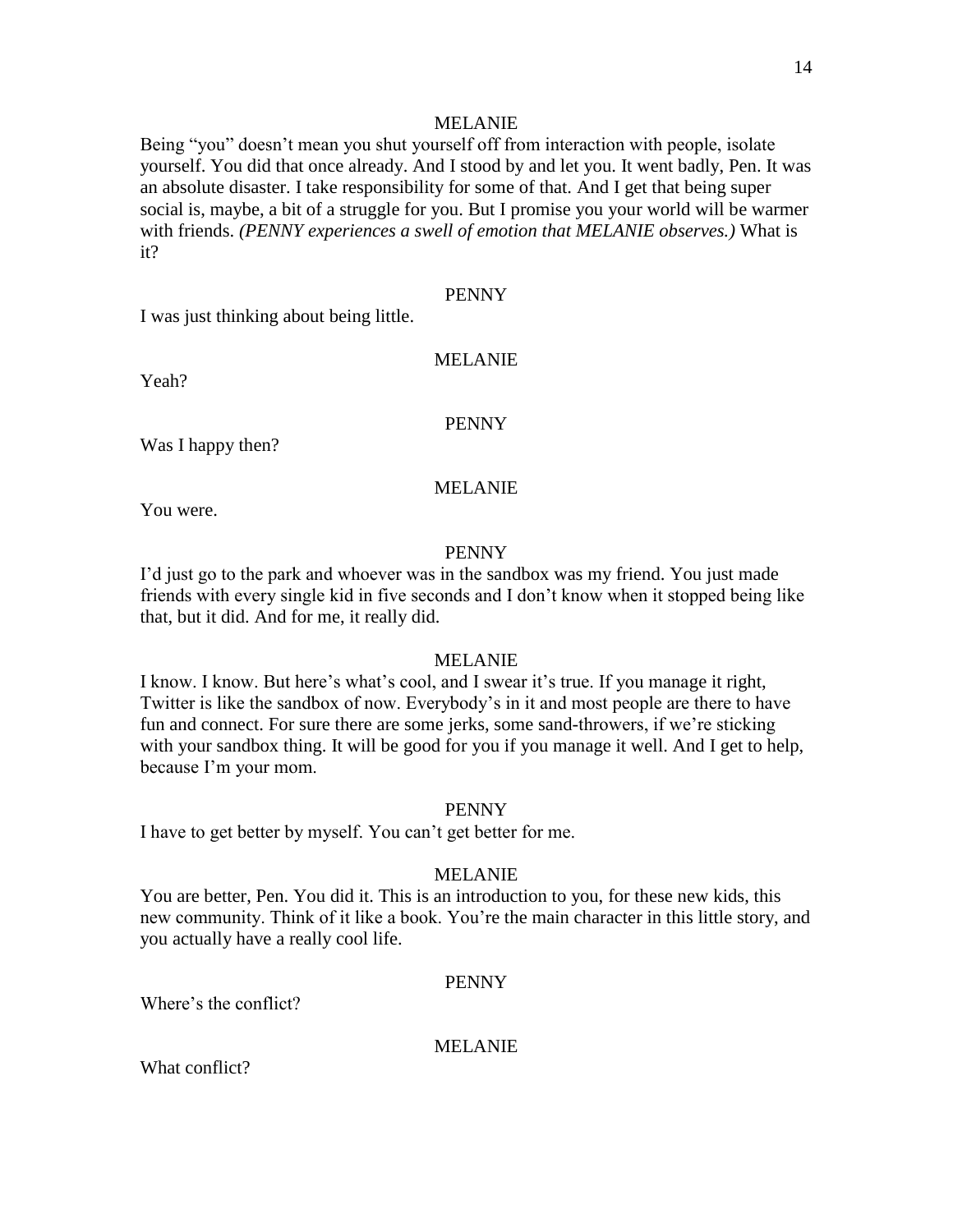The conflict that drives the story.

# MELANIE

People don't like conflict. And we want them to like you. *(a new tack)* I saw something on Pinterest. "Think Happy, Be Happy." Shiny Penny 1999 thinks happy. And she is happy.

## PENNY

Do you think I don't want to be happy? You think I want my life to be shit?

# MELANIE

No. I don't.

# PENNY

Do you think I can't do it without you? Make friends? Be normal?

# MELANIE

I think you can't start it without me. *(PENNY reacts)* Honey, I know how to show people things so that they like them.

# PENNY

You're marketing me?

# MELANIE

I'm pitching you. "Get in on the ground floor for friendship with Penny, the new senior at Cable High. You're going to want to be a part of this!"

#### PENNY

But they're not.

What?

# MELANIE

That's not thinking happy, Pen! It'll be so good for us to have something positive to do together. *(a noise from PENNY that basically translates to: Fuck you.)* Listen. Do this with me. Make a sincere effort to be my partner in getting some relationships going before school starts, getting yourself kind of out there, even if it's only digitally, and I'll let you apply to out-of-state schools.

#### PENNY

# MELANIE

If you show me that you want to move toward building healthy relationships, and having some social interaction, I will let you go away to school.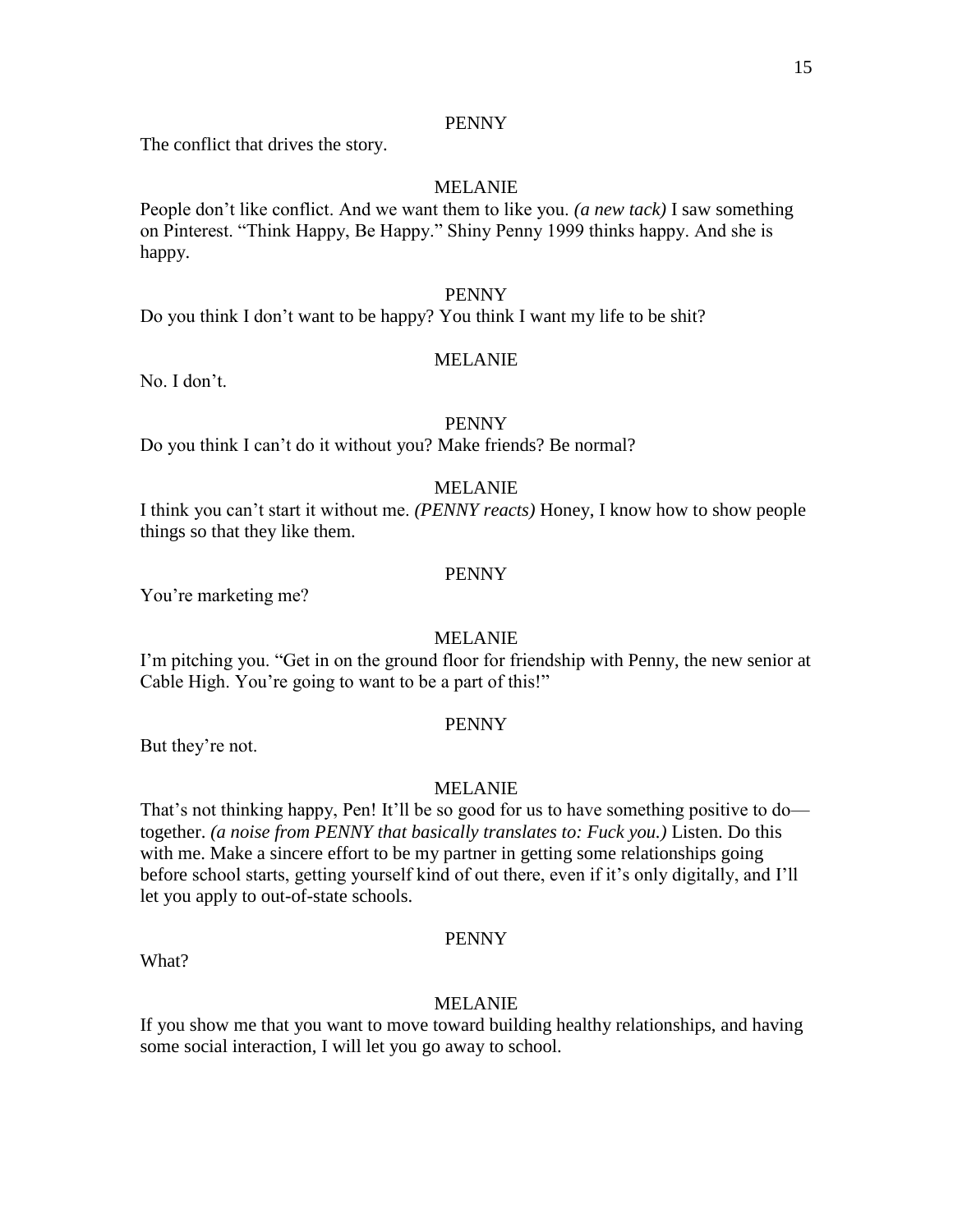| And you'll help with money?                        | <b>PENNY</b>   |
|----------------------------------------------------|----------------|
| Yes.                                               | <b>MELANIE</b> |
| How far?                                           | <b>PENNY</b>   |
| I don't know.                                      | <b>MELANIE</b> |
| Eight hundred miles? That's like a 12-hour drive.  | <b>PENNY</b>   |
| Too far.                                           | <b>MELANIE</b> |
| Five hundred? That's eight hours.                  | <b>PENNY</b>   |
| Okay.                                              | <b>MELANIE</b> |
| I do this, and I can go to college 500 miles away? | <b>PENNY</b>   |
|                                                    | <b>MELANIE</b> |

Yes.

# PENNY

I'm in.

*PENNY opens laptop. SHINY PENNY emerges. Any tweets from this point on that are repeats of tweets previously heard should be delivered lightning fast, as if PENNY knows their content and is skimming them quickly. Lines following repeated tweets may readily overlap.*

SHINY PENNY

Mom's brother's ranch damaged in storm. Off to the west for 6 weeks to help! Later! #LoveHorses #AndCowboys #FamilyFirst

PENNY

Your brother?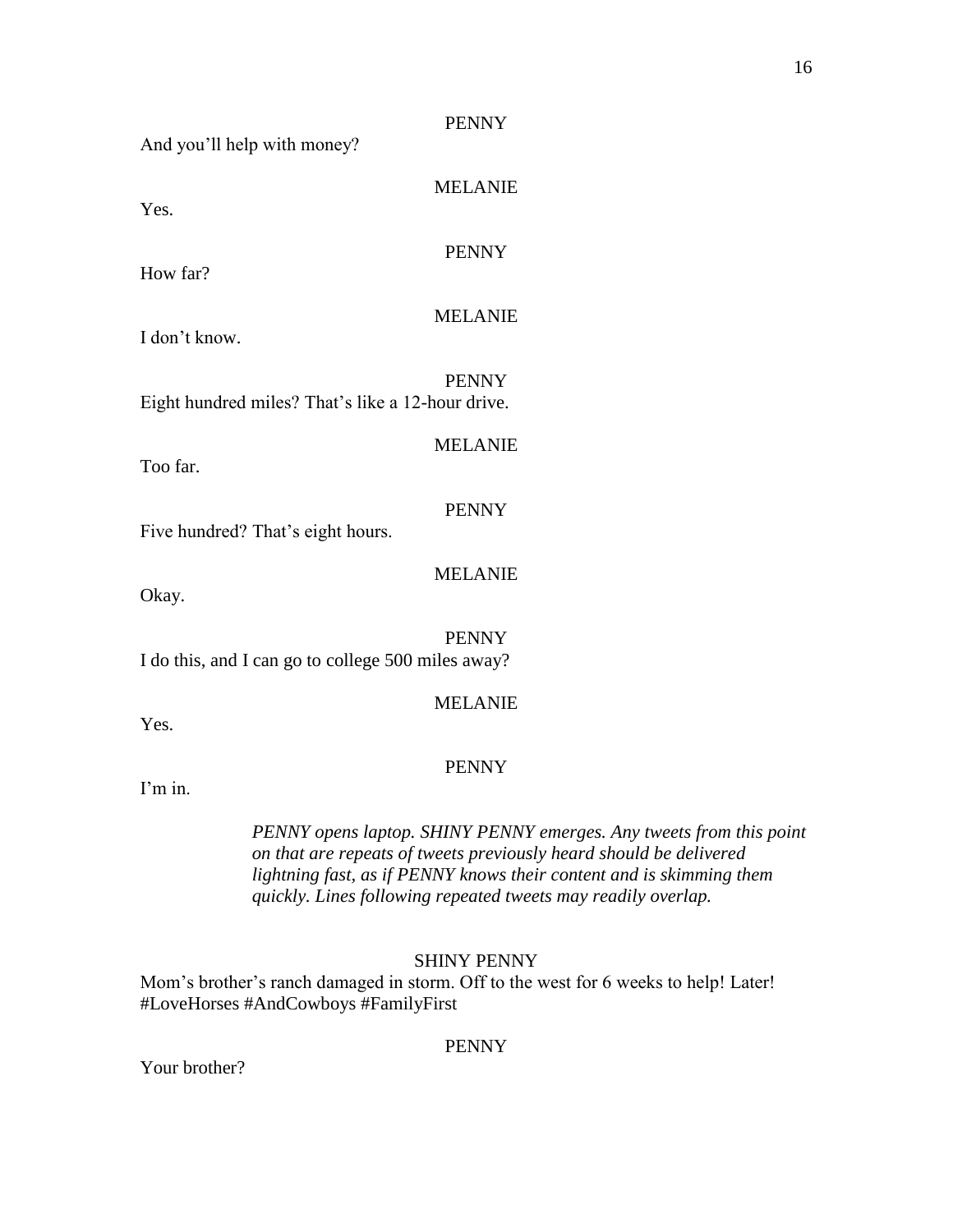You needed somewhere to go.

# PENNY

You're an only child.

# MELANIE

Not anymore!

# PENNY

A ranch?

# MELANIE

I went to a ranch camp for a week when I was twelve. Did I ever tell you that? It's one of my favorite memories.

# SHINY PENNY

News flash: you can finish a year of high school doing #IndependentStudy #TheMoreYouKnow #CableHigh

# PENNY

Is that true?

# MELANIE

Yes!

#### PENNY

Lies work best if they've got a little bit of truth in them.

# MELANIE

Not lies.

# PENNY

Am I doing independent study?

# MELANIE

I've actually got a stack of schoolwork you need to get through before August, but whenever. I'm not going to put any pressure on you.

# SHINY PENNY

Here <24 hours and already in love with Mr. Moonlight. #MyLittlePony #NotSoLittle

*A picture is projected of a beautiful horse.*

# PENNY

Where did that come from?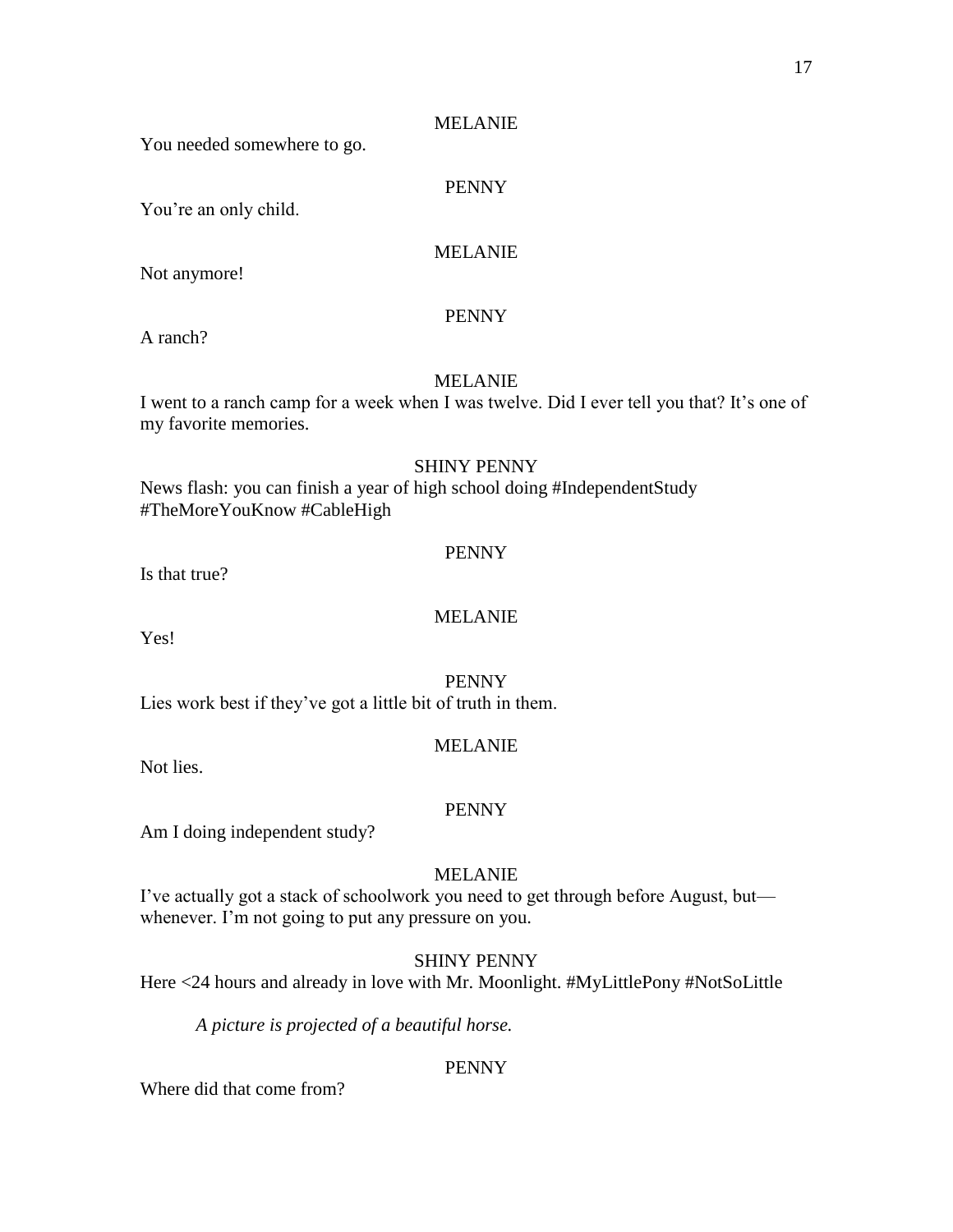People at my office have access to stock photography databases. There's tons of horses. Laura found that one.

#### PENNY

Other people know about this?

# MELANIE

Just Laura.

# iwantCANDY

OMG! You're living my  $6<sup>th</sup>$  grade fantasy!

## PENNY

Who is that? Who is iwantCANDY? *(perhaps iwantCANDY's profile pic is projected)*

MELANIE

She goes to your new school. Candace Abernathy? Aberkorn? Something like that.

PENNY

She doesn't look like someone who would be friends with me.

#### MELANIE

What does a friend of yours look like?

## PENNY

Not like that!

#### MELANIE

Wow. Judgey much?

#### PENNY

I just mean—

#### MELANIE

I get it. But look—you follow each other on twitter. If she thought you were weird, or annoying, she'd have unfollowed you by now.

#### PENNY

How did she even find you on here?

# MELANIE

I—you—followed her first. I found mentions of Cable High and cross referenced with the school's online yearbook.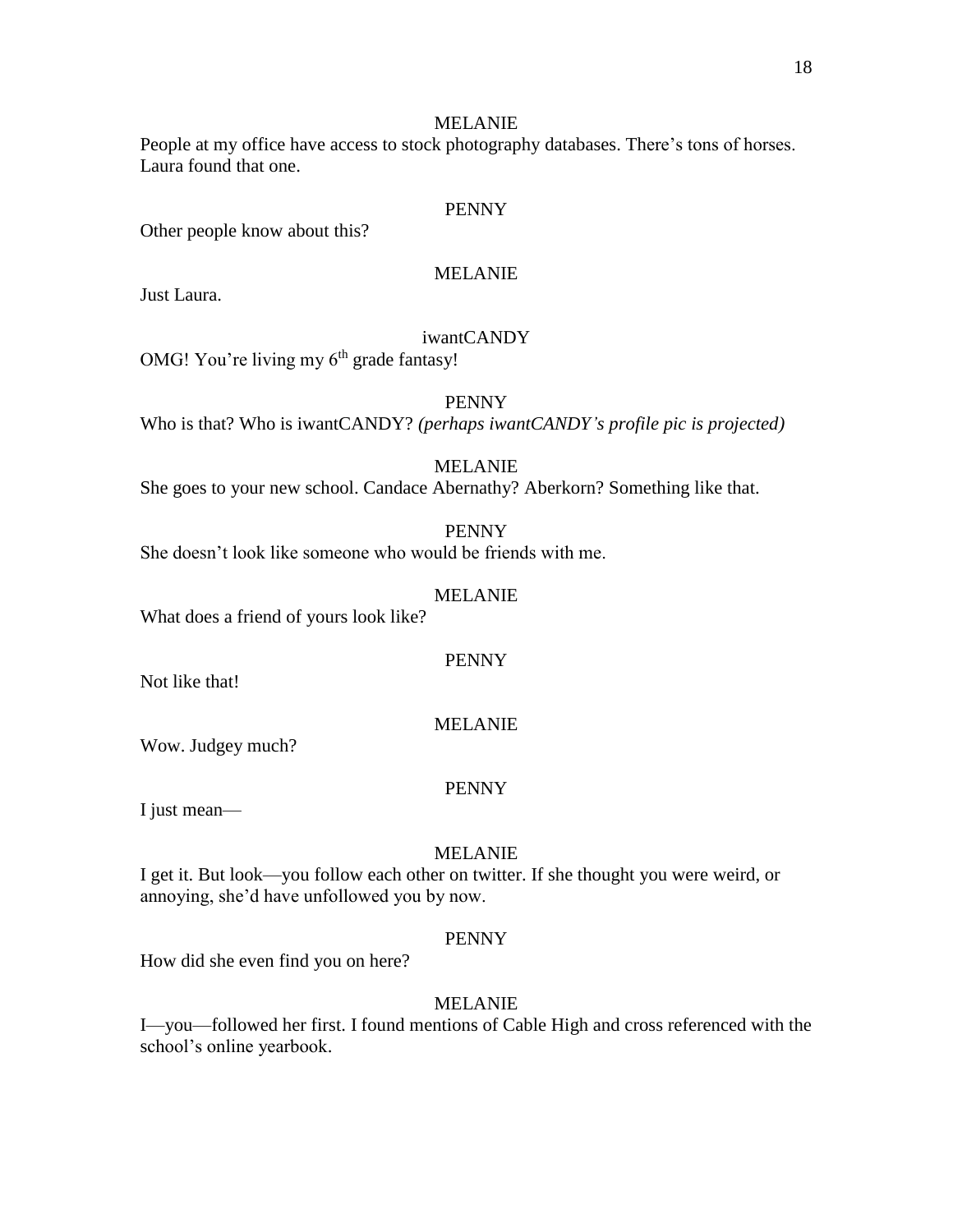So is she like, a cheerleader, or dance team person? She looks like she would try to beat other people at dancing.

#### MELANIE

I don't know. Maybe she is. Find out.

PENNY No. She's not my friend. I've never said one word to her.

MELANIE So what? It's just twitter. Ask her if she's on cheer.

#### PENNY

No! Then she'll think I want to be on cheer.

#### MELANIE

So?

# PENNY

Oh my God. I would never.

#### MELANIE

All right! It was just a thought!

## PENNY

Why does she even follow me?

#### MELANIE

Because you have an interesting life and a positive attitude.

### PENNY

I've been walking around in flannel pants and eating off trays for six weeks trying to fix my head.

#### MELANIE

That's not the story she knows.

#### PENNY

But she's mean. Look at what she said.

#### MELANIE

She didn't mean it like:

iwantCANDY OMG! You're living my sixth grade fantasy!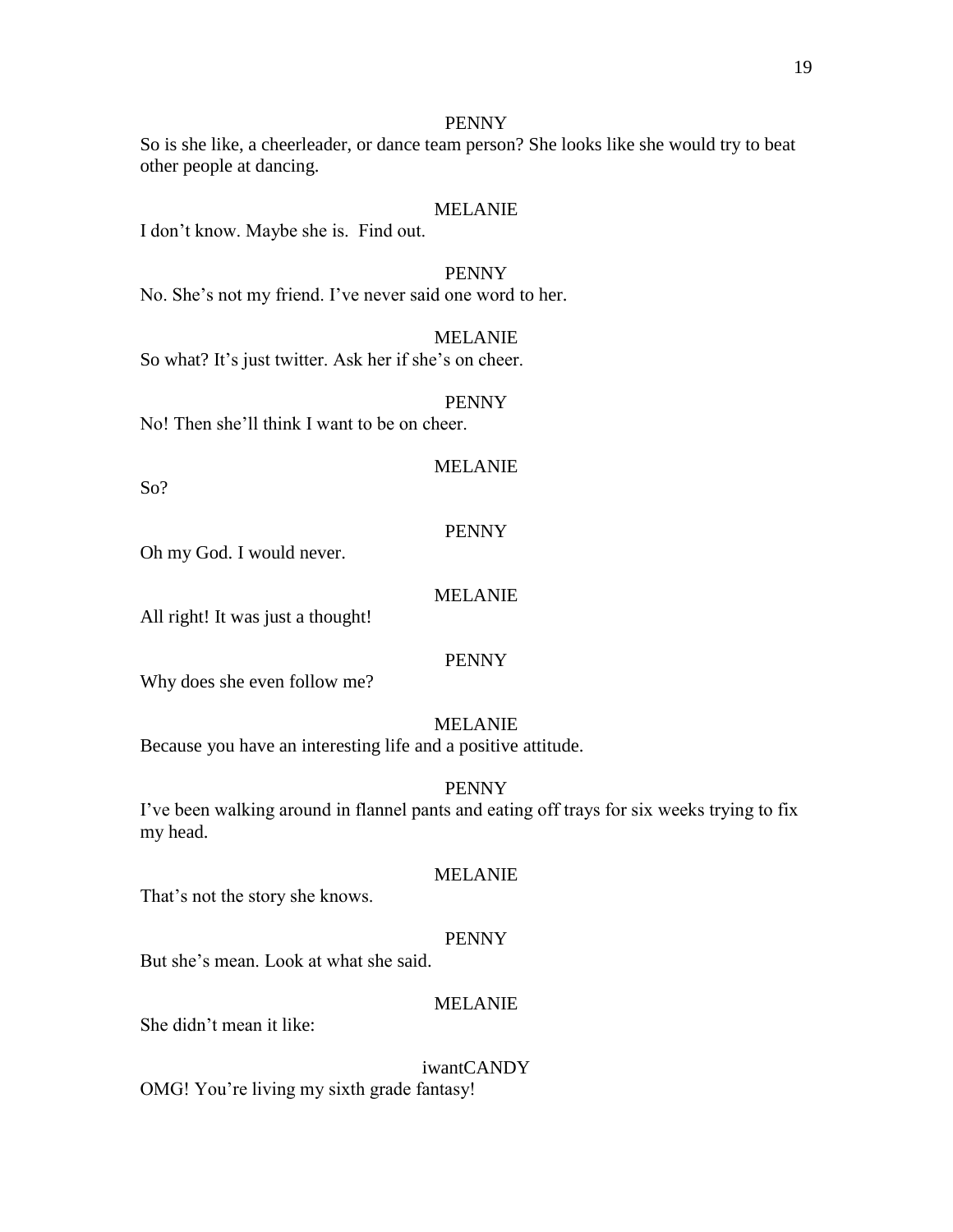She meant it like:

# iwantCANDY

OMG! You're living my sixth grade fantasy!

# PENNY

No, she didn't. She's making fun of me.

## MELANIE

No, she isn't. Look at the emojis!

iwantCANDY Pony, Heart, Trophy, Slightly-Sad-But-Not-Crying Face

SHINY PENNY Thought this would be #lame, but it's #amazing.

iwantCANDY So jelly. Gave up riding for lacrosse in junior high. #SadTimes

#### PENNY

Why didn't you write anything else?

Me?

MELANIE

PENNY

# Shiny Penny.

# MELANIE

Like what?

# PENNY

Ask her why she chose lacrosse? Ask her if she ever owned her own horse?

#### MELANIE

It's just an exchange, not a heart-to-heart.

PENNY

What's this picture of me? *(projected)* Where did it come from?

# MELANIE

My friend Laura did that too. It was a picture of you from last summer, reading on the old porch. Laura photoshopped out the book and put in an album. Vinyl is super trendy. It's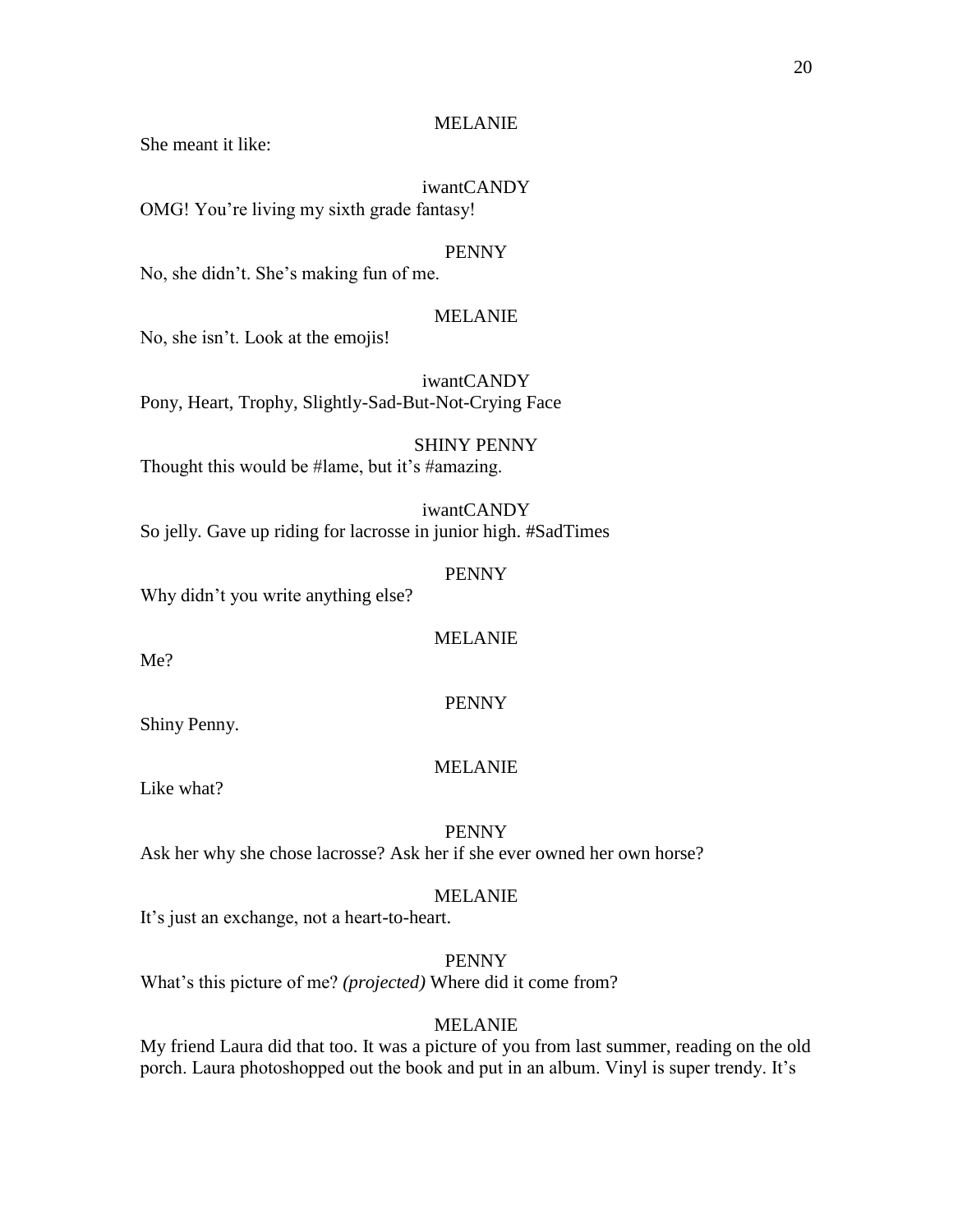I don't look like me.

# MELANIE

Yes, you do. Just brighter.

# PENNY

No.

# MELANIE

It's good for twitter. Go to your profile. Start from the bottom. Read it all, and give it some time to sink in. Then we'll talk about it. I love you.

# PENNY

Okay. Five hundred miles?

MELANIE

Yes.

PENNY

Okay.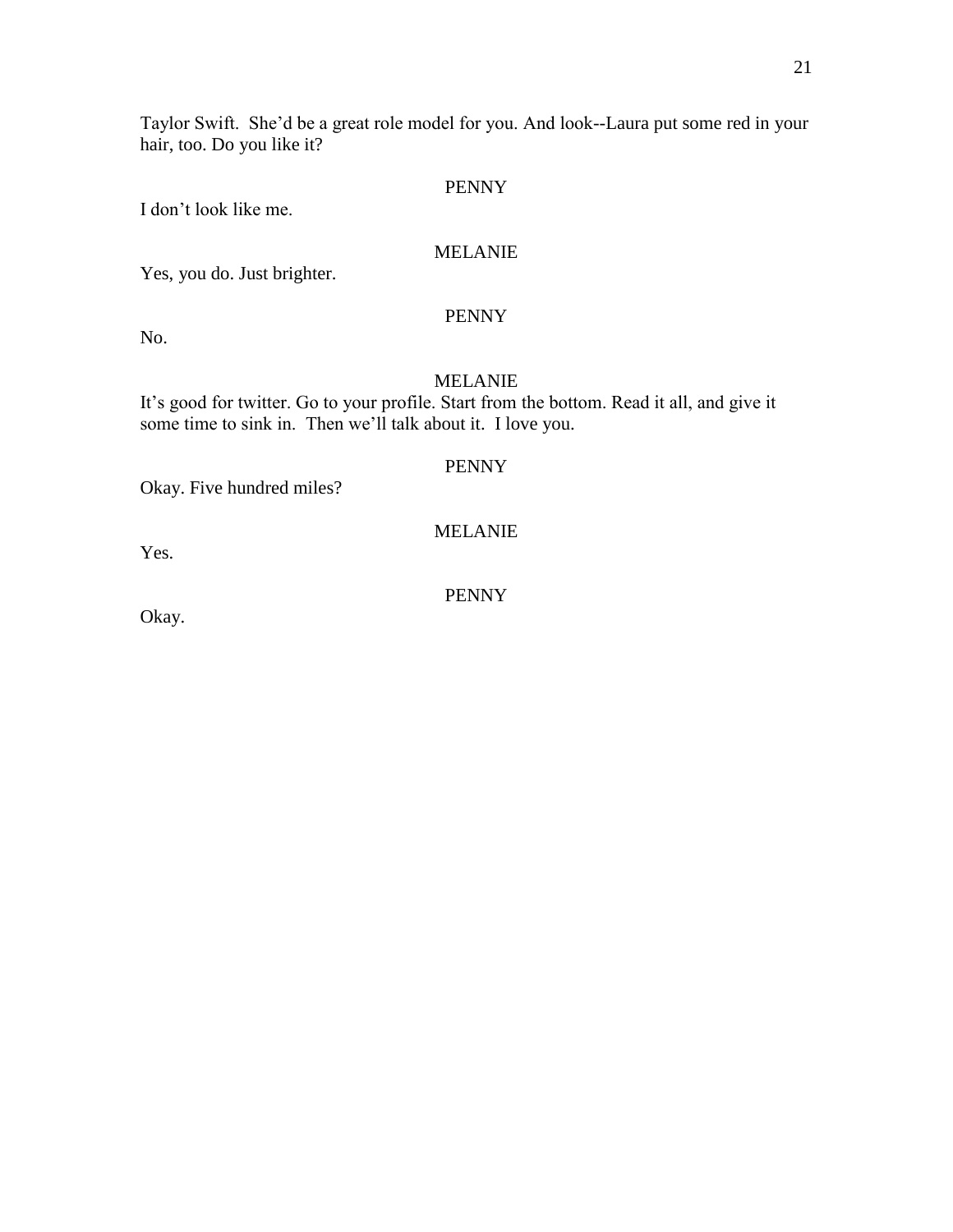*Scene 3. A history of SHINY PENNY. As PENNY "reads" this series of tweets, she may respond audibly to some of them—non-verbal noises, single word comments are encouraged.*

#### SHINY PENNY

Mom's brother's ranch damaged in storm. Off to the west for 6 weeks to help! #later #LoveHorses #AndCowboys #FamilyFirst

News flash: you can finish a year of high school doing #IndependentStudy #TheMoreYouKnow #CableHigh

Here <24 hours and already in love with Mr. Moonlight. #MyLittlePony #NotSoLittle

Guess I'm going to be kind of a nanny? They let me drive the pick-up to get Jakey from school.

Thought this would be #lame, but it's #amazing.

Helping my 7 yr old cousin with spelling homework. #TakeMeBackToSecondGrade

Major storm hitting us in three hours. #SortaScared

Power back on! Phone charged! Did you miss me?

Got to ride today. First time ever. Didn't know I'd hurt this much. #MrMoonlight

OMG! Muscles aching that I didn't even know I had!

Back riding today. #MindOverMatter #MoPainMoGain #CowboyUp

Babysitting the pipsqueak today while Al and Jane drive to get stuff we need to fix outbuildings. *(picture projected of an adorable 7 year-old boy)*

Pipsqueak to me: You're the prettiest girl in our town.

Pipsqueak to me: You should stay here really long.

Literally never had cornbread before today. In love.

I miss my mom. Like, worse than I thought. #embarrassing

Ginger cowboy kid at hardware store today. Um, I love you?

Horseback riding counts as a total body workout.

Glutes, hammies, quads—they all want to kill me.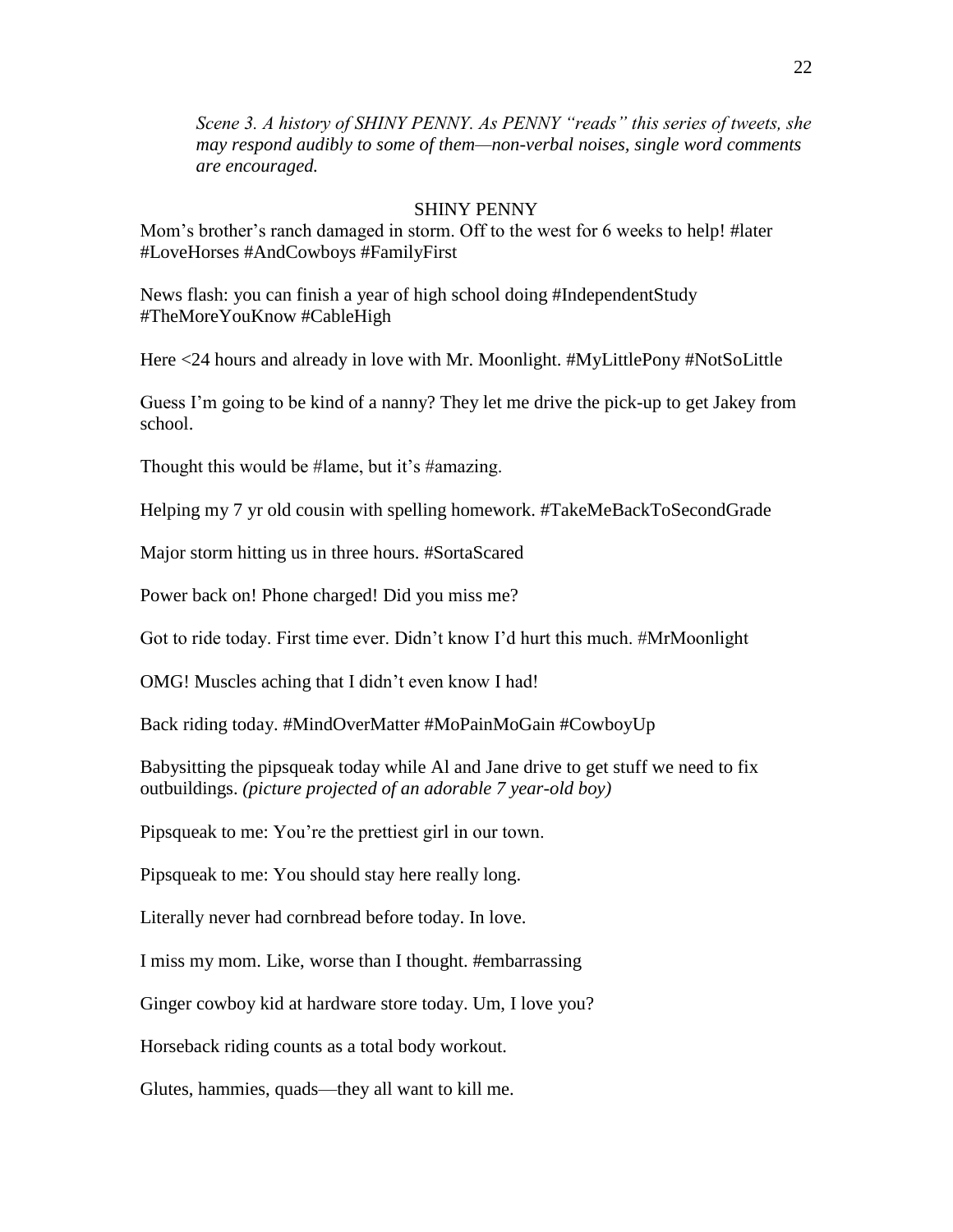Al and Jane let Pipsqueak have "hobo dinner" which is him eating hot canned food straight from the can. #RaisingHimWrong

Things I don't miss: gym class, traffic, noise, math, being exhausted.

Things I miss: netflix, good wifi, shopping, my mom, not-dry skin, and my mom.

Pipsqueak knows way more than me about horses. #SkinnyLegend #IStanJakey

Ginger cowboy kid sighting in town. OMG he drives a vintage pick-up. Smiled at him.

Horses actually eat sugar cubes right out of your hand. It's the best. *(picture projected of a palm with a sugar cube in it)*

Pipsqueak to me: Don't you have horses at your ranch?

If you've never been friends with a horse, you're living your life entirely wrong.

Materials delivered today for the rest of the repairs. #TheEndIsNear

Mom officially registered me at #CableHigh #NewKid

Everything is almost fixed. Pipsqueak cried. He knows I'm leaving soon.

Saw the ginger cowboy kid again. Say hi to me dammit.

Think I've only got less than a week. #NotDealing

OMGOMG took pipsqueak for ice cream and ginger cowboy kid was in there. Said hi. Asked who I was. #baller

Of course. Because I'm leaving in five days. #Unfair #LifeSucks

Pipsqueak was a great wingman. #JakeIsTheRealMVP

T-minus 4 days. #Sobbing

But #CableHigh awaits! #Seniors

Can't wait to see my mom.

Next time I see pipsqueak he'll probably be in high school. #SkinnyLegend *(picture projected of same 7 year-old)*

Last ride on Mr. Moonlight. Supposed to rain for next three days. #SOBBING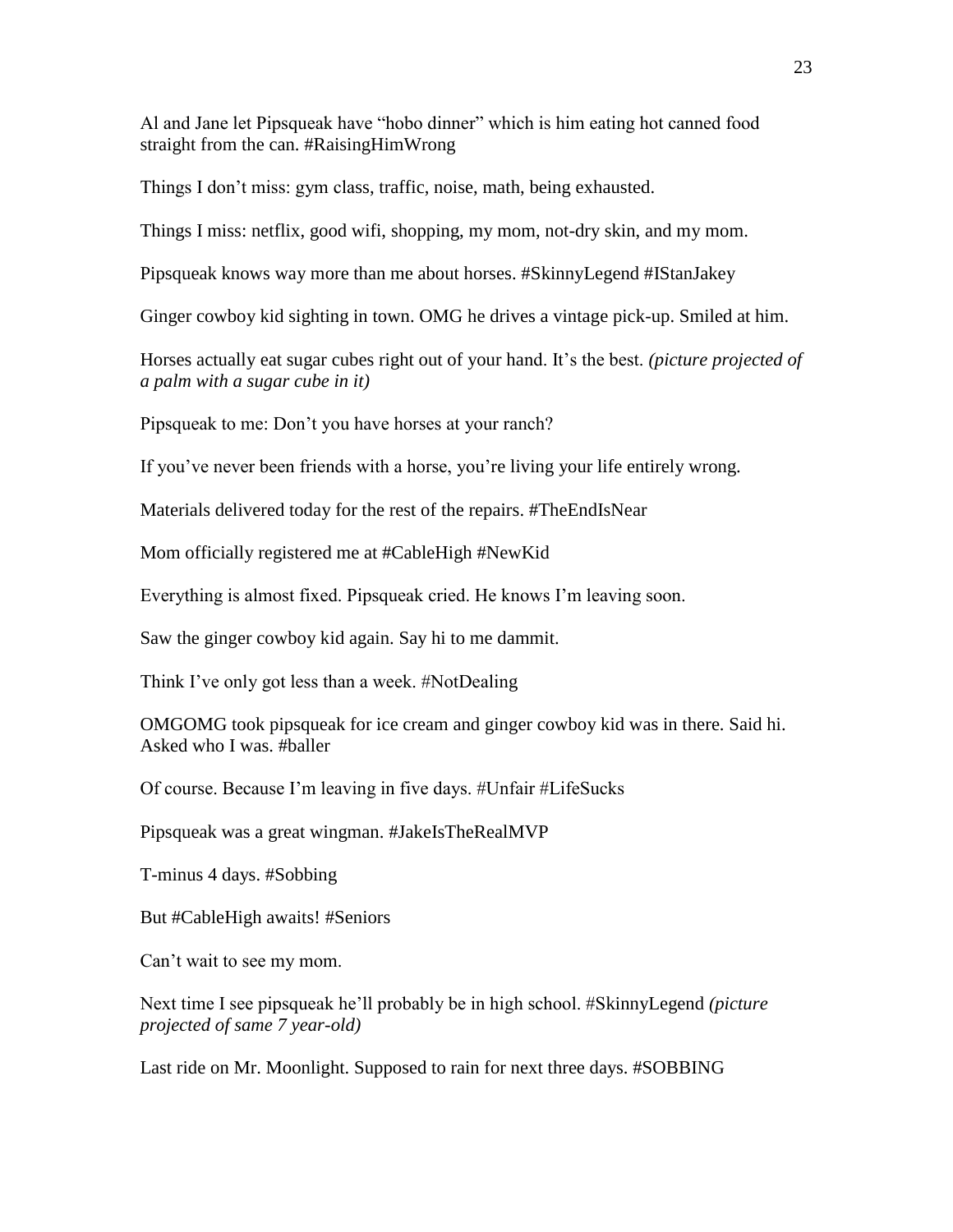Read seven books to the pipsqueak before bed. #MakingMemories #IStanGoDogGo *(picture projected of a stack of children's books)*

OMG Ginger Cowboy Kid showed up at the ranch today. His name is Jeff.

We went out. Back to the ice cream place. #MintChocChip

We walked home and left his truck there, even though it took over an hour, even though it was raining. *(picture projected of a vintage pick up truck sitting in the rain)*

Kissing but not telling. #YallBetterShipThis #ISayYallNow

Two days. Can't wait to see my mom, but #SOBBING.

Betting I won't get sunsets at Cable High like I do here every night. *(picture projected of a beautiful, stereotypical "western" sunset)*

Jeff the ginger cowboy kid came over tonight and we just went for a walk. Leaving tomorrow. No details for you. #ShipThis

The worst.

So glad when mom pulled up. Just to see her face.

Good by AJ ranch. Never found out if the J is for Jane or Jakey, my pipsqueak and a true #SkinnyLegend.

#SOBBING.

# PENNY

*(perhaps concurrently)* Hashtag sobbing.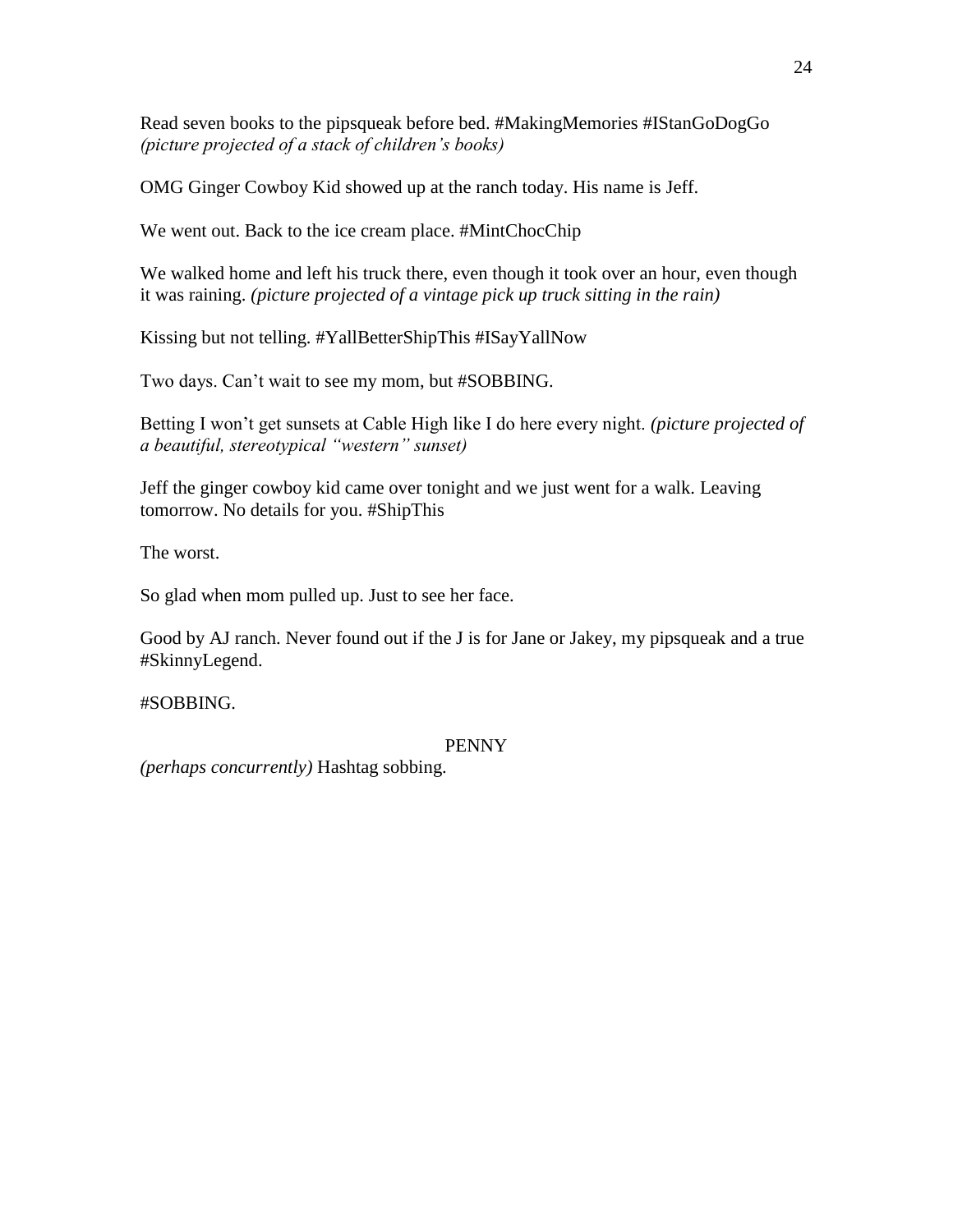25

*Scene 4. MELANIE and LAURA at happy hour, after work.*

# MELANIE

So, all told, he was not what he had made himself out to be.

# LAURA

Yes. That's unfortunate. *(trying not to laugh and failing)*

# MELANIE

Stop! It was bad. His profile pic was from at least ten years and 50 pounds ago. *(possibly projected)* 

# LAURA

Oh my. Lesson learned?

# MELANIE

Yes. But I'm still talking to that Steve guy, and this new guy Matt.

# LAURA

Lesson not learned.

# MELANIE

Don't be mean! You're my friend!

LAURA

Speaking of profile management, how's it going? It got better, right? Are you back to normal?

# MELANIE

With Penny?

# LAURA

Yeah.

# MELANIE

Huge breakthrough the first night. After you left, obviously. And, while I wish she hadn't needed to know everything, all at once, in the middle of the night, it was kind of nice to wake up the next day with the air, like, really clear.

# LAURA

I bet. You guys can just get right back in the swing of things.

# MELANIE

Well, let's hope not!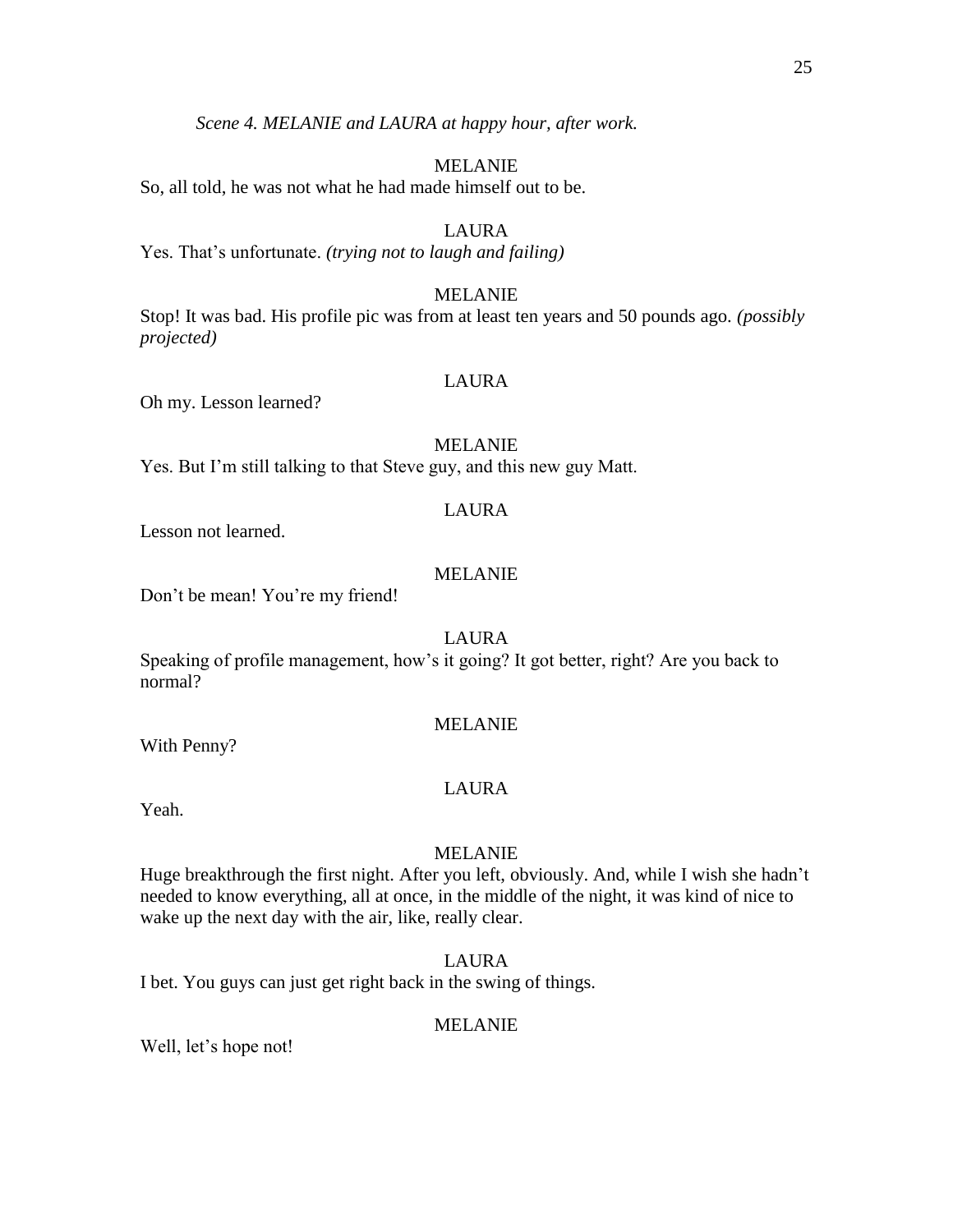# LAURA

Right. Without the smashing and the crying and the self-harm.

#### MELANIE

And law enforcement.

# LAURA

That too. It's so weird that she was just cruising along, and then, "POW!" out of nowhere, this huge meltdown.

# MELANIE

Well, when I look back, now, I can maybe see some signs, but . . . hindsight, right?

# LAURA

What kind of signs? I thought she was all right before the meltdown.

# MELANIE

I did too! Then I signed her up for that stupid river cleanup thing. The next thing I know, they're calling me to come get her. She "assaulted" some boy, scratched his face. I get her home, she goes ballistic. Was there stuff before that? I try to think back, and I start second guessing myself.

#### LAURA

What's done is done.

#### MELANIE

I know! We are here now, right? We can't be anywhere but where we are. So I'm not going to dwell. And she's doing good.

#### LAURA

Is she home alone right now?

#### MELANIE

Of course. She doesn't need a babysitter. She's better. My God, she's on meds.

#### LAURA

You're not nervous?

# MELANIE

If I want a relationship with her, I have to trust her.

# LAURA

I thought it would be—rough. But I'm not good at transitions.

#### MELANIE

You're not a parent!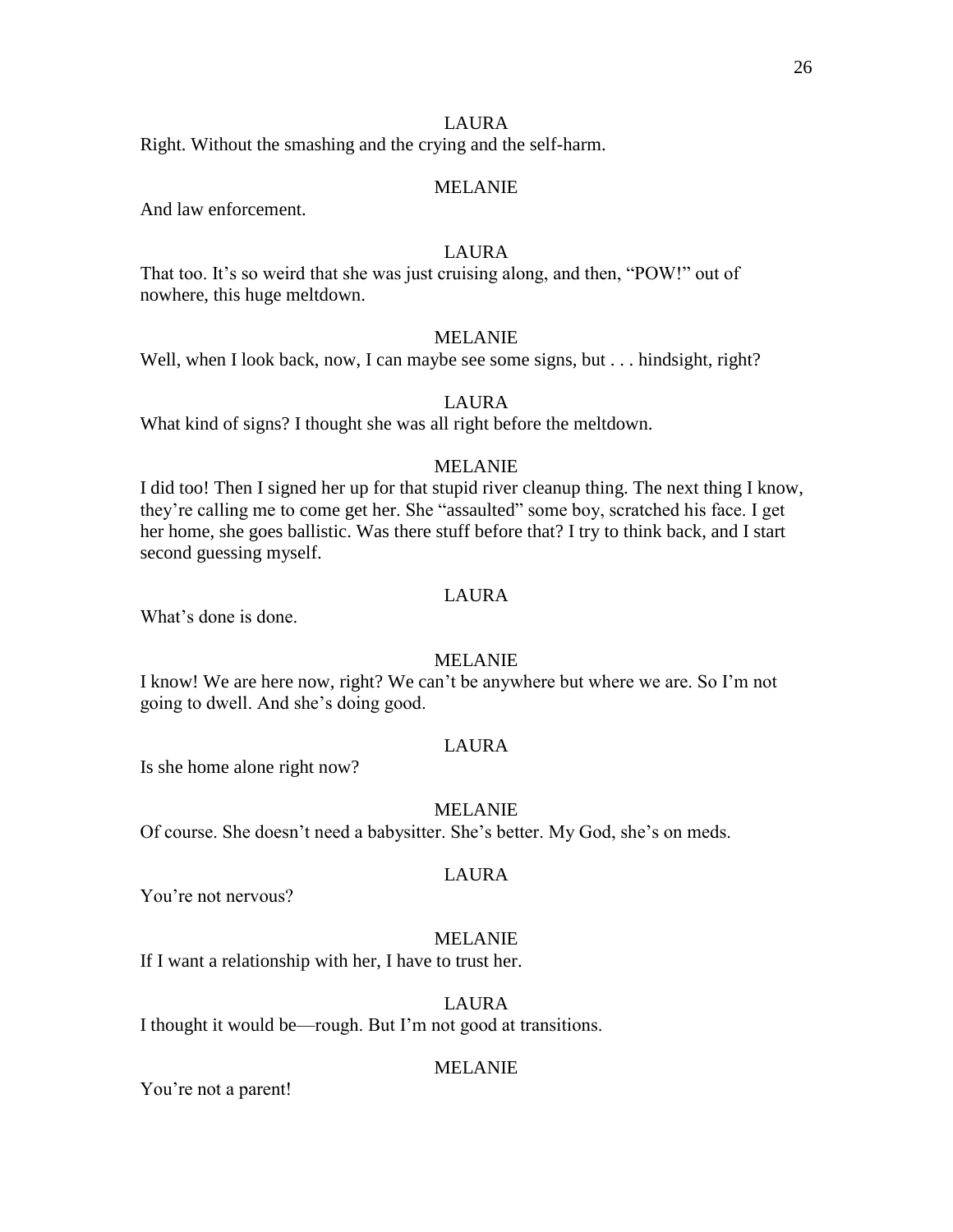Thank the Good Lord.

# MELANIE

And I don't need to "transition" into anything with Penny. She's my daughter. We always have that. And, I wasn't going to tell you this, I mean, it's her business, but she's in therapy still. They said she has to do it, on an outpatient level, for a while. It's required.

# LAURA

That'll be good for her. Maybe **she** needs help with the transition. *(MELANIE objects, there is no transition happening.)* I'm just saying that if I had a roommate that moved out for six weeks and then came back, there would definitely be bumps in the road. On top of the fact that you had barely moved into the house when she left. Just negotiating bathroom space would be a nightmare.

#### MELANIE

*(with laughter*) A child is not a roommate! I'm always connected to Penny, and it killed me when she had to go—you know that. You were there, propping me up at my desk! Thank God for Laura! Now we're together again and it's on to the next phase!

# LAURA

Which is what?

#### MELANIE

A healthy relationship with my healthy daughter.

#### LAURA

That's good. That's really good.

# MELANIE

It is.

#### LAURA

So . . . what did she have to say about her shiny, happy self?

# MELANIE

*(after the tiniest moment)* I mean, she was kind of freaked out at first, like, "What is this?"

# LAURA

Right.

#### MELANIE

But after she really spent some time with it, after we talked it through and saw how I kind of grew it, she thought it was pretty cool. I think it took a lot of pressure off her, you know?

# LAURA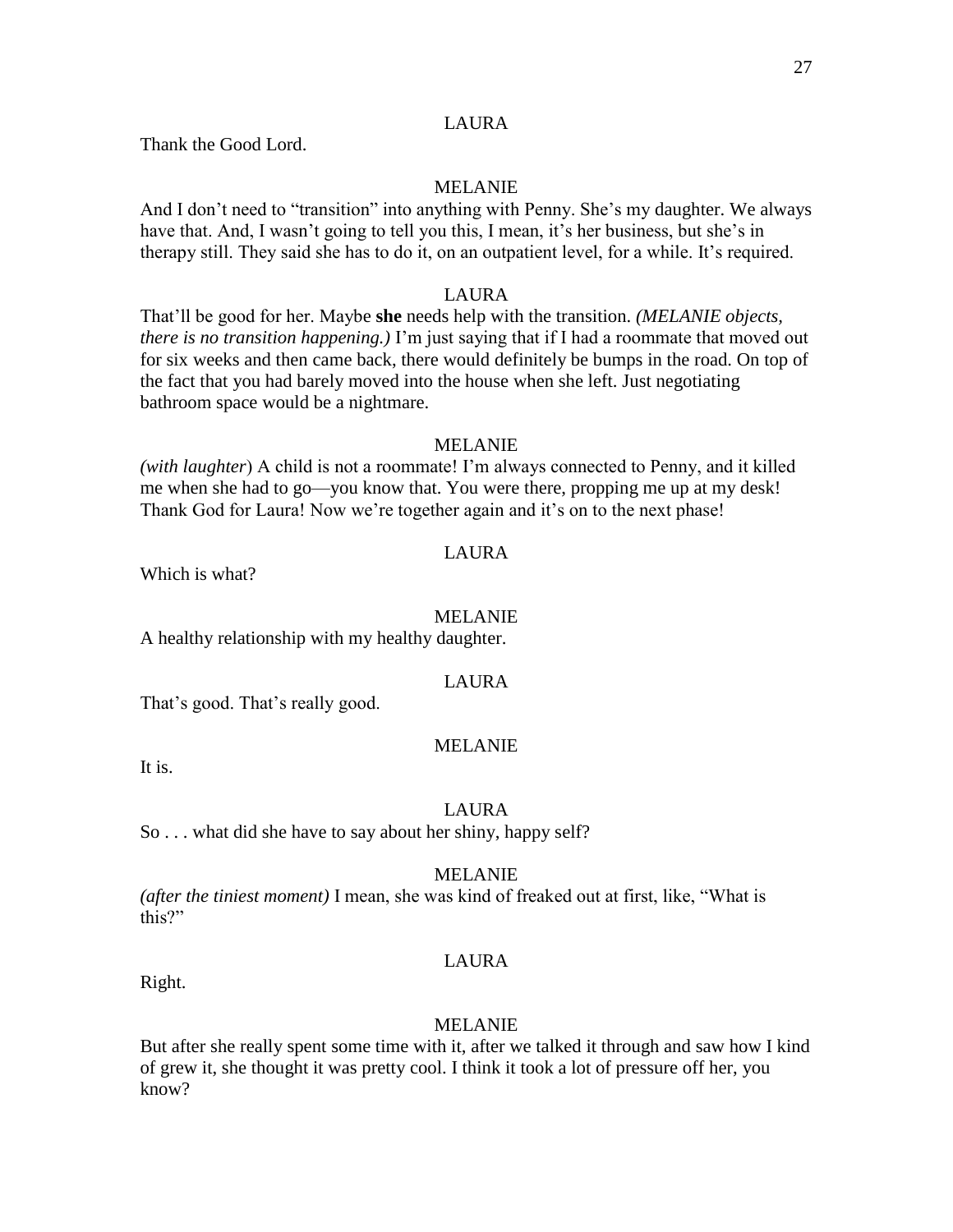# LAURA

You don't think it put a different kind of pressure on her? I was thinking it might—

# MELANIE

What? No. She's totally on board. She's becoming a likable, popular teen! But can I tell you something horrible?

# LAURA

Yes, please.

# MELANIE

I'm used to getting approval for my work, you know? Like, a client chooses my design and we go with it and people see it and yay Melanie. But this is so behind-the-scenes. It's stupid, but I'm sort of missing the feeling of getting to take credit. Ah, that's so bitchy!

#### LAURA

You know, all any of us can do for other people is use whatever talents we have to help them.

# MELANIE

All I want is a happy Penny.

#### LAURA

Just tough to be so proud of it, and yet your name can't be on it.

#### MELANIE

That's exactly it. I did a really good job, a great job, actually. I am proud of it, and I'd like a little love.

#### LAURA

*(golf clap)* Here you go.

#### MELANIE

Thank you, thank you.

# LAURA

Hey, did the Jeff pic get any likes?

# MELANIE

*(mini-scream)* I forgot to post it! *(she grabs her phone, taps, swipes)* Oh no! Oh no! No. No. No. Nononononono.

#### LAURA

What's wrong?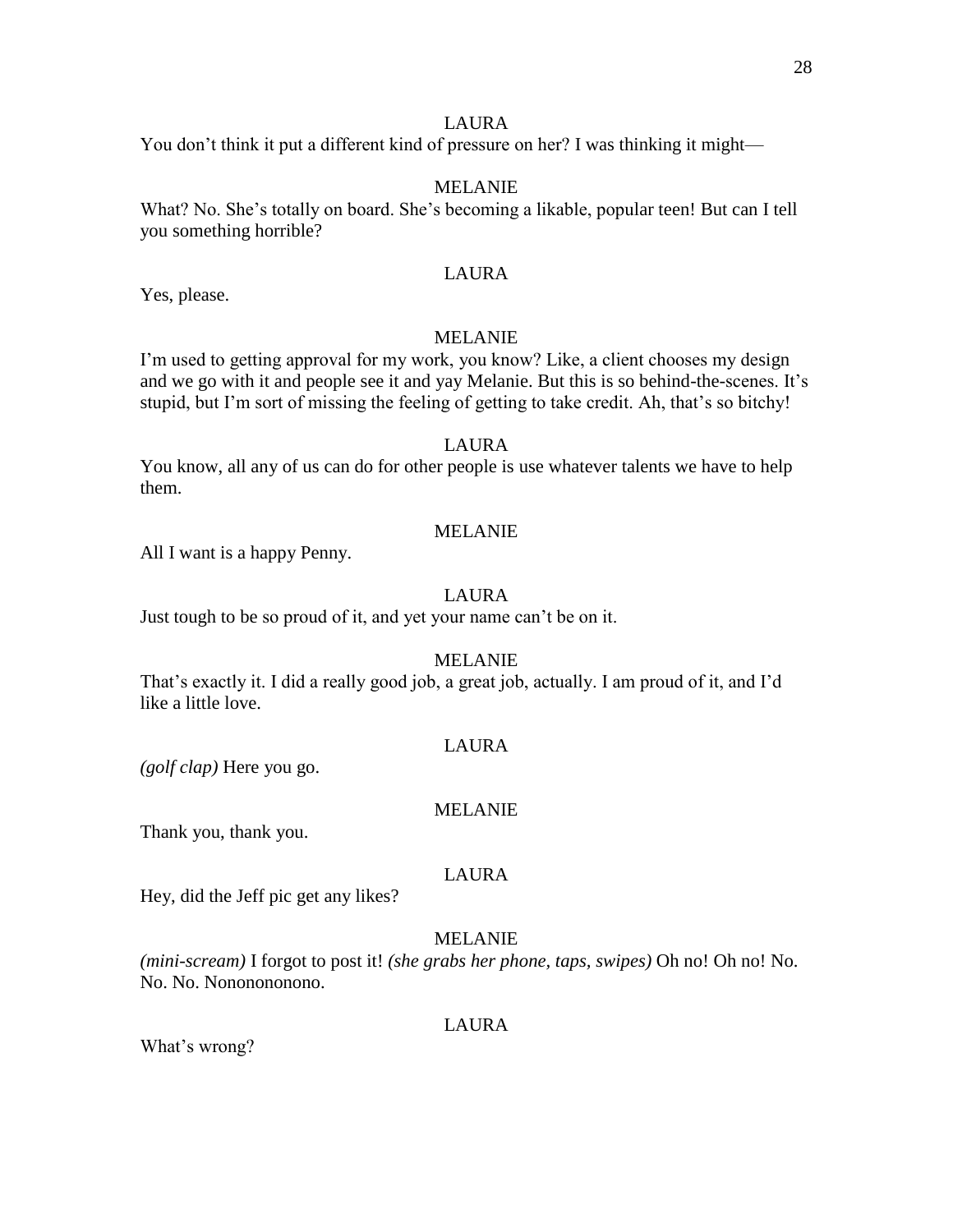Nothing I can't fix.

# LAURA

I thought you said you had to trust her.

## MELANIE

And I thought she understood what we were doing. She's---she's messing it up.

*We transition briefly to the twitterverse.*

# iwantCANDY

ME: Mom, I need new lacrosse shoes. MOM: ME: New lacrosse shoes? MOM: ME: Lacrosse shoes? MOM: Look at my new Tory Burch bag! ME: [head explodes]

#### SHINY PENNY

The guy who said he would walk 500 miles? What's the farthest you think he actually ever walked? #LongDistanceRelationship

## iwantCANDY

The fact that a google image search for Cole Sprouse's wife does not show pictures of me is devastating. #Riverdale

#### SHINY PENNY

Long distance romance = setting your phone across from you at Applebee's and facetiming your person while you eat chicken strips, alone.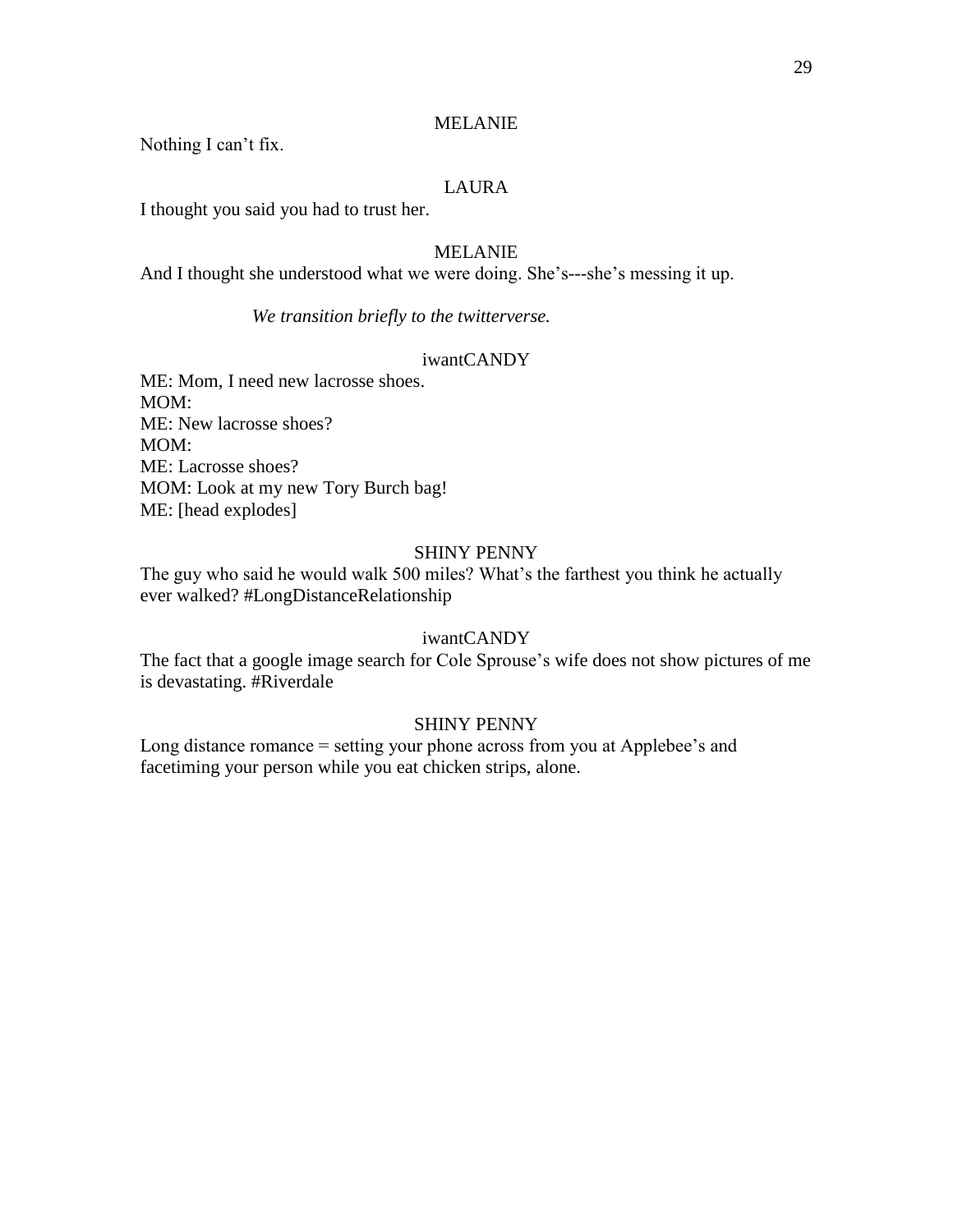30

*Scene 5. PENNY reading a paper copy of Jane Austen's "Emma." MELANIE enters, having come straight from being out with LAURA.*

#### MELANIE

Hey.

#### PENNY

Hey. I thought you were going out with Laura.

#### MELANIE

PENNY

I was out with Laura, but I had to come home.

Why?

MELANIE

Penny!

#### PENNY

What?

# MELANIE

Why did you break up with Jeff?

#### PENNY

Dr. Mary says one way to combat rising anger is to be assertive and express myself clearly. So I expressed myself. *(a noise from MELANIE, "you don't get it")* You wanted me in on it, I thought. Isn't that the deal? I thought we were doing it together.

#### MELANIE

But this wasn't together.

#### PENNY

Neither was any of the stuff you did without me.

#### MELANIE

Of course not, Penny, because you weren't here. But now you are and I'm glad you want to work with Shiny Penny and use her for what she's supposed to be, but I don't think you should be making major decisions like this without me. This is a delicate thing.

#### PENNY

What is?

#### MELANIE

Your relationship with Jeff!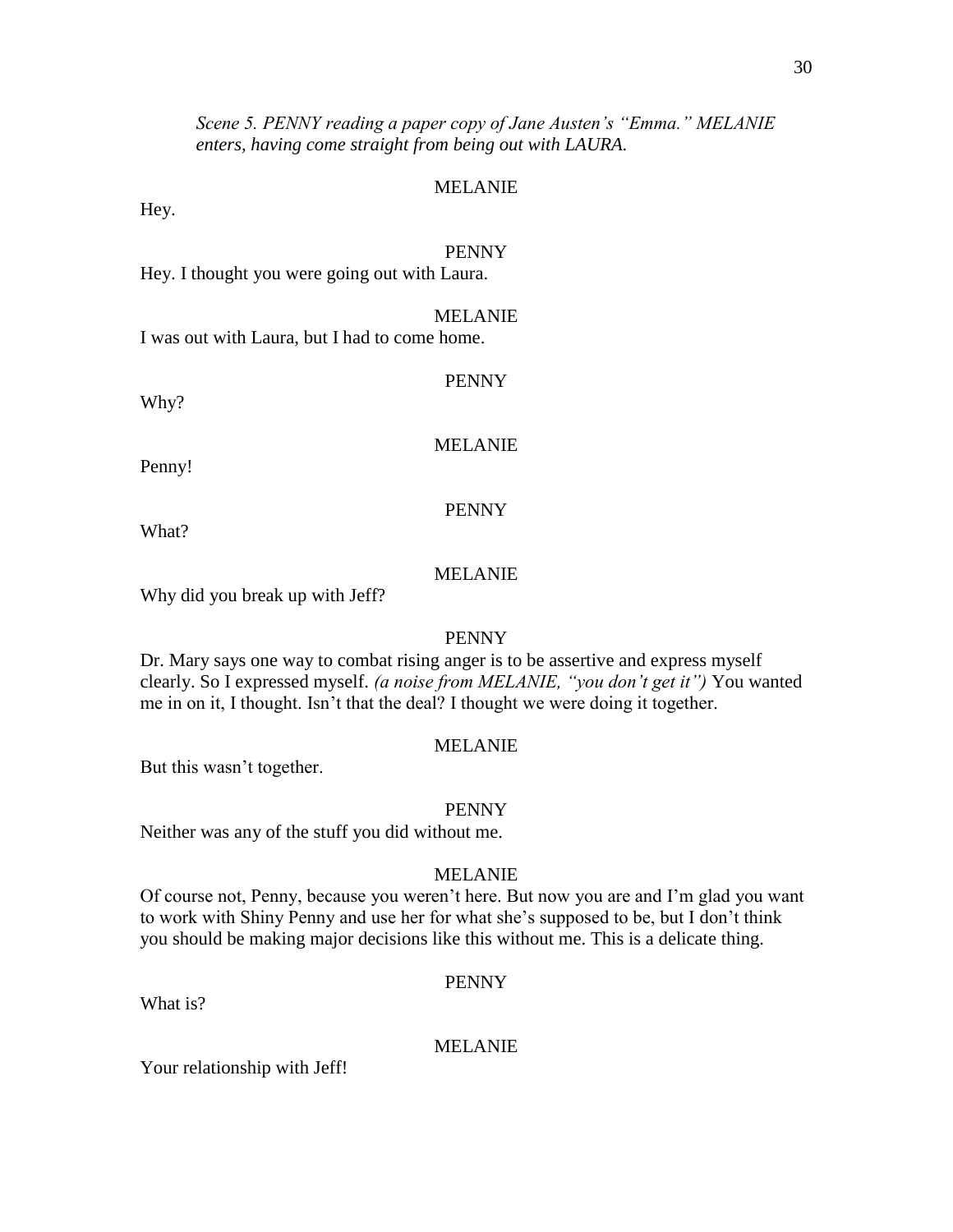He's imaginary. I'm sure his feelings weren't hurt.

#### MELANIE

Penny.

# PENNY

Mom.

# MELANIE

I'm not sure you understand the purpose of this whole thing.

#### PENNY

No, I—

#### MELANIE

It's June. You have two full months to connect with people and build the kind of social life for yourself that will carry you through your senior year. This should be one of the most fun years of your life—

#### PENNY

It's not going to be.

#### MELANIE

Because you have such a poor attitude! You refuse to try to make it good.

#### PENNY

I don't want an imaginary boyfriend.

# MELANIE

What do you want?

#### PENNY

To go away to school.

#### MELANIE

Do this and you'll get that. What else?

#### PENNY

To see if Emma realizes that she's in love with Mr. Knightley. *(MELANIE looks confused, exasperated. PENNY holds up her book.)* Today, they spent so long planning a fancy dress ball and I thought she might realize it at the ball, but then the ball got postponed, indefinitely.

#### MELANIE

The story was them planning a dance that never happened?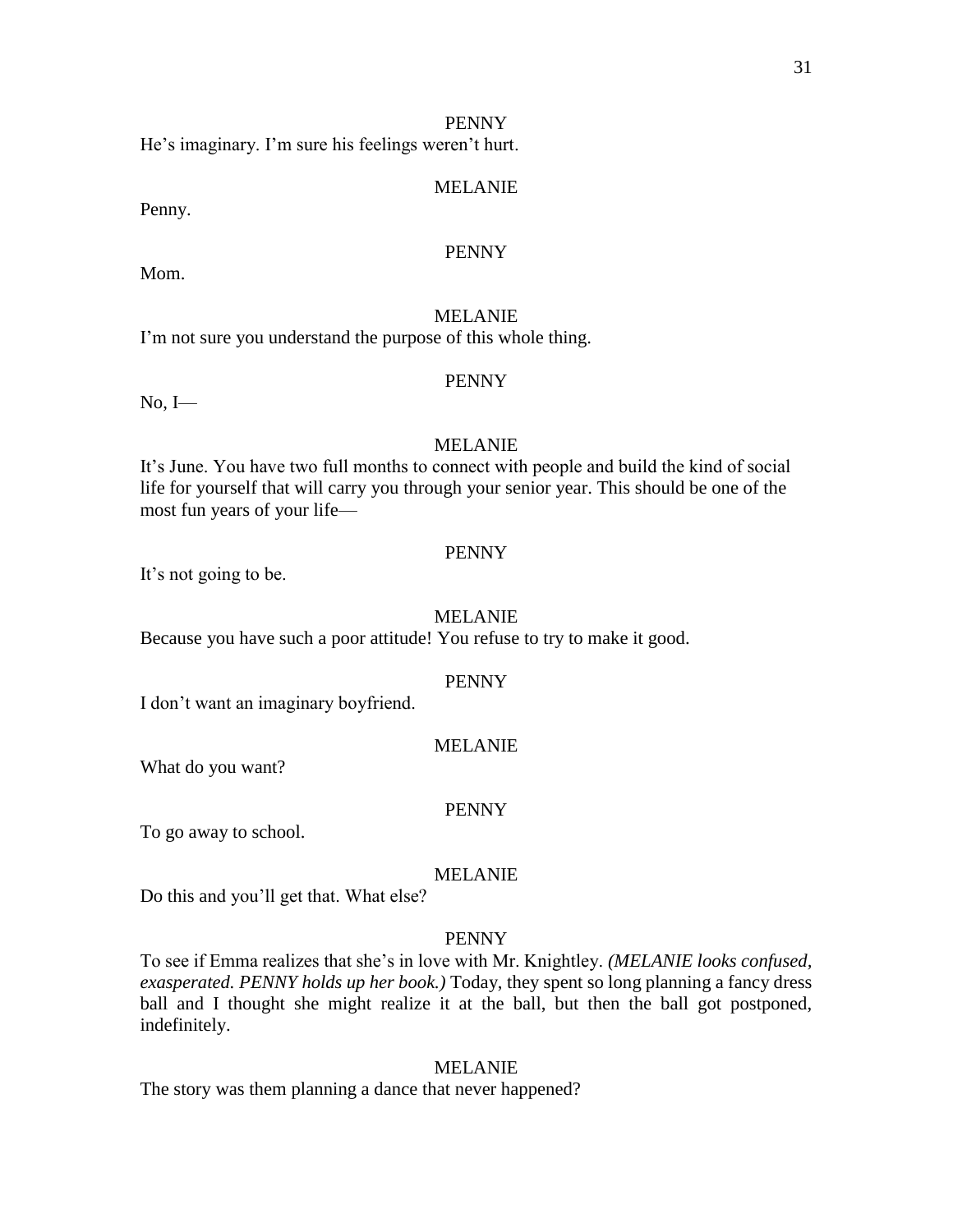Yep. They talked all about how to arrange the furniture, but Emma's dad was worried about how Frank was making it too drafty for the ladies. It was really funny.

#### MELANIE

We can do better than that.

#### PENNY

Better than Jane Austen?

#### MELANIE

Shiny Penny is supposed to give you a cool little backstory to launch you into your last year of high school.

#### PENNY

Instead of reality?

#### MELANIE

Instead of your sadness.

#### PENNY

Pretending "Shiny Penny Goes West" is real doesn't erase what really is real.

#### MELANIE

Obviously. I know that. But people edit what they tell people about themselves. I don't go around telling people that I wrecked a car in high school and put two people in the hospital. That happened, but it isn't what I lead with! It isn't what defines me!

#### PENNY

You did what?

#### MELANIE

See, you didn't even know that! You're allowed to put forward the image of yourself that you want people to see. That's an okay thing to do. Women wear makeup, we dye our hair. It's not lying. We get to cover up the darker parts of ourselves, or the weaker ones.

#### PENNY

My depression doesn't make me weak.

#### MELANIE

No, it doesn't. But it gives people a point to focus on that, maybe, is not where you want them to put their focus.

#### PENNY

It's like all this hurts you worse than it hurts me.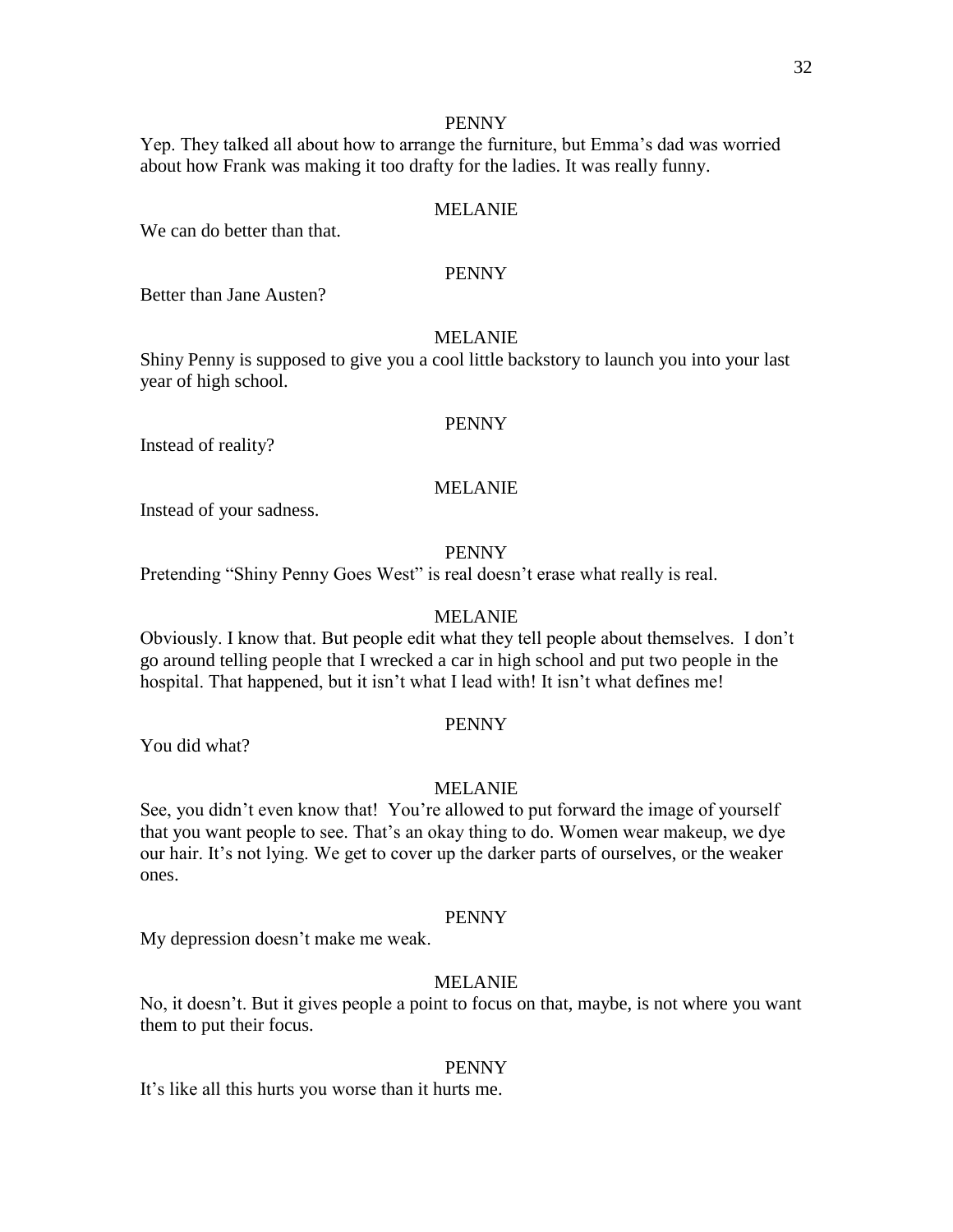I think, if you were capable of caring, you would.

#### PENNY

Don't do that.

# MELANIE

I'm not trying to be hurtful.

#### PENNY

It's just . . . me. I care as much as I can.

#### MELANIE

When you have a child someday, you will know what it feels like to want to fix something as badly as I want to fix you. Your sadness.

#### PENNY

There's no fix.

#### MELANIE

Of course there is. That's what you went away to figure out.

#### PENNY

And what I learned is that I can manage its presence, but I can't count on it to just go away. If I do that—every time it shows up I'm going to feel like a failure.

#### MELANIE

You have to believe you can beat it.

#### PENNY

I have to acknowledge that I won't.

#### MELANIE

You're not even taking any steps!

# PENNY

Like this *(indicating laptop)*?

# MELANIE

*(she gets it!)* Yes! Baby steps! *(beat)* Do you know how I started this whole thing? I wrote down what I think are your very best characteristics. *(PENNY looks incredulous)* You love animals. You're great with little kids. You love to read. You're generous and kind and feel good when you help people.

#### PENNY

Penny's greatest hits.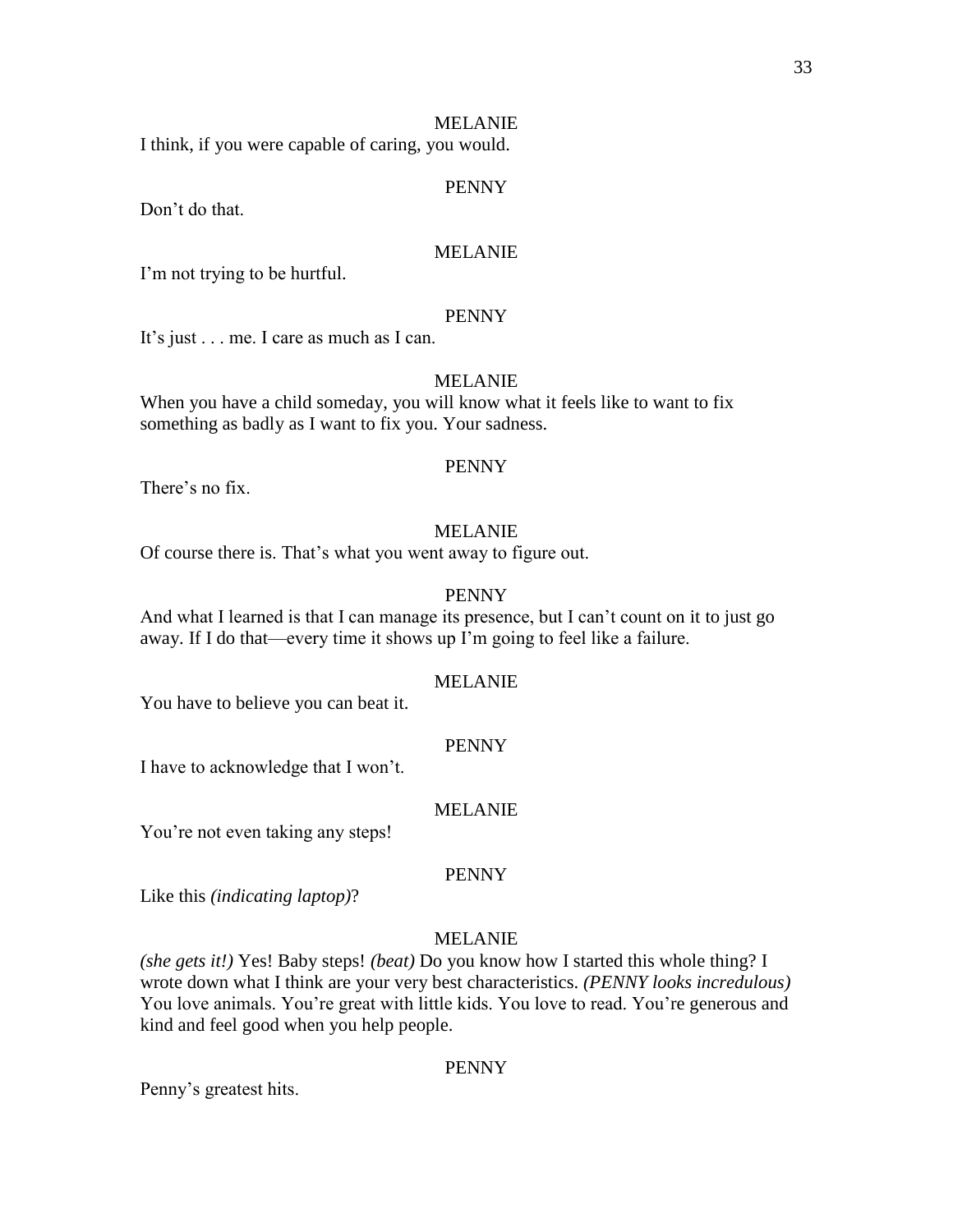Do you think I don't know you? Penny, I love you. I've studied you since the day you were born.

## PENNY

That's terrifying.

# MELANIE

It's not. It's what a mom does. You've been the best thing in my life for more than 17 years. Please believe that I know you.

#### PENNY

Whatever.

#### MELANIE

I didn't come up with this story out of nowhere. I designed it to reflect the very best things about you.

#### PENNY

Thank you. *(this is a moving moment for MELANIE)*

# MELANIE

You're welcome.

#### PENNY

It's just—

#### MELANIE

Any connections you make through Shiny Penny, any friendships that come out of this, those people will not be surprised by who you really are. They will get a girl that is everything that this story—this little, short, goofy, western-adventure story—suggested she would be.

I get it.

#### MELANIE

Can I show you something?

#### PENNY

Sure.

#### MELANIE

*(shows PENNY a picture on her phone, we may see it projected)* Look how gorgeous!

# PENNY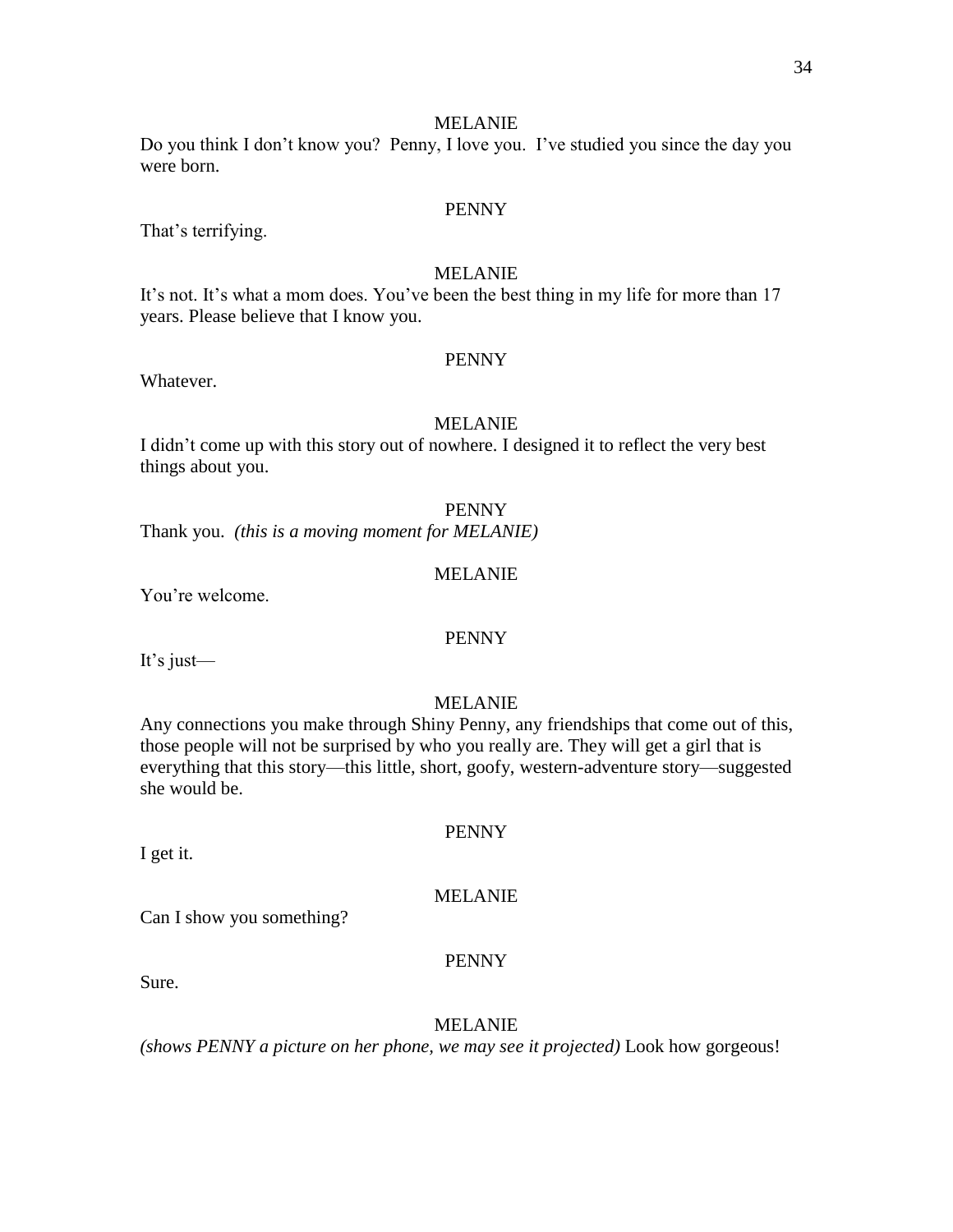Wow.

#### MELANIE

Do you know how long it took me to find a picture of a good-looking red-headed teenage boy?!? Even Laura the Photoshop Queen couldn't put one together that didn't look like he was from a Pixar movie! My God! Why did I even make him a red-head in the first place? I would've undone it, but by the time you first saw him you had over a hundred followers. And that first post got retweeted! Twice!

#### PENNY

He's cute.

# MELANIE

So imagine how I felt when I'm sitting with Laura after work and I opened Twitter and saw:

#### SHINY PENNY

Think it's over with Jeff. Time of death—right now.

#### iwantCANDY

Oh no! Sorry! #BoysAreBitches

#### MELANIE

I mean, literally the exact same day I found this. I was so excited to post it. With a "thiskid" hashtag. *(a moment of intense internal struggle)* I have to. *(she posts the picture, it is projected)*

#### iwantCANDY

Holy shit he looks like KJ Apa #Riverdale

#### SHINY PENNY

I'll live. #singleAF *(pronounce the letter "A" and the letter "F")*

#### MELANIE

What is "AF?"

#### PENNY

As fuck.

#### MELANIE

*(attention on a device)* Oh my God.

#### PENNY

Jeez. Sorry.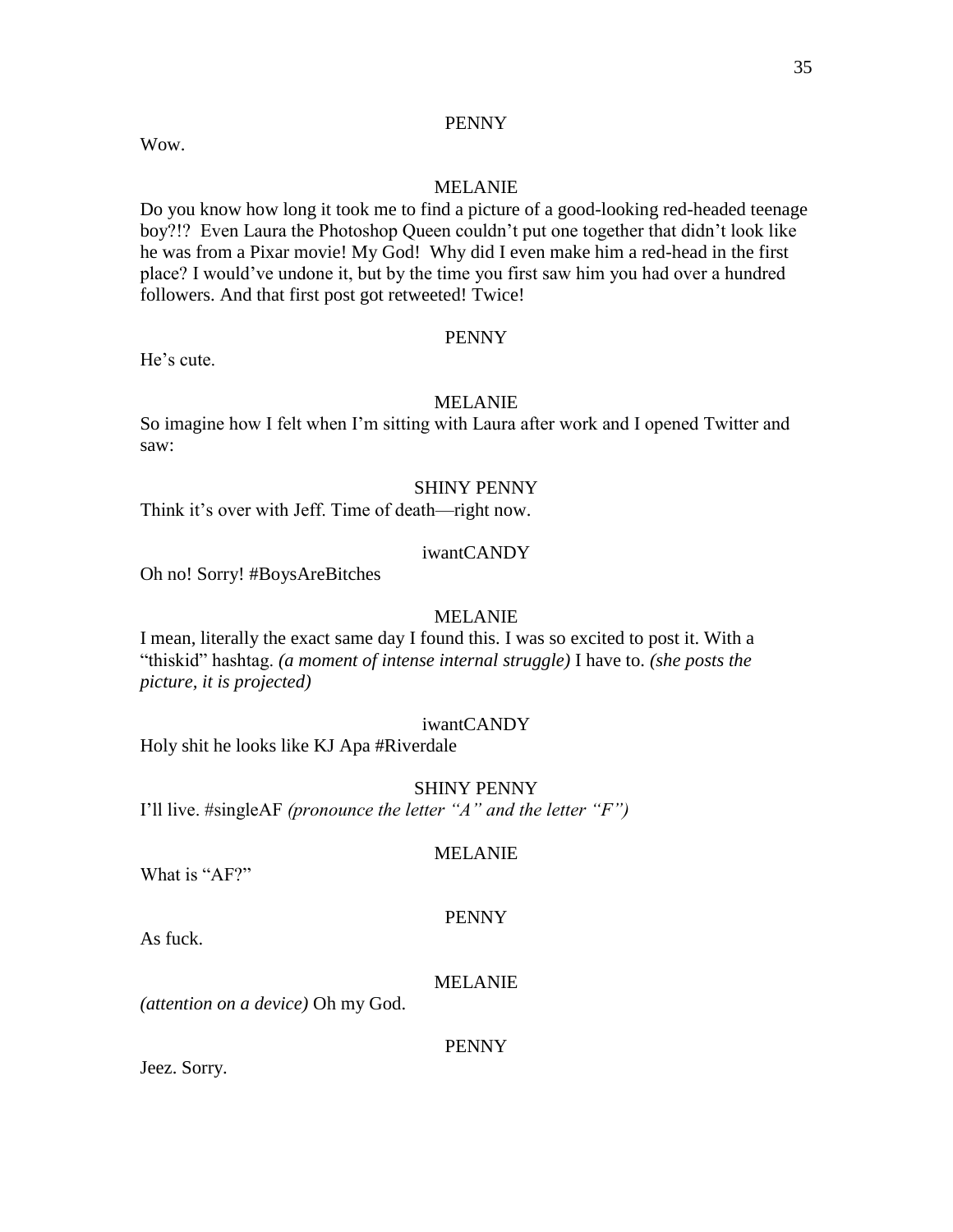Oh, I don't care about that.

PENNY

Then what?

# MELANIE

Did you see this?

# PENNY

I don't know what you're looking at.

# iwantCANDY

I need deets. DM me your number.

# PENNY

What?

# MELANIE

PENNY

MELANIE

PENNY

MELANIE

PENNY

She wants your phone number. She wants to text you. Or call you. Oh my God. She asked for it publicly, Penny. This is huge.

| I don't have a phone. |  |
|-----------------------|--|
|-----------------------|--|

You did.

I smashed it.

I remember.

So that's that.

Let's go.

# PENNY

MELANIE

What?

# MELANIE

Look. It's working. I thought you breaking up with Jeff the Ginger was a wrong move, but it's about to yield a friendship with iwantCANDY. That was kind of my endgame. I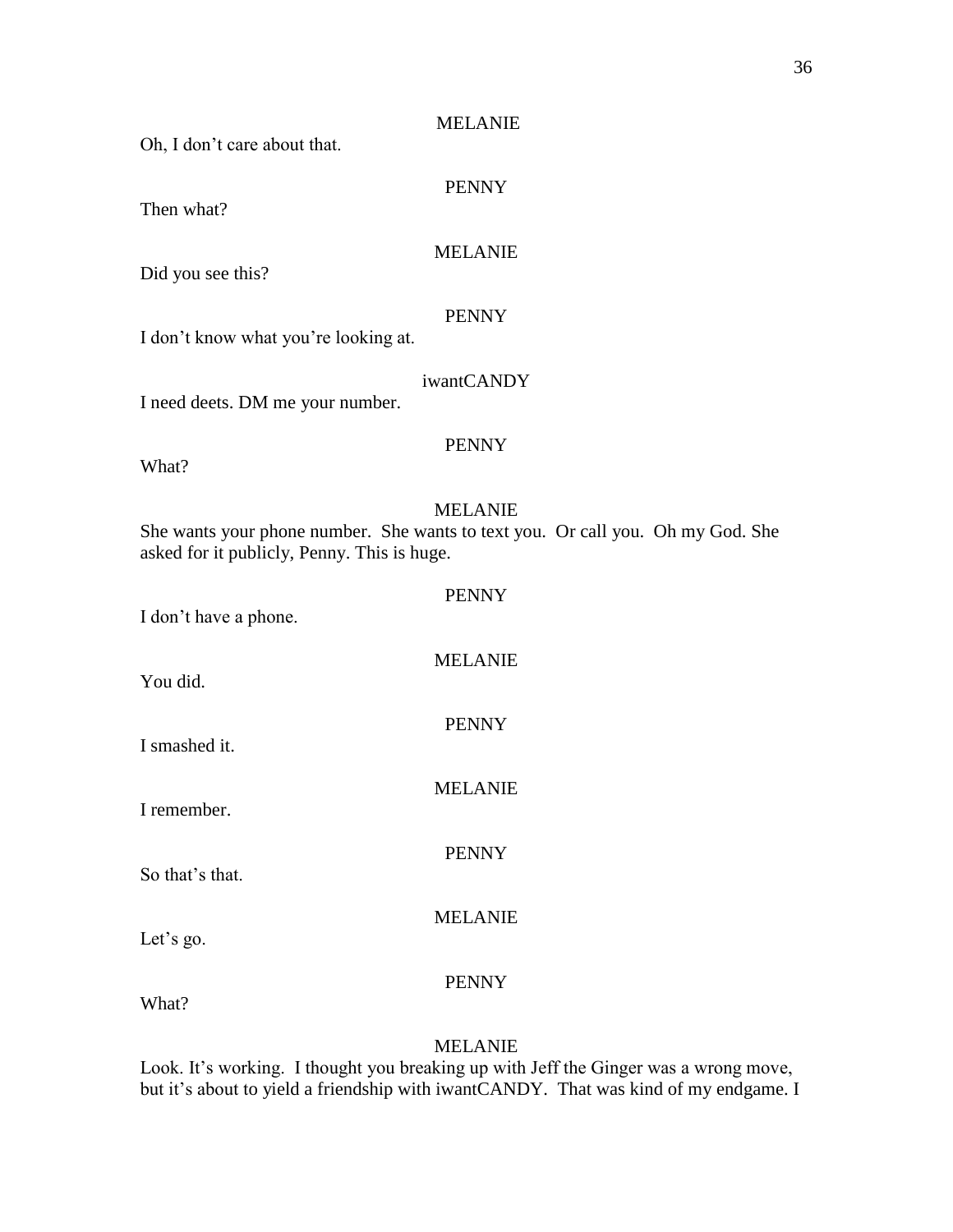was working toward you getting a personal relationship with somebody nice and popular and I honestly didn't think it would happen before August, but here we are. Let's go.

# PENNY

Where?

# MELANIE

You need a phone! *(as they rush out the door, she hands PENNY her phone)* Google KJ Apa. I need to know who that is.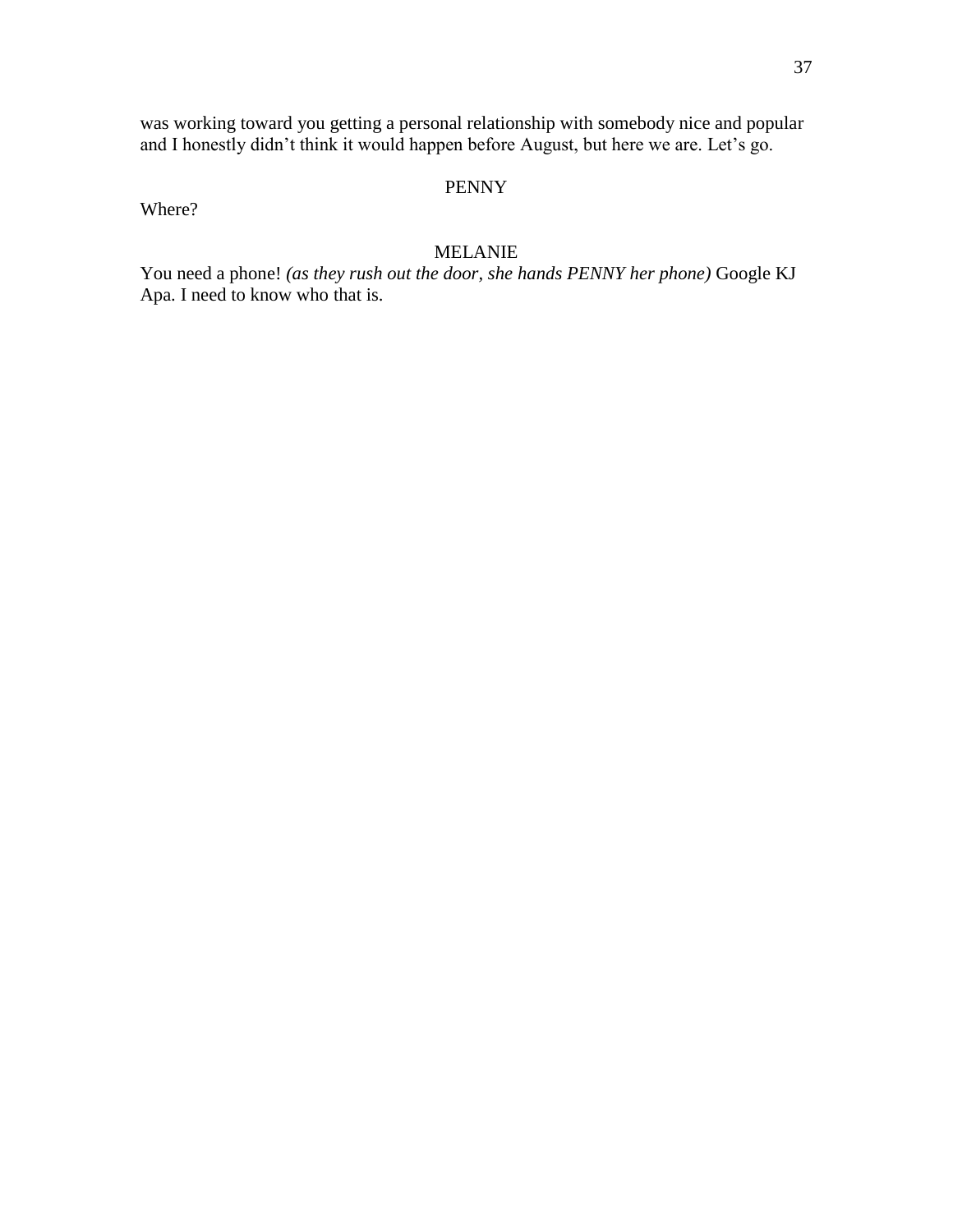*Scene 6. A bar. MELANIE and LAURA. An empty glass and a full drink in front of MELANIE. LAURA has only the drink in her hand. MELANIE is, to put it kindly, "over the falls."*

#### MELANIE

So then we just sat there. Waiting for a call? A text? I mean, something.

### LAURA

How was Penny?

#### MELANIE

Fine.

# LAURA

She wasn't disappointed?

#### MELANIE

I admit, I was more invested in it than she was. But that's because it was about to be the culmination of my entire effort, you know?

#### LAURA

Sure. Sure. Of course. How could you not feel like that?

#### MELANIE

I mean, it's embarrassing, honestly, how much I wanted it. For her. For Penny.

#### LAURA

Don't be embarrassed. You love your kid. How are you getting home?

#### MELANIE

I ubered.

#### LAURA

Fantastic. *(she signals to an unseen server to bring another round)* So you ran out and got her a phone.

#### MELANIE

Yes. No discounted upgrade, either. Full price!

### LAURA

Of course. Never when you need it!

#### MELANIE

Right. And it took a long time, you know, to get it set up. She wanted to keep her old number. I thought that was a bad idea—Fresh start, right?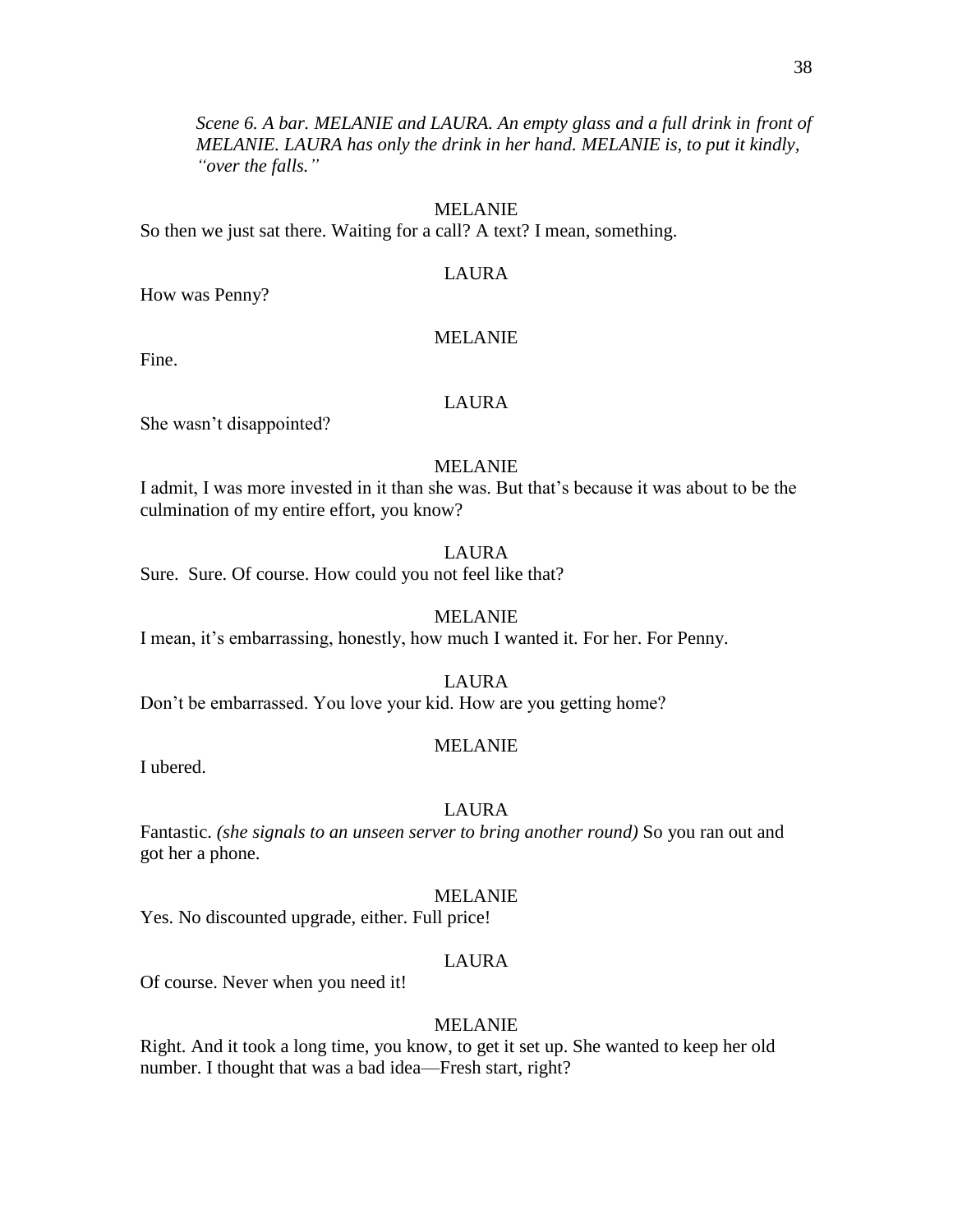# LAURA

Right.

### MELANIE

I like, read a numerology book, an article, well, a buzzfeed thing, you know? And her old number—it was just a series of bad luck combinations! I mean, I'm not saying her phone number was the reason she's depressed, or whatever, but a few lucky numbers couldn't hurt. *(LAURA laughs)* I'm doing everything I can for this kid. And since I was paying for it, I decided. On a new number. The guy went through about fifteen numbers before I picked one. So, it wasn't like a huge fight or whatever, but I won.

### LAURA

I get it. If you're doing a fresh start, let it be completely new.

#### MELANIE

Exactly. I should've brought you with us. Voice of reason!

#### LAURA

So you got home . . .

#### MELANIE

Yes. And I DM'd Candy with Penny's new number and then we waited.

### LAURA

You just sat there?

#### MELANIE

I was a wreck. She read a book. I paced, I ate, I tried to watch tv.

# LAURA

But, nothing.

#### MELANIE

Nope. Candy never reached out. Not even a response to the message! And no tweets which might suggest that her wifi was down or something, which would actually be good—even then, she's got a phone! I mean, who doesn't have data? So now I'm going back to freaking out thinking that Penny never should have broken up with Jeff. My initial reaction was that it was, just, the wrong move. But then I thought it was going to yield this great result. Now we don't have Candy, and we don't have Jeff.

LAURA

You can get Jeff back, though, right? I mean, he doesn't really get a say!

### MELANIE

Maybe.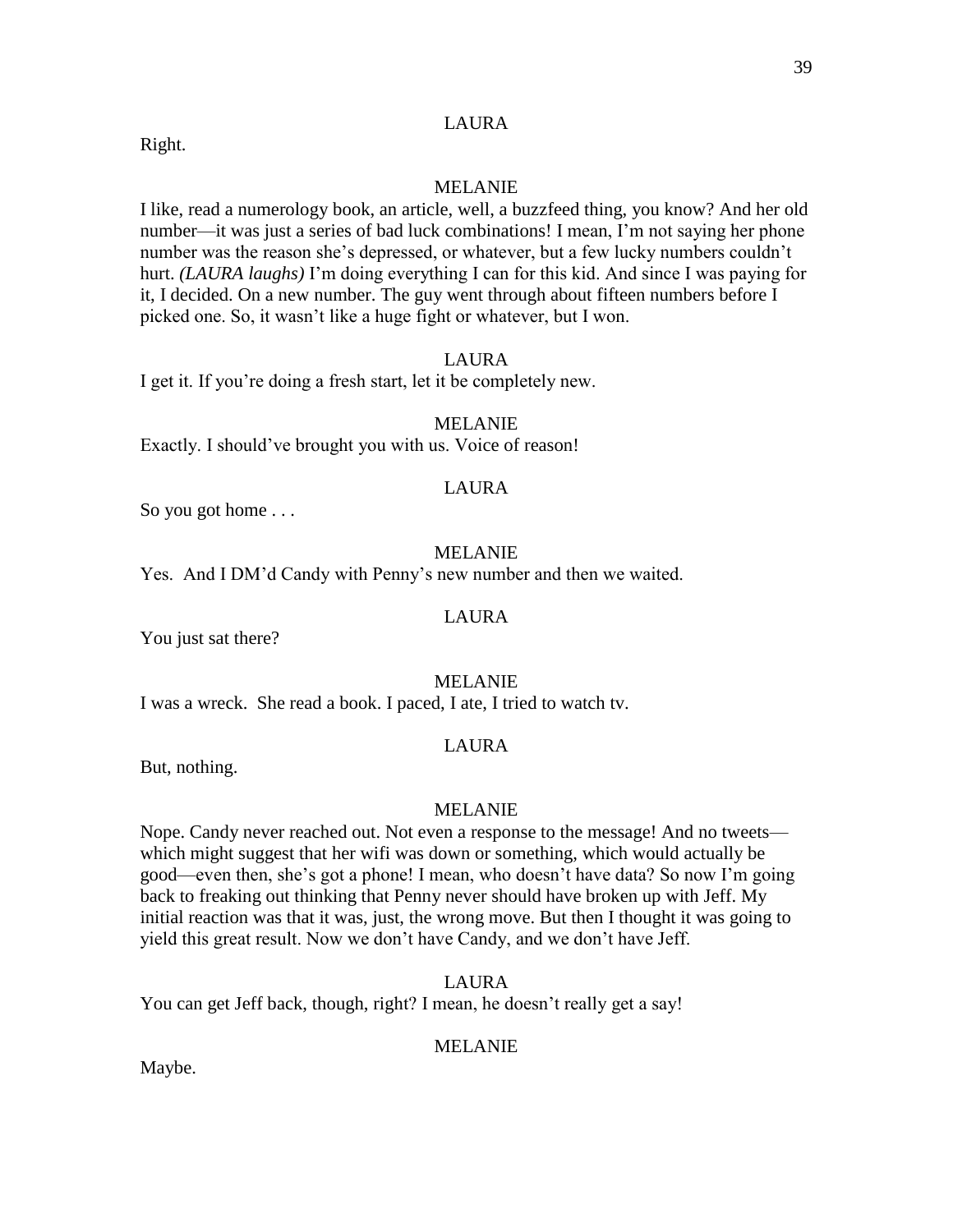# LAURA

Why not?

# MELANIE

Will people believe that?

# LAURA

Will people believe that a high school couple broke up and got back together a day later? Yes, they will.

### MELANIE

What if Penny doesn't understand? What if she gets mad or . . . breaks something?

### LAURA

I thought she was better.

### MELANIE

She is. But, I don't know. She's not really . . . *(into it.)* She reads a lot . . . like all day.

### LAURA

Yeah?

#### MELANIE

So what? Is she gonna tweet what page she's on? Then, an hour later, what page she's on now?

#### LAURA

Did she get involved before? Like at her old school?

### MELANIE

She's never been a "joiner." She wrote a poem for the literary magazine. But she submitted under a different name. She was on a soccer team once, 8 and under.

#### LAURA

But you signed her up for that.

#### MELANIE

Nine years ago. The next thing I signed her up for was the river cleanup thing. Learned my lesson there. Shiny Penny had momentum right before Penny got home. She was hitting her stride and now I feel like she's losing some steam.

### LAURA

Do you want to shut her down?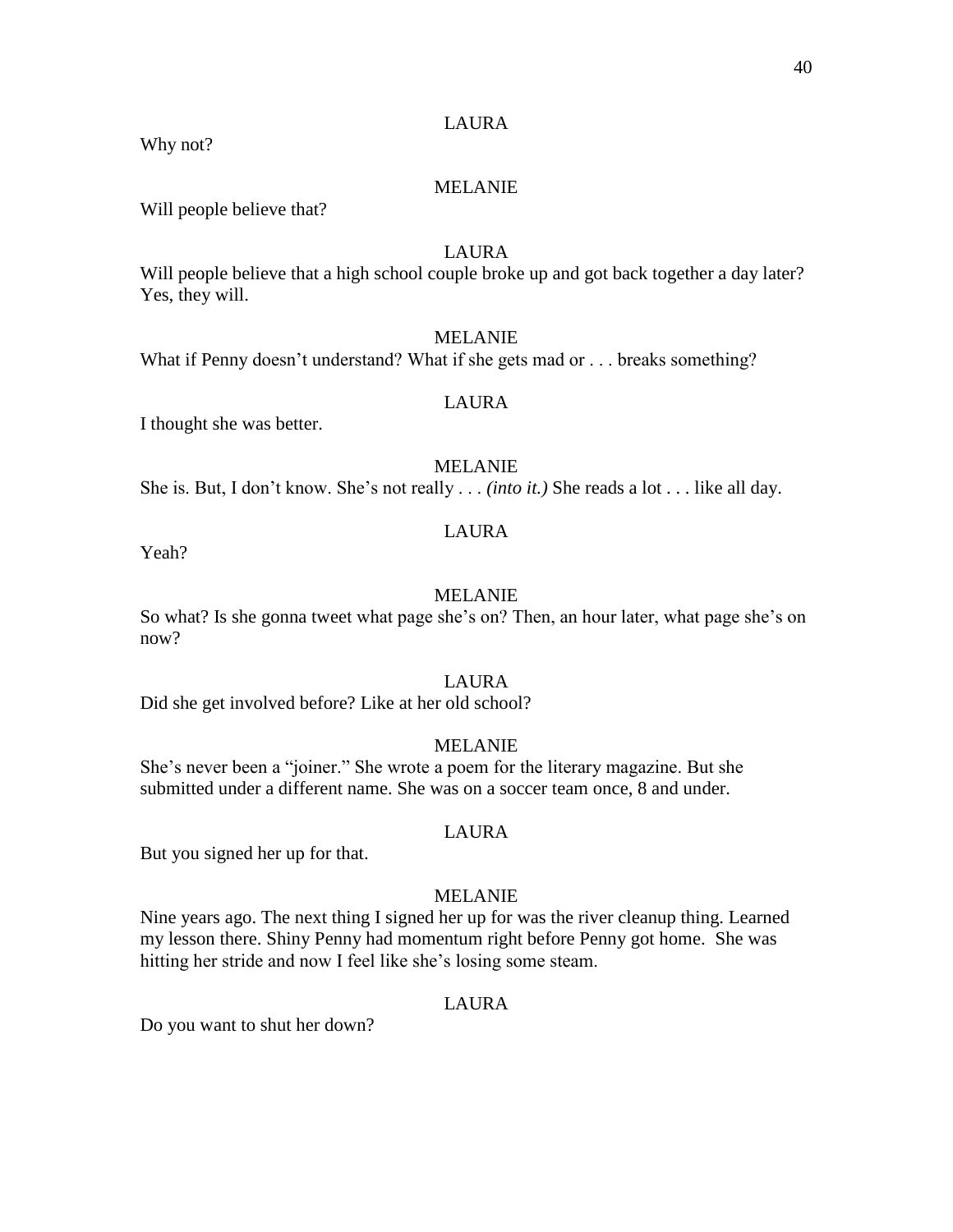Oh no! I just want Penny to believe in it, in the possibility. I had so much fun imagining the way this next year might go. Penny and me, together. But it was . . .

# LAURA

What?

# MELANIE

Nothing.

LAURA What were you going to say? I won't hold you to it.

# MELANIE

It was easier when she wasn't here.

# LAURA

Whoa.

### MELANIE

*(nearing the brink)* It's really, really, really hard. I know I said it wasn't, but—

### LAURA

Now we're getting somewhere.

### MELANIE

What? No, we're not.

### LAURA

When's your therapy session with Penny and her doctor?

# MELANIE

*(a noise, "I can't even think about that," then pushing her half-full drink towards LAURA)* Take this from me.

### LAURA

C'mon. Easier when she wasn't here?

### MELANIE

I didn't say better. Easier doesn't mean better.

#### LAURA

Hey, we're all works in progress.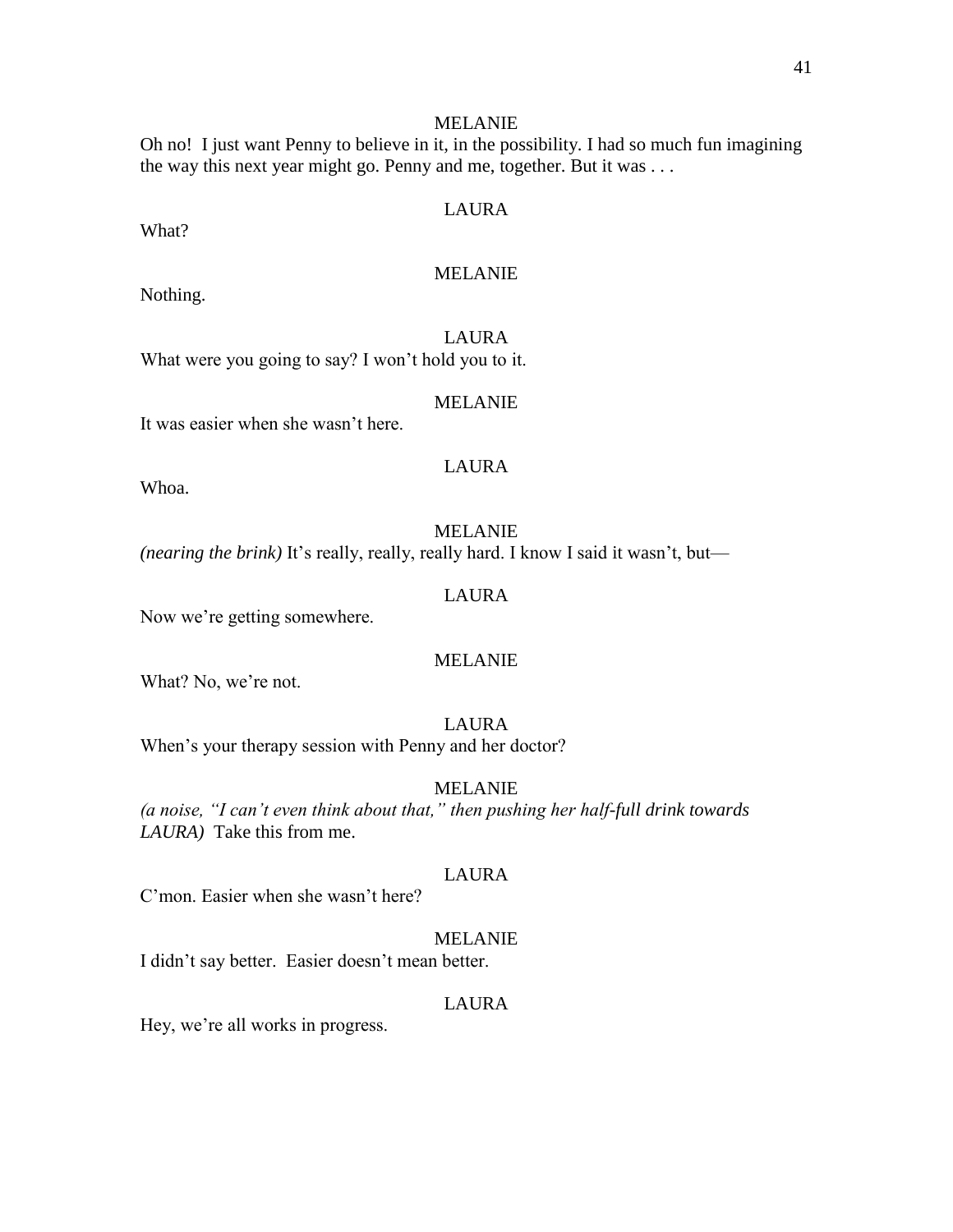Thank God I have you. *(LAURA demurs, maybe says, "Stop.")* I'd be falling off the deep end, too, if you weren't my friend.

# LAURA

Listen, you knew it wouldn't all be smooth sailing. Have things improved at all? Be honest.

### MELANIE

*(fully recovered)* Improved from when she ran me out of the house and went on a destructive rampage that put me out well into the thousands of dollars? Yes, they have. *(pulls her drink back to her side of the table)* Give me that back.

#### LAURA

You haven't had to call the police on her. *(raises glass)*

#### MELANIE

Not yet! *(clink)* I've got that in the plus column.

#### LAURA

So bring back the redhead kid, write her a new chapter.

#### MELANIE

If I just get her on my team, she'll be invested in it. She'll love it. Like when you let a little kid put together a salad. It tastes better to them because they made it themselves.

#### LAURA

Exactly.

*We transition to the twitterverse.*

# SHINY PENNY

I thought I missed him when he was 1200 miles away. Doesn't even compare to not having him at all.

#### iwantCANDY

#PoorBaby Crying face, baby face, broken heart

### SHINY PENNY

One time I called him Utah's Ron Weasley and he got mad. #HePrefersKJApa

#### iwantCANDY

That makes you Hermione! Or Veronica. Or Betty.

### SHINY PENNY

I wish.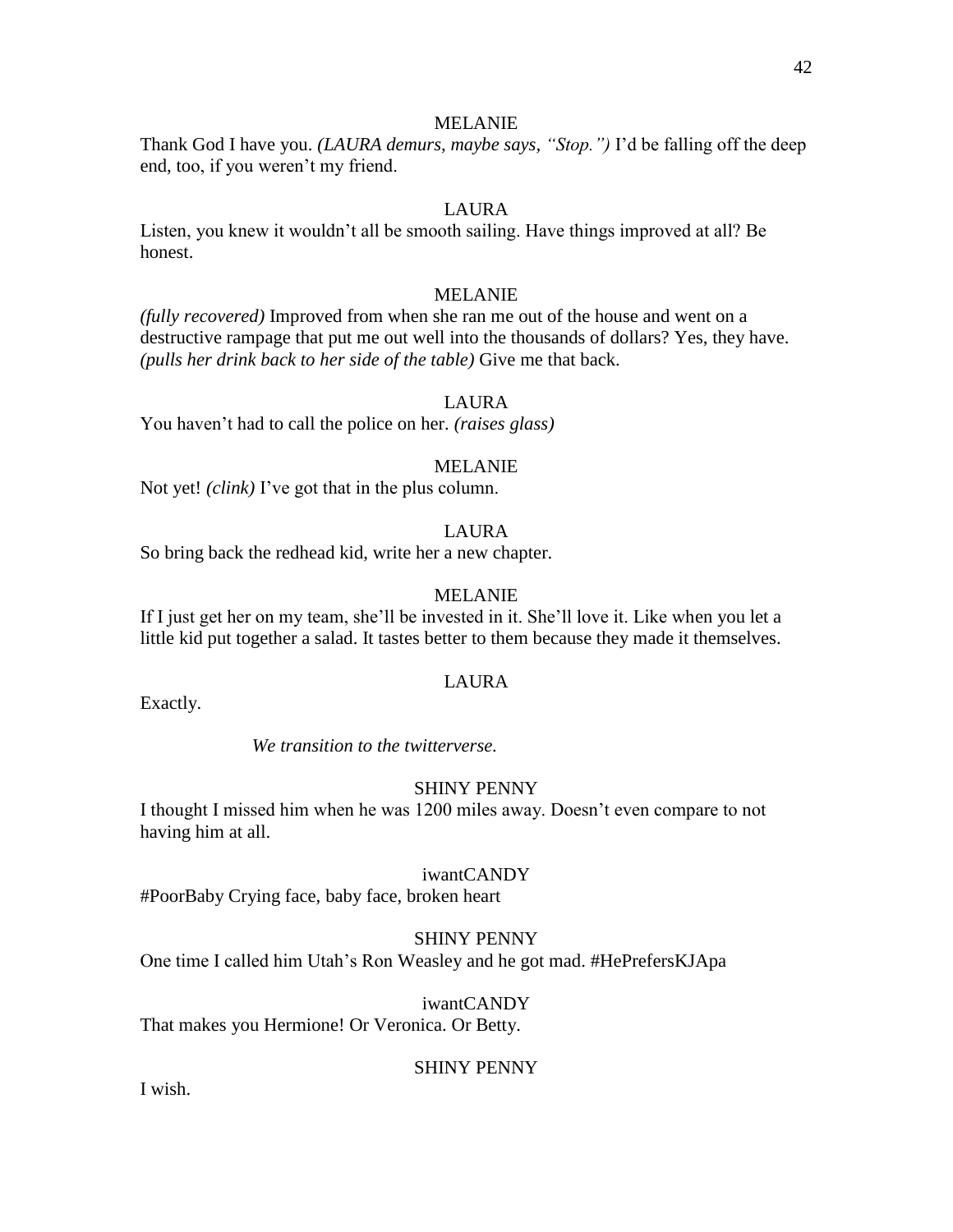*Scene 7. MELANIE working at the table.*

# MELANIE

Penny! Penny! Come on. Let's get to work on this!

PENNY

*(entering, carrying a copy of "The Book Thief" by Marcus Zusak. She has been crying)* What are we doing?

# MELANIE

What's wrong?

PENNY

*(indicating the book)* The end of this. It's too much.

MELANIE I wish you wouldn't immerse yourself in sad things.

# PENNY

It feels good.

# MELANIE

We need to get your eyes out of books and up looking around. The real world is beautiful.

# PENNY

So is this.

# MELANIE

Beautiful things don't make people cry.

# PENNY

Of course they do.

# MELANIE

PENNY

Are you taking your meds?

Yes.

# MELANIE

Aren't they helping?

PENNY I don't really know how I'd feel if I wasn't taking them.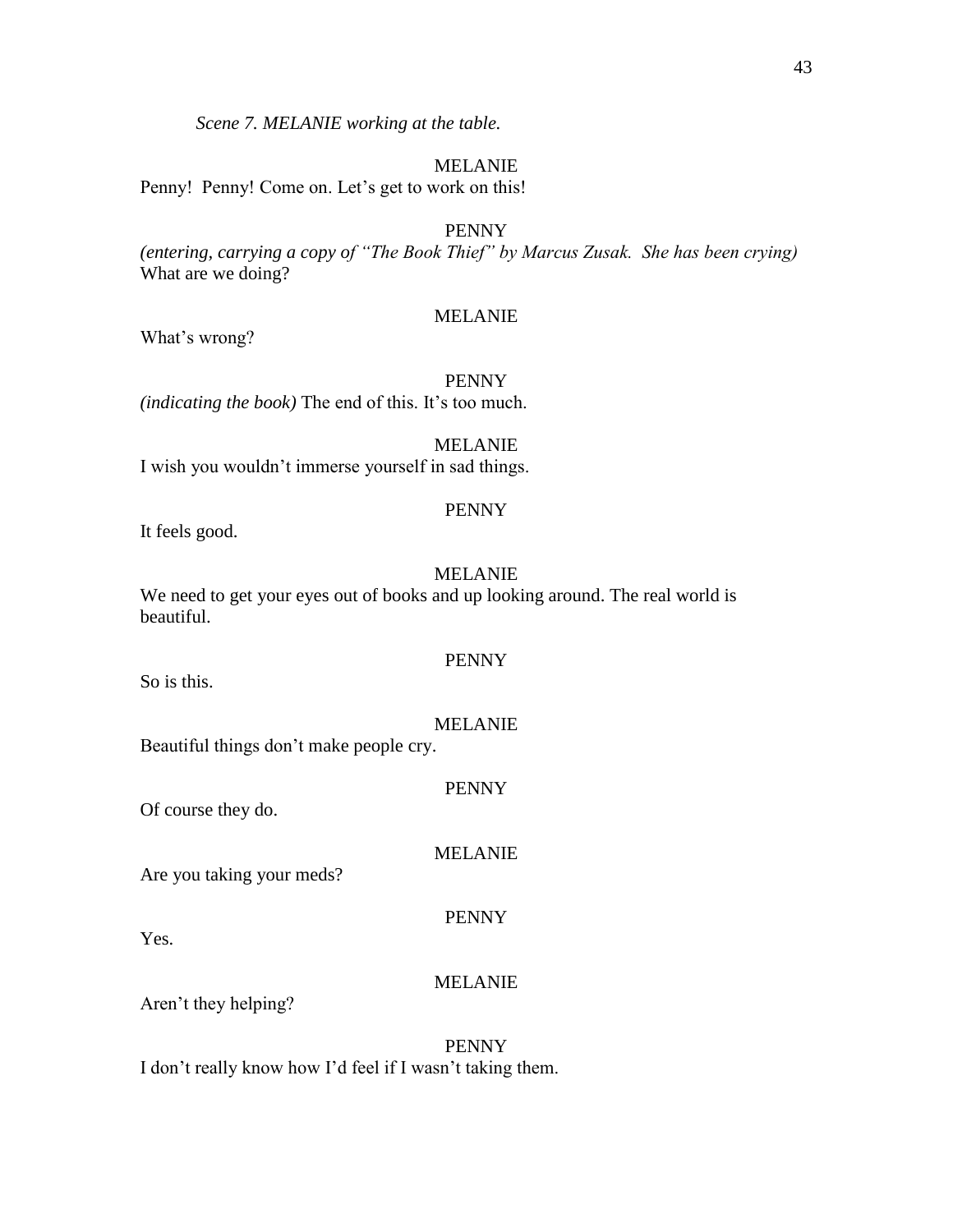| You'd feel like you did before.                                 | <b>MELANIE</b> |  |  |
|-----------------------------------------------------------------|----------------|--|--|
| Maybe.                                                          | <b>PENNY</b>   |  |  |
| Talk to Dr. Mary about it?                                      | <b>MELANIE</b> |  |  |
| Maybe.                                                          | <b>PENNY</b>   |  |  |
| So, I'm doing something fun. I'm working on bringing Jeff back! | <b>MELANIE</b> |  |  |
| Oh.                                                             | <b>PENNY</b>   |  |  |
| The ginger cowboy kid.                                          | <b>MELANIE</b> |  |  |
| I know who he is.                                               | <b>PENNY</b>   |  |  |
| I think it's necessary.                                         | <b>MELANIE</b> |  |  |
| Then do it.                                                     | <b>PENNY</b>   |  |  |
| I want you to help me.                                          | <b>MELANIE</b> |  |  |
| Mom.                                                            | <b>PENNY</b>   |  |  |
| Penny, come on. I just bought you a brand new phone.            | <b>MELANIE</b> |  |  |
| <b>PENNY</b><br>I didn't know you would be exacting recompense. |                |  |  |

That's not what this is. Well, maybe it is. That's how relationships work, Pen. People do things for each other.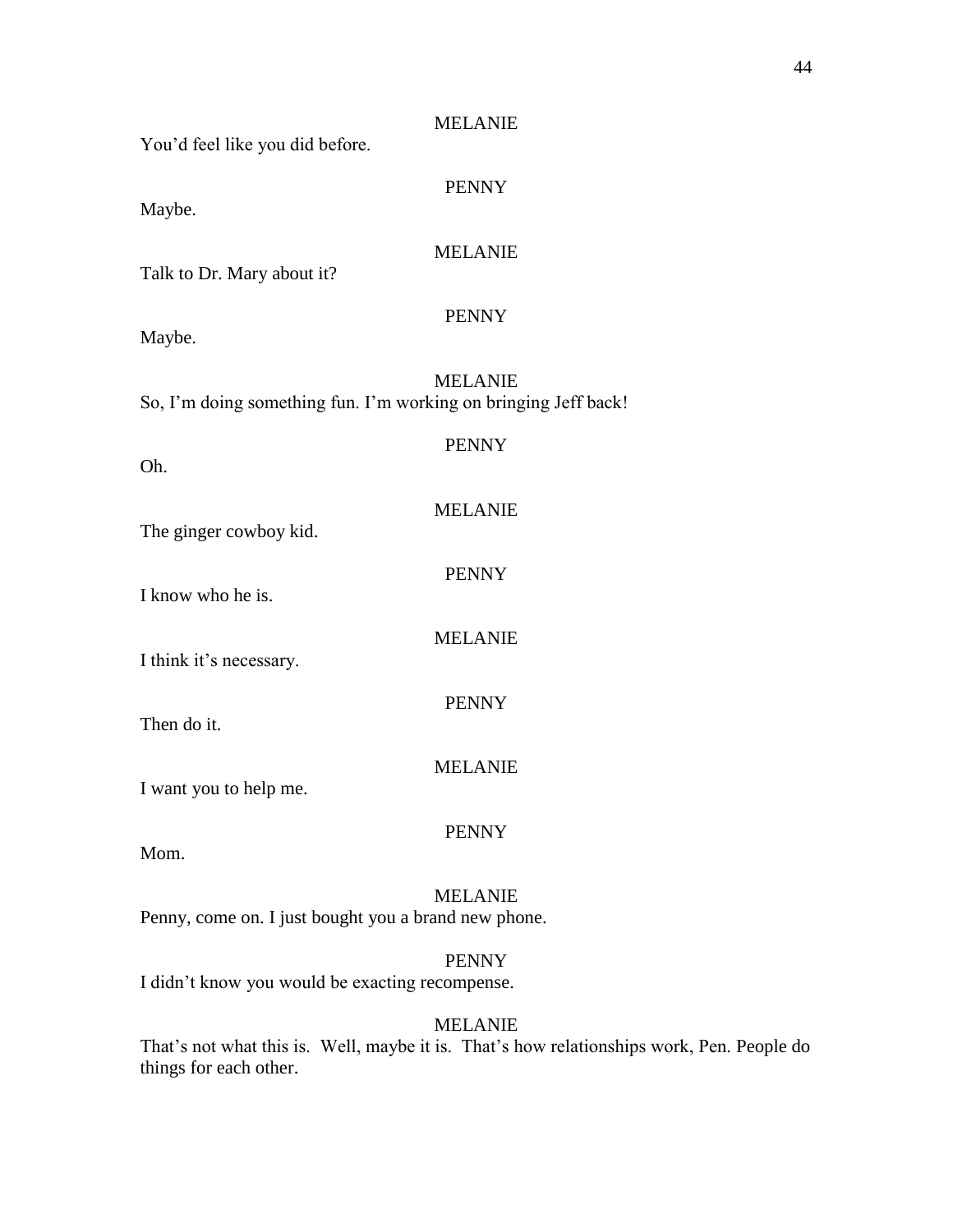Thank you. Guilt feels awesome.

# MELANIE

C'mon. Just try it this time. It's fun. It's silly. You're going to get a good response if we get you guys back together. Everyone loves a reunion!

#### PENNY

*(looking at "The Book Thief")* Maybe.

### MELANIE

People see you're desirable to one person, that makes you more appealing to everyone.

#### PENNY

Can you not describe me as desirable, please?

### MELANIE

How can I say it better? If people see that someone, you, in this case, is worth pursuing, even from across state lines, from far away, it heightens their level of interest in you. It makes them wonder what you've got to offer.

# PENNY

What happens when they find out I have nothing to offer?

#### MELANIE

*(laughing)* First thing you have to offer is that—you're hilarious. What else is good about you, seriously?

#### PENNY

Don't make me talk about this.

### MELANIE

Come on. Just for a minute.

# PENNY

Oh, God.

#### MELANIE

Tell me two other good things about you. Then we don't have to talk about it anymore.

#### PENNY

Promise?

MELANIE

Yes.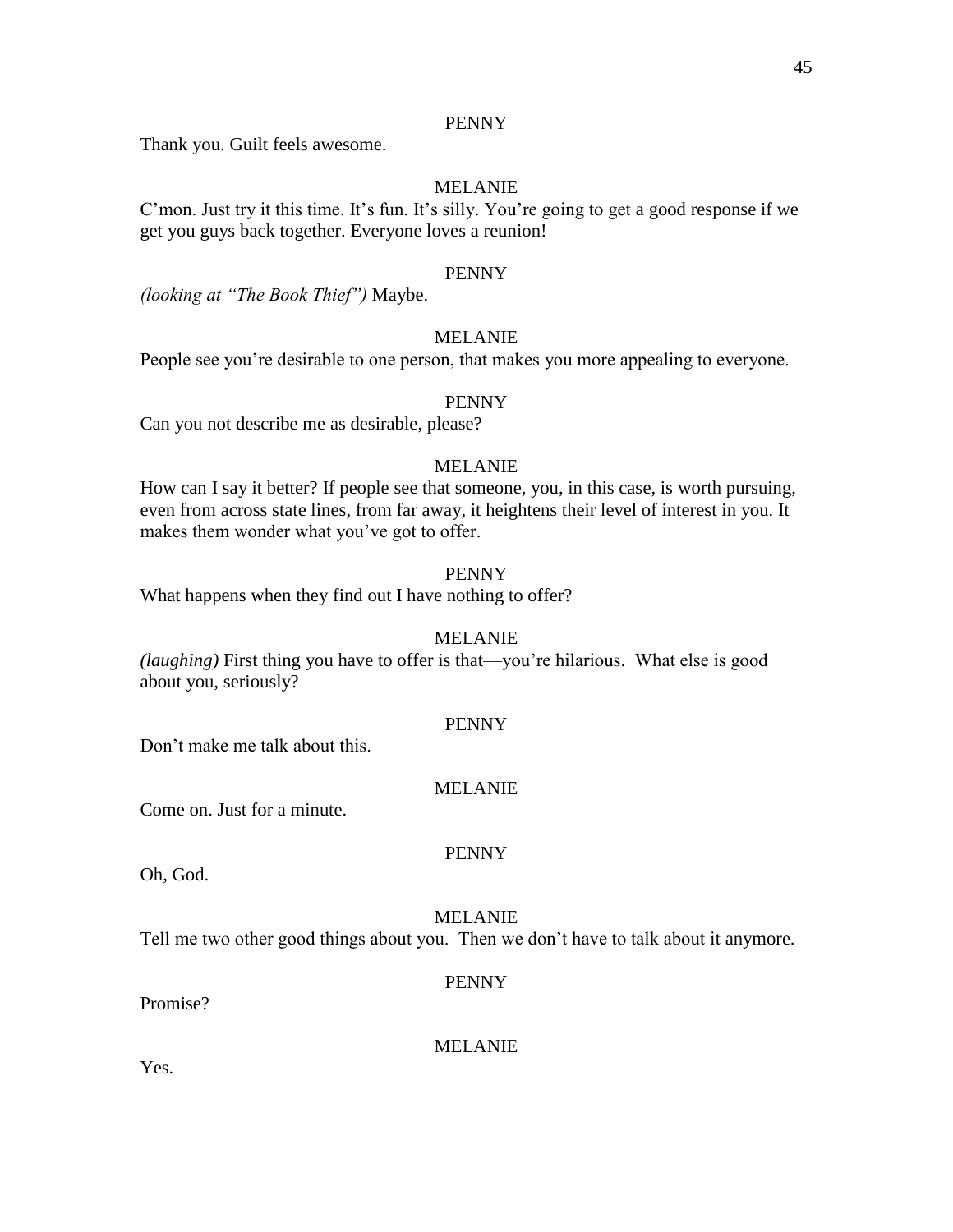I've read more books than anyone I know.

# MELANIE

We can't emphasize that too much. We've already got you reading to your little cousin. That's enough with the books.

# PENNY

'murica.

# MELANIE

Stop. I just think that's something that will intimidate most of your peers.

# PENNY

Why do I want them for friends if they're scared of books?

# MELANIE

Books can come back around later. Think of some good things about you that appeal to everyone.

### PENNY

I can eat an entire box of mashed potatoes.

### MELANIE

Again— hilarious.

### PENNY

I have an extensive collection of headbands.

### MELANIE

Penny, please be serious!

### PENNY

Okay, okay. I'm good at school—generally—not just hyper-literate. Like, if people need someone's math homework to copy, they copy mine.

MELANIE

Huh. And that's why you tutored little Jakey! *(a look)* What else?

# PENNY

I don't know.

# MELANIE

Sure you do.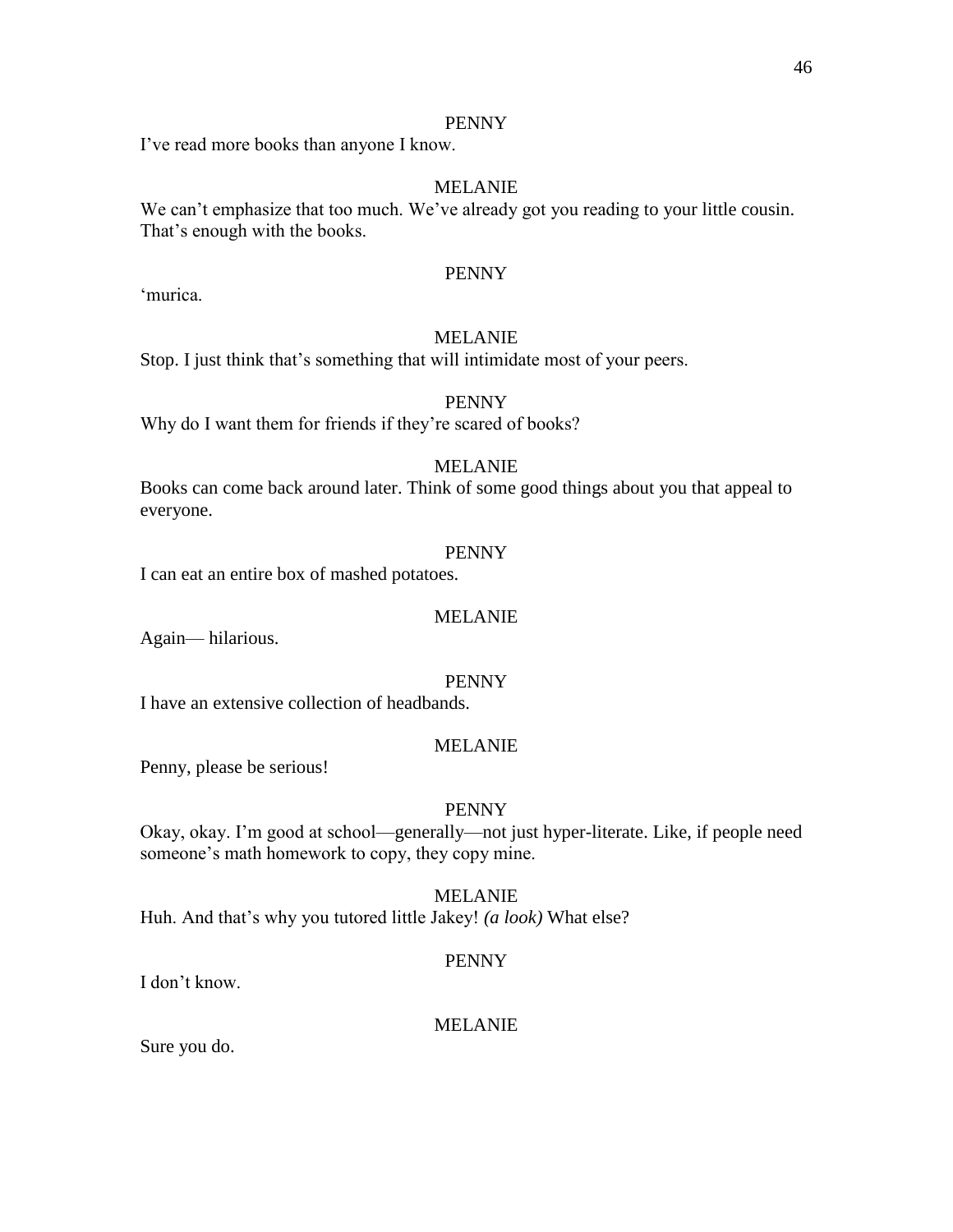| I can shoplift.                                       | <b>PENNY</b>                                                                                               |
|-------------------------------------------------------|------------------------------------------------------------------------------------------------------------|
| Penny!                                                | <b>MELANIE</b>                                                                                             |
| Seriously, I've never gotten caught.                  | <b>PENNY</b>                                                                                               |
| I don't want to know these things.                    | <b>MELANIE</b>                                                                                             |
| I thought you wanted in.                              | <b>PENNY</b>                                                                                               |
| I do, but—                                            | <b>MELANIE</b>                                                                                             |
| Kids think that's cool.                               | <b>PENNY</b>                                                                                               |
| But you shouldn't advertise it.                       | <b>MELANIE</b>                                                                                             |
| If you want to be popular you should.                 | <b>PENNY</b>                                                                                               |
| person, how can that get you back in touch with Jeff? | <b>MELANIE</b><br>Let's focus on the other thing. How can being smart, and being a good teacher/tutor type |
| What do you mean?                                     | <b>PENNY</b>                                                                                               |

If I'm going to pull off getting you two back together, I might as well use it to highlight something about you—some talent or whatever.

# PENNY

Just put "back together with Jeff #bae."

# MELANIE

I can't just . . . it's dumb if it just happens out of the blue.

### PENNY

Jeff called. We worked it out. #misunderstanding #bae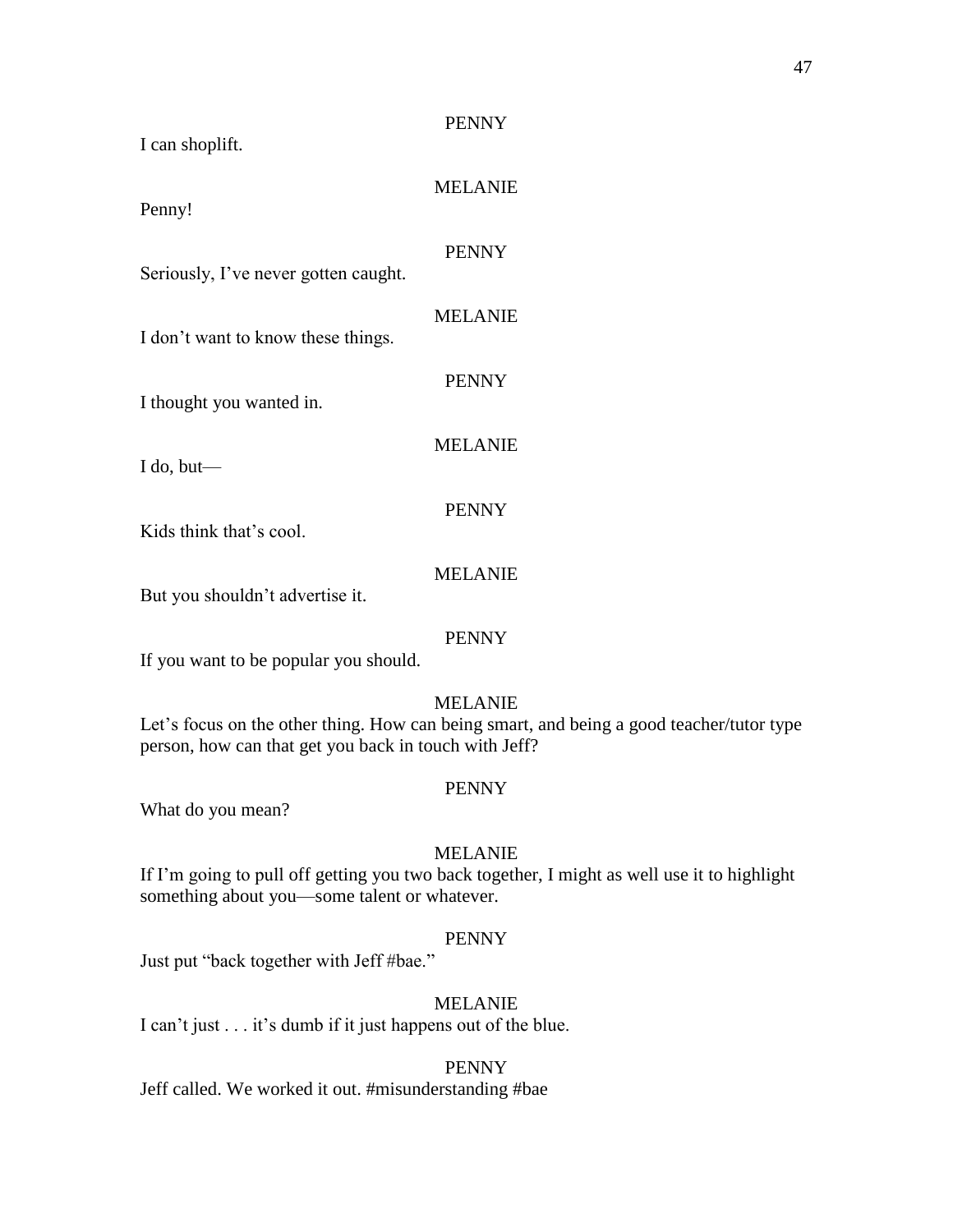#### PENNY

What? I have a bae to hashtag. I want to hashtag my bae.

#### MELANIE

That's fine, but it's got to play out somehow. Shiny Penny shares. She invites people into her life as she lives it. She's not about surprise pronouncements.

### **PENNY**

So you're saying he should reach out to me, about help with school? And I make that public information. Why? That's so stupid.

#### MELANIE

No, it's not! Confident girls share everything! What if we imagine you started helping him with a science project while you were there and now he's stuck. And he calls you.

#### PENNY

To like, ask for help with his solar system model? That's terrible.

# MELANIE

Then with a paper or something!

#### PENNY

Jeff needs help with his Emily Dickinson paper? #BecauseICouldNotStopForJeff

#### MELANIE

What?!?

Quit.

#### PENNY

It was a joke, an Emily Dickinson joke.

#### MELANIE

Right. Because everyone will get that.

#### PENNY

Why would he even be in school? It's summer.

MELANIE Oh, good catch. Maybe he goes to a year-round school.

#### PENNY

My God, Mom, puke.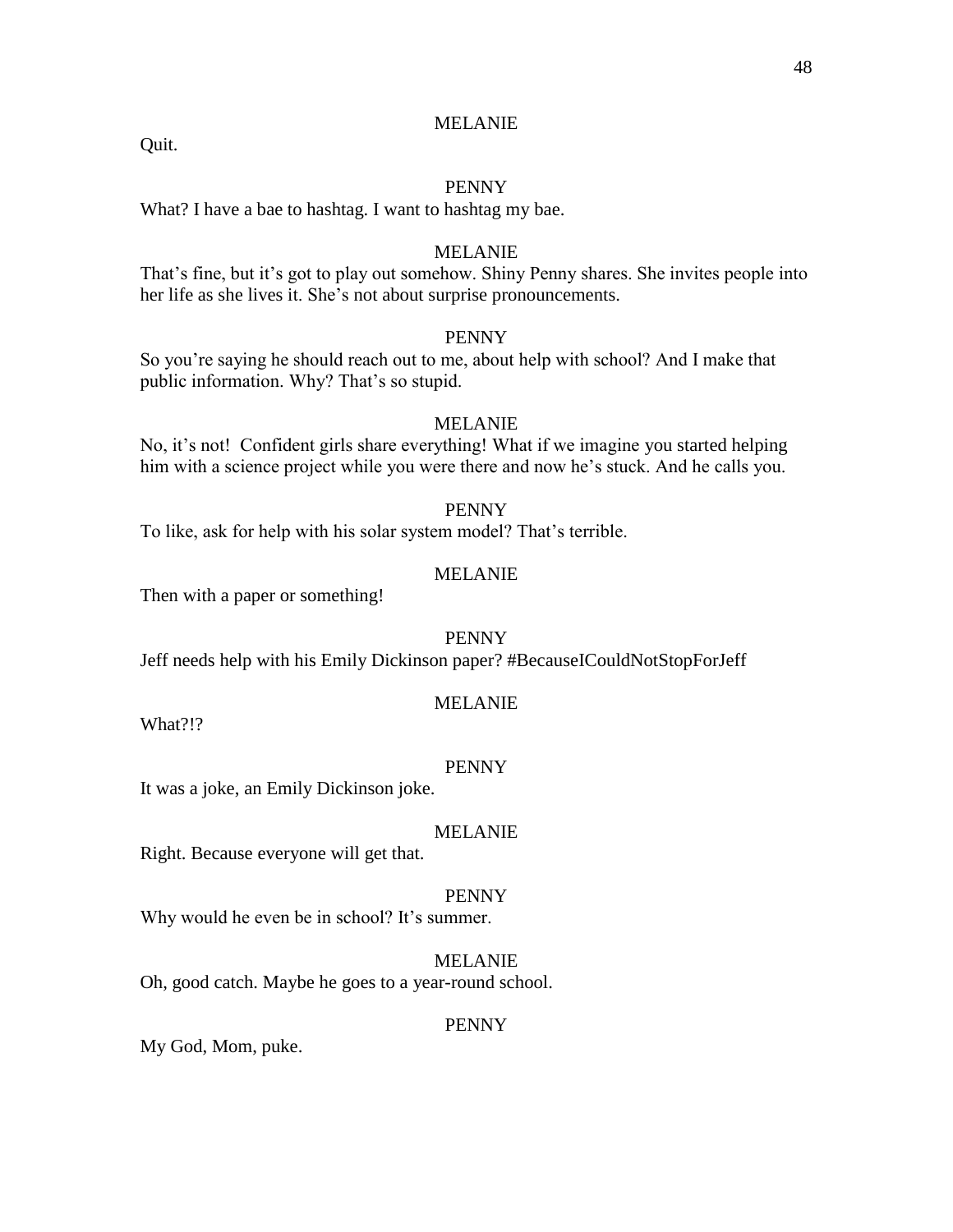Then what, smartypants?

# PENNY

*(a moment)* His college apps.

# MELANIE

What?

### PENNY

Did you ever say how old he was?

# MELANIE

No. I just imagined him the same age as you.

PENNY Cool. Then, he needs help with his college apps.

It's June.

#### PENNY

MELANIE

He's getting a head start?

### MELANIE

That makes him way too nerdy.

### PENNY

Maybe we'll go to the same college. Is he as smart as I am? I'm not going to limit my choices based on where he can get in.

# MELANIE

No ones's as smart as you are.

PENNY

*(receives the compliment well, and then)* A scholarship app!

# MELANIE

There you go.

### PENNY

And he has to write an essay . . .

# MELANIE

This is fun.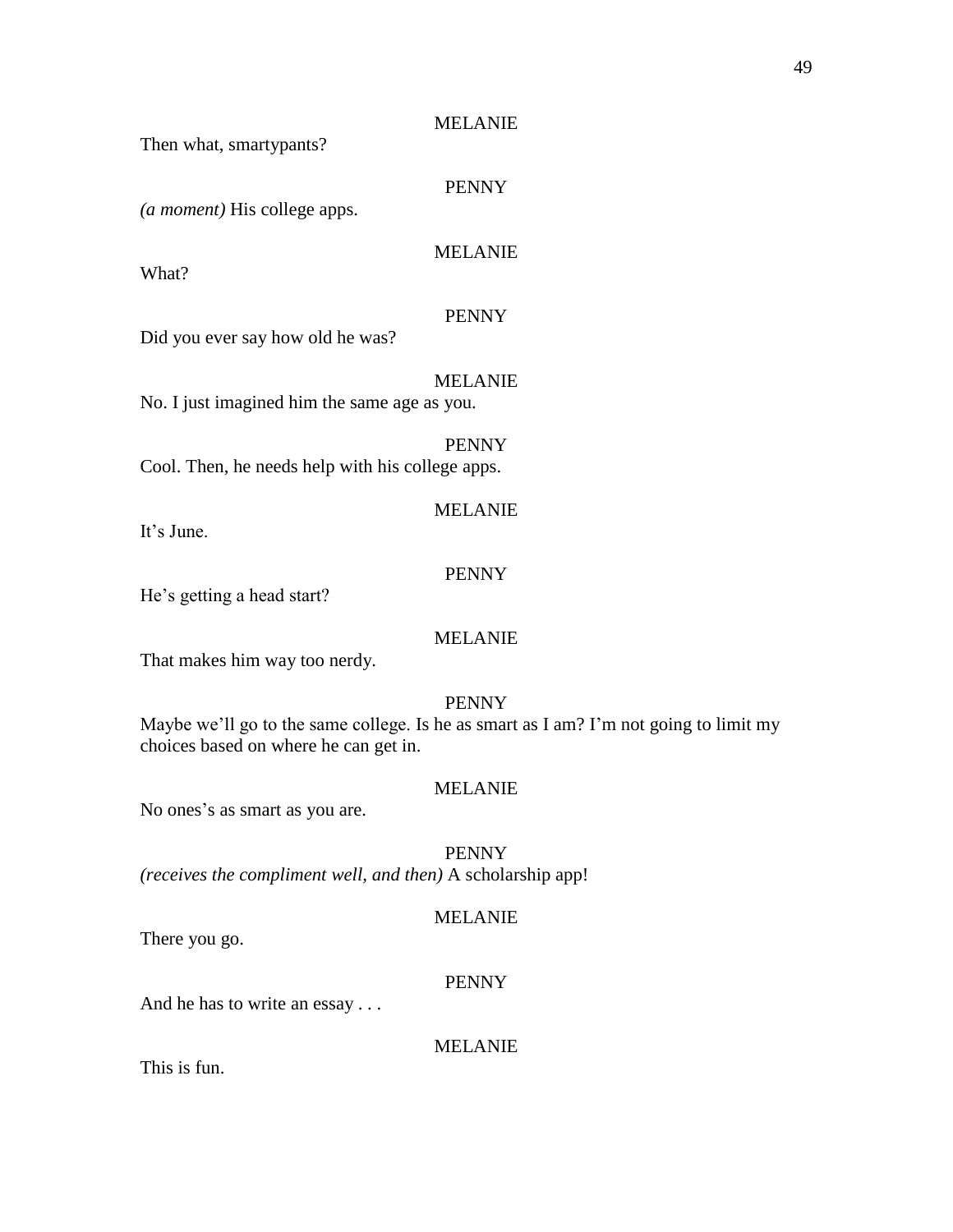About a person, or an encounter, that changed the course of his life.

### MELANIE

Right.

# PENNY

And he says he wants me to proof read it, because I'm a good writer and I read a lot.

### MELANIE

Yes! See how good you are at this, Penny?

### PENNY

But the essay is actually about me.

# MELANIE

Whoa. Penny!

### PENNY

And maybe it's not even for a real scholarship, or whatever. He just used that to make me listen to him, because he knew I wouldn't say no to him asking for help.

# MELANIE

I like that. Then we're not married to a timeline, or to finding out later whether he gets the scholarship or not.

# PENNY

He just wanted to make me hear him.

| Because?              | <b>MELANIE</b> |
|-----------------------|----------------|
| He loves me.          | <b>PENNY</b>   |
| Isn't this so fun?    | <b>MELANIE</b> |
| And he wants me back. | <b>PENNY</b>   |
| Ahh!                  | <b>MELANIE</b> |
| Just like I was.      | <b>PENNY</b>   |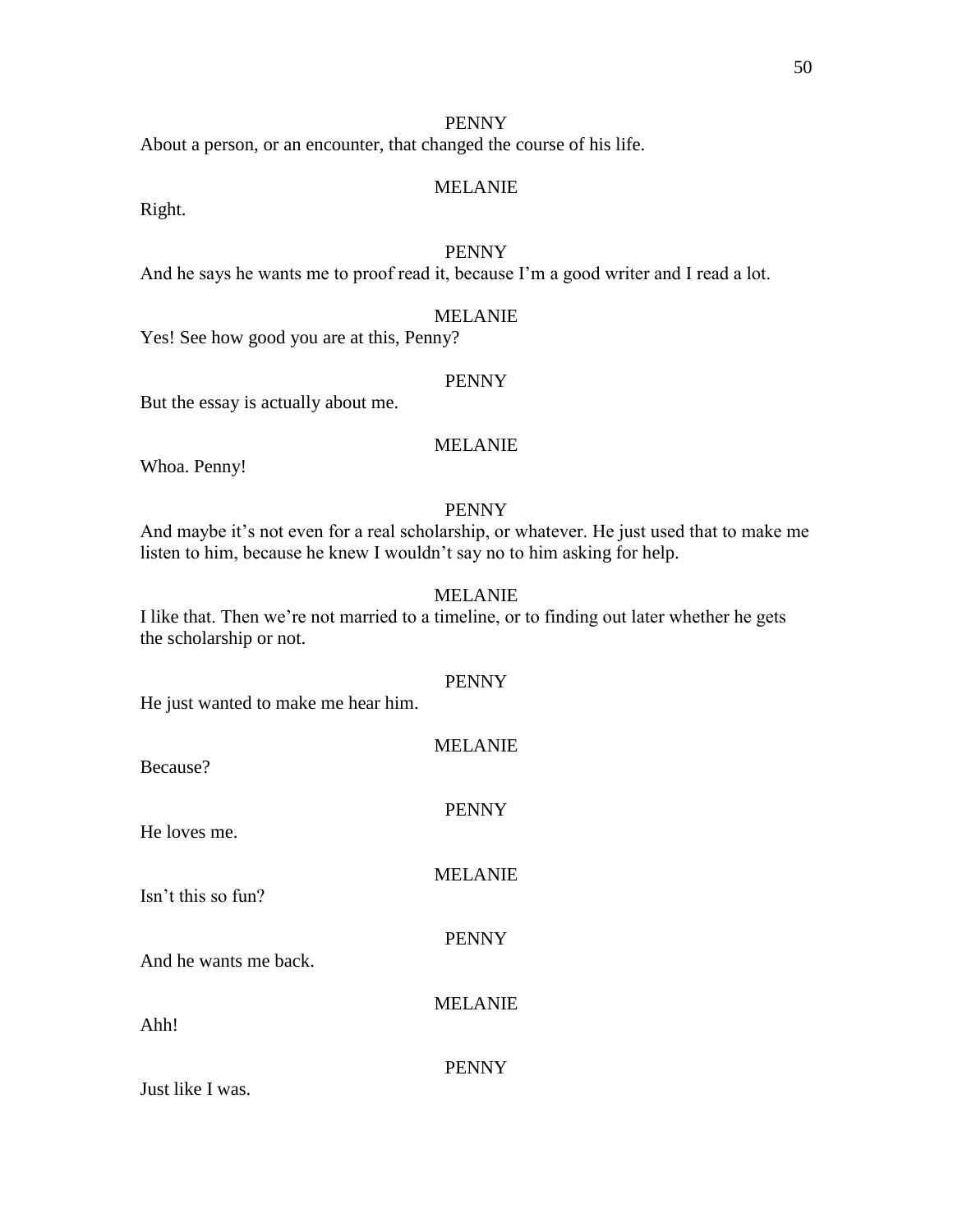*Scene 8. The twitterverse.*

# SHINY PENNY

So this happened*. (image projected of an iphone text message screenshot, text from GINGER KID: I know u r mad. But I need like half hour of help. With an essay. Please?)*

And then this: *(image projected of an iphone text message screenshot, text from GINGER KID: It's for a scholarship. You're the best writer I know. Please?)*

### iwantCANDY

OMG. @shiny\_PENNY\_1999 Answer him!

#### SHINY PENNY

OMG @iwant CANDY—where have u been?

### iwantCANDY

Later. Just answer.

### SHINY PENNY WTF am I supposed to say, @iwantCANDY?

### iwantCANDY

Say yes! You guys are so cute! #baes

### SHINY PENNY

He's not trying to get back together. Or is he?

Done. *(image projected of an iphone text message screen, text from PENNY to GINGER KID: Email it to my gmail)*

# iwantCANDY

AHHHH! Holy shit! Holy Shit! HOLY SHIIIIIT!

#### SHINY PENNY

Chill. It's not a marriage proposal. #WhereforeArtThouGinger

*(significant pause)* 

OMG.

# iwantCANDY

What? What?

SHINY PENNY

OMG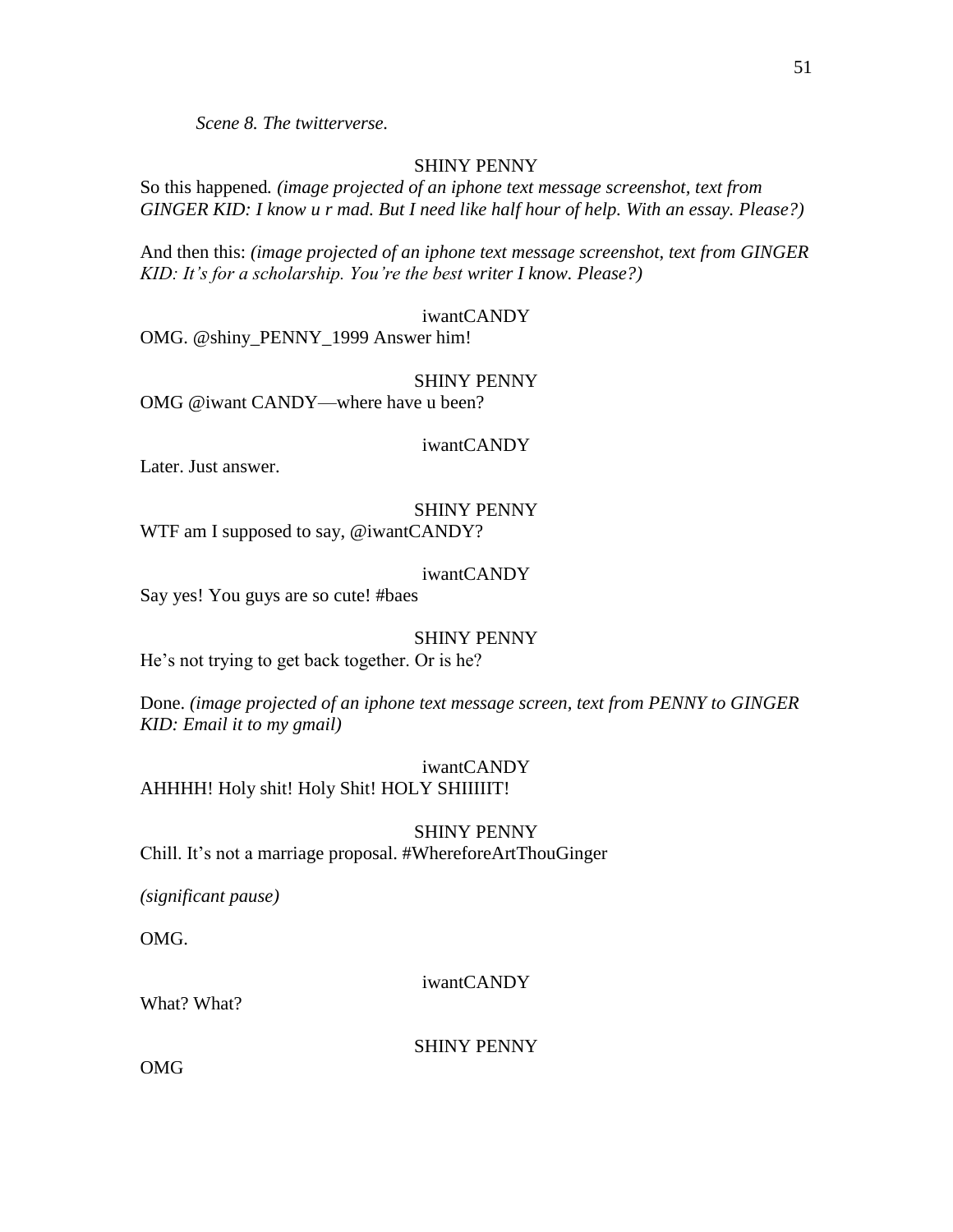# iwantCANDY

Stop it.

### SHINY PENNY

Can't put it here. Text me.

#### iwantCANDY

Can't. Parents took phone and laptop til Friday. They are out. #OnMomsDesktop #Hello1990 #bullshit

### SHINY PENNY

I. Can't. Even.

# iwantCANDY

I'm dying.

# SHINY PENNY

This happened! *(image projected of a screen shot of the first page of an essay, titled: Reasons I Love Penny and Ways We Can Make Long Distance Work.)*

# iwantCANDY

Favorite.

# SHINY PENNY

Read it. #SOBBING

Better than Mr. Darcy's letter.

Last line: Parents will send me there for Thanksgiving. If it's cool. The sun hasn't risen here since you left.

| OMG. He fucking LOVES you. | iwantCANDY         |
|----------------------------|--------------------|
| I guess. #WhatNow          | <b>SHINY PENNY</b> |
| Turkey with the #bae!      | iwantCANDY         |
| You bet. #blessed          | <b>SHINY PENNY</b> |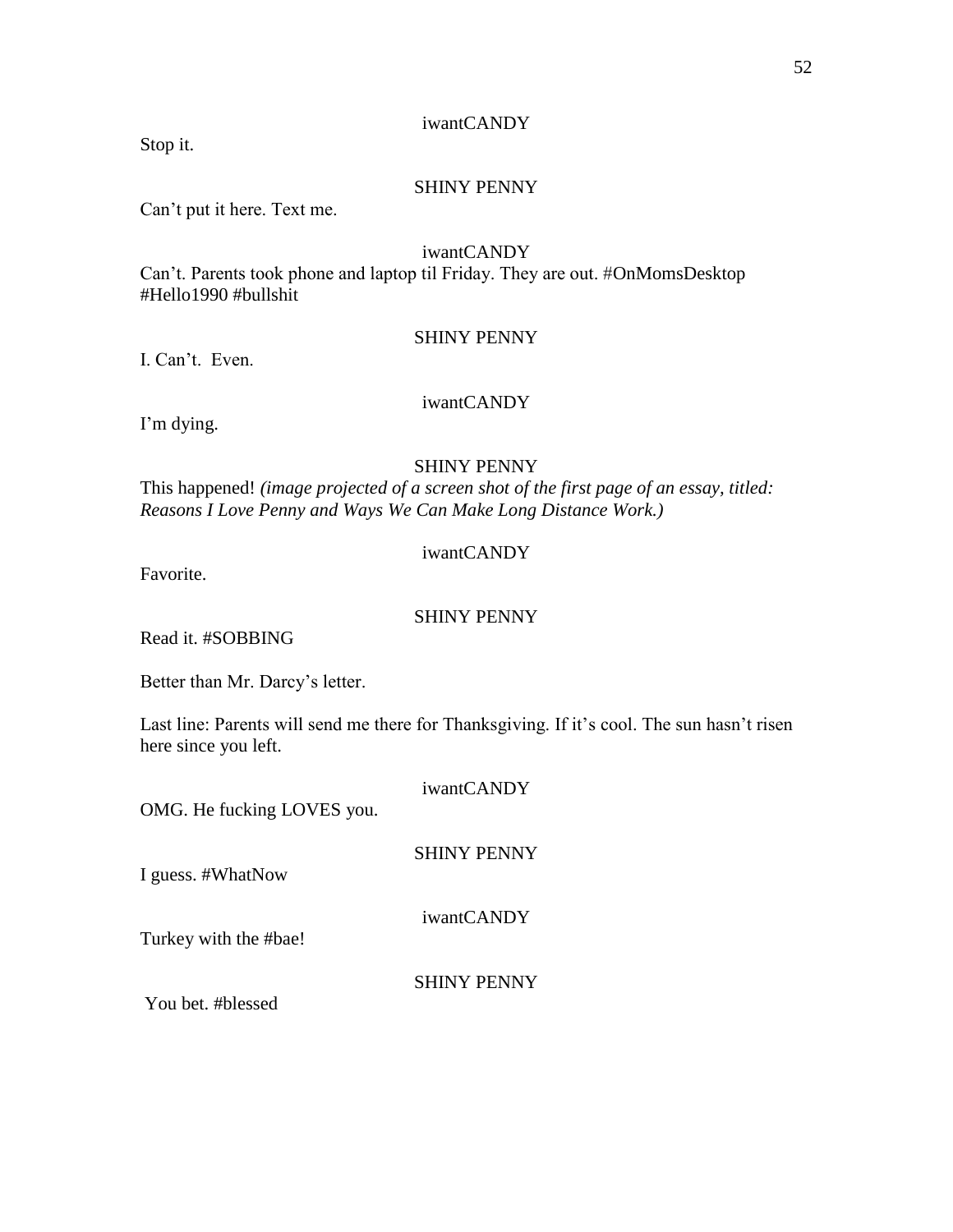*Scene 9. MELANIE opening takeout, PENNY enters with plates, napkins.* 

#### PENNY

Why is there dog food in the pantry?

#### MELANIE

Oh, didn't I tell you? I got a dog while you were gone.

#### PENNY

What? Why isn't it here?

### MELANIE

I had to return it. I don't know what I was thinking. I wasn't ever here to take care of it!

#### PENNY

But now I'm home. Maybe we can get one.

### MELANIE

Maybe.

# PENNY

So I was thinking about the Jeff thing?

### MELANIE

You were? Do you have an idea?

PENNY

Not really. I'm just not sure the Thanksgiving thing makes sense.

#### MELANIE

Why not?

#### PENNY

Isn't it the plan that I have actual friends by then? Like, physically real friends, in this town?

#### MELANIE

Well, yes.

### PENNY

So they're going to want to meet him. My currently-imagined, but physically-extant future-friends are going to expect to meet my truly imaginary, non-corporeal red-headed boyfriend. In November. When he comes here.

#### MELANIE

We can work around it. The important thing is, you're closer to Candy now.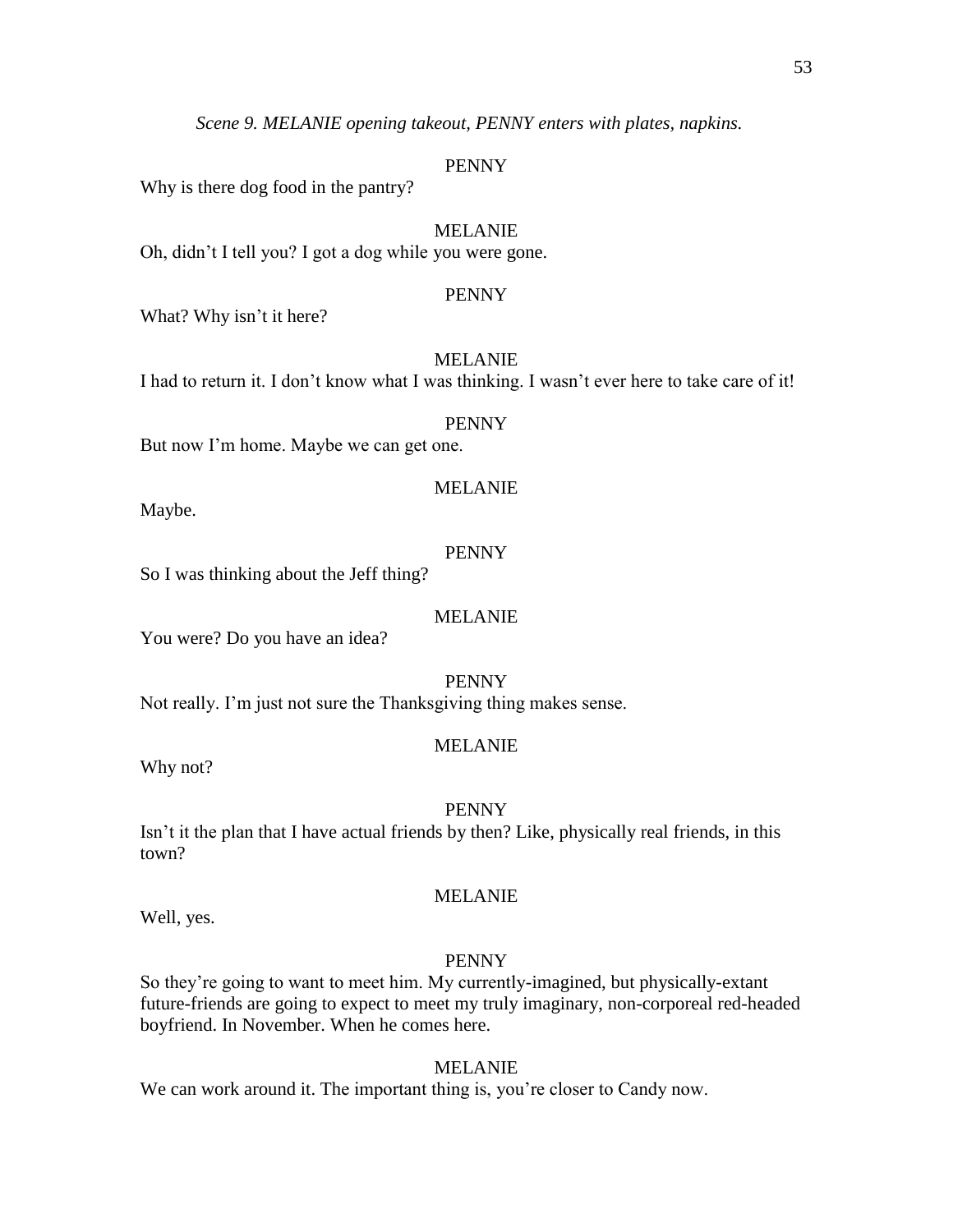Twitter Candy.

### MELANIE

This is one way for a relationship to be built in the modern world. Like me and this Matt guy. We've been chatting and when we do finally meet, we'll already be friends.

### PENNY

Yeah. But Jeff and I met the regular way. In life. In a fictional life.

### MELANIE

So then maybe he does come for Thanksgiving and you drop off the face of the earth and just hole up with him at our house. Like you don't want to share him or whatever.

### PENNY

People will expect pictures of us together, like selfies. *(a noise from MELANIE, vaguely translating to, "That's a problem.")* Maybe there's a snowstorm, where he lives. Bad weather keeps him from getting here.

# MELANIE

Oh, that's tragic.

### PENNY

No, it's stupid. Maybe we just break up before Thanksgiving. But we make it bigger. Like, get more out of it. For the story, more plot points or whatever. Show everyone how resilient I am.

### MELANIE

But for now, you're back together.

### PENNY

It's sort of fun.

MELANIE I know, isn't it? It helped me. When I missed you.

### PENNY

I might want friends.

### MELANIE

Really?

PENNY I didn't think I did, but imagining them feels nice.

*A text noise.*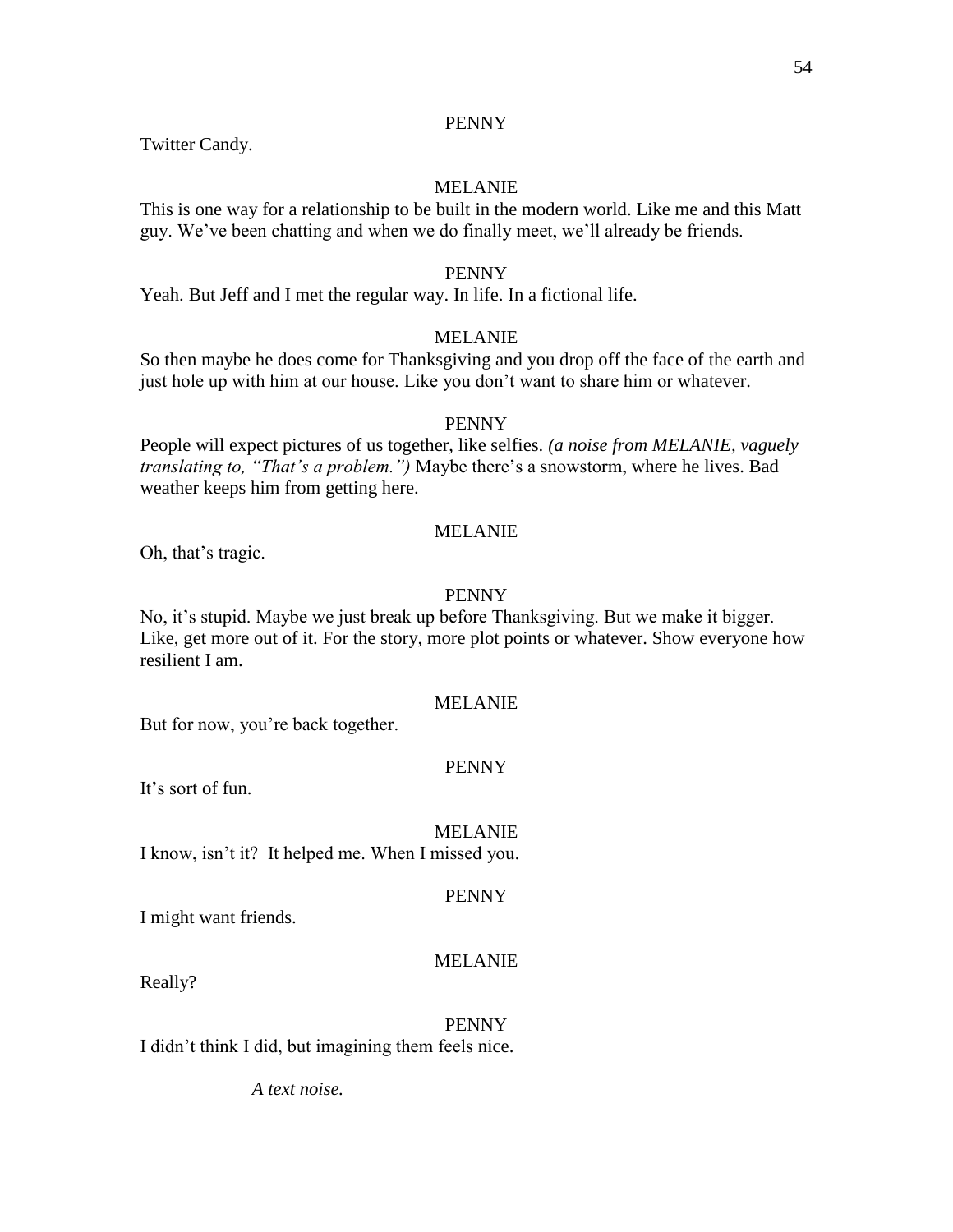Not me.

#### PENNY

No one else texts me besides you.

*The noise again.*

# MELANIE

Where's your phone? *(she spots it and picks it up, swipes)* Oh, no way! It's Candy.

# PENNY

No way.

### MELANIE

It is. Do you want it?

### PENNY

I'm scared. You do it.

### MELANIE

"It's Candy. Finally got phone back. Parents=assholes. Where are you?" *(types)* Home.

# PENNY

Don't let her come here.

#### MELANIE

Penny! This is what's supposed to happen.

PENNY No. I can't . . . hang out with her. In life. Don't make me.

### MELANIE

Penny. This is your chance. 500 miles.

PENNY That's not part of it. You said I just had to do the twitter thing.

MELANIE *(text noise)* "Do you have a car?" Pen? You can take mine.

### PENNY

No. Don't. Tell her no.

### MELANIE

Penny, seriously?!?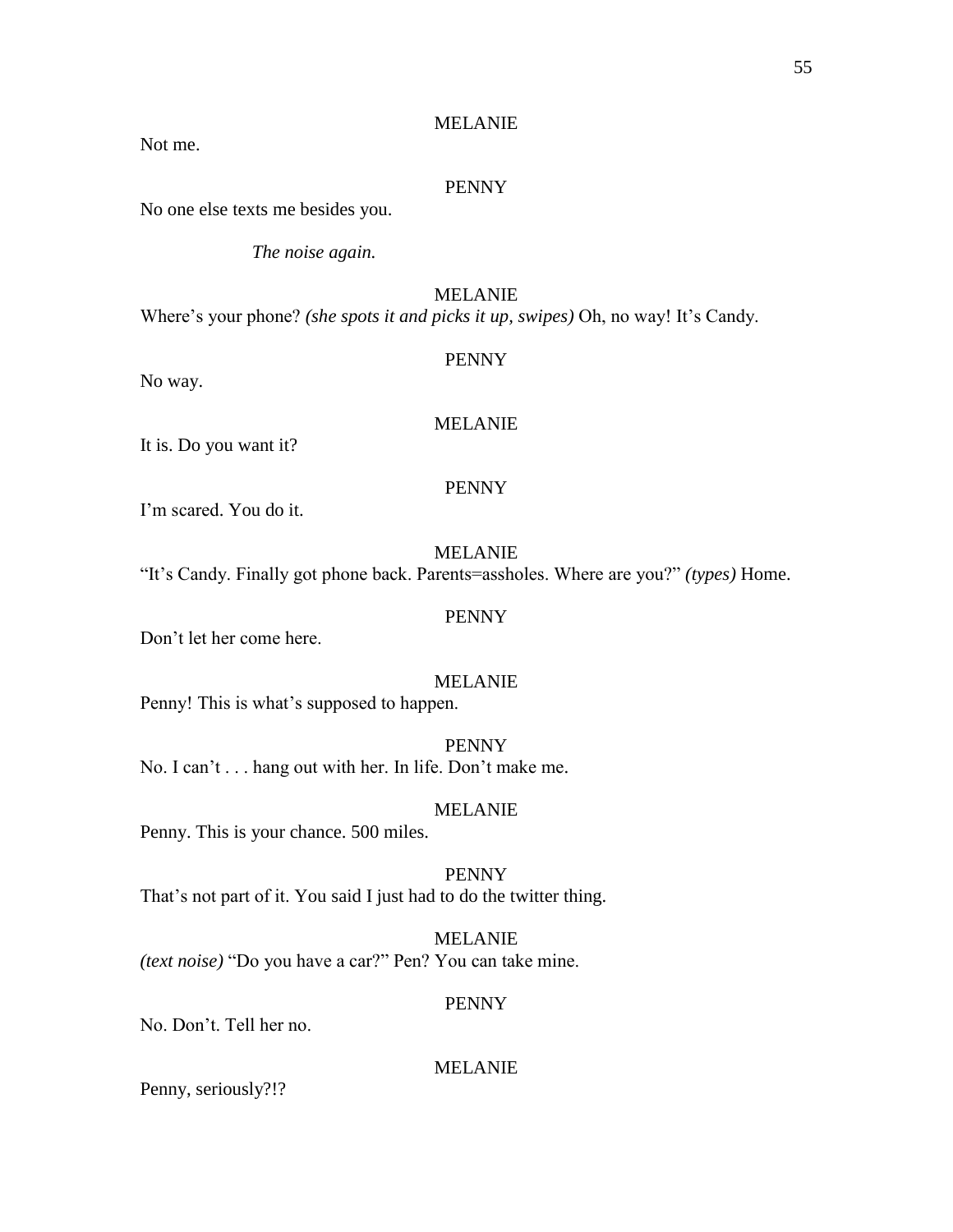Mom, get off me! Shut the fucking phone off.

MELANIE *(text noise)* "I'm working at 9<sup>th</sup> street boutique. Come visit me?"

#### PENNY

No way.

### MELANIE

You could be in and out in five minutes.

### PENNY

Mom!

# MELANIE

You just have to go in there and say hi to her.

#### PENNY

No! *(a movement that might be construed as a physical threat, but might also be a selfprotective gesture.)*

#### MELANIE

Jesus, Penny! Don't!

### PENNY

I'm not going there! Do you hear me?!?

### MELANIE

Fine. Stop. *(typing)* "Can't get out now. Mom's being a bitch." How's that?

*We transition to the twitterverse.*

#### SHINY PENNY

@iwantCANDY Glad you got your stuff back.

iwantCANDY @shiny\_penny\_1999 They are still being dicks though.

SHINY PENNY @iawntCANDY Give them a minute. They want what's best for you.

iwantCANDY @shiny\_penny\_1999 You clearly don't know my parents.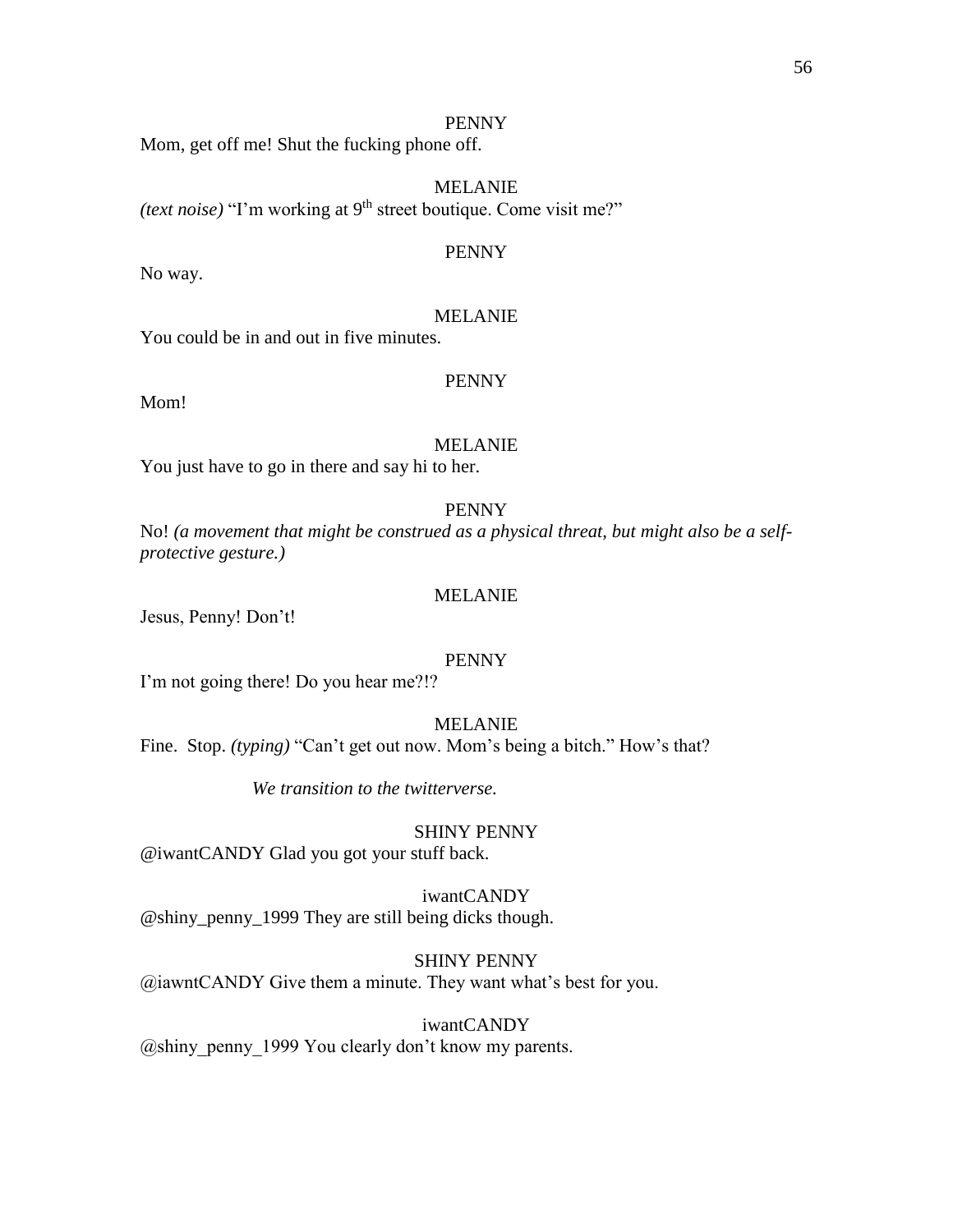*Scene 10. PENNY on the couch, on a device. Scrolling, tapping, not really feeling it. A copy of Kate Chopin's "The Awakening" lies nearby. A \$20 bill sits somewhere the audience can see it. MELANIE enters.*

### MELANIE

Hey.

### PENNY

Hi.

# MELANIE

*(referencing the \$20)* You didn't use this? I left this so you could get lunch after Dr Mary.

#### PENNY

I had toast and grapes.

#### MELANIE

Toast and grapes. Hey, has Candy texted again?

#### PENNY

Yeah. I didn't respond.

#### MELANIE

My God. It is literally just typing. *(MELANIE types.)*

#### SHINY PENNY

Phone screwed up. Hit me here if you need me. #BadApple

# MELANIE

*(in appreciation of her own hashtag)* Bad apple, that's a good one. *(noting the book)* Are you done with this?

#### PENNY

Yes. *(MELANIE takes it toward the bookshelf.)* No. Put it on the other shelf. That one is for books I haven't read yet.

#### MELANIE

*(after a gentle eye roll)* How was Dr. Mary?

#### PENNY

She wanted to know why you weren't there. Again.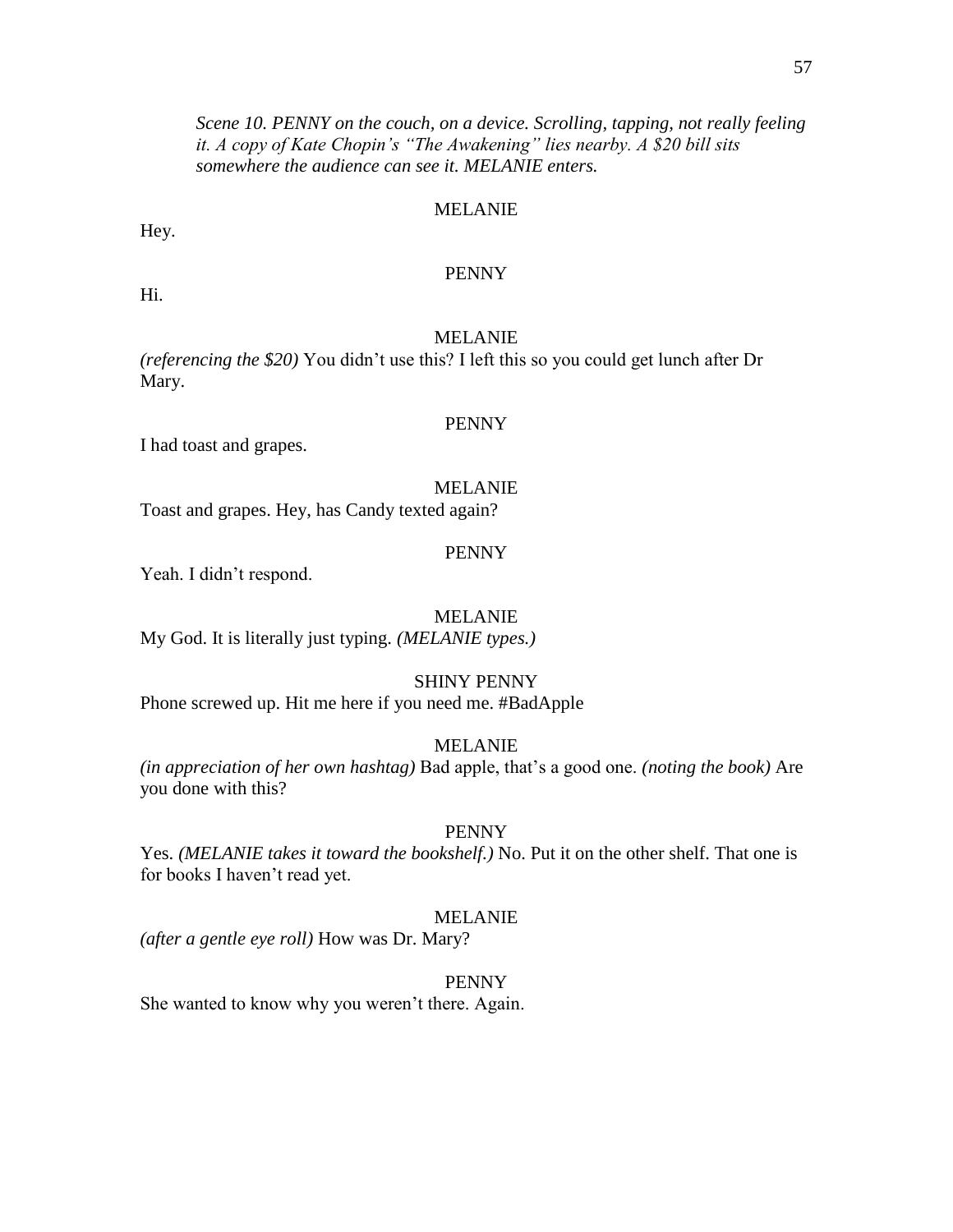I told you. I had a deadline at work that I absolutely could not push back. I have to make money, Penny. *(maybe no response, maybe something audible)* Have you said anything to her about our twitter thing?

### PENNY

I don't have to tell you what I talk about there.

# MELANIE

I know.

# PENNY

But I haven't. I'm waiting til you come. The three of us can cover it together.

#### MELANIE

Great! Hopefully, by then, you will have really given it a chance.

# PENNY

I definitely will have, because I'm ready to take her over. Shiny Penny. One coping skill for depression is to write in a journal and I was thinking it could kind—(*of be like that, maybe*.)

#### MELANIE

I'm so excited. *(No, she isn't.)* You're going to do a great job! *(No, she isn't.)* Penny, this makes me so—

### PENNY

I'm going to start mixing in the truth.

| What? Not yet.                    | <b>MELANIE</b> |
|-----------------------------------|----------------|
| Yes. Now.                         | <b>PENNY</b>   |
| I said no.                        | <b>MELANIE</b> |
| I'll change the password.         | <b>PENNY</b>   |
| Then you won't go away to school. | <b>MELANIE</b> |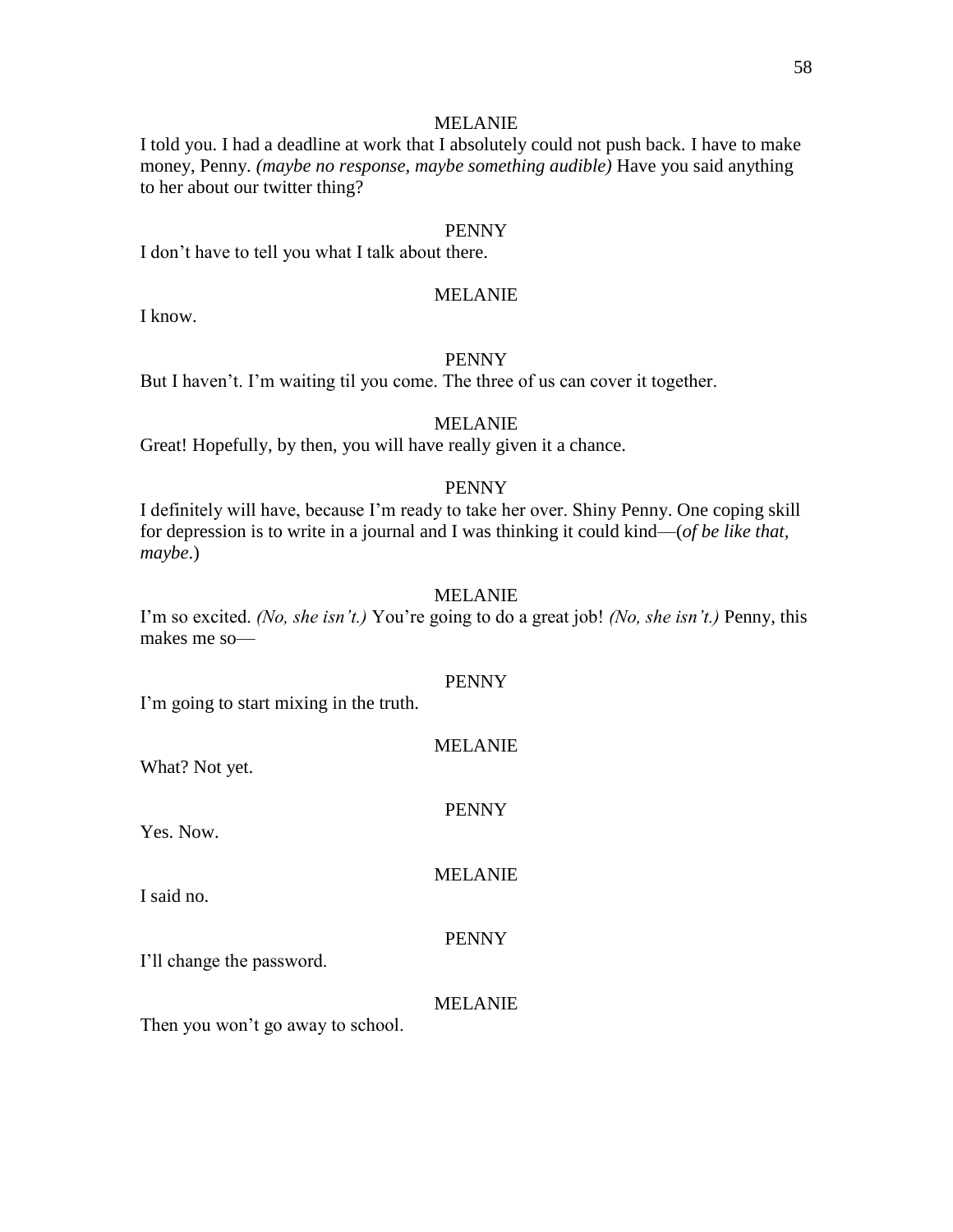Listen! I don't want to keep this up, keep pretending, too much longer. I think I freaked out the other day—when Candy texted— because I'm afraid to try to carry that into the world. How am I supposed to walk into Candy's work and talk about horses? Or ranches? If this is going to be successful, we have to make it so I don't feel like I'm lying when I'm standing in front of people. So, I'm going to tell little bits of the truth, start the transition.

# MELANIE

Let's think about the timeline. Let's set quantifiable goals.

#### PENNY

Good. That's another coping skill—structure.

#### MELANIE

Let's say on the first day of school, we start to figure out how to transition. And we shoot for you going to Homecoming with a group of at least ten.

#### PENNY

I need to be real by the first day of school.

# MELANIE

You want to carry in the best, most-polished impression you possibly can.

#### PENNY

I can't face 800 kids and be like, "Want to see a picture of a horse I know? I love my ginger boyfriend! He looks like AJ Kappa!"

#### MELANIE

KJ Apa.

#### PENNY

I can start making it real now. In little bits and pieces. Not abruptly.

#### MELANIE

Give me a for instance.

#### PENNY

Well, to start with, I was thinking: Wellbutrin helps. #TalkAboutMentalIllness

#### MELANIE

Whoa. No way. You can't say "mental illness."

#### PENNY

Yes, I can. You can't.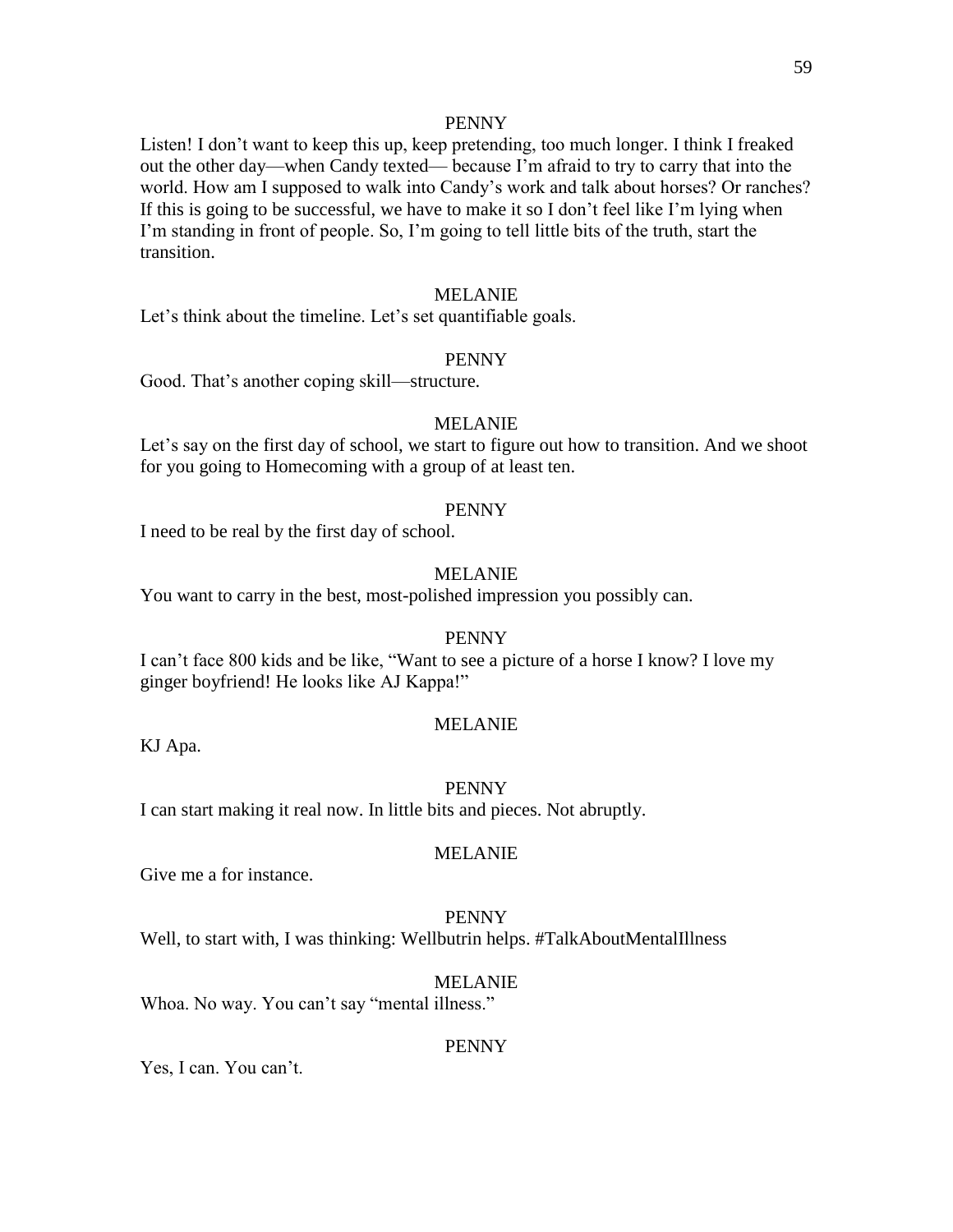Of course I can! But we're not saying it about you! You had . . . a crisis, a bad day.

# PENNY

I had an acute episode related to my conduct disorder and moderate depression.

### MELANIE

Penny, come on.

### PENNY

I'm living with it, Mom.

### MELANIE

I'm living with it, too. I'm living with what happened.

#### PENNY

It's still happening. It's ongoing.

### MELANIE

*(after a moment)* You're not talking about your prescriptions. You're not rating medicine, telling people you're on meds. That isn't public information.

### PENNY

"Wellbutrin helps?" It kind of is, totally, public information.

### MELANIE

Your experience with it is not.

### PENNY

That's sort of the point of the "Talk About Mental Illness" thing.

### MELANIE

Please believe me when I say that leaving the troubles of the past in the past is the best way to go.

#### PENNY

Please believe me when I say the troubles of the past are also the troubles of the present.

### MELANIE

My God, stop! Look at you, Penny! Look at how good you're doing. We eat dinner together almost every night and it's fine. We have conversations, sometimes long ones, where neither of us is screaming. Do you not see how much better you are?

#### PENNY

I see how much better I seem.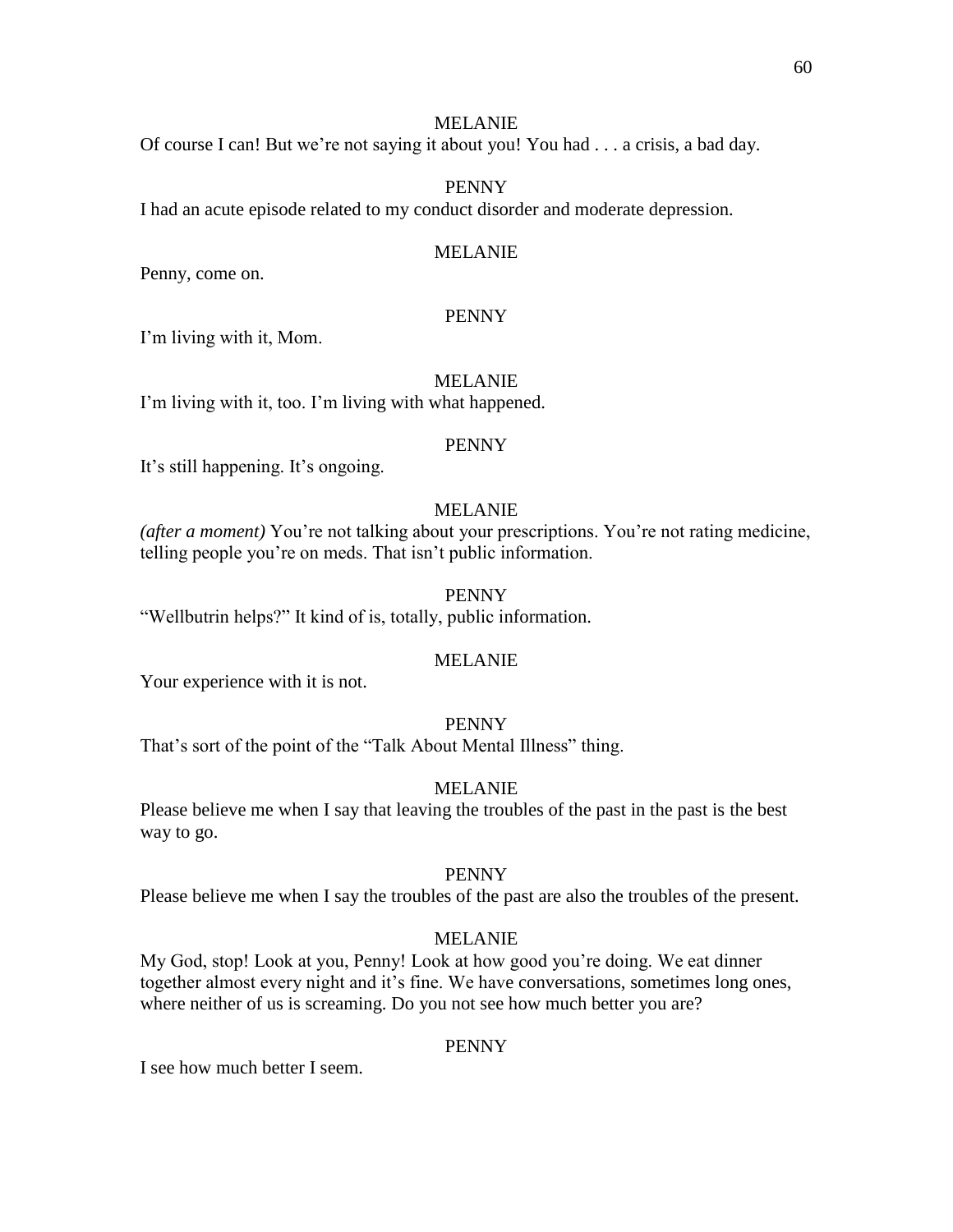If you're struggling, you need to tell me.

# PENNY

No, I don't. It's not your business.

### MELANIE

It absolutely is.

# PENNY

So you want details, but I'm not allowed to say anything to anyone else?

### MELANIE

I just don't think you want to hit potential friends over the head with the fact that you're mentally ill.

#### PENNY

You said it.

### MELANIE

I just don't think twitter is the place to say it.

### PENNY

Do you actually read other people's tweets? Do you know how much shit people spill here? And it's there and it's gone, in like, a minute.

#### MELANIE

But—

#### PENNY

People don't retain what they read here.

#### MELANIE

Then why post that stuff?

#### PENNY

Why post anything?

### MELANIE

To make people laugh? To show how sweet you are? To convey your positive self-image.

#### PENNY

Anti-depressants contribute to my positive self-image. They're basically the reason I have any self-image at all.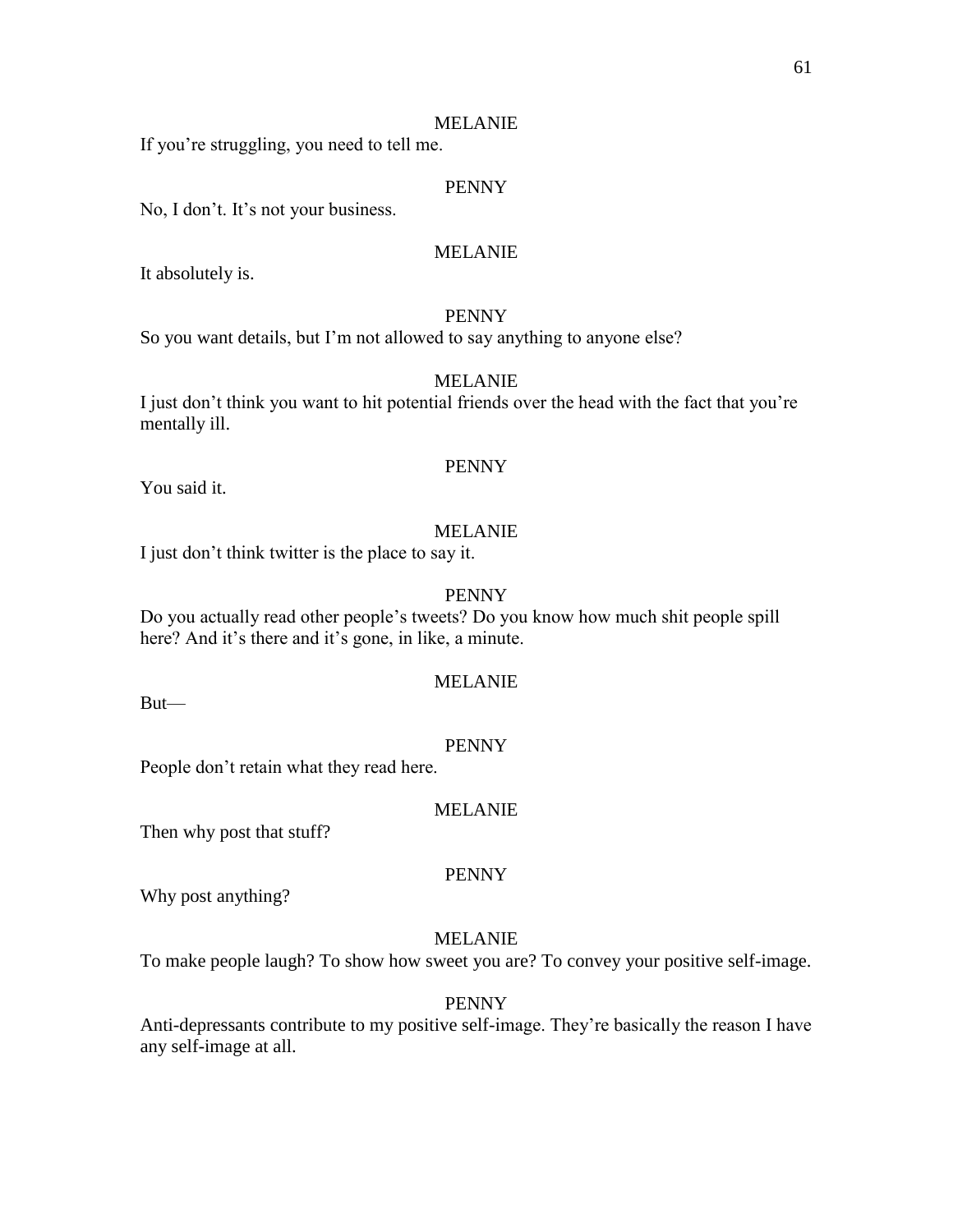That's not true.

### PENNY

It's truer than me riding a goddam four-wheeler around a horse ranch!

### MELANIE

Listen—I'm not going to judge you for anything! But I want you to really consider what you share with random people.

#### PENNY

Why?

# MELANIE

Because there will be repercussions. Shiny Penny is warm and bright. One misstep and there's a black spot in that sunshine. Information is power, Pen. You need to be careful who you empower.

#### PENNY

Whom.

# MELANIE

I don't care about grammar. I care about how you are perceived, and I'm telling you, you don't want to be seen as the girl on meds. It will break you.

### PENNY

I'm already broken.

### MELANIE

Can you trust me on this? Just for this week? For today?

#### PENNY

Fine. But we talk about this again before the end of the week. And I have a list of schools. I've cut it from 22 to 10.

#### MELANIE

Okay, Ms. Organization! Look at you!

#### PENNY

Tell me what to type.

#### MELANIE

What did you do today?

PENNY Sat here. Finished "The Awakening," started "Infinite Jest."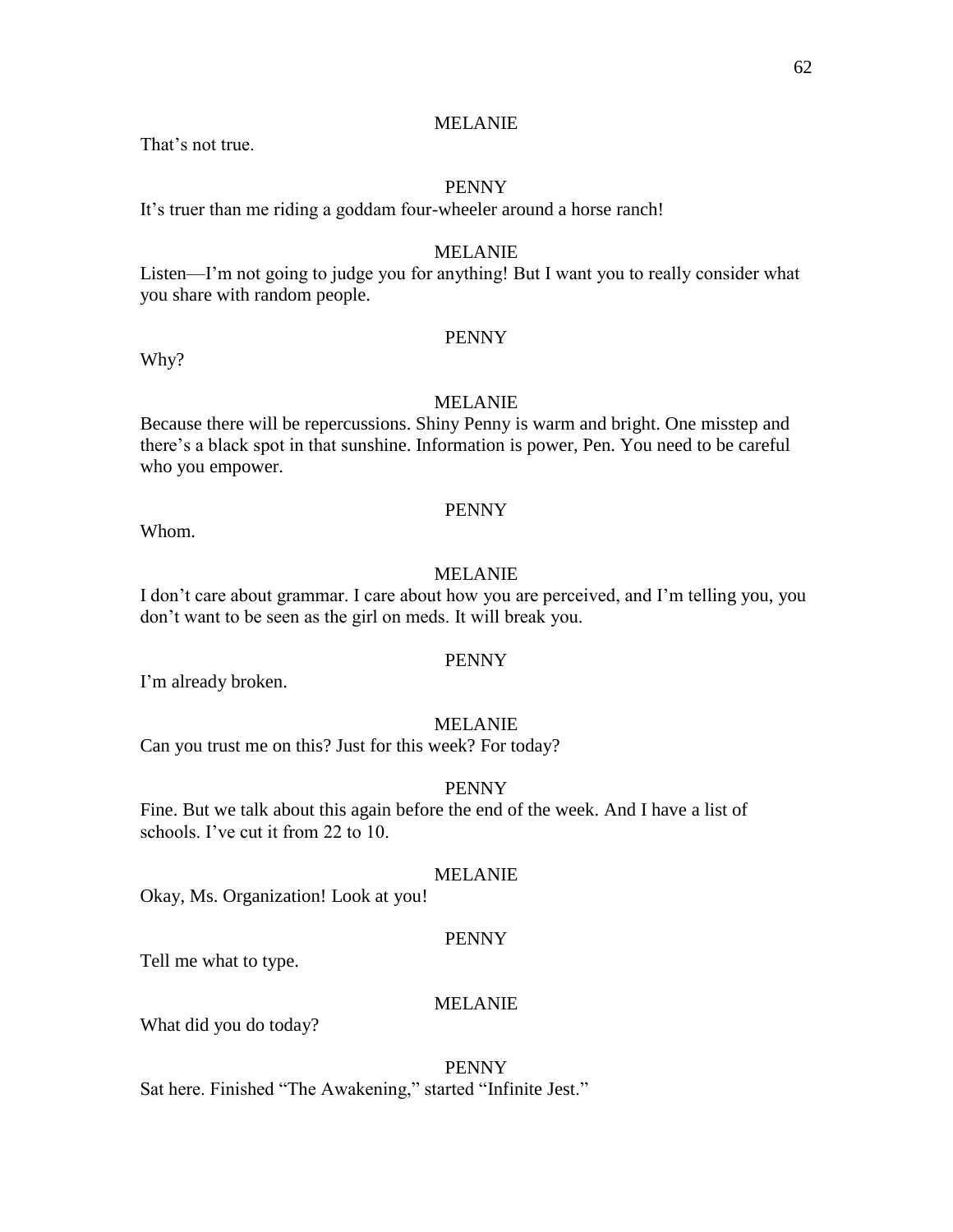Ooooh! That sounds like a funny one!

### PENNY

A laugh riot.

### MELANIE

What about a Harry Potter? The really challenging one—the one they had to break into two movies? I think it might serve you better, right now, just to like something that's popular.

#### PENNY

I finished "The Awakening," started "Infinite Jest," and I listened to Chopin's Prelude in E Minor.

### MELANIE

Shiny Penny read a Nicholas Sparks book, sobbed, and watched her DVR of Taylor Swift on the VMAs.

### PENNY

*(bitingly)* OMG.

#### MELANIE

Yep.

*Penny types.* I'm going to have a glass of wine. Do you want anything?

#### PENNY

A glass of wine.

#### MELANIE

You can't have alcohol. If you mix alcohol with your meds the likelihood of suicidal thoughts increases.

#### PENNY

Oh God, Mom, I'm not going to kill myself.

### MELANIE

Super. Then I'll get you a Coke.

*MELANIE exits, PENNY types. We transition into the twitterverse.*

#### SHINY PENNY

Getting more excited about the bf coming east for Turkey Day! #GobbleGobbleBaeBae

Kinda wondering what all we will do here. No horses, no pick-ups.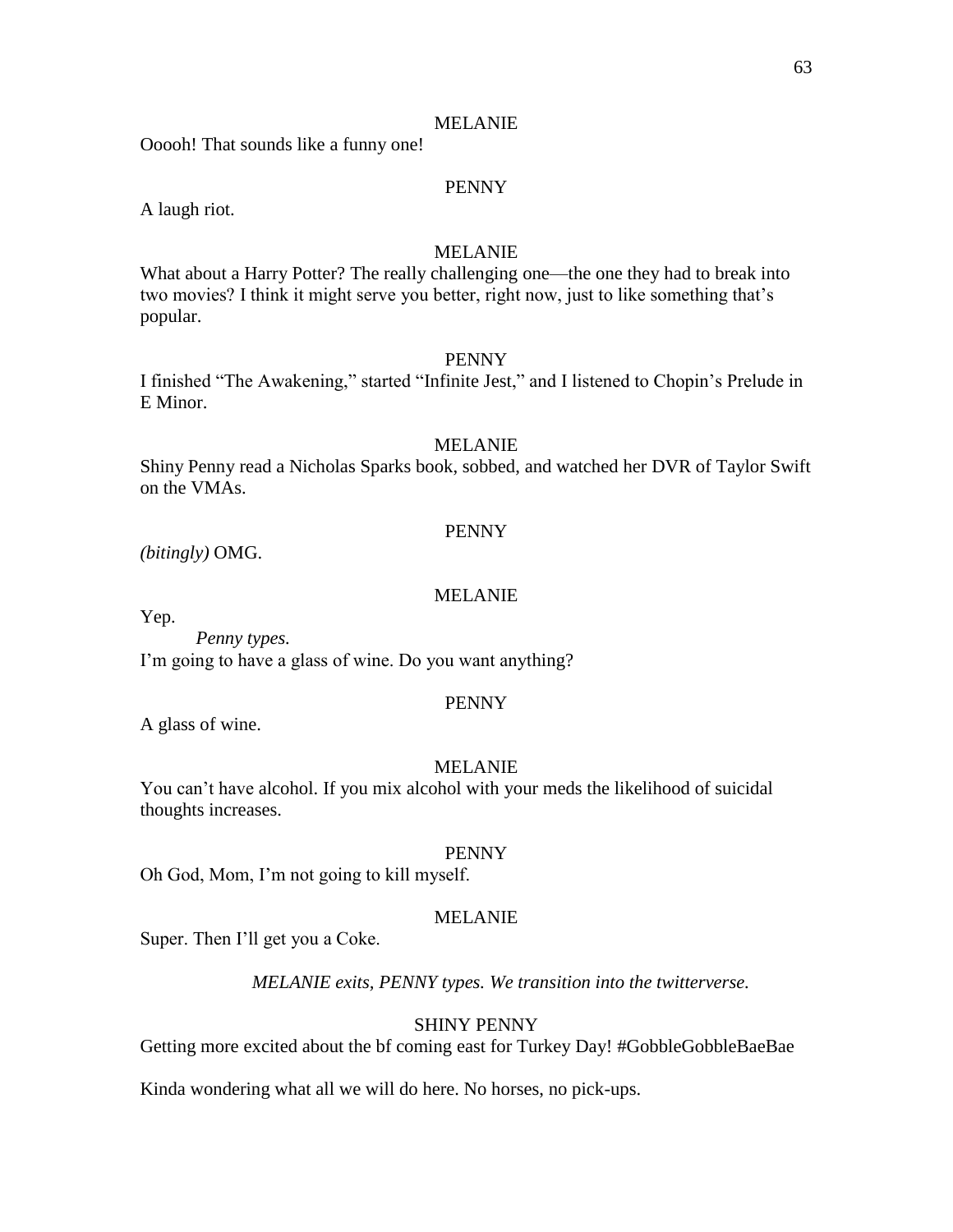Freaking out that he's going to be bored when he's here. #ResearchMode

Read Glamour, am now armed with 5 dirty tricks that will have him on his knees. #SoTheresThat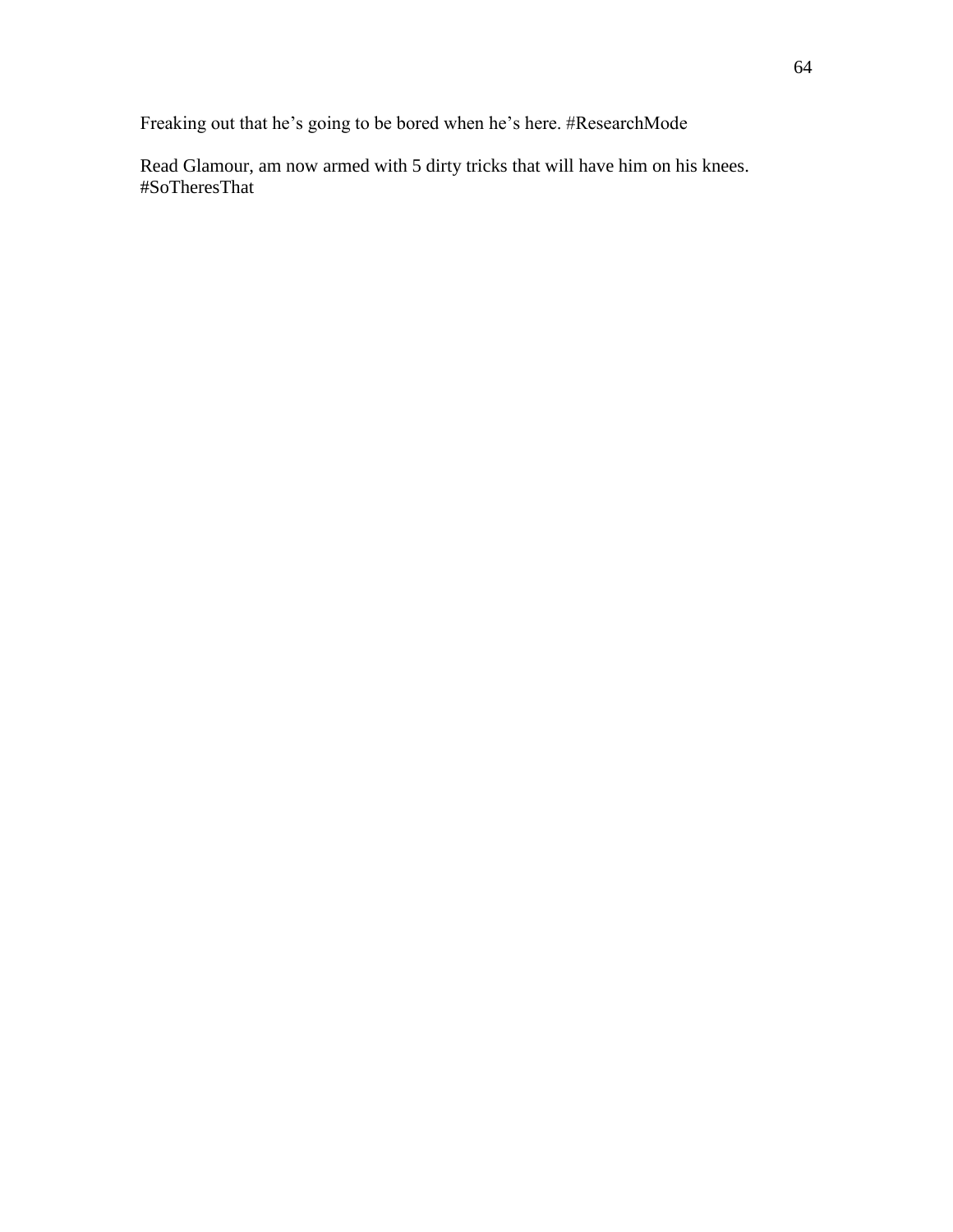*Scene 11. MELANIE enters from outside. Upon hearing the door open, PENNY charges out from her room.*

### MELANIE

My God! What's the matter?

# PENNY

What did you do?

# MELANIE

Sit down. Let's have a conversation.

What did you do? Lock me out?

# MELANIE

PENNY

PENNY

I changed the password.

What the hell for?

MELANIE Settle down. Do we have to have an explosion?

PENNY

I'm very angry.

# MELANIE

I see that. I see that you are angry.

# PENNY

I'm not supposed to squish my feelings down. I'm supposed to feel them when they are happening. *(an angry noise, part growl, part sigh)* This is my thing. You said it was. You said I would take it over.

# MELANIE

*(Taking out her phone)* It's like you're pulling the rug out from under it. *(shows screen to PENNY)* 

# SHINY PENNY

Just not feeling it today.

# PENNY

I wasn't.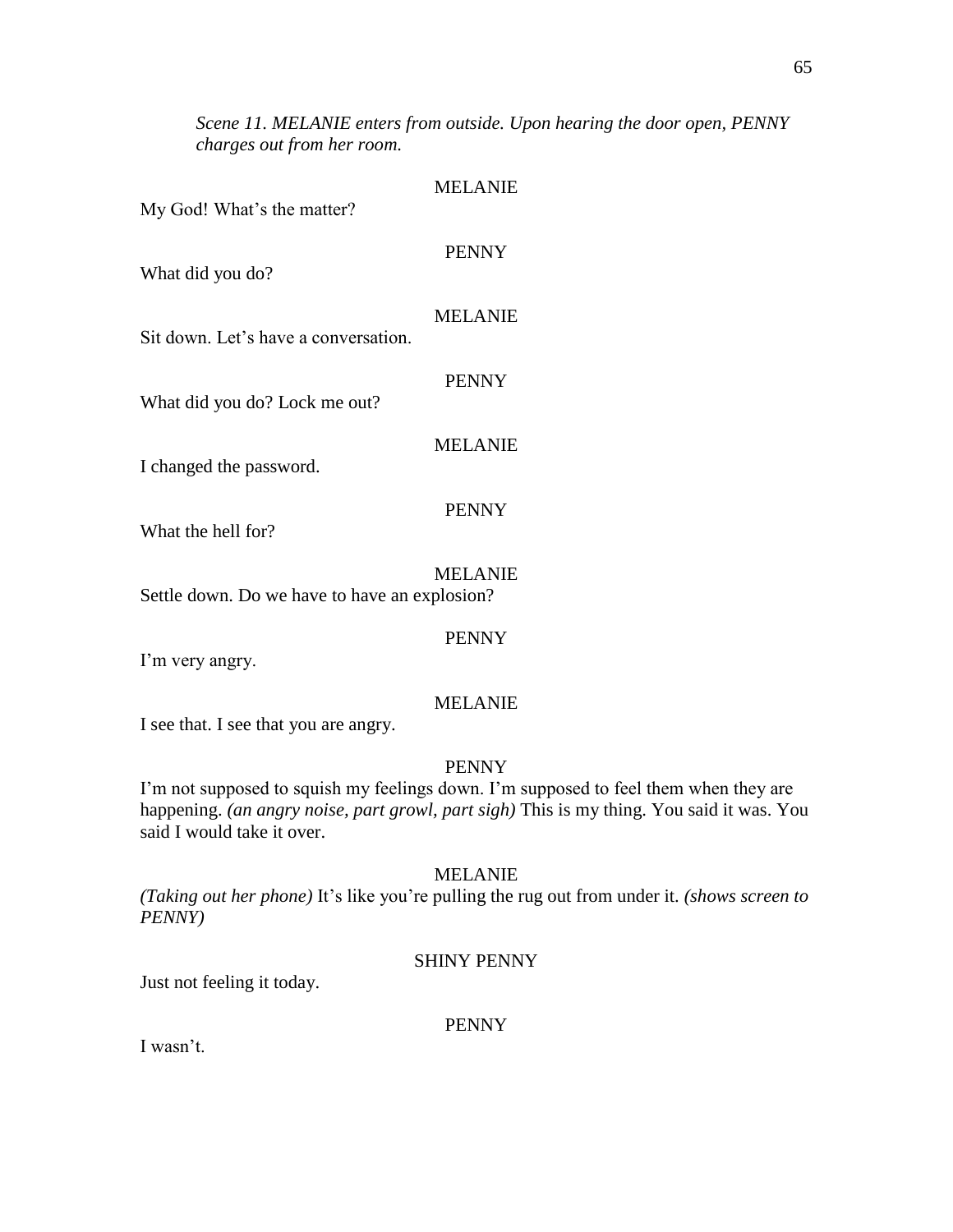And that's fine.

# SHINY PENNY

My mouth feels like it's full of dry tampons. #SideEffects #RatherBeSad

### MELANIE

You couldn't have said "cotton balls?"

# PENNY

No, because it didn't feel like cotton balls.

SHINY PENNY Thinking of not going back to school in the fall. #CanIQuit?

# MELANIE

Not if you want to go to college.

### PENNY

Shut up.

# SHINY PENNY

I'd prefer to be remembered as a smiling face/not this fucking wreck that's taken its place.

# MELANIE

Is that Emily Dickinson?

### PENNY

Yeah, she's big with the F-bomb.

# MELANIE

You can't do this, Penny. Almost two days and not one nice thing. Nothing about Jeff.

### PENNY

I didn't say anything about mental illness.

### MELANIE

You didn't say anything good.

#### PENNY

Well then, fuck it!

### MELANIE

Penny!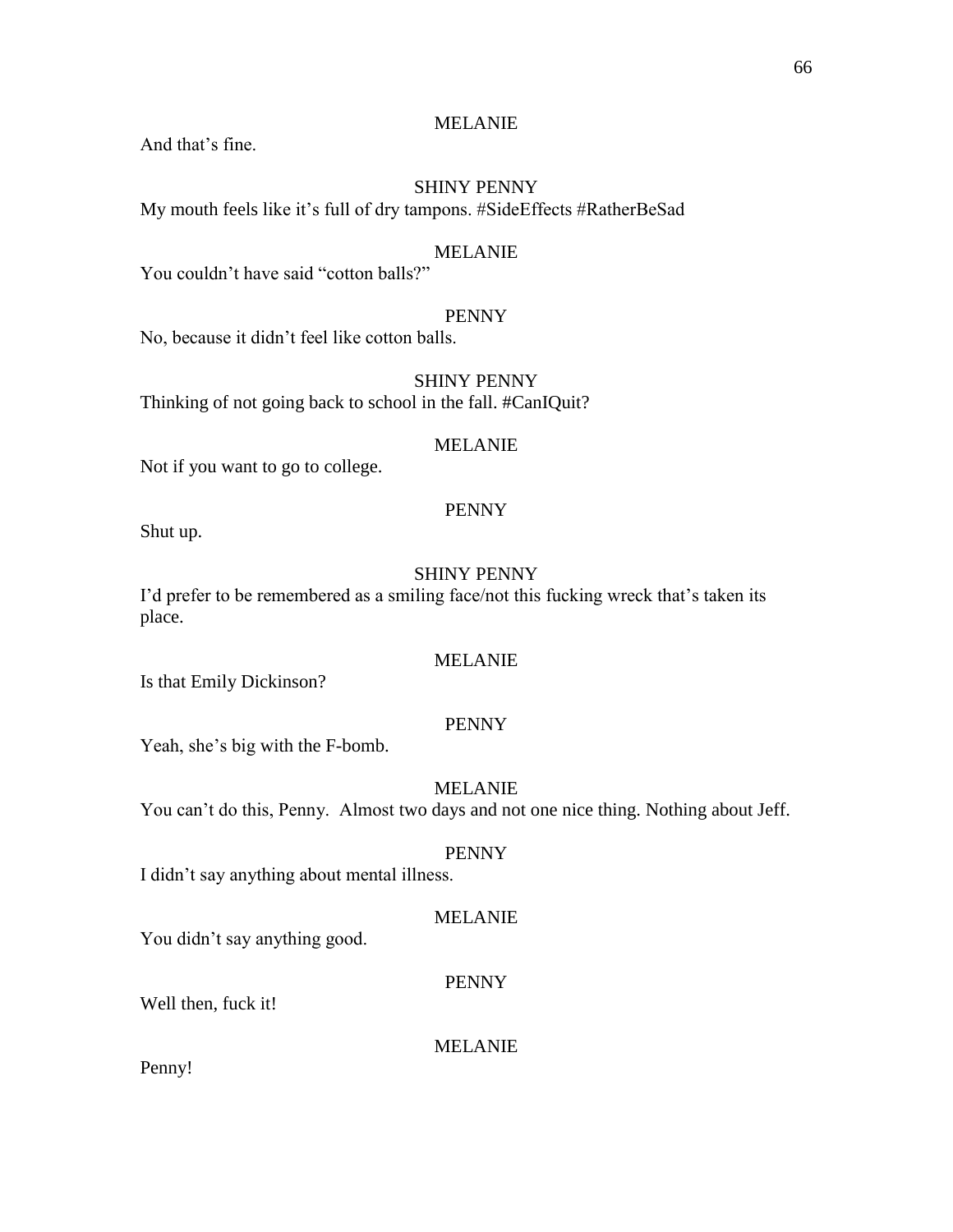Fuck it. Fuck you. Let me back in. Or not. I'm done.

MELANIE We were supposed to do this together. What about college?

#### PENNY

I'll run away.

### MELANIE

Jesus, Penny, come on. Didn't we have fun with the Jeff reunion?

#### PENNY

That was like writing a terrible tv show. It was a joke. I can't do that every day. I have bigger thoughts.

### MELANIE

Twitter is for little thoughts.

### PENNY

I know how to thread.

### MELANIE

I respect you, where you want to go with it. Let me run it for a few days, until you cycle out of your really low feelings, and then I'll get you back on.

PENNY

*(after a weighted pause)* Yeah. Okay. You might be right.

# MELANIE

Really?

#### PENNY

I'm not in a good headspace for that right now. I can acknowledge that.

### MELANIE

That's all I was trying to say.

# PENNY

I mean, I keep talking about being in touch with my truth—knowing what I can expect of myself, and what I can ask of myself, every day.

#### MELANIE

You're the boss of you.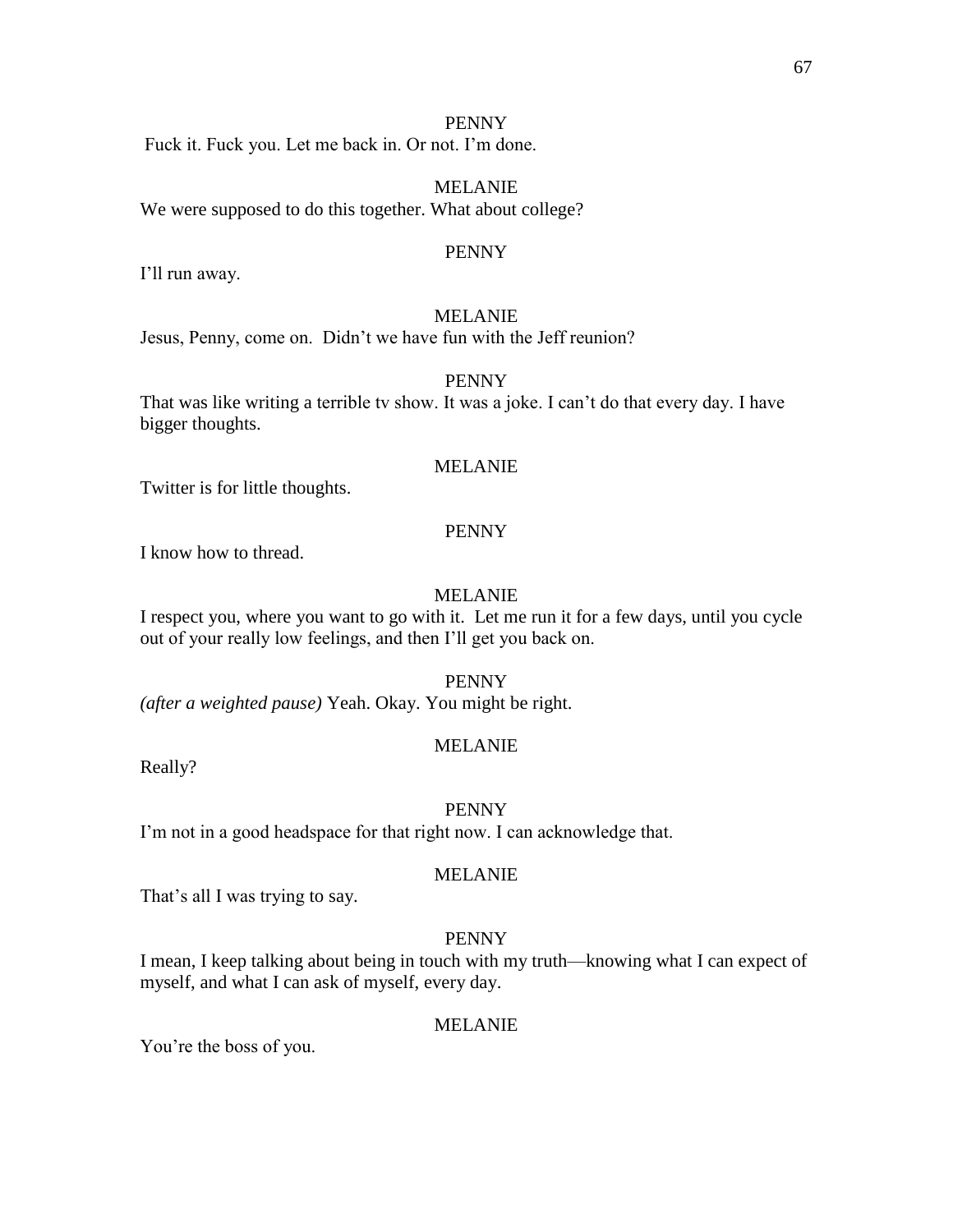Right. But, if I'm honest, I have to admit that you are better at being Shiny Penny than I am.

#### MELANIE

You're getting there!

# PENNY

Maybe, but I'm not there now. Not precisely today.

### MELANIE

Okay.

# PENNY

So yeah, you keep it up. When I'm in a more social, positive frame of mind, I'll let you know. Okay?

#### MELANIE

Absolutely! Absolutely okay!

*We transition into the twitterverse.*

#### SHINY PENNY

Felt so funky the last day or two. Surprise! I have strep. #FeverDreams

So weird to read tweets from only a day or two ago and can barely remember feeling so miserable. #WhoWasThat?

iwantCANDY

Favorite.

### SHINY PENNY

Finally feeling 100% again.

iwantCANDY

Favorite.

Welcome back, @shiny\_penny\_1999.

BAD PENNY

Hi Twitter. My life is a dumpster fire and my heart's a poison apple. Let's be friends.

*(if an intermission is being taken, this is a good spot for it)*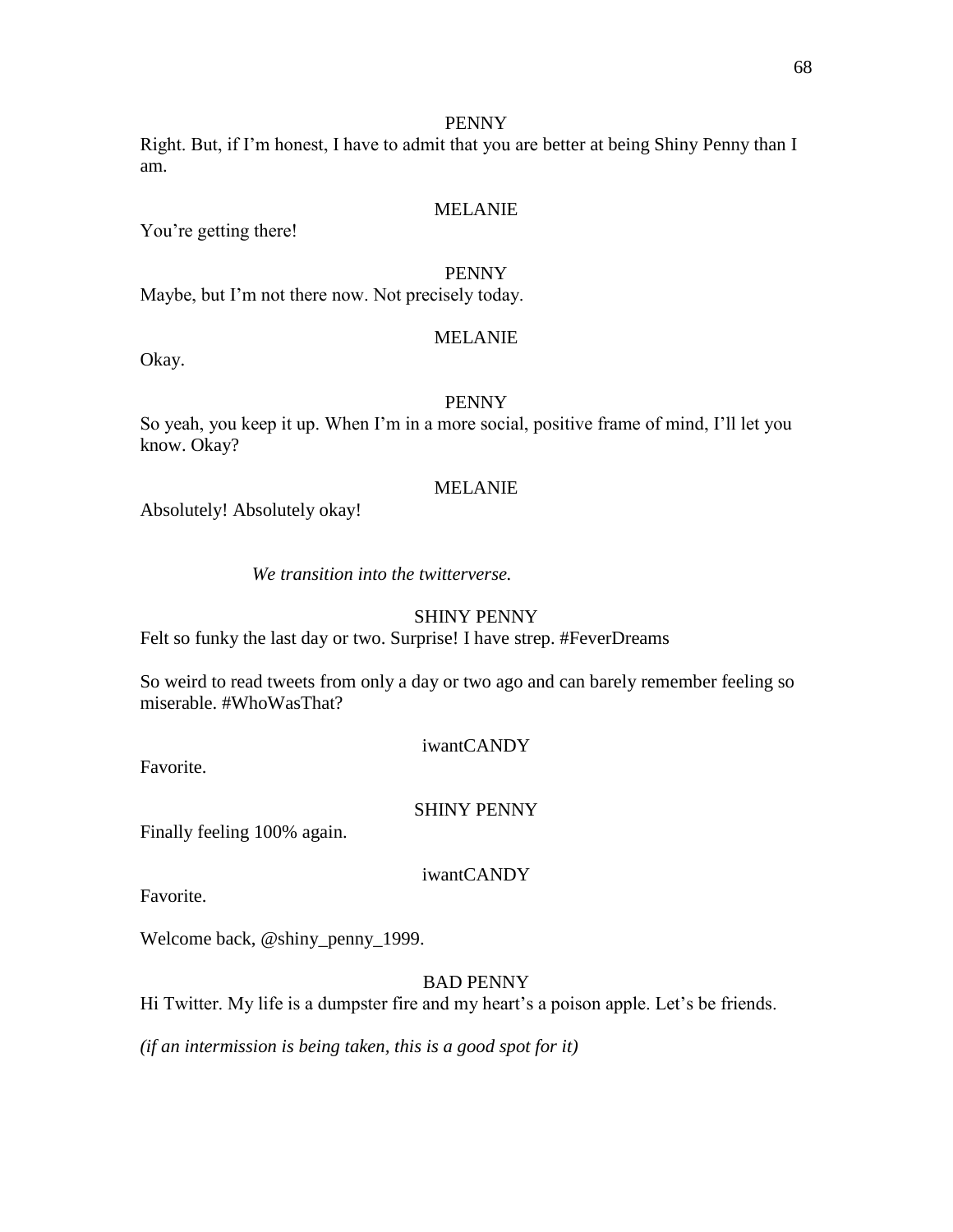*Scene 12. MELANIE discovers BAD PENNY. Several days later. PENNY considers the bookshelf.*

#### MELANIE

*(on a device)* What is this? Who is this?

#### PENNY

What's wrong?

### MELANIE

Someone is harassing Shiny Penny. Like really mean.

*An image projected of BAD PENNY's avatar. It is not a picture of the real PENNY, of course, and maybe it's not even a person.*

#### BAD PENNY

Go shovel shit @shiny\_PENNY\_1999 .

#### MELANIE

She's incredibly rude.

### PENNY

How do you know it's a she?

#### BAD PENNY

Suck a horse dick, @shiny\_penny\_1999.

#### MELANIE

That's disgusting.

# PENNY

Who is it?

MELANIE Bad underscore Penny underscore 69. Oh, that's gross.

### PENNY

Maybe it's just—

#### MELANIE

I'm reporting this to twitter.

#### PENNY

I'm sure they'll care.

### MELANIE

This person seems to have created an account strictly to attack you.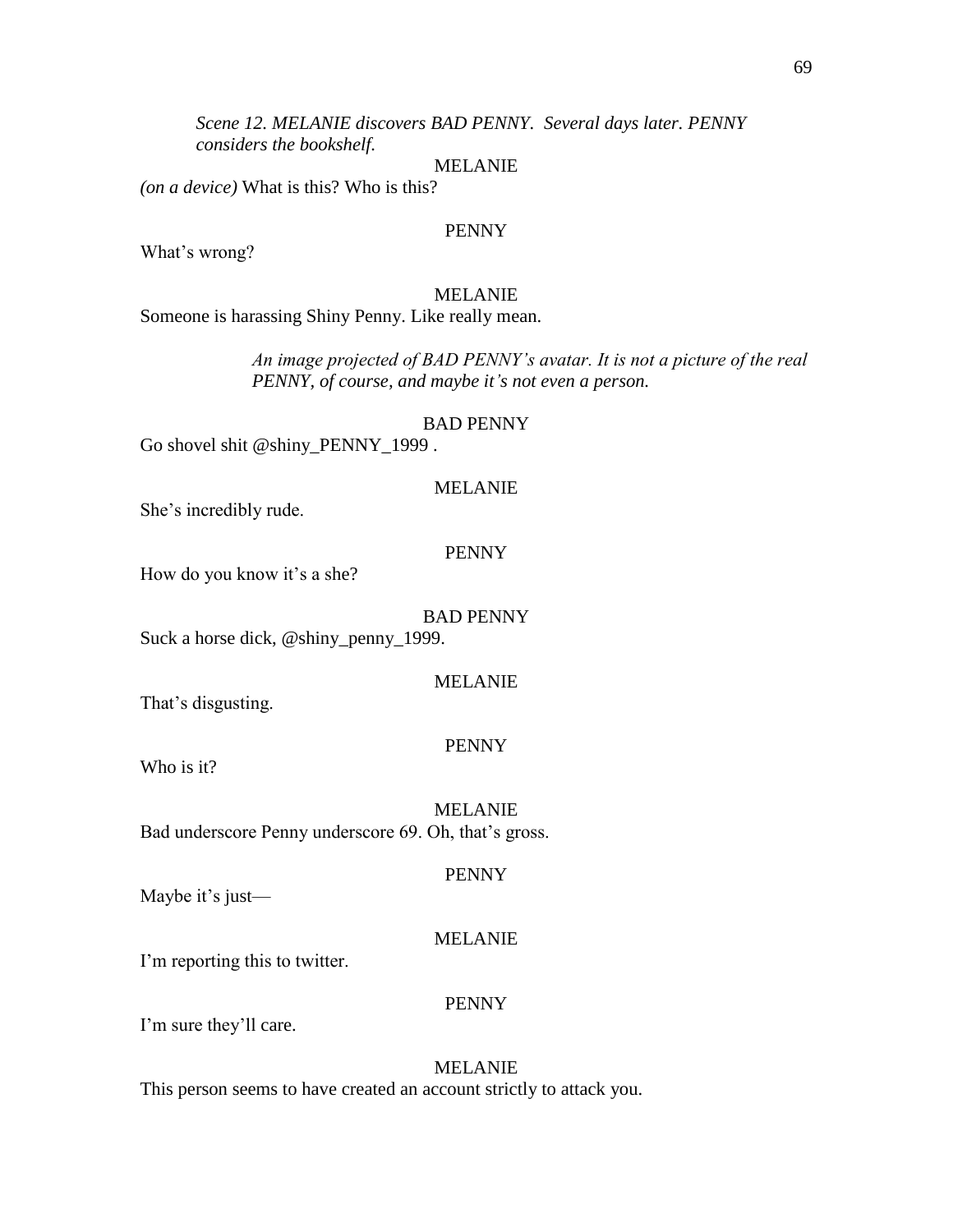Shiny Penny.

# MELANIE

Yes, you, Shiny Penny. *(pause)* Oh, Jeez.

# PENNY

What?

BAD PENNY Ever fuck a #Bronie, @shiny\_penny\_1999?

### MELANIE

What in the name of Christ is a Bronie?

PENNY It's a boy, a guy, who is into "My Little Pony."

### MELANIE

That's not a thing.

# PENNY

Google image it.

MELANIE

*(a moment on her device, picture projected of top hit)* Oh, Jesus.

### PENNY

Told you.

### MELANIE

Why would this person even ask you that?

# PENNY

You used that hashtag, My Little Pony, on one of the first posts. Nothing dies on the internet.

### MELANIE

But stuff gets lost! I mean, you'd have to seek out that first tweet. She'd have to be deliberately looking for material to throw in your face.

### PENNY

Not my face.

MELANIE

Well, Shiny Penny's.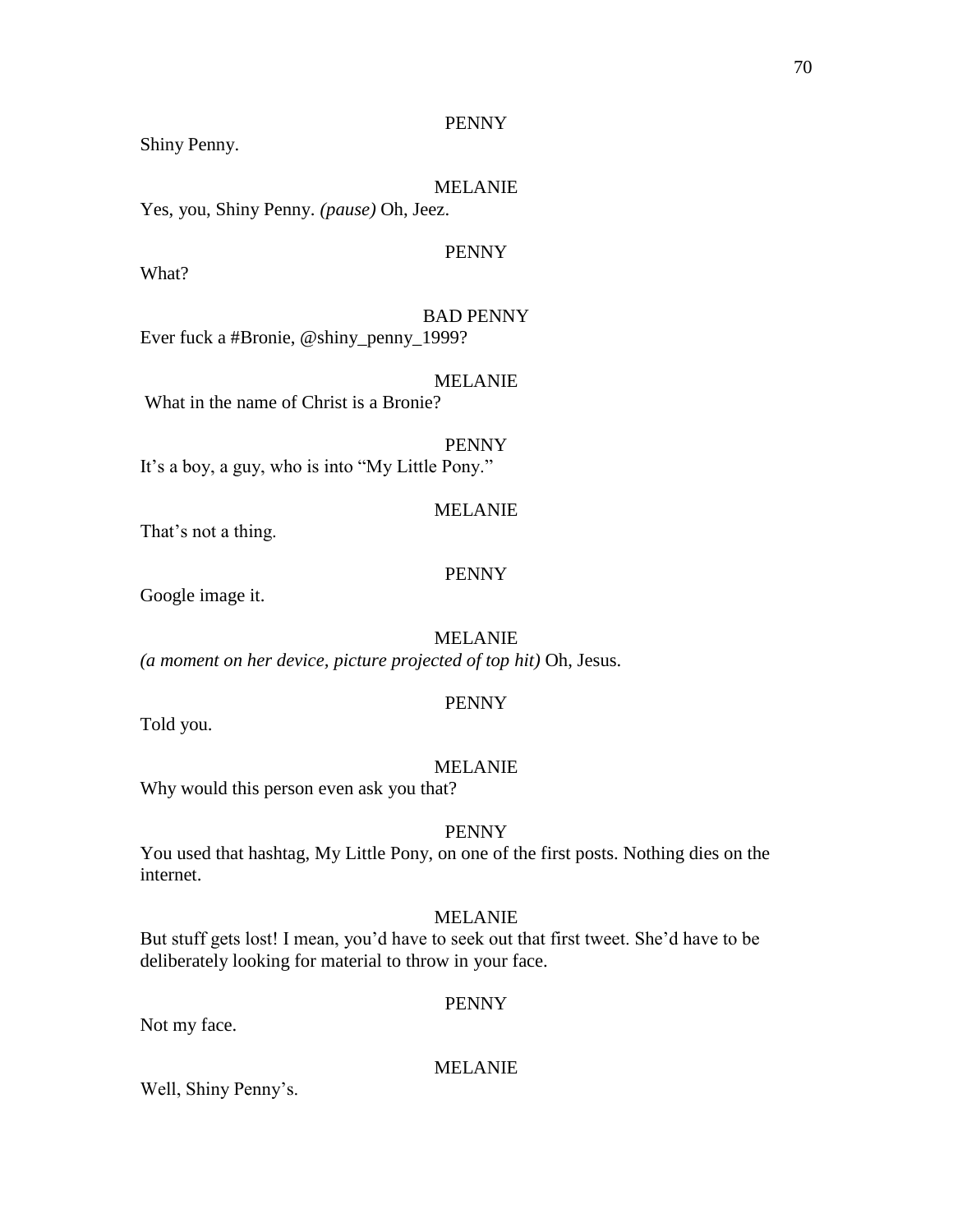It's like two clicks and a scroll.

# MELANIE

She seems to want to engage you in some kind of . . . one-on-one . . . back-and-forth . . . thing.

# PENNY

Girls are bitches.

# MELANIE

No, they're not. You're not. I'm fighting this.

# PENNY

How?

### MELANIE

With positivity. Shiny Penny is not following Bad Penny.

### PENNY

That'll really show her!

### MELANIE

I'm not stooping to her level. I'm getting you out of this.

### PENNY

Good luck. Not everyone wants to be happy. *(grabs a book from the "unread" section)*

# MELANIE

Well, Bad Penny clearly doesn't. Who could she be? Maybe it's a boy? Maybe it's a Bronie! Who would want to attack you like this?

# PENNY

I have no idea.

# MELANIE

I bet it's someone from your old school.

### PENNY

Seriously, nobody there gave a shit about me.

# MELANIE

You don't have any enemies?

# PENNY

I don't even have any friends.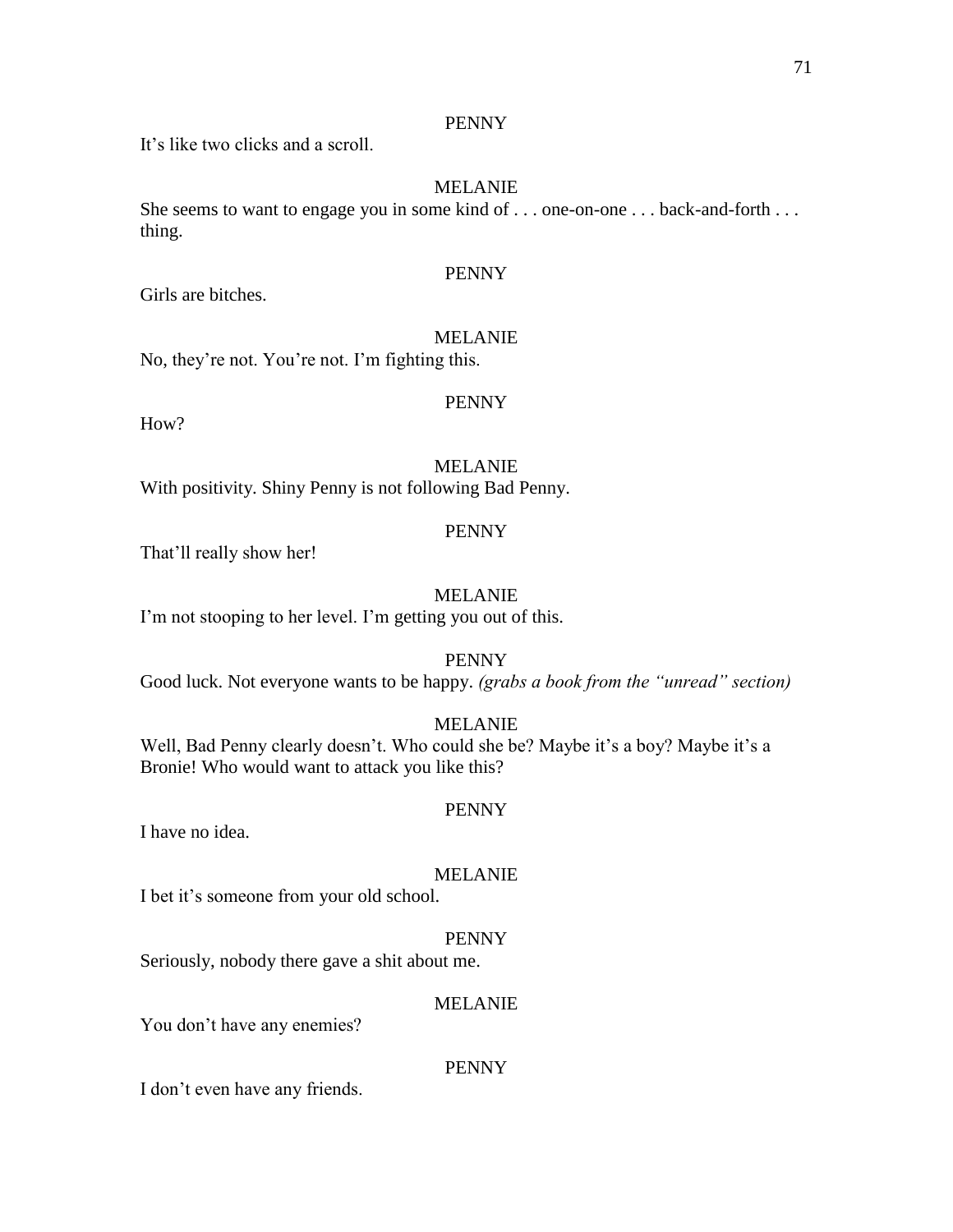Well, you've got 400 followers.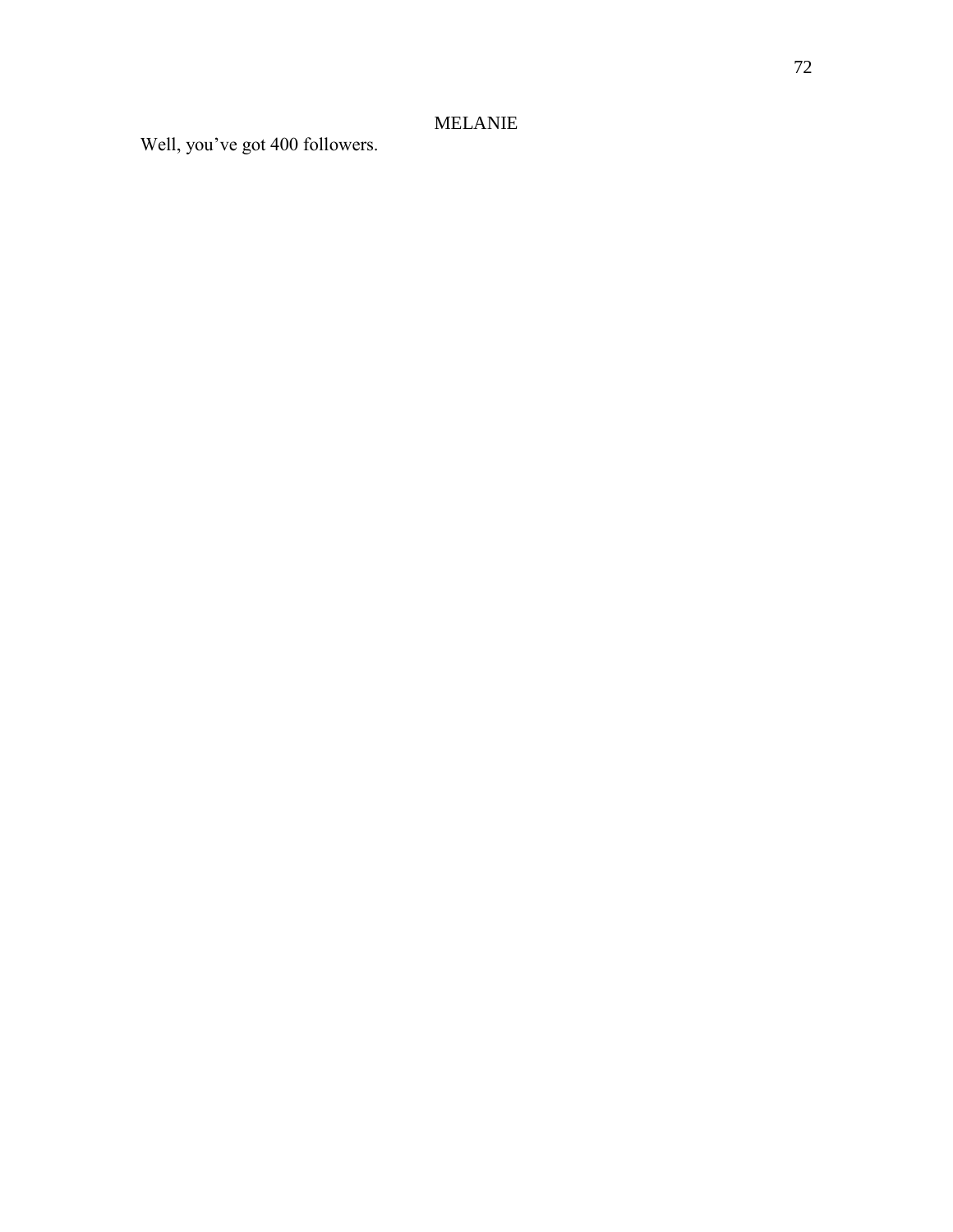*Scene 13. Penny's alter ego and happy persona on twitter together. The following week.* 

## BAD PENNY

I fucking hate my mother. #StayOut

## SHINY PENNY

Finding Nemoland #MovieMashUps

## BAD PENNY

Alone #MyFavoritePlace

## SHINY PENNY

My uncle's ranch #MyFavoritePlace

## BAD PENNY

Last May, I smashed a bunch of shit with a mallet and cut my feet on the pieces. #BravestThingIEverDid

## SHINY PENNY

Carried my baby cousin from the barn to the house during a really bad thunderstorm #BravestThingIEver Did

This was just the best day #blessed

## BAD PENNY

Girls are bitches #SayAnything #TrueStory

## iwantCANDY

Love my BFFs

## SHINY PENNY

#same

## BAD PENNY

#NoOneWantsCandy @ iwantCANDY

## iwantCANDY

@bad\_penny\_69 #FuckYou #GoToHell

## BAD PENNY

My mom wishes I wasn't hers. #NotOkay

## SHINY PENNY

Just creeped homecoming pics from last year, @iwantCANDY. #hawt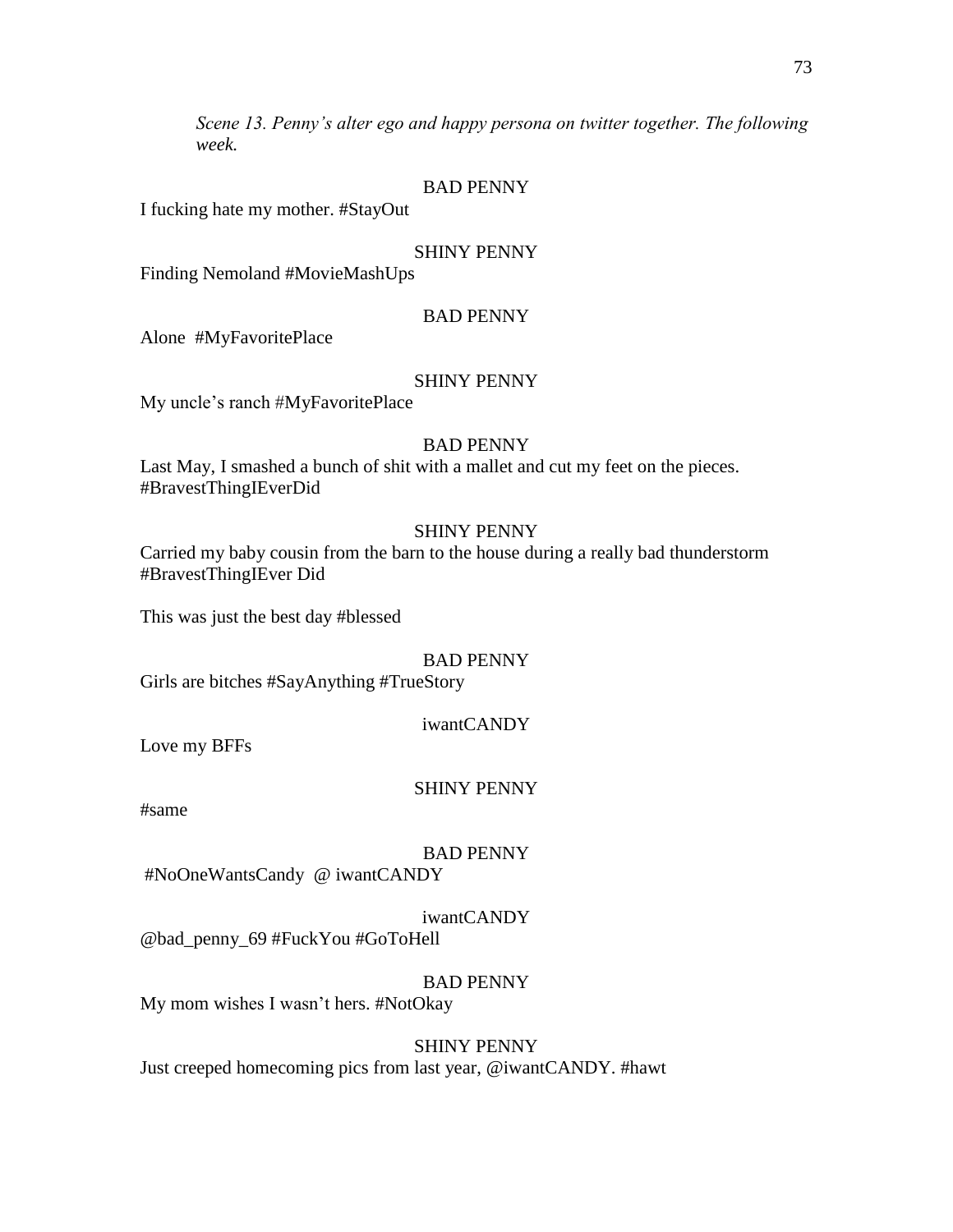## iwantCANDY

Awwww, thanks. @shiny\_penny\_1999

## BAD PENNY

My mom has gone on three dates this week, with three different guys. Will @match pay for my therapy?

#### SHINY PENNY

NicolasCagetheElephant #ActorBandMashups

# BAD PENNY

#ThatAwkwardMoment when you realize your mom's a slut.

## SHINY PENNY

Today was the best day. #blessed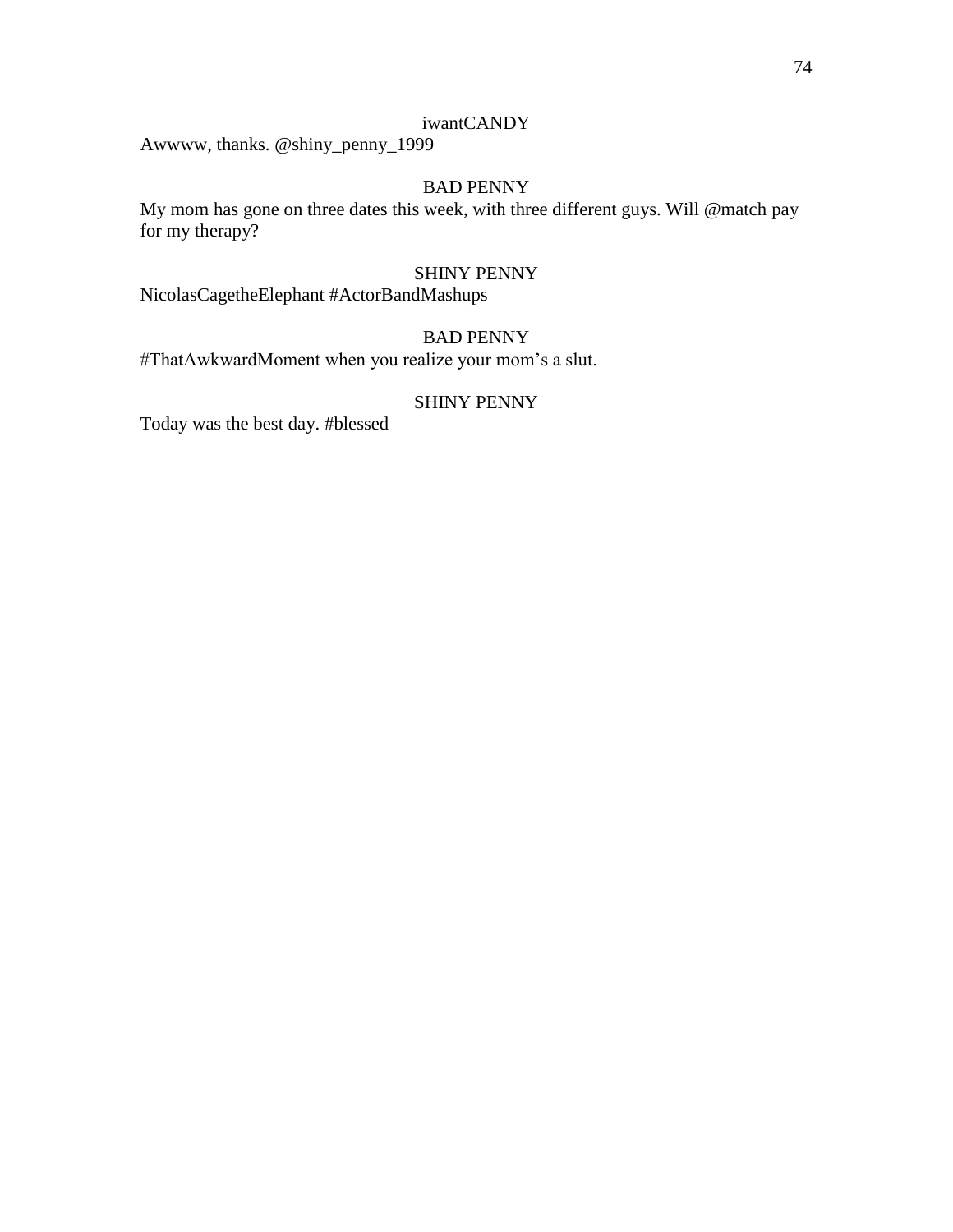*Scene 14. MELANIE and PENNY come home, carrying, but not overloaded with, shopping bags from clothing stores. LAURA is already there, decked out for kitchen work, having put a lasagna in the oven and prepared the rest of the meal. PENNY enters first. LAURA, hearing the door, enters from kitchen and frightens her.*

## PENNY

*(screams briefly)* Oh my God!

## LAURA

Sorry, sorry! *(rushes to help her with bags)* Didn't your mom say I'd be here? Sorry!

## PENNY

No. She did not. Mom?

## MELANIE

*(having entered)* Didn't I? I thought I did, while we were getting fro-yo!

## PENNY

What's she doing here?

## MELANIE

Penny, she's right there!

### PENNY

Sorry. *(to LAURA)* What are you doing here?

## MELANIE

Oh my God. She is my friend.

PENNY

Does she not know I don't like—*(when she's here?)*

LAURA

I made dinner for you and your mom. And me. Lasagna for three!

### MELANIE

Penny, Laura's been out of town for the last four days, and I haven't seen her, so I thought we'd do a girls night!

## LAURA

It'll be fun!

### PENNY

It'll be a fucking nightmare.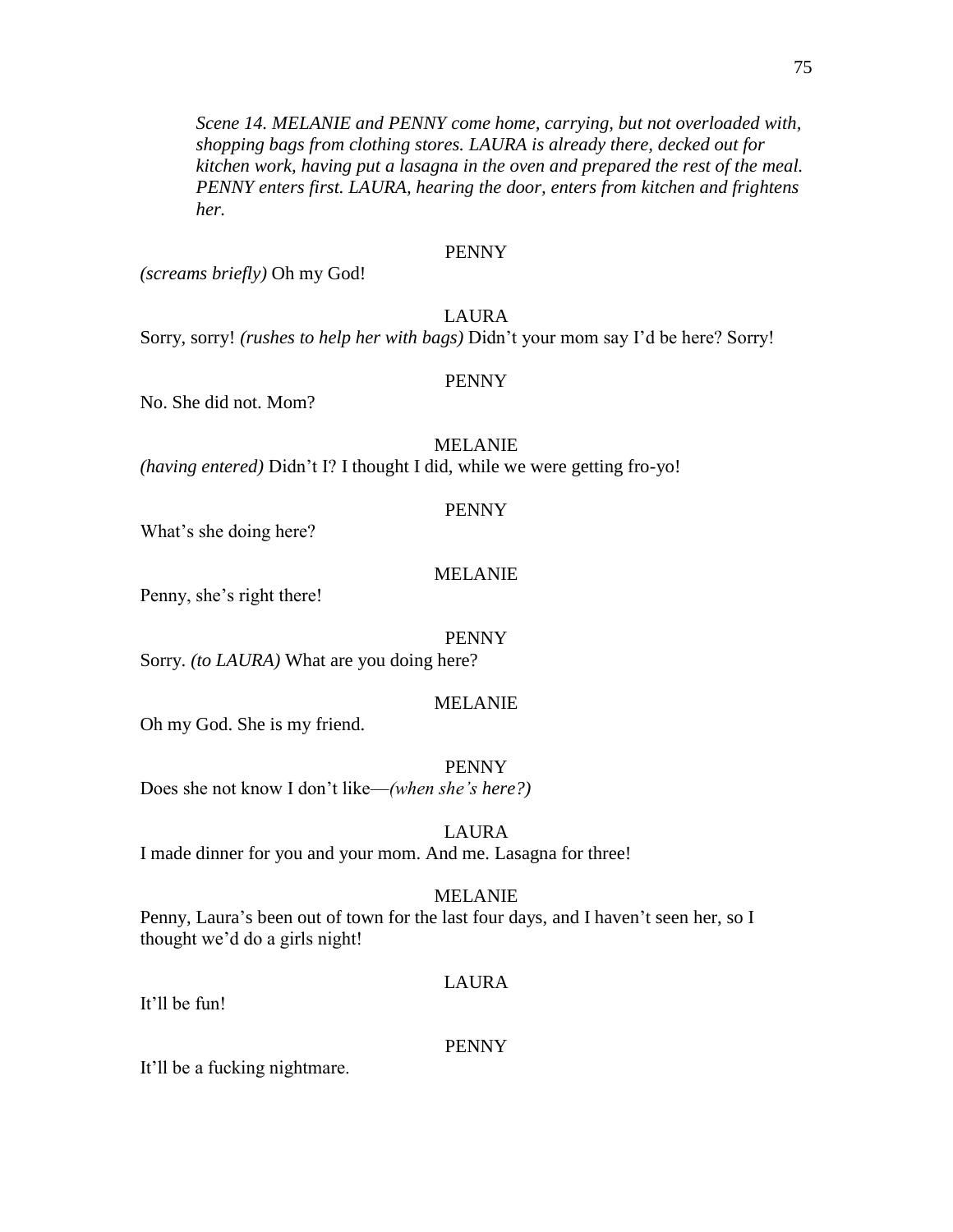## *PENNY exits.*

## LAURA

Oh boy.

#### MELANIE

See? That's exactly it. Right there. She'll say she's just being honest, but she's being horrible. Surely there is a balance between not holding your feelings pent up inside you and being an incredible bitch.

## LAURA

There is. She hasn't found it. Have you done a counseling session together yet?

## MELANIE

No. I had to cancel the one I was supposed to go to—work deadline. We're rescheduled for next week.

#### LAURA

You have to go.

## MELANIE

I know! I will!

## LAURA

Wine?

#### MELANIE

Yes, immediately. *(LAURA begins to exit, MELANIE speaks and stops her)* Remember when we used to say "fake it til you make it?"

#### LAURA

Yeah.

#### MELANIE

Remember what that meant? Go out in to the world, and act confident, act popular, act like you knew what you were doing! That was so hard, but those of us who succeeded did it. We put on a brave face and created ourselves, whatever way we wanted to be. And we did it live—in front of people.

Yep.

LAURA

## MELANIE

All Penny has to do is "fake it" from her own house, from her own phone, even! And she refuses to even try!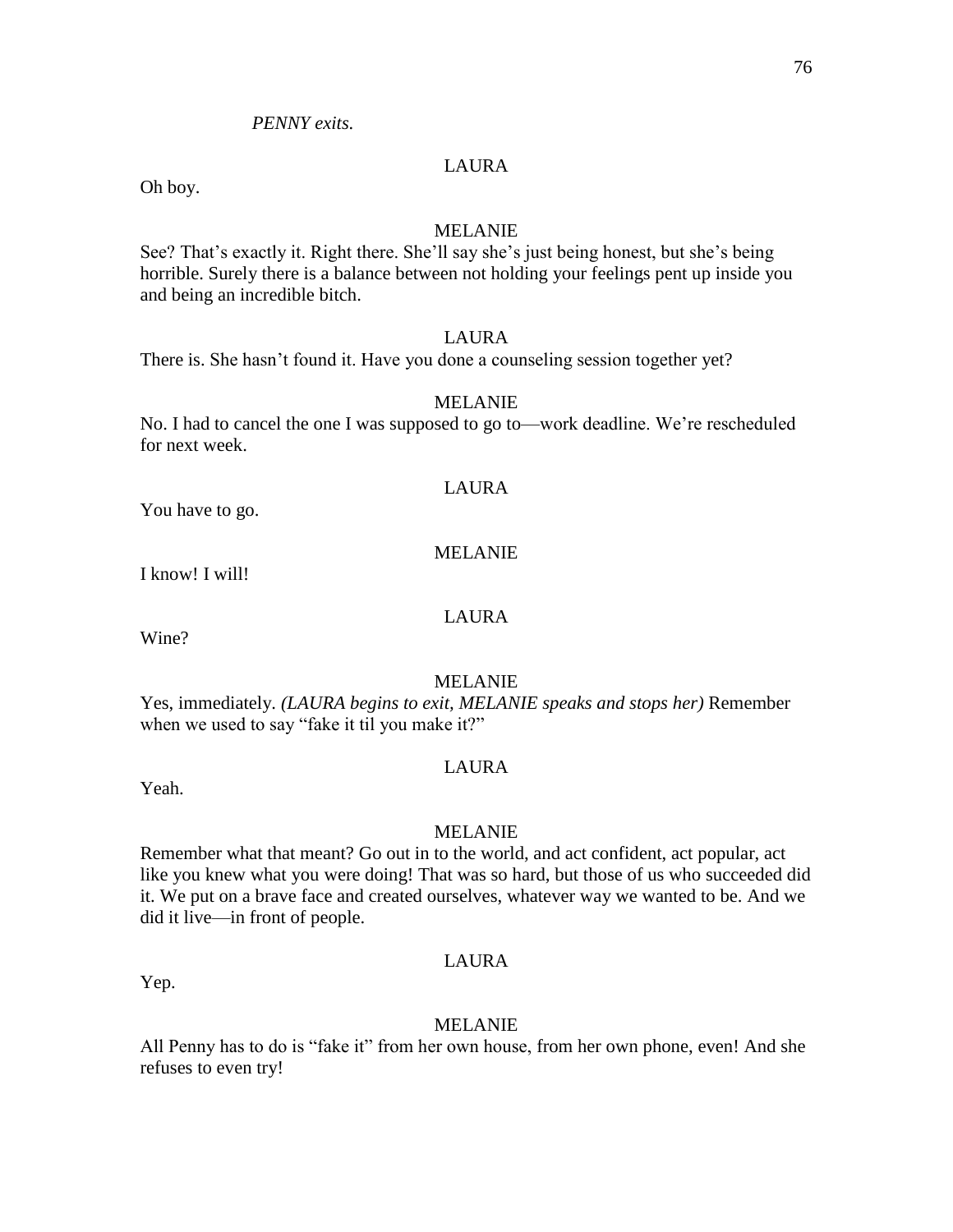## LAURA

I'm sorry. Is this a "kids today" rant?

## MELANIE

*(laughing)* It is! I'm the old lady, shaking my cane because kids today don't know how easy they have it.

## LAURA

You tell 'em. *(some kind of kitchen timer noise)* Be back in a sec.

## MELANIE

Want help?

## LAURA

Nope.

## MELANIE

God bless you. I'm gonna put my feet up for a minute. *MELANIE sits, breathes deeply, takes out her phone.* Oooh! Message from match.com Matt!

## LAURA

What's he say?

### MELANIE

Just checking in. Wished me luck with the shopping.

### *MELANIE types.*

## SHINY PENNY

Whole day of shopping with mom and now dinner with her and her BFF! #LasagnaGoodness

## LAURA

So, you want me to . . . what exactly? What's my next step?

### MELANIE

God, I don't know. Just try to get her talking, I guess--calmly.

# LAURA

Okay. I might open up a can of worms. Are you ready for that?

### MELANIE

At this point, worms would be an improvement.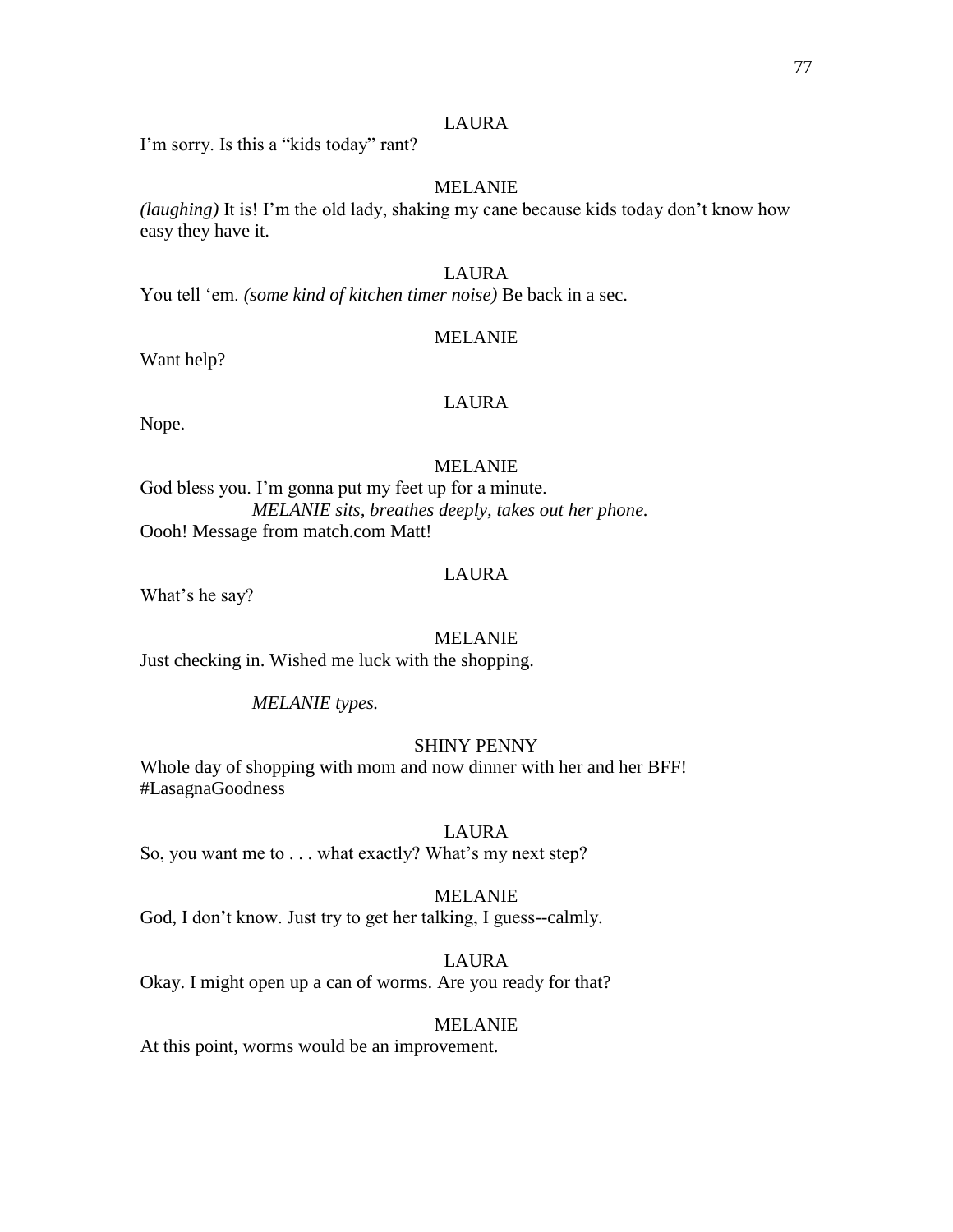# LAURA

Gotcha.

# *LAURA retreats to kitchen. MELANIE scrolls. PENNY returns.*

| Clean hands.                                          | <b>PENNY</b>   |
|-------------------------------------------------------|----------------|
| Wonderful.                                            | <b>MELANIE</b> |
| I'm going out.                                        | <b>PENNY</b>   |
|                                                       | <b>MELANIE</b> |
| After dinner, though, right?                          | <b>PENNY</b>   |
| Sure.                                                 | <b>MELANIE</b> |
| Wait. With Candy?                                     | <b>PENNY</b>   |
| What?                                                 |                |
| iwantCANDY? Is that who you're going out with?        | <b>MELANIE</b> |
| God, Mom. No. And it's "whom."                        | <b>PENNY</b>   |
| Give me a break. Has she texted?                      | <b>MELANIE</b> |
| Of course not.                                        | <b>PENNY</b>   |
| Then whom are you going out with? What are you doing? | <b>MELANIE</b> |
|                                                       | <b>PENNY</b>   |

Mr. McKnight asked me if I could walk Frankenstein.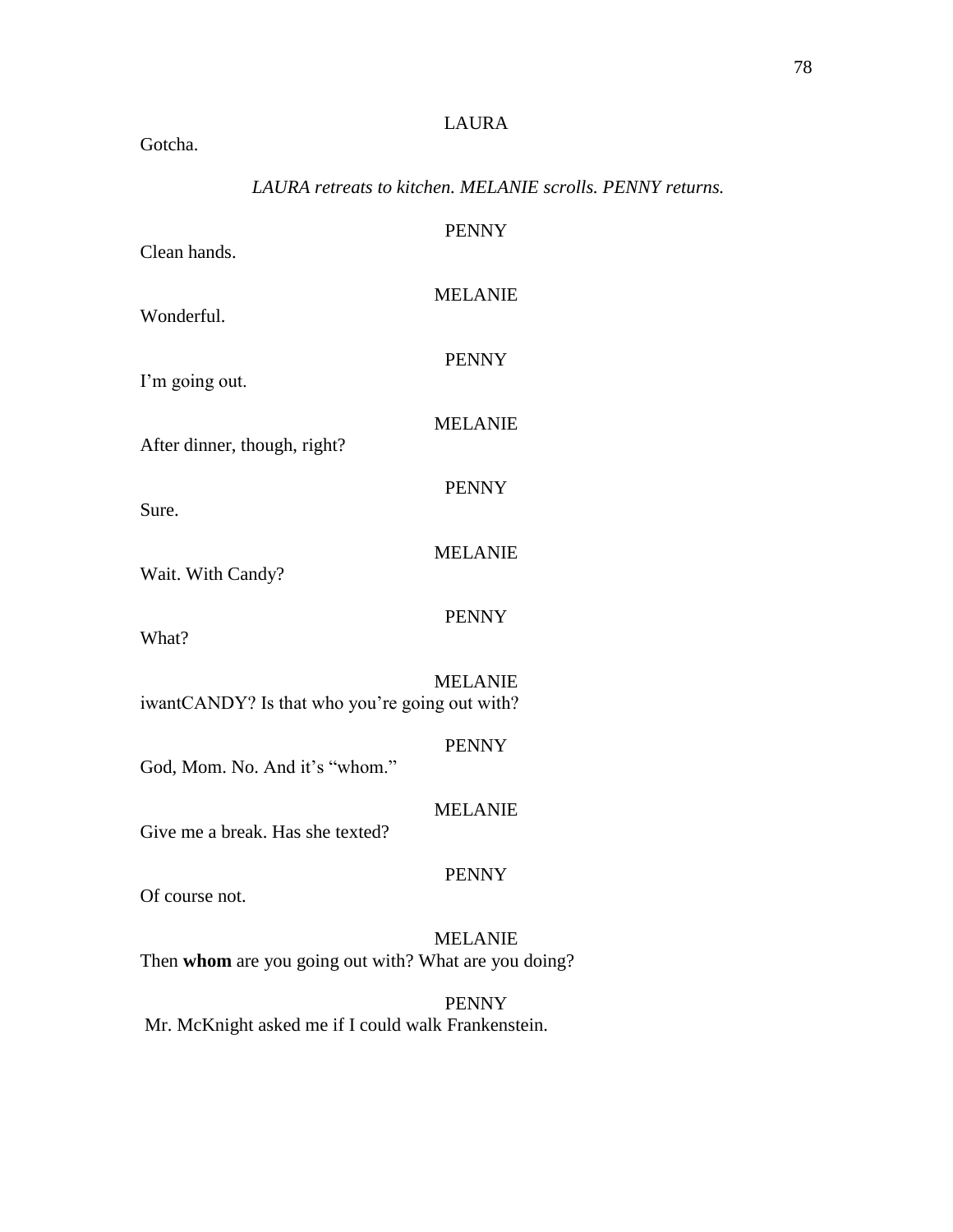## MELANIE

Well, God, Penny. Don't get me all excited thinking you're being social when you're going to walk the neighbor's dog.

#### PENNY

I didn't have to tell you at all.

## MELANIE

I think she brought dessert. This isn't going to be a short dinner.

### PENNY

Why do I even have to eat with you guys?

## MELANIE

If you're not going to be social with YOUR peers, you're going to be social with mine.

#### PENNY

I don't want to.

## MELANIE

See, that's just the thing. I think you do want to. I think you do want to be a person, Penny, who can enjoy the company of others.

#### PENNY

What can I do to disabuse you of that notion?

#### MELANIE

My God. I just spent over \$300 on your closet! Can you give me an hour?!?

## PENNY

It's constant repayment with you, you owe me this, you owe me that. I didn't ask for any—

## MELANIE

*(significantly overriding)* I don't think you know what to ask for! I am trying to give you what you need. And frankly, you need practice talking to people who aren't me. So this is what we're doing.

*LAURA enters, bearing a hot pan of lasagna.*

#### LAURA

Dinner is served! Penny, would you mind going to grab the salad?

#### PENNY

I will get the salad, Laura, who apparently has a key to my home and knows her way around my kitchen. *(to MELANIE)* How's that? Am I doing okay?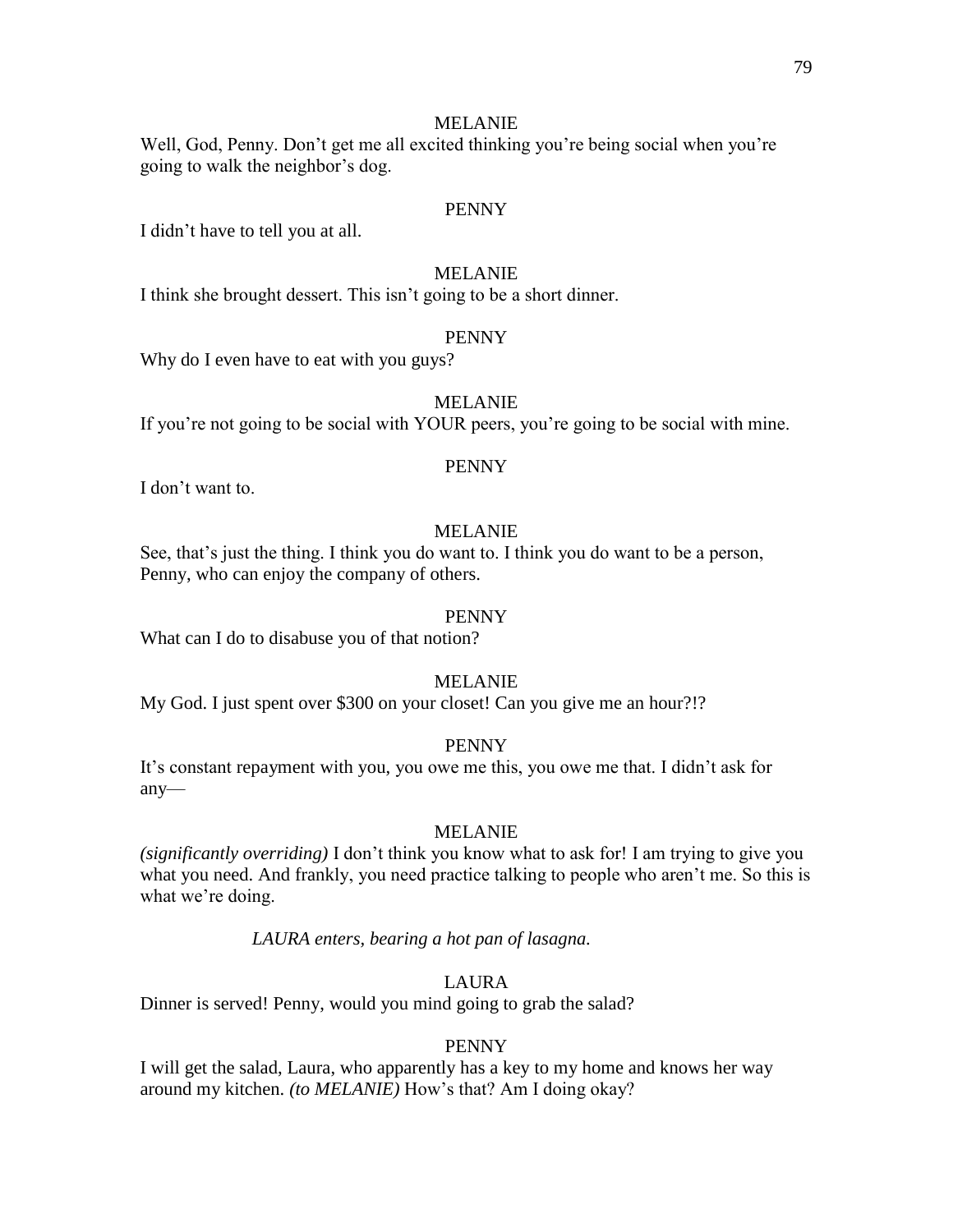*PENNY exits to the kitchen.* 

#### MELANIE

My God, this is so hard.

## LAURA

You couldn't pay me to be 17 again.

## MELANIE

Oh, boo hoo! Walk into your house beat from shopping, carrying a whole new wardrobe, purchased by your mother, and find that a multi-course meal has been prepared for you? Please, let's cancel the pity party, okay?

#### *PENNY enters with salad bowl.*

## LAURA

Here we go!

#### PENNY

Yes. The salad comes forthwith. *(to MELANIE)* How's that? Will I be evaluated on both tone and word choice?

#### MELANIE

Will you quit?

## PENNY

I'm practicing. Laura, I'd appreciate a written critique from you by Monday.

*PENNY sets the bowl down and everyone moves to where they will sit to eat. Not necessarily around a table, or even together.*

#### LAURA

Whaddja get? At the mall?

#### PENNY

Ask Melanie. She picked it all out.

#### LAURA

Your mom has an amazing eye.

#### PENNY

Doesn't she, though? Am I a fall or a summer?

#### LAURA

Well . . . I would put you as—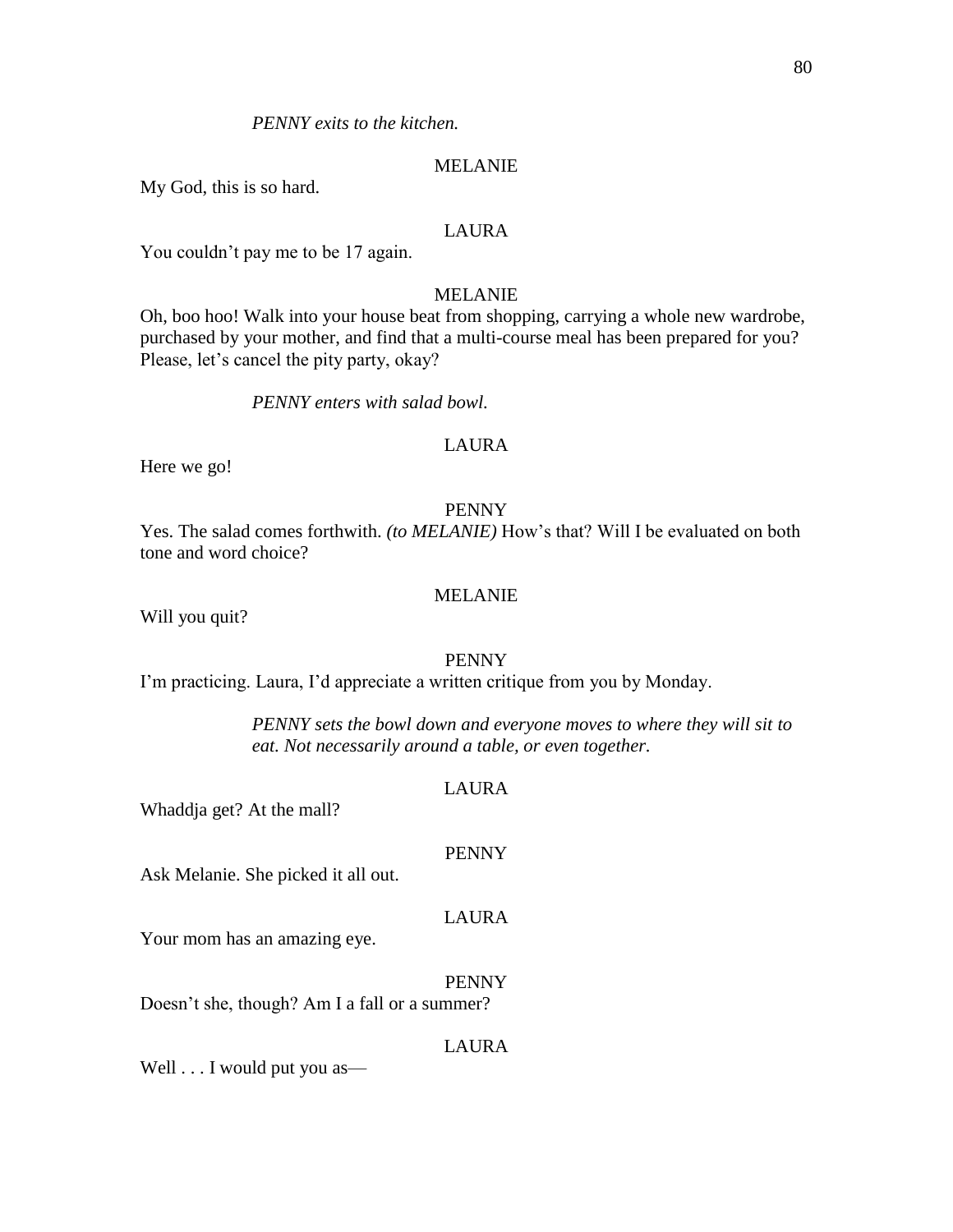Surprise! It actually doesn't matter what we think, because my mother will decide what is best and she will buy it or make it up and put it on me. And that's what I will be.

#### MELANIE

*A moment of quiet eating.*

## LAURA

Shiny Penny was quiet today.

## MELANIE

The connectivity inside the mall is terrible. I stopped trying.

#### PENNY

And I've been banished *(possibly pronounced with three syllables)* from the account. I am both too literate and too depressed.

#### MELANIE

We agreed—

Stop.

## PENNY

I capitulated.

#### LAURA

*(overriding)* Well, Bad Penny had some zingers—

*MELANIE grabs her phone. PENNY glares at LAURA.*

#### MELANIE

You follow her?

#### LAURA

She's . . . funny?

## SHINY PENNY

Huge breakfast. #LoveCarbs

## MELANIE

I tweeted that yesterday morning. She's replying now?

*LAURA looks on.*

## BAD PENNY

@shiny\_penny\_1999 meet you in the bathroom in ten to help you puke. #BulemiaIsSo87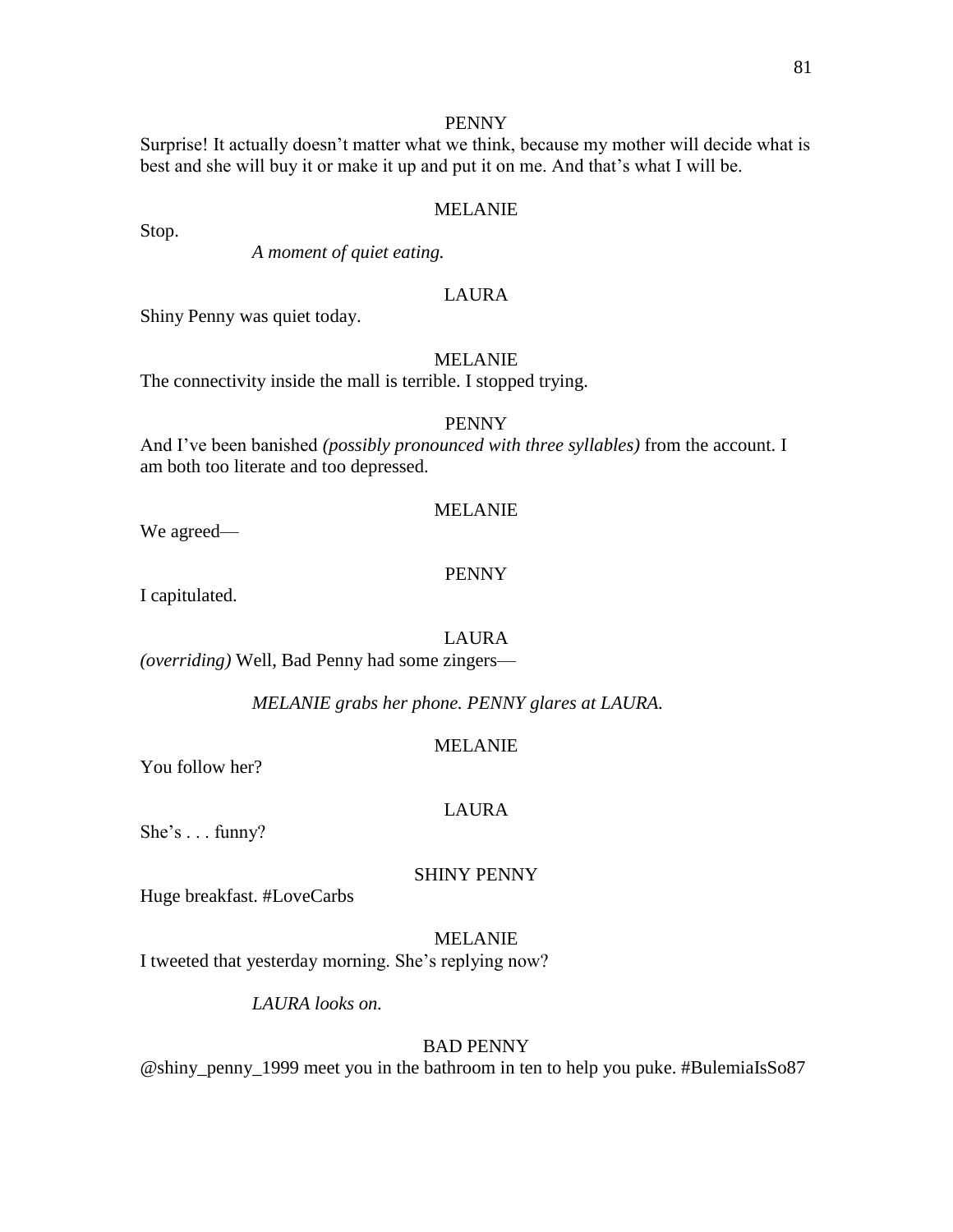## LAURA

*(an appreciative laugh)* Heathers!

## BAD PENNY

@shiny\_PENNY\_1999 Do you put ketchup on your tampons or eat them plain?

#### MELANIE

She's replying to stuff from over a week ago. That's not fair. That's not the point of twitter. Penny, what do you have to say about this?

#### PENNY

She's walking through doors that you're leaving open.

#### MELANIE

Why doesn't this upset you?

#### PENNY

What does it even have to do with me?

## LAURA

Are you . . .? I'm sorry, Mel, but—

### MELANIE

*(to PENNY)* It's your thing!

## PENNY

Then let me back in.

#### MELANIE

Hold on. *(tap, swipe, tap)* Ha! She only has 48 followers. Okay, I guess I can relax. Who cares, right?

#### LAURA

Right. Who cares?

### MELANIE

I'm sweating. I need more wine. And flannel pants.

*MELANIE refills her glass, takes it and her phone with her as she exits to change.*

## LAURA

She hasn't figured it out?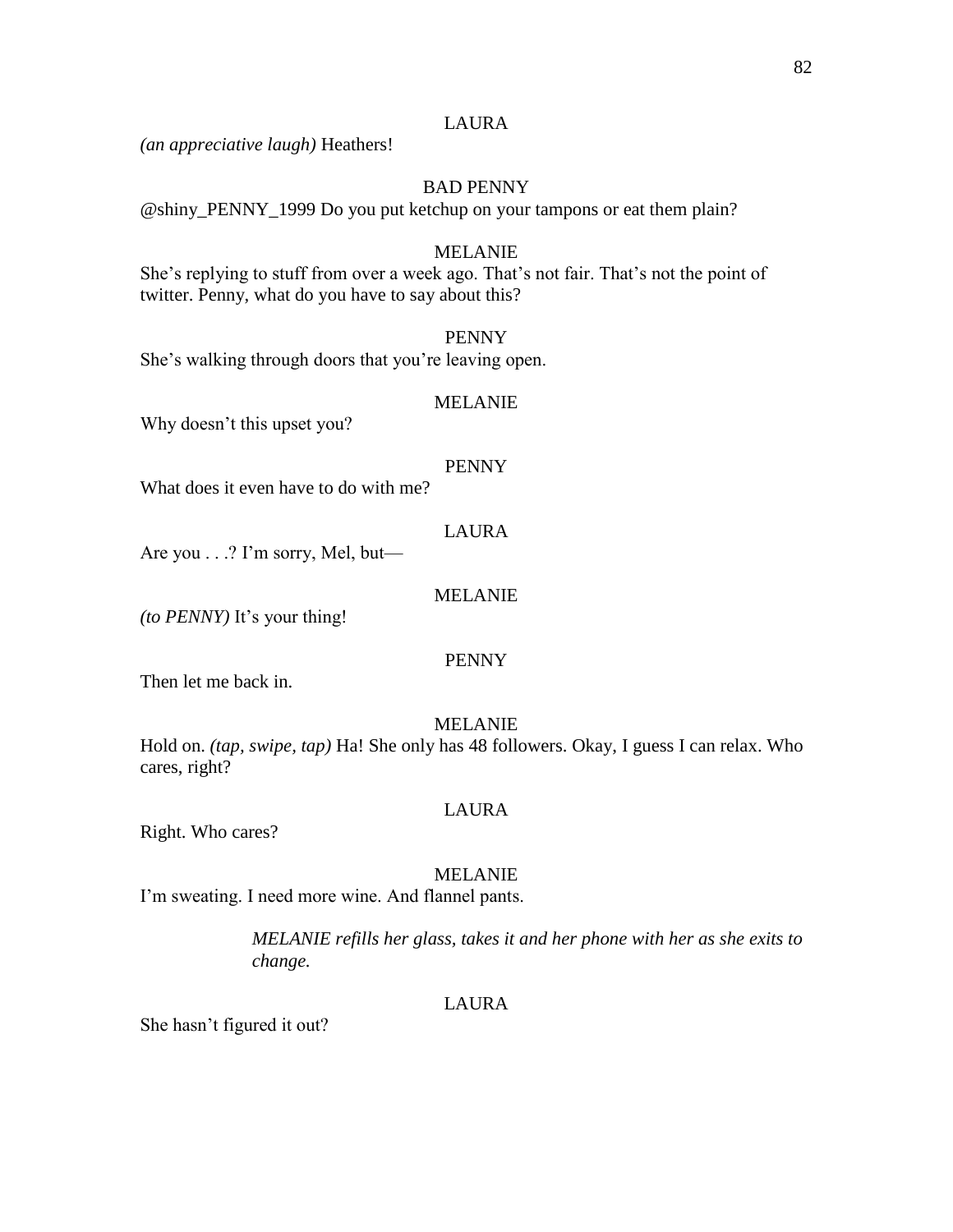Oh, uh, yeah no. I guess not. She doesn't think like that. She processes what's in front of her, she doesn't push through it.

#### LAURA

Do you hate yourself that much?

## PENNY

Look at you, cutting right to the chase.

## MELANIE

*(OS)* Don't talk about anything important without me!

## PENNY

I'm tearing down what she put up. I don't want to be that.

## MELANIE

*(OS)* Where are my pink flannel pants, with the cats?

### PENNY

*(sotto voce)* Oh my God. *(calling to MELANIE)* You said you hated them! You gave them to Goodwill!

#### MELANIE

*(OS)* Did I? Dammit!

#### LAURA

What if we get her to put you back on the account and convince her to let you do you?

#### We?

# PENNY

#### LAURA

I think I can—

#### PENNY

Please shut up. You know, like, zero about any of this.

*LAURA reaches into her purse and, sets three prescription bottles on the table.*

What?

#### LAURA

Those are the meds I'm on.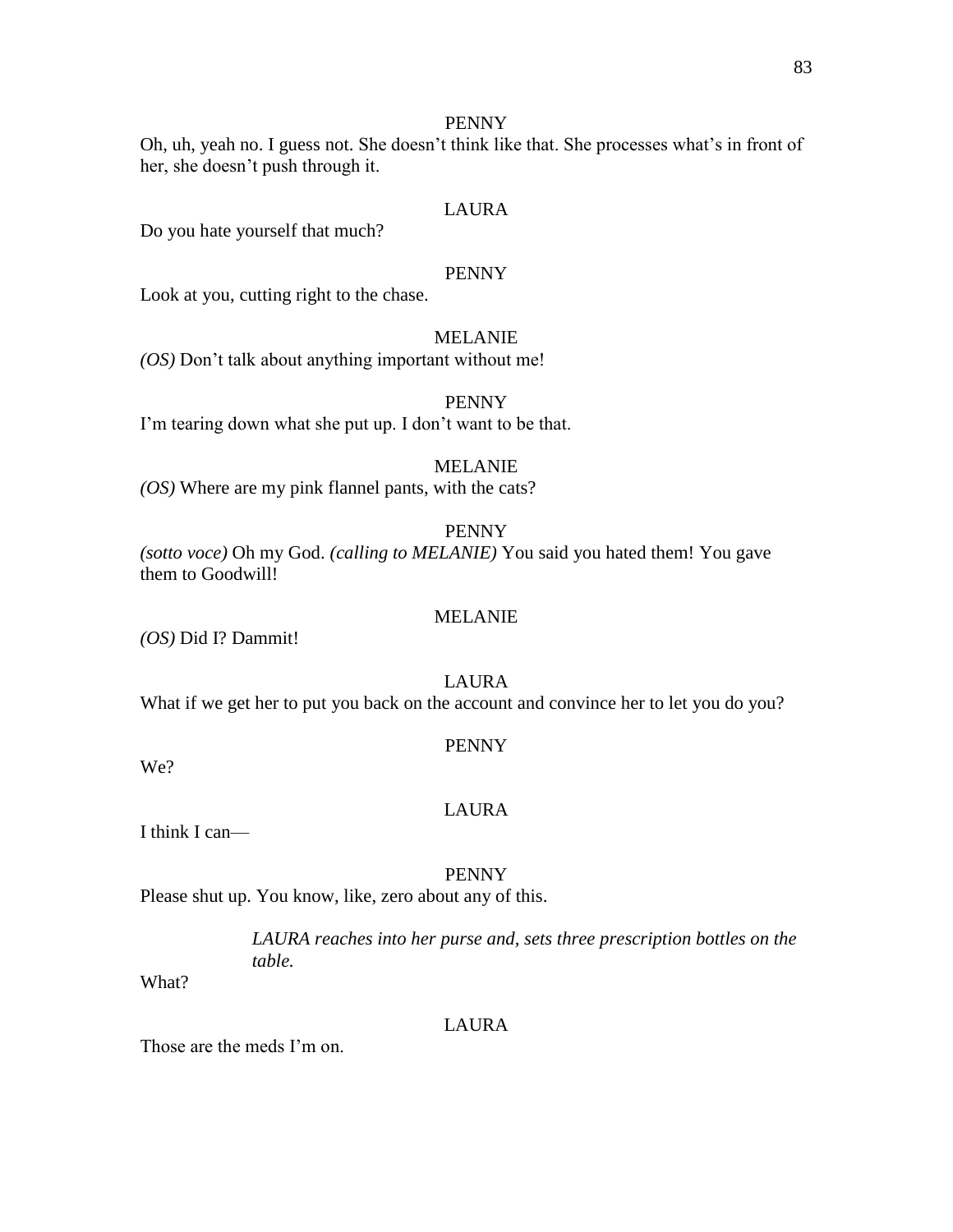For?

## LAURA

Anxiety and mild obsessive compulsive disorder.

## PENNY

Does she know?

## LAURA

No.

## PENNY

See, that's the fucking bullshit part of it. You telling her is what would help me! But you don't have the balls to deal with her knowing. You wanna be on my team? Find yourself some BDE and put on the uniform.

## LAURA

I know. I should. Honestly, just telling you feels like a release of pressure.

#### PENNY

That's exactly what Bad Penny is for me. A way to release pressure. Your pressure is keeping a secret, and mine is having her try to make me do things that aren't—

#### LAURA

But what if you got just a little bit brave, and you did hang out with Candy, in real life, and you were just you, and she liked you?

## PENNY

What if I took my glasses off and took my hair out of this ponytail and the quarterback fell in love with me?

## LAURA

I see you.

#### MELANIE

*(OS)* Give me two more seconds! I had to pee!

#### LAURA

What do you want from your mom?

## PENNY

Oh my God, I might as well go back to group. Can you stop?

### LAURA

I just mean . . . She's trying to help you.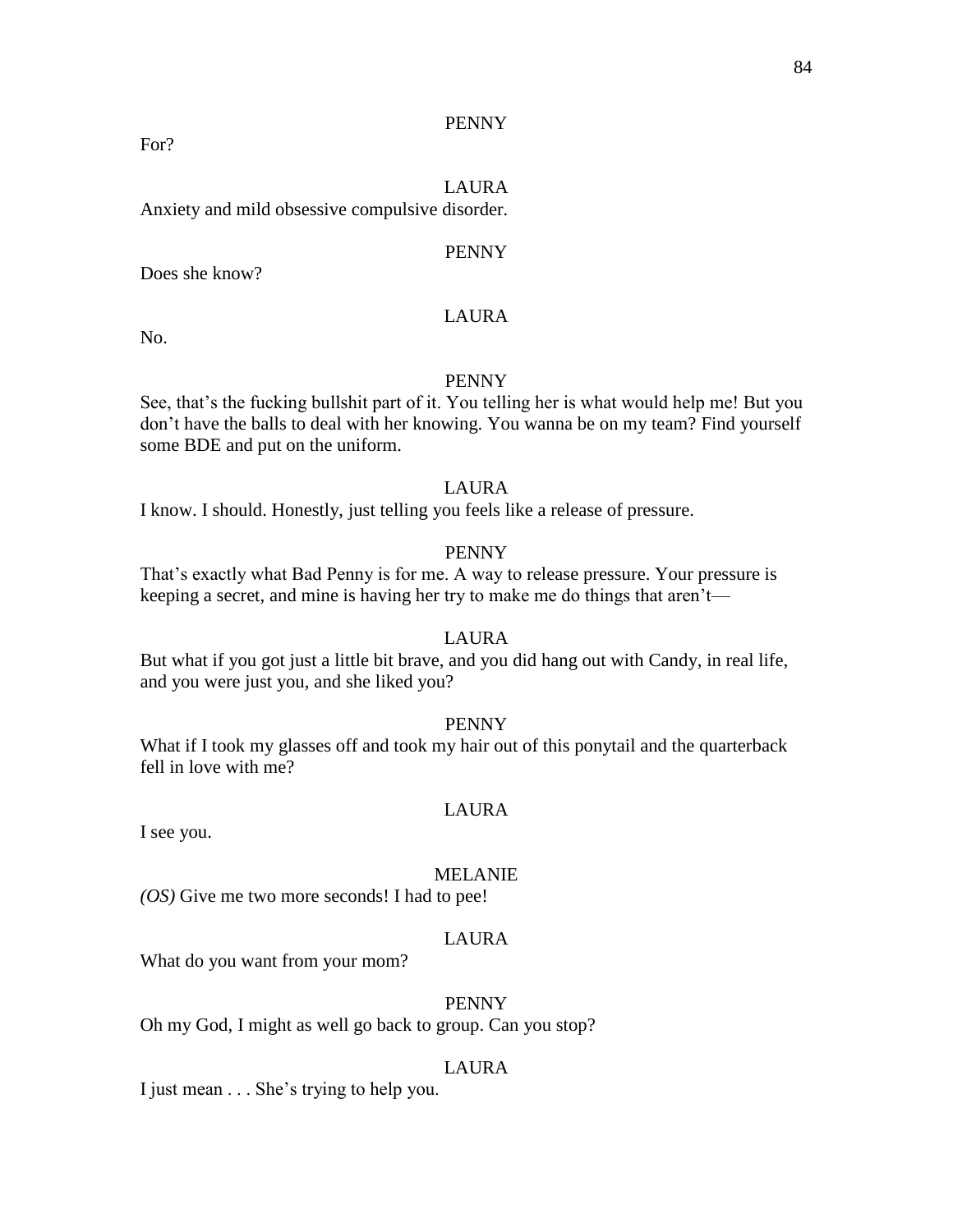Well, she's doing it wrong.

## LAURA

I know you think I hover. I do. But I knew before you came home that your mom wasn't going to navigate this very well. I thought I could be a buffer. A facilitator, I don't know. She loves you.

## MELANIE

*(entering)* It's you.

## PENNY

What is?

## MELANIE

You're doing that. You're doing Bad Penny.

## PENNY

Ding ding! A little bit late to the party, Mel.

### MELANIE

I just scrolled through her whole profile. Your whole profile.

## BAD PENNY

Last May, I smashed a bunch of shit with a mallet and cut my feet on the pieces.

### MELANIE

That was the bravest thing you ever did?

## PENNY

So what?

## MELANIE

*(to LAURA)* Do you believe this?

## LAURA

I knew. I thought you already knew. Sorry.

## MELANIE

How would I know?

### LAURA

I . . . I don't know. I thought it was obvious.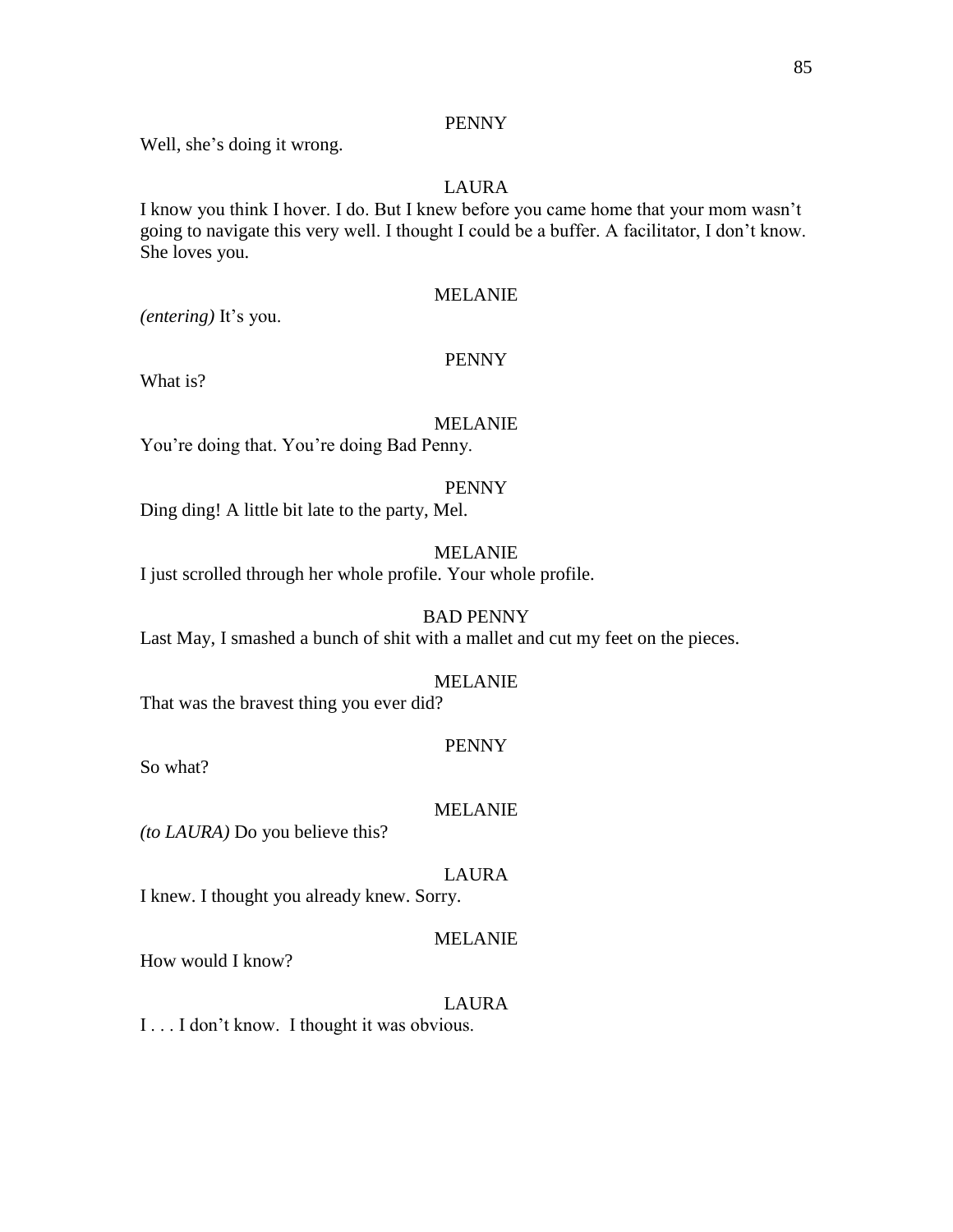#### MELANIE

Maybe to someone who follows her. Not to me. Why are your meds on the table? I have an empty Altoids box if you want to put them in there instead of in the prescription bottles.

## LAURA

*(interrupting late in the line, off a look from PENNY)* Those are mine.

## MELANIE

Yours?

## LAURA

I take those. I have anxiety and OCD.

### MELANIE

Are you serious?

## LAURA

Yeah.

#### MELANIE

I mean, my God, do I know anyone who is not mentally ill?!?

#### PENNY

See what I mean?

#### MELANIE

What? Were you talking about me?

## PENNY

I told Laura you don't think things through til the finish. You get all caught up immediately in how stuff is affecting you.

## MELANIE

Well, I'll tell you how it affects me when people keep secrets from me! Laura's on medication! Penny is Bad Penny! That hurts me! I feel bad about myself, and like people don't trust me. Is that what you were after?

#### PENNY

It's too bad that reality hurts your feelings.

## MELANIE

Don't be horrible right now. Or do. Do be horrible, because apparently that's what you are.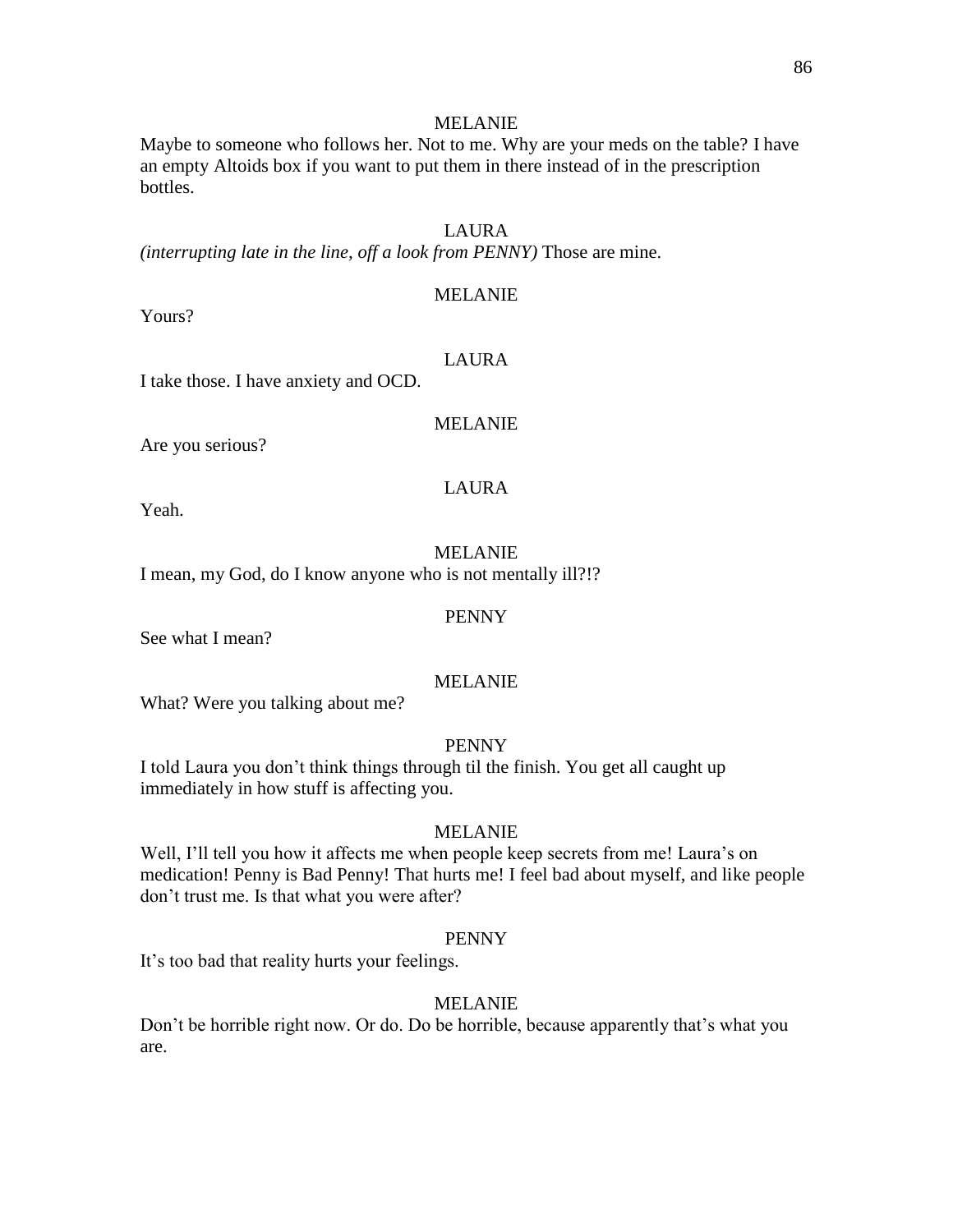Why can't I just have a normal teenage rebel thing?

## MELANIE

I think you could, if it wasn't for last time. It went way beyond normal last time.

#### PENNY

*(to LAURA)* I'm sure she told you all about it.

## LAURA

She needed a place to put her feelings.

#### PENNY

That's what I need. I have anger and some darkness and I need a place to put it.

## MELANIE

You're attacking me. Why can't you stop attacking me?

#### PENNY

Can you imagine that one thing in the world is not about you?

## MELANIE

You put me at the center of this. You're attacking me, and you.

#### PENNY

My God. I just want to be normal. The way I am normal. Penny normal. Not the way you want me to be or imagine that I truly am inside, if only you help me uncover it.

### LAURA

Melanie, listen to her.

## PENNY

It's like there's a snowball inside of me, pressing on my heart, and the stuff you do makes it bigger.

MELANIE

Penny!

# LAURA

Mel, relax.

## MELANIE

I will not! She is sabotaging me!

## LAURA

She is telling you her truth.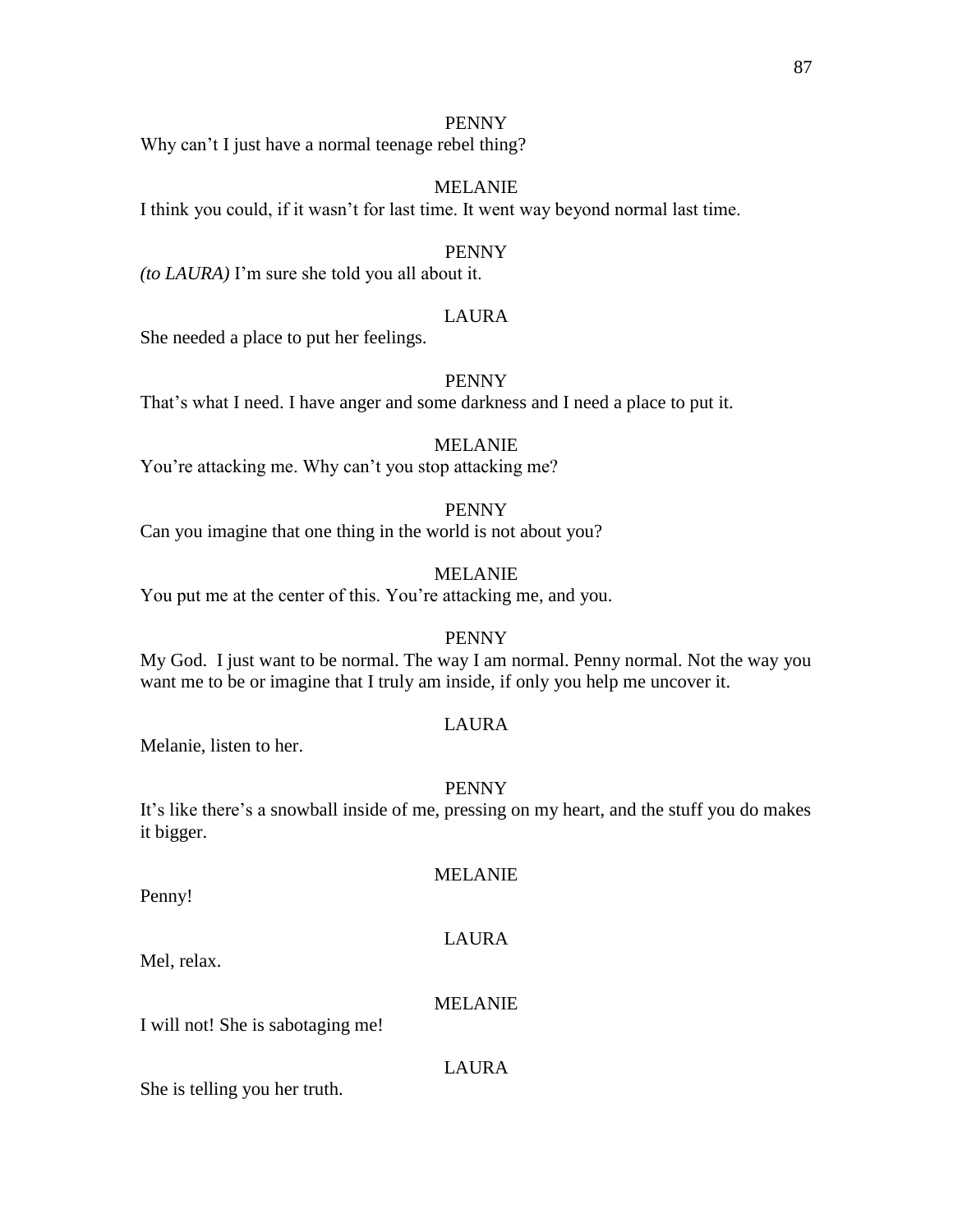You are driving me back to how I was before. You're boxing me into a place that I don't fit. You're not leaving any room for me.

#### MELANIE

So you're going to explode? Laura, you weren't around when she went . . . when she did her thing before. The bravest thing she ever did?!? She was terrifying.

#### PENNY

That's nice.

#### MELANIE

Forgive me for signing you up for something, trying to get you to leave the house, do something!

#### PENNY

*(nearing the edge)* I didn't want to go to that.

#### MELANIE

And you showed me, Penny! You really let me have it! Why do you think I called 911? Do you think I would have done that if I thought I could get you settled down? The throwing and screaming, the breaking of . . . everything? You were bleeding, Penny!

#### PENNY

You made me go to that stupid thing! And you know what? Right off the bat, some girl talked to me and it was okay for just a second. I thought, "Maybe this won't be just another horrible day." And they gave us those pokey sticks to pick up trash, you know? And we all sort of wandered around and I was feeling okay and I got excited, because I found something and I just, without even thinking, I just said, "Hey, look! Baby bunnies!" And they were, like in a hole in the ground, like kind of tucked in. And these three fucking assholes came over with their sticks and just started jabbing at the nest! They were just killing these bunnies and it was so disgusting and so sickening and so, so mean. And they were laughing. And inside my head, I thought, "This is it. The world it total shit. And you knew it, Penny. Why did you open your goddam mouth?!? The world is shit and people are shit and things will not get better." And then I scratched that kid's face. Hard. Because he deserved it.

#### MELANIE

Why didn't you tell me that?!? Oh my God, come here! *(arms open)*

#### PENNY

No! Because it isn't that! It isn't one thing on one day. That's how the world is to me. That's everyday. If you can't—I can't show you any better—

#### MELANIE

But there was a reason. That was not you—the explosion, the breakdown.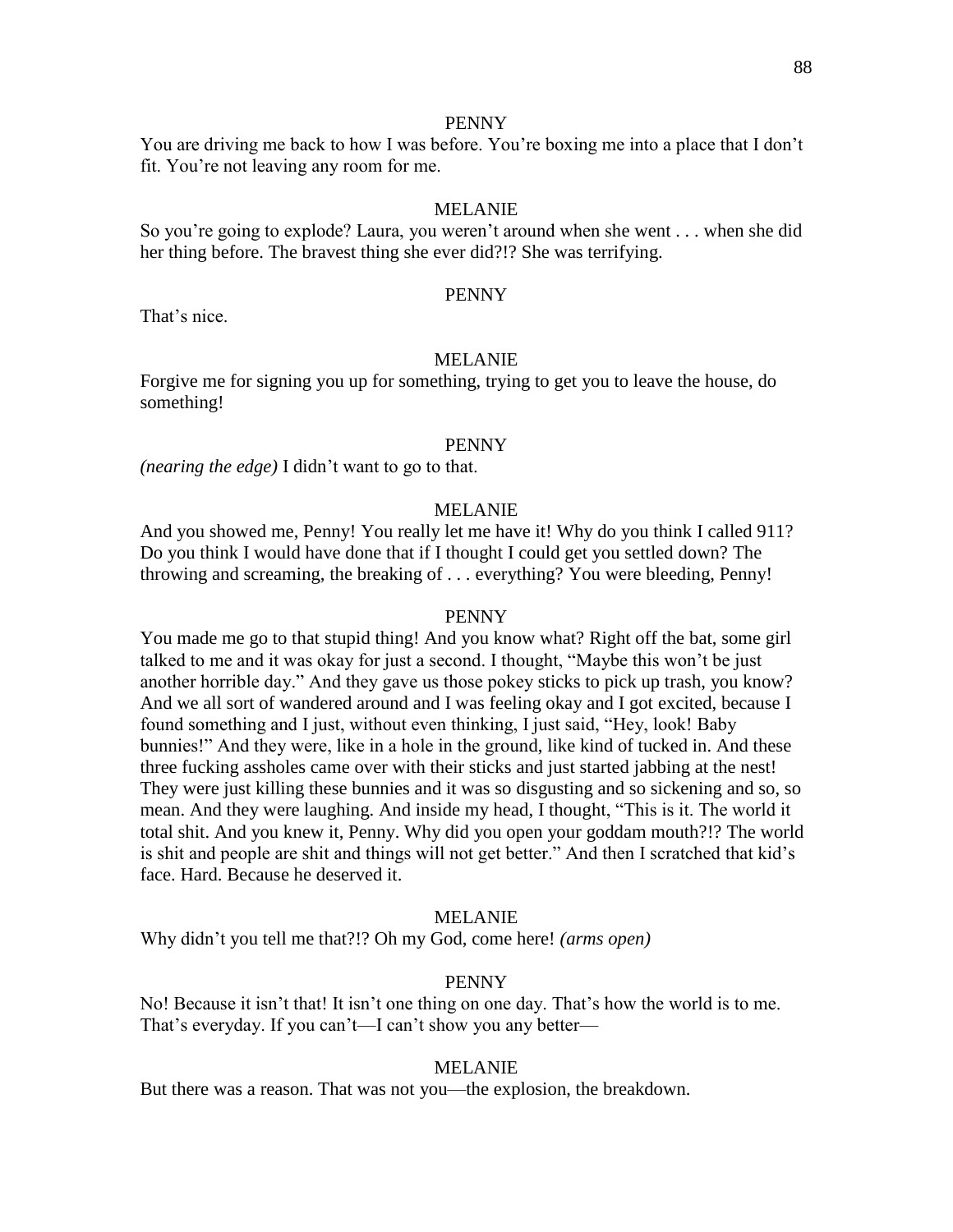It was. It is. Why can't you believe that?

## MELANIE

Something broke in you. That was not you. That was the result of something breaking because of—

## PENNY

It was a very distilled, very concentrated part of me. I'm that, and I'm more than that. But it's always in me, so look out.

## MELANIE

I don't quite know how to deal with that, if that is the truth.

#### PENNY

Why would I lie?

## LAURA

You wouldn't.

## PENNY

I'm going to walk Frankenstein. *(exits)*

#### MELANIE

Oh, Christ. I'm sorry I said that before, about you being mentally ill. You just threw me for a—

## LAURA

Right.

#### MELANIE

You know, she would lie to keep me out.

#### LAURA

What?

#### MELANIE

She asked me why she would lie. I'm telling you, she would lie because it hurts her to be close to people, even me. And she's keeping me at arm's length by insisting on being this angry, mean, aggressive person. She just doesn't want to let anybody in, show how hurt she is.

#### LAURA

I'm gonna tough love you a little bit right now. Are you ready?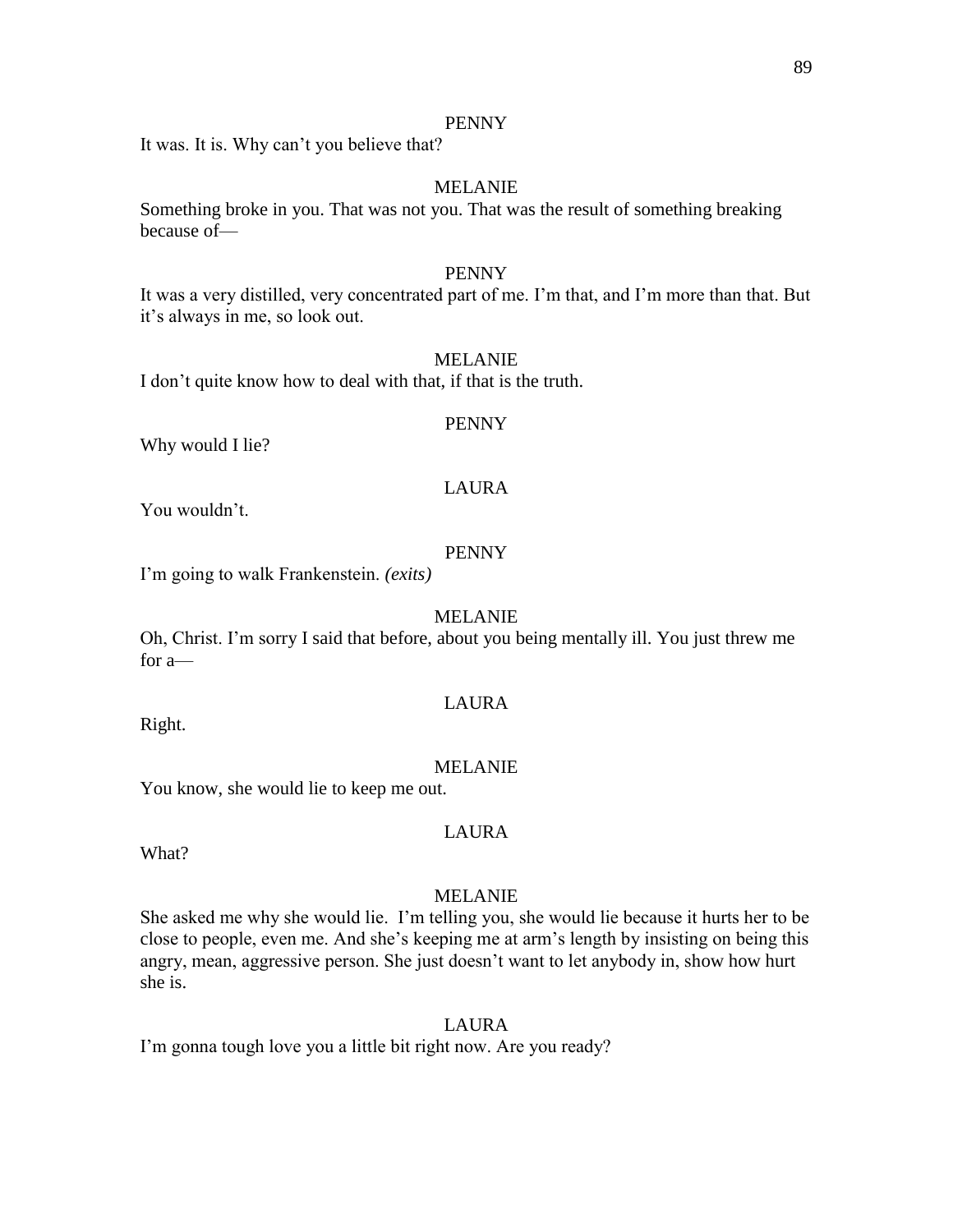#### MELANIE

You're my best friend. Say whatever you need to say. I mean, you just saw her almost explode again! Was that because of me? Did I say something to set her off? Am I supposed to—

## LAURA

Shut the hell up. Your daughter told you what she needs. You're going to give her some room.

#### MELANIE

Why? So she can go find more horrible in the world and freak out again?

#### LAURA

So she can find her way.

## MELANIE

But I can see the best way. I know it will make her happy.

#### LAURA

You know it would make you happy.

## MELANIE

And I love her, so what will make me happy is seeing her happy.

#### LAURA

You cannot steer her anymore. I've been through it. You have not. It won't work unless she decides how to move forward.

#### MELANIE

She won't be able to.

#### LAURA

You don't think?

#### MELANIE

She's not good at life. I don't know why, but she's not good at life.

#### LAURA

Then she'll fail. But you have to get out of her way so she can try.

#### MELANIE

I . . . don't know.

#### LAURA

The "shiny" might have been a bit of a stretch, huh?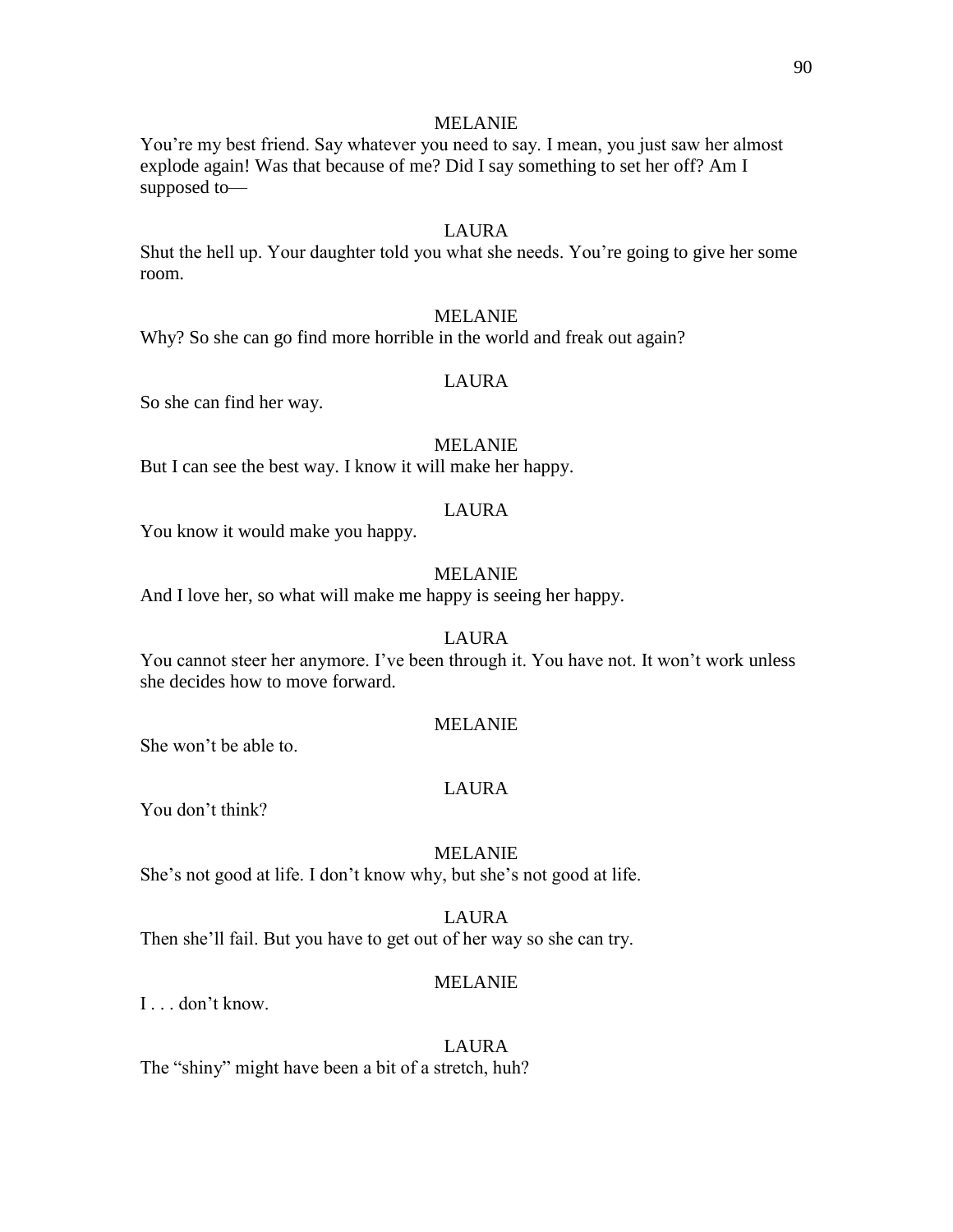## MELANIE

Yeah, I guess.

## LAURA

That's okay. High gloss is off-trend anyway. *(picks up her phone)*

## BAD PENNY

Out for a walk with #Frankenstein *(silly, close-up picture of a dog's face projected)*  Looking for a community of peasants to infiltrate.

## LAURA

See? *(probably shows MELANIE her phone)* That's cute!

## MELANIE

I don't even get that. I mean, what community of peasants? Is she saying something about our neighborhood?

## LAURA

I think it's probably a reference to something that happens in Frankenstein, the book.

## MELANIE

She insists on putting herself in this, I don't know, literary elite! It drives me up a wall.

#### LAURA

Do you think she's the only kid that's ever read Frankenstein?

### MELANIE

I kind of do.

It already got three favorites.

What?

And a reply.

### MELANIE

No way.

VOICE IN REPLY Don't let him see his reflection! *(tweet may be projected)*

### MELANIE

I don't get that either.

LAURA

MELANIE

LAURA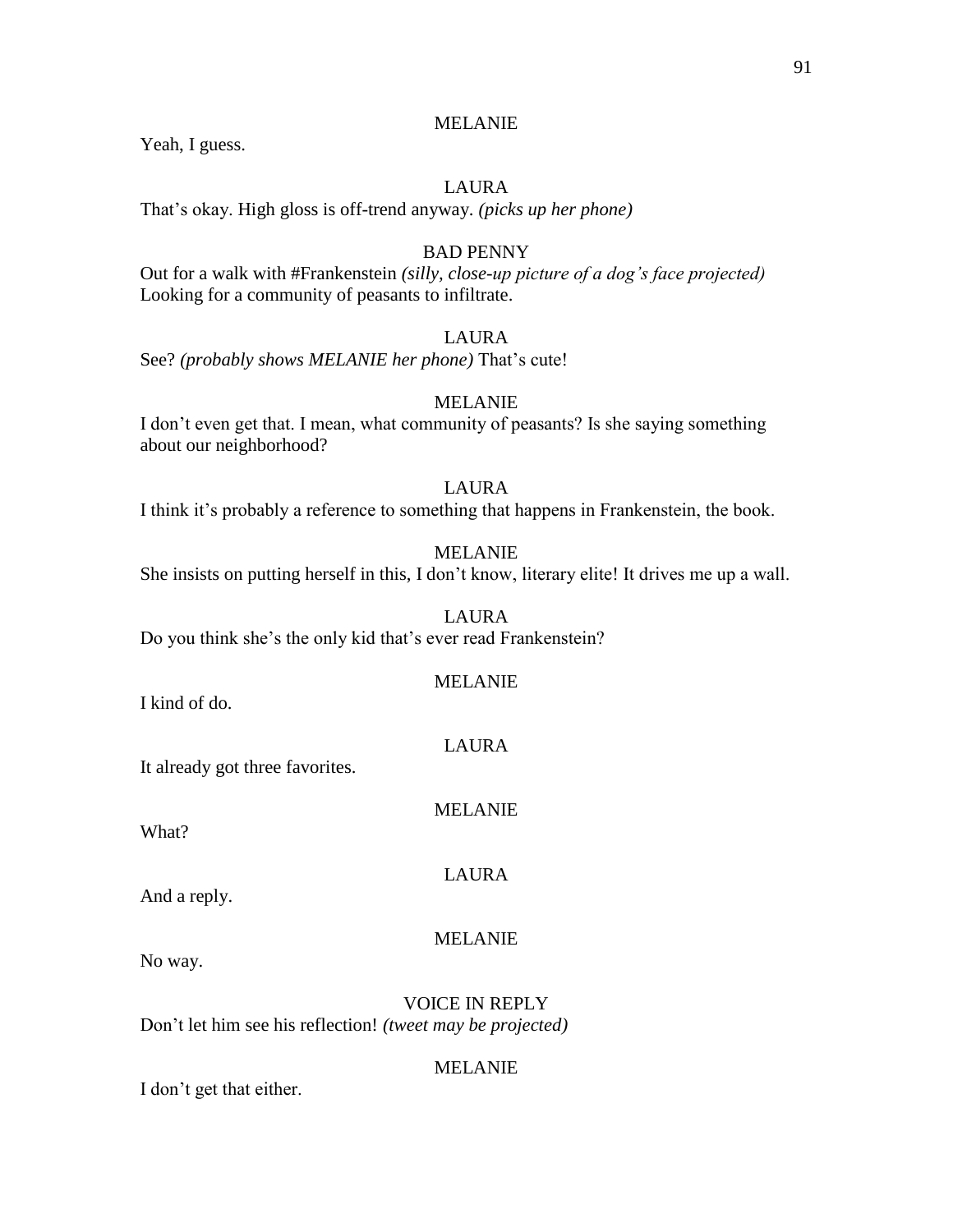BAD PENNY No way! Don't want to hurt his doggie self-esteem!

## MELANIE

She replied?

## LAURA

Yep.

#### MELANIE

LAURA

She's, like, engaging with someone?

Seems like it.

## MELANIE

LAURA

About Frankenstein, the book?

#### And the dog.

## BAD PENNY

You know a dog loves you when it licks away your crying-snot. 10/10 would recommend.

## MELANIE

Oh, my God. That's gross.

## LAURA

I think it's cute.

#### MELANIE

But, wait. She's crying? Where is she? Scroll back up to the picture.

#### LAURA

*(playing keep away with phone)* No.

### MELANIE

*(getting her own phone)* Don't tell me no! That's my daughter, and she's crying. I'm going to find her and help her.

## LAURA

You're going to let her cry.

#### MELANIE

I didn't even do that when she was a baby. I always held her.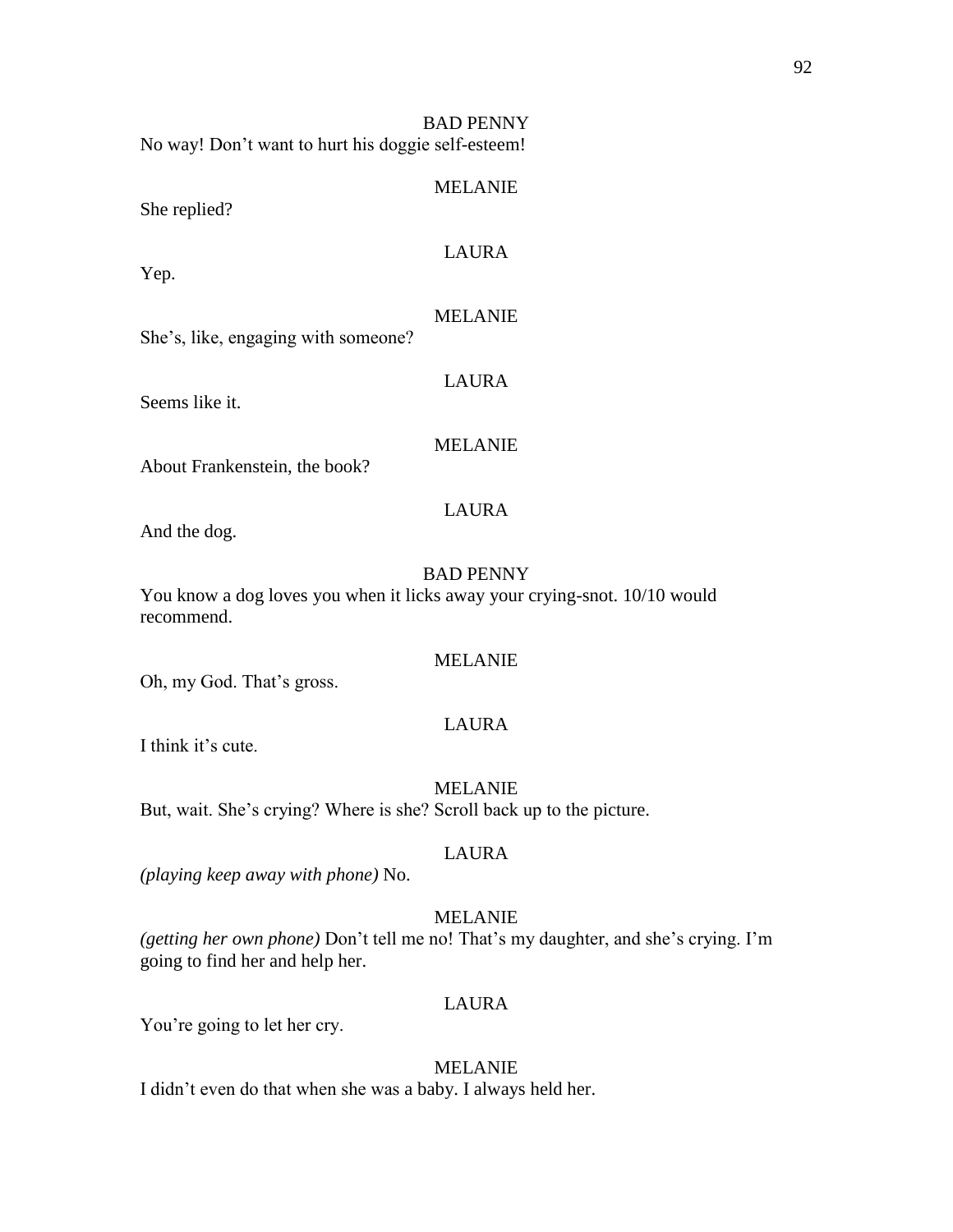## LAURA

Oh, Mel.

MELANIE It looks like she's at Waverly Park, with the roll-y slide.

#### LAURA

Don't go.

## MELANIE

I have to.

LAURA God, Melanie, give the girl a minute. Have you never just needed to cry for a while?

## MELANIE

Of course I have, and I do it in the shower.

#### LAURA

You've never cried in front of Penny?

MELANIE

No. Then she would feel like I didn't know what I was doing.

LAURA So what? You're not going. Here, look at this. *(phone)*

### BAD PENNY

Kids at splash pad  $+$  dog  $+$  tears  $=$  soul recovery.

*Projection of a filtered photo of a park scene at sunset.*

## LAURA

That's kind of beautiful.

*MELANIE picks up her phone and begins working it.*

SHINY PENNY @bad\_PENNY\_69 Looks like you got what you needed.

#### BAD PENNY

Getting there, I think. Thanks.

SHINY PENNY

Favorite.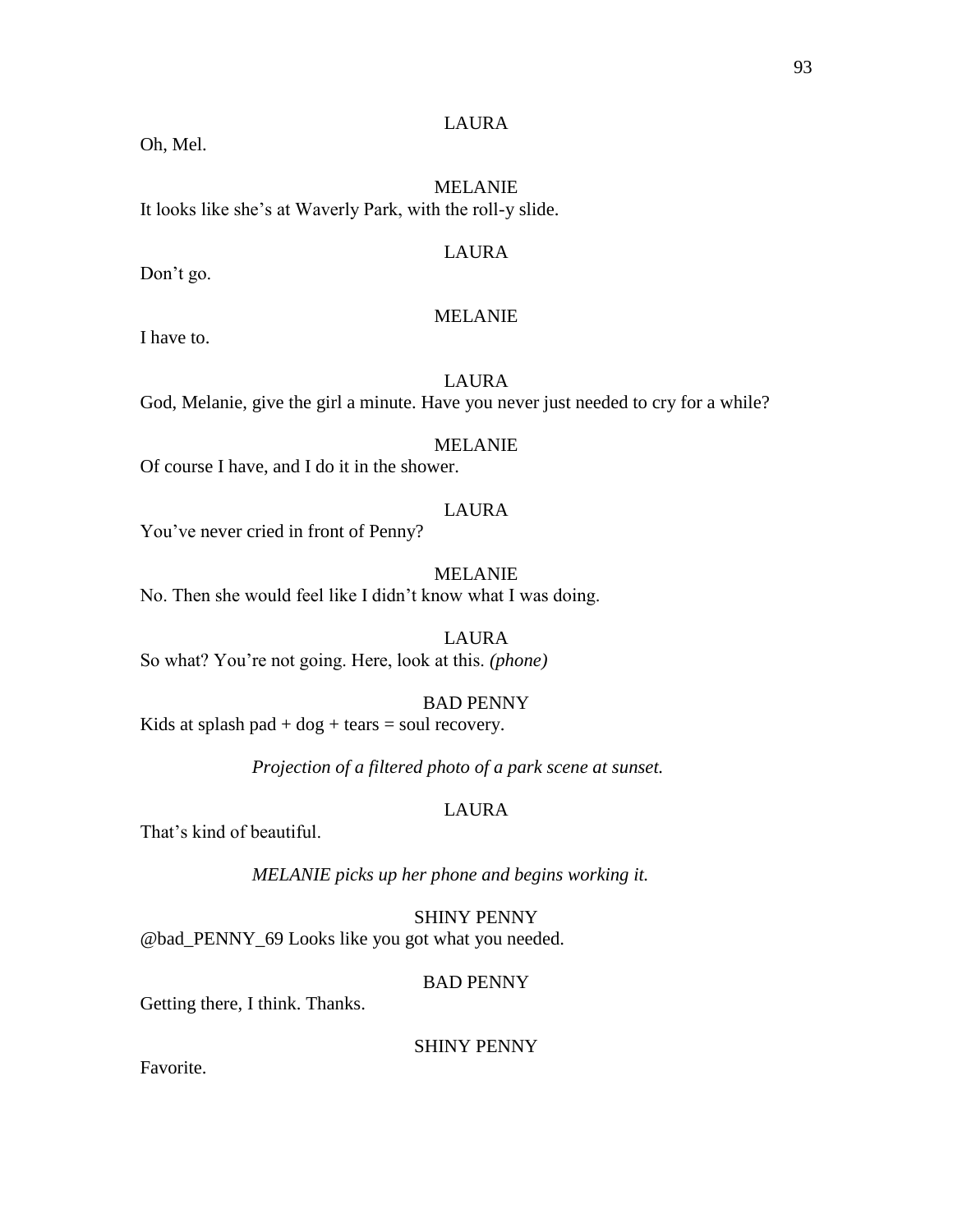BAD PENNY Forced my mom to see me. #BravestThingIEverDid

# SHINY PENNY

Favorite.

# iwantCANDY

Wait! You bitches are friends now?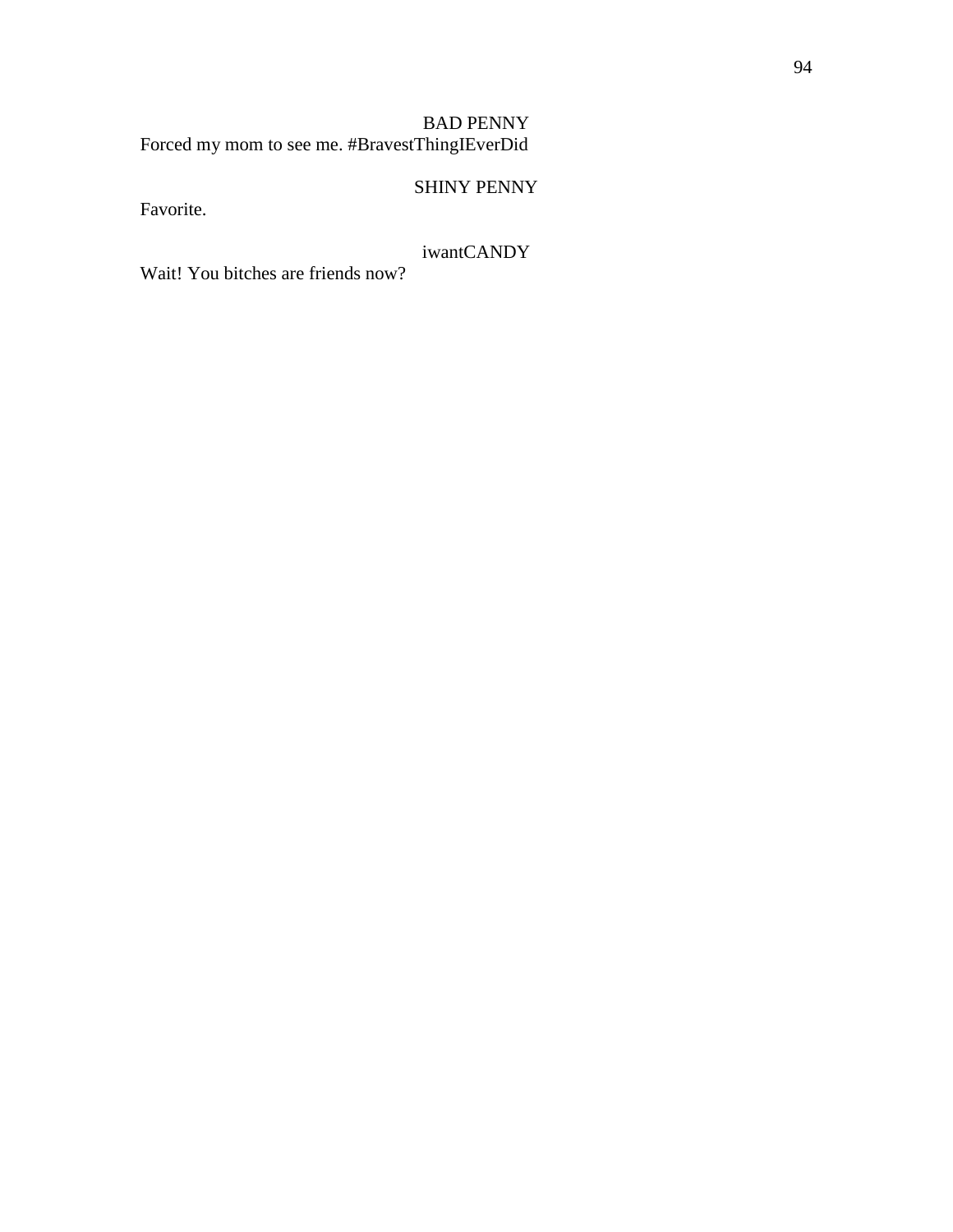*Scene 15. We transition forward in time and completely into the twitterverse. BAD PENNY finds her footing. VOICES IN REPLY may be accompanied by projections, an overlapping collage of image and sound.*

## BAD PENNY

When Emily D spent most of her life sitting in her room and thinking about death, she got called a genius. When I did that I got a diagnosis. *(picture projected of Emily Dickinson)*

## VOICES IN REPLY

Favorite.

Favorite.

Alone isn't lonely.

I had Algebra with Emily D. She's a bitch.

The world is too big.

#### BAD PENNY

Feeling a little salty about GoT's superlong hiatus.

#### VOICES IN REPLY

With you.

I miss Daenerys.

Retweet.

Tyrion would be the best Homecoming date.

Vote Ed Sheeran for King of the North.

SHINY PENNY @bad\_penny\_69 keeps turning up #turndownforwhat

#### BAD PENNY

*(maybe with an eyeroll)* Favorite.

Anyone want to pay me to do their summer reading for them?

## VOICES IN REPLY

That's what sparknotes are for, idiot.

Summer reading's a joke. They never test us on it. #FuckMyPermanentRecord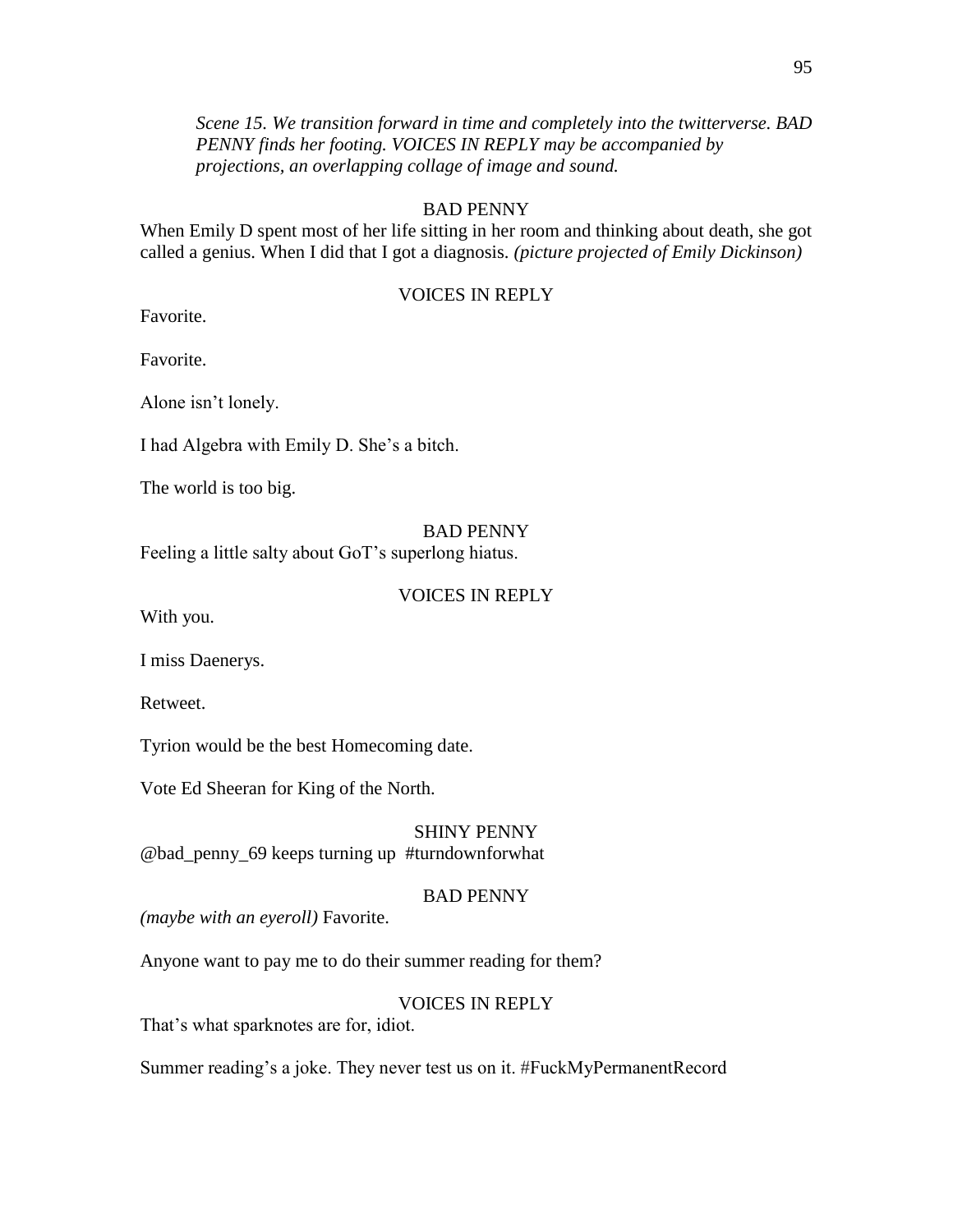#### BAD PENNY

I honestly think I could homeschool myself.

## iwantCANDY

Then you'd miss out on all the important socialization that comes in high school. #SarcasmFont

## SHINY PENNY

@iwantCANDY @bad\_penny\_69 Like cheer and dance team.

#### iwantCANDY

Those girls are colossal bitches.

## SHINY PENNY

I bet they're good once you get to know them.

## iwantCANDY

Run for your life @bad\_penny\_69

## SHINY PENNY

Three weeks til I start at my new school. @CableHighSchool

#### VOICES IN REPLY

You'll hate it.

Welcome, future Coyote.

## SHINY PENNY

Follow.

Follow.

iwantCANDY Did you get your schedule @shiny\_penny\_1999?

#### SHINY PENNY

No. Are they out?

## BAD PENNY @iwantCANDY @shiny\_penny\_1999 I got mine. #CableHigh #NewKid

iwantCANDY

Cable?!? What lunch?

#### BAD PENNY

Fourth.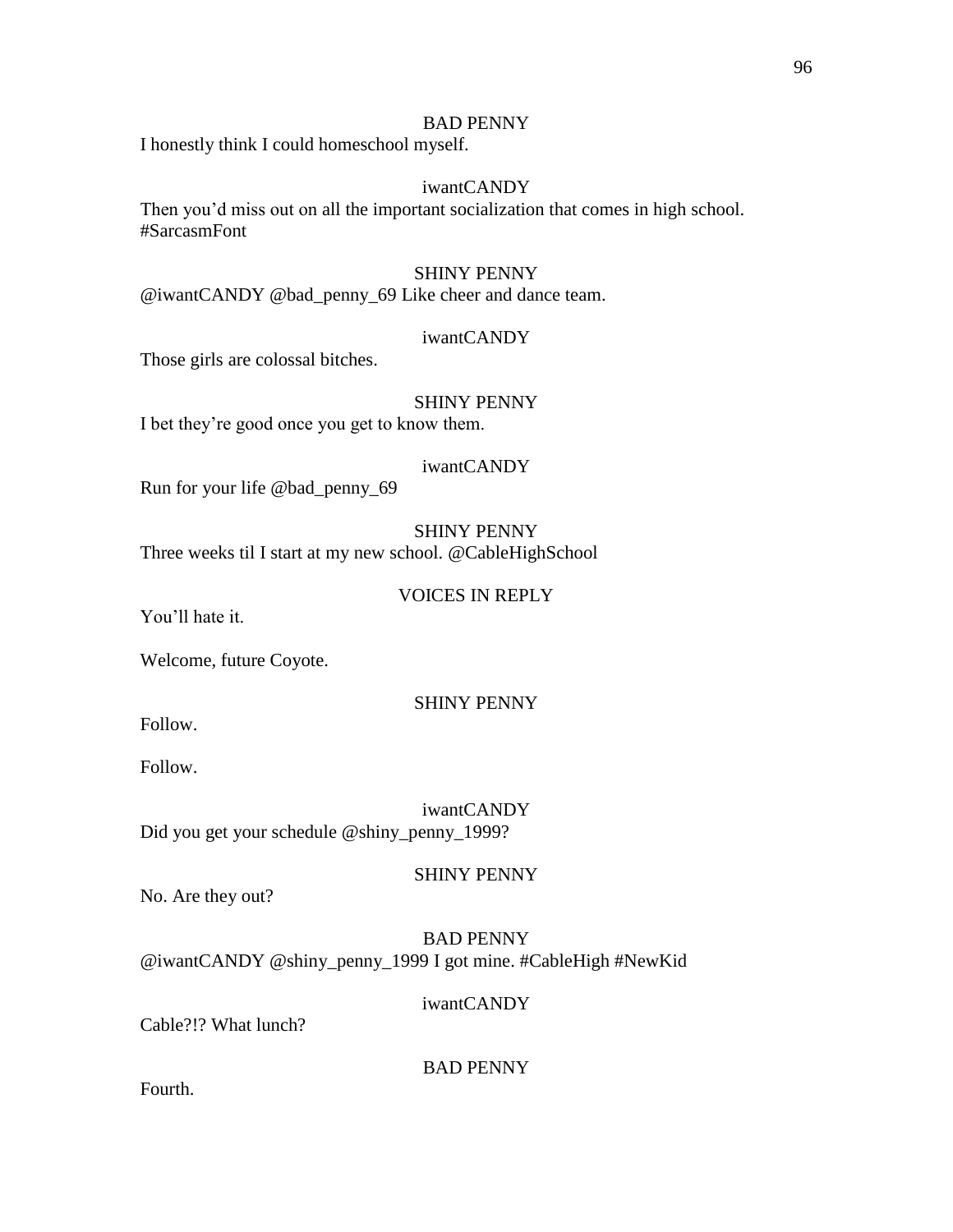## iwantCANDY

#same #screaming

## SHINY PENNY

Wait, what? When did you get them?

BAD PENNY It came in the mail. The mail comes at 2:30, when I am home. Alone.

## SHINY PENNY

Post a pic.

## BAD PENNY

No.

iwantCANDY Here's mine! *(picture of a high school schedule projected)*

BAD PENNY Same second, fourth and eighth. #WhyDoYouTakeLatin

iwantCANDY My dad's a doctor and he made me. You take Spanish?

BAD PENNY French. I want to go to Le Cordon Bleu in France and be a chef.

### SHINY PENNY

Really?

### BAD PENNY

And live like Anais Nin.

iwantCANDY So, as the third wheel in a married couple's sex life?

BAD PENNY

Haha. You've read it?

iwantCANDY

Saw the movie.

BAD PENNY

That might be enough.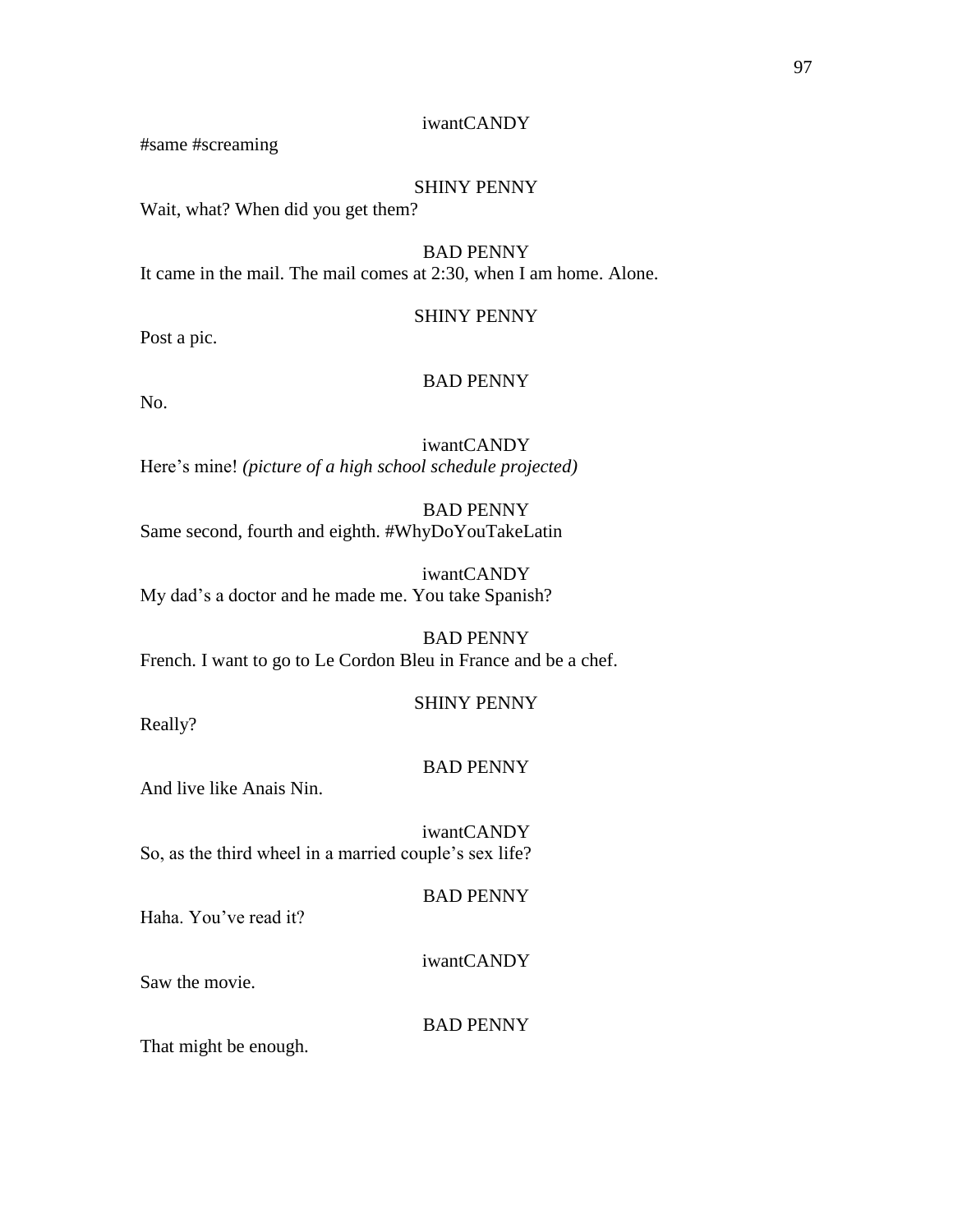## SHINY PENNY

What movie? What's it about?

## *A prolonged silence.*

## BAD PENNY

Two weeks til the first day of school got me like *(image projected of a stock shot of a group of mental health meds)*

## VOICES IN REPLY

Retweet.

Me too.

Is there a word for dread+curiosity, when you know the curiosity will go away and just dread will be left? #TheWordIsSchool

Retweet.

I take two of those. No lie.

Follow.

Unfollow.

Favorite.

Favorite.

Favorite.

### SHINY PENNY

Haha. Hugs not drugs!

## BAD PENNY

@shiny\_penny\_1999 I say hugs AND drugs.

# VOICES IN REPLY

Retweet.

Favorite.

Follow.

Follow.

Unfollow.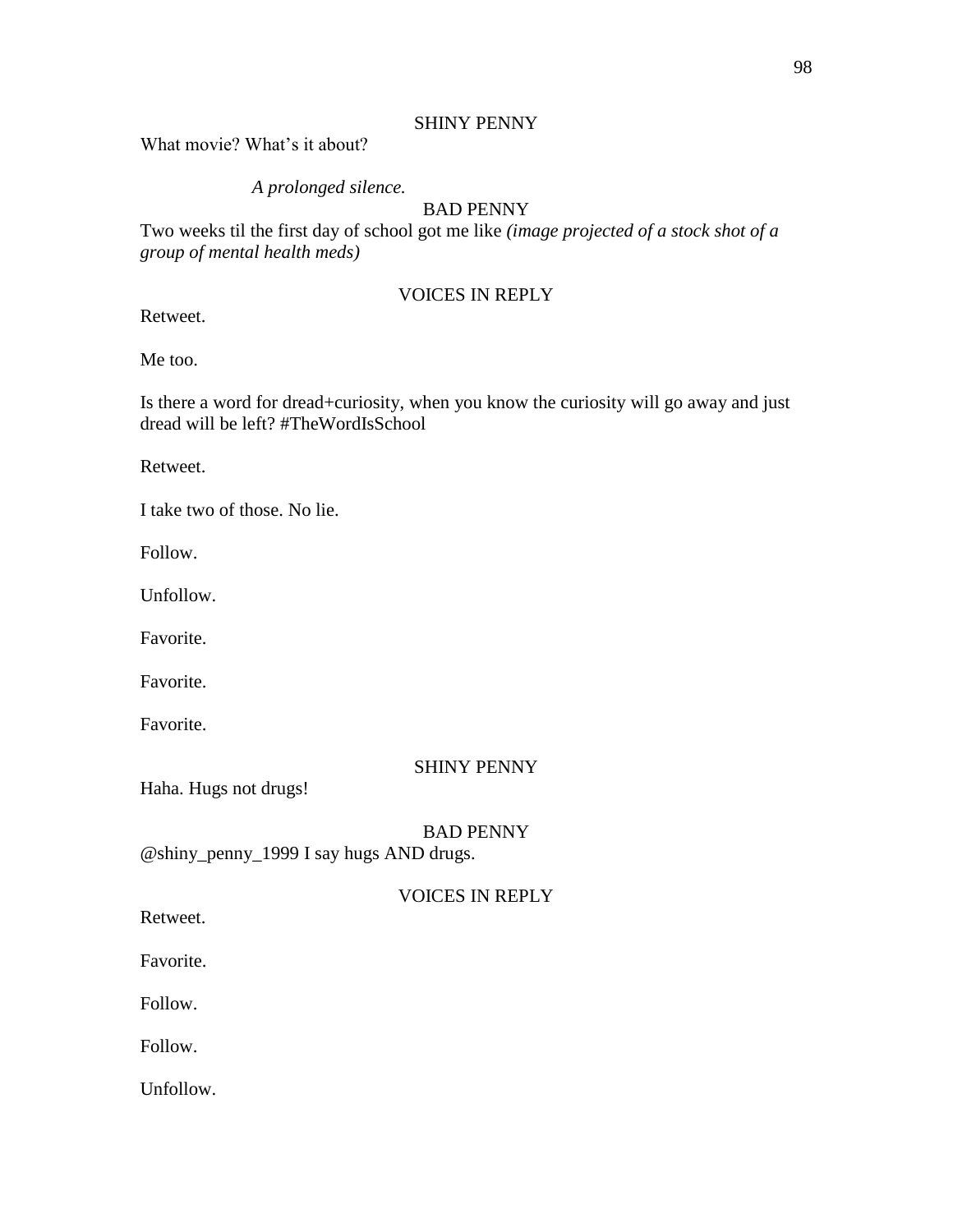Favorite.

iwant CANDY The pink ones fix me. BAD PENNY

You, @iwantCANDY?

iwantCANDY

Uh, yeah.

SHINY PENNY

Are those claritins?

VOICES IN REPLY

Go away, @shiny\_penny\_1999

Leave this to the big kids.

My mental illness >>>>>>>> your sinus headache. *(should be read as "is greater than, greater than, greater than, greater than . . .")*

## iwant CANDY

#ProzacProud since sophomore year!

## BAD PENNY

Wellbutrin helps. #TalkAboutMentalIllness

iwantCANDY

I'm so here for this. #TalkAboutMentalIllness #TalkAboutMentalHealth

## BAD PENNY

New profile pic.

*A picture projected of PENNY. It is not doctored or even filtered. Something about it is inherently "Penny." There is probably something darkly humorous about it, maybe she is "kilroy-ing" over a book, or her eyes are closed and a pill rests on each eyelid.*

iwantCANDY #scute. Are you and @shiny\_PENNY\_1999 sisters? You totally look like her.

## BAD PENNY

No. It's weird.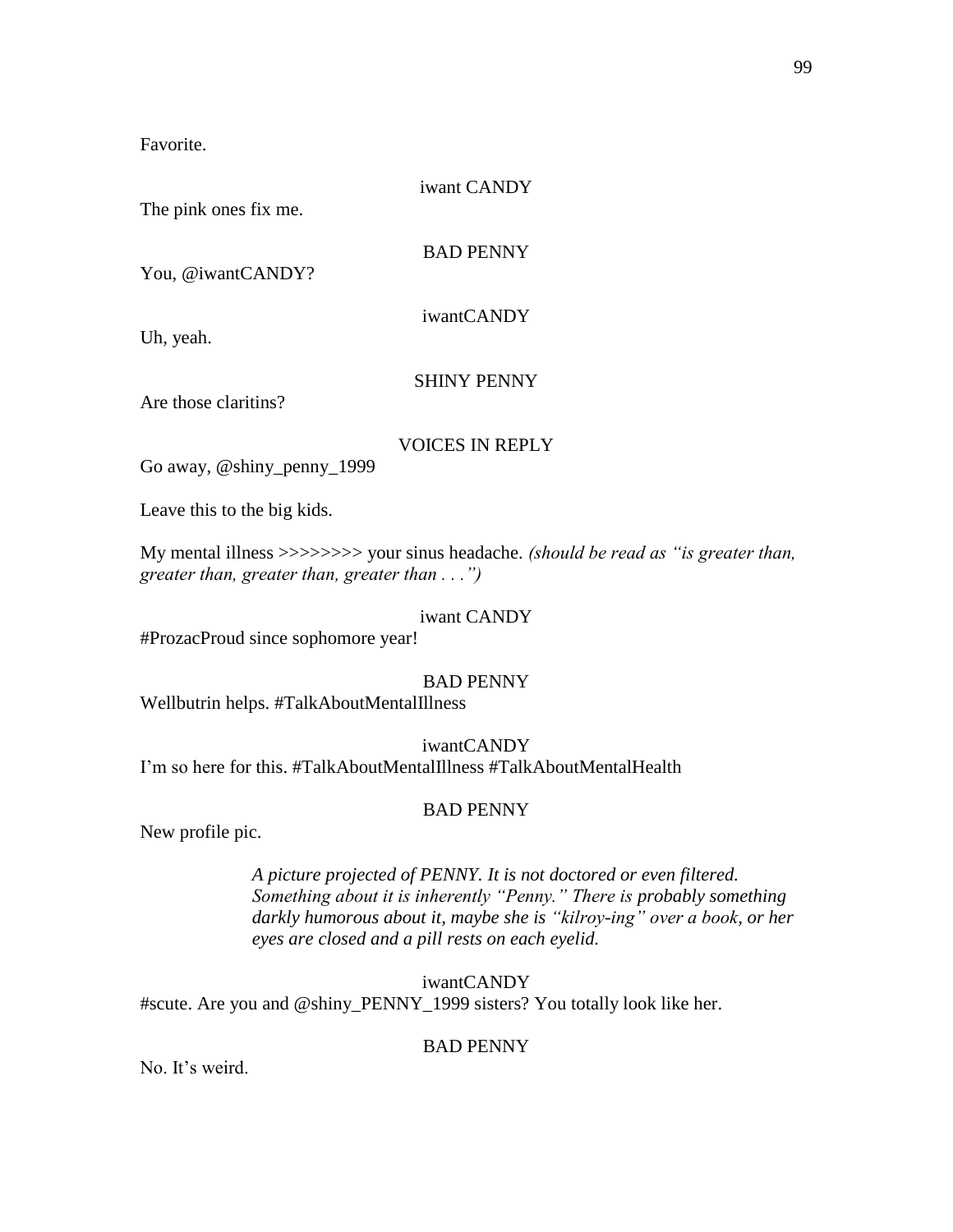### BAD PENNY

To which I can look forward.

iwantCANDY

What? Weirdo.

BAD PENNY

Yeah. Sorry.

iwantCANDY

New profile pic.

*Picture projected of iwantCANDY, plainer and somehow more real than what we have seen of her until now.*

## BAD PENNY

I like it.

## SHINY PENNY

Are you okay? You look kinda sick.

*A prolonged silence.*

## BAD PENNY

T minus 6 days til @cablehigh.

## VOICES IN REPLY

I hate that I'm excited bc I know the disappointment that's around the corner.

I will pass pre-calc this year #ThirdTimesTheCharm #NoIWon't

Love the first day. Hate the second day. And every day after that.

## iwantCANDY

Are you driving? To school?

BAD PENNY

No.

iwantCANDY

I can pick you up.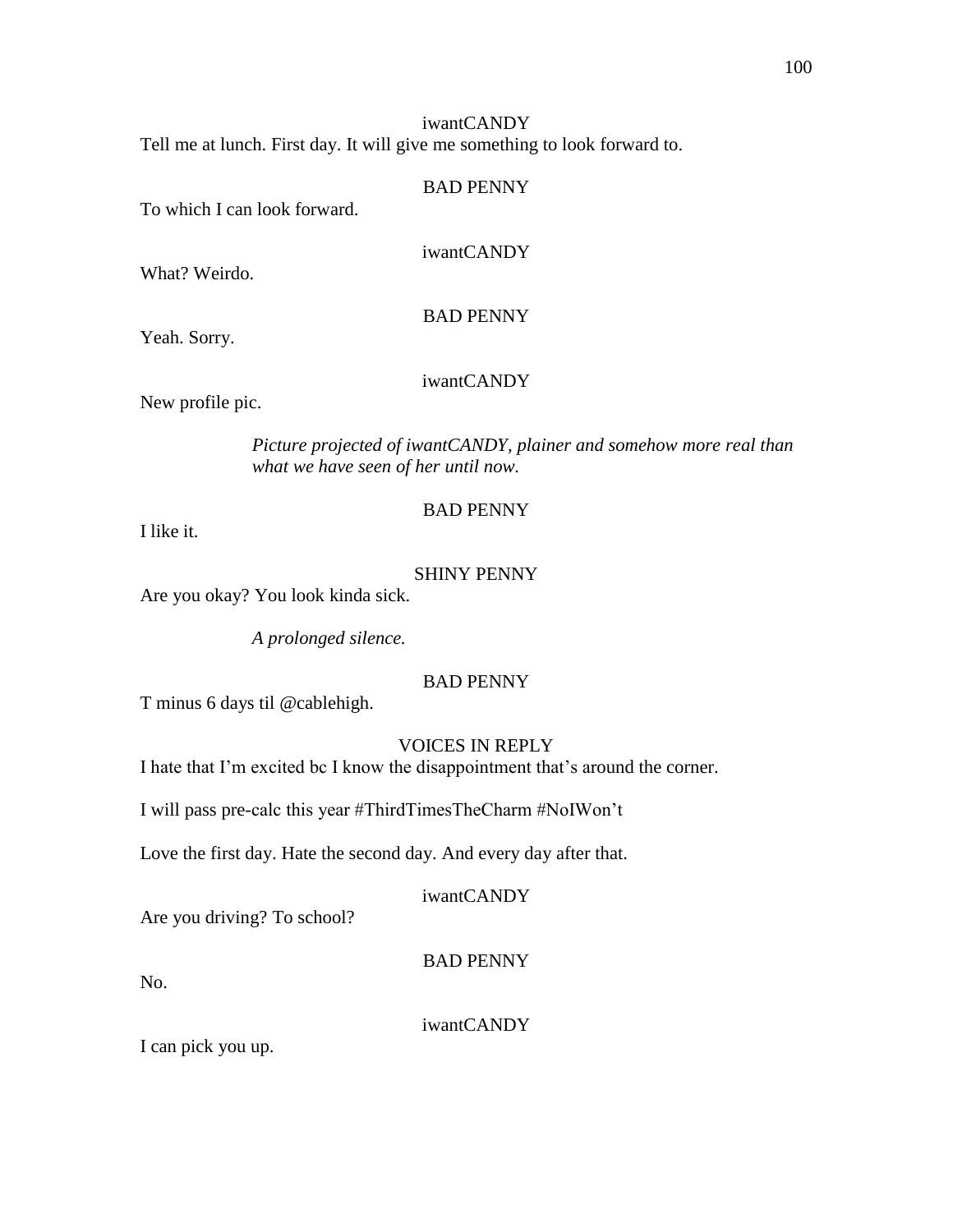## BAD PENNY *(after consideration)* Okay. That would be cool. #CallMe

#### iwantCANDY

I need your number.

## BAD PENNY

You already have it.

## iwantCANDY

#confused

## BAD PENNY

Answer your phone in five seconds.

*PENNY swipes her phone, taps to make a call.*

PENNY

Hi. It's Penny. I mean Bad Penny. Both Pennys actually. Um, all the Pennys.

*iwantCANDY should exit now, as PENNY has made contact with the real CANDY.*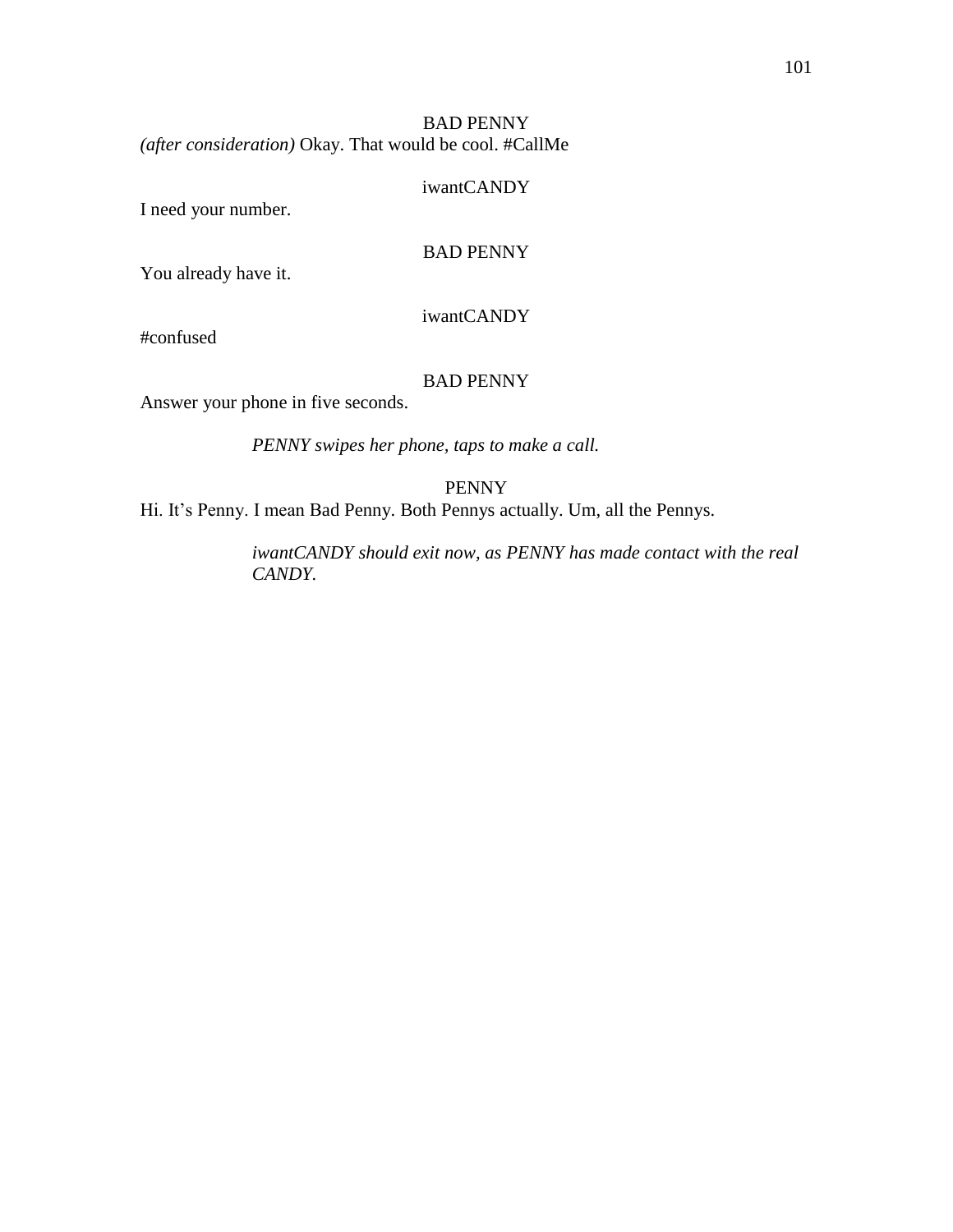# *Scene 16. SHINY PENNY's twittercide. MELANIE and PENNY, both in clothes that could be construed as funeral clothes, but nothing too over-the-top.*

| So this is it?                                           | <b>MELANIE</b> |
|----------------------------------------------------------|----------------|
| Yes.                                                     | <b>PENNY</b>   |
| And you're okay with it?                                 | <b>MELANIE</b> |
| I'm great.                                               | <b>PENNY</b>   |
| I'm worried.                                             | <b>MELANIE</b> |
| I'm worried for you.                                     | <b>PENNY</b>   |
| I'll be fine. Dr. Mary said I can call her if I need to. | <b>MELANIE</b> |
| Me too. Is Laura coming?                                 | <b>PENNY</b>   |
| I didn't invite her.                                     | <b>MELANIE</b> |
| Oh. Thanks.                                              | <b>PENNY</b>   |
| Just me and you.                                         | <b>MELANIE</b> |
| And Shiny Penny.                                         | <b>PENNY</b>   |
| Not for long.                                            | <b>MELANIE</b> |
| She's twitterciding.                                     | <b>PENNY</b>   |
|                                                          |                |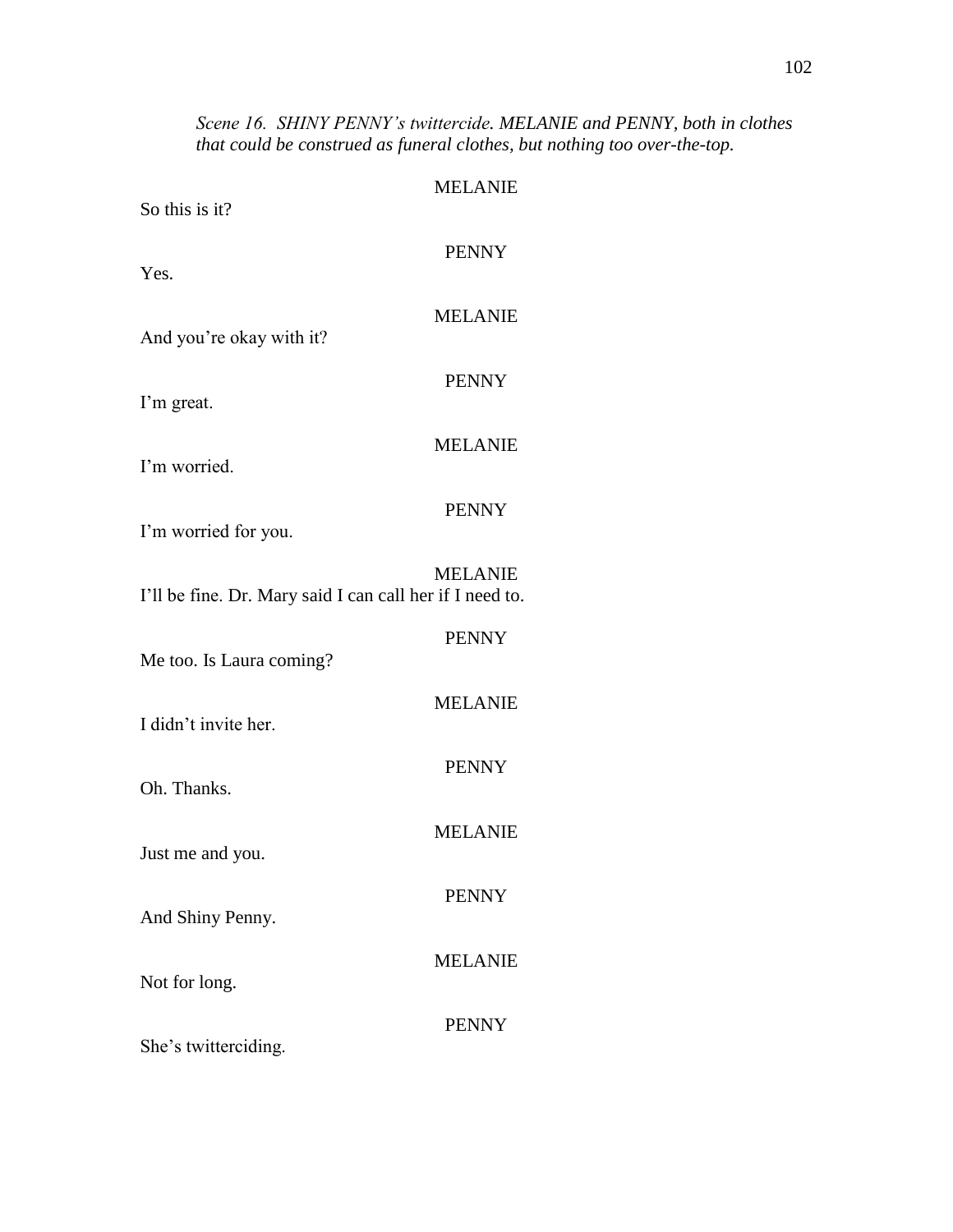## MELANIE

## What?

### PENNY

That's a thing, the word you use when you're going to delete your whole twitter existence, "twittercide."

## MELANIE

I don't like it.

## PENNY

I think it's funny.

*MELANIE opens a device and navigates to SHINY PENNY's profile.*

## MELANIE

Should I say one last thing?

# PENNY

Goodbye, cruel world?

## MELANIE

That's from/Hocus Pocus!

### PENNY

Victorian England! It doesn't matter. Once you delete her, it's all gone anyway.

#### MELANIE

Wait, the whole history goes? Everything?

# PENNY

Yeah.

I didn't know that.

### PENNY

MELANIE

What did you think would happen?

## MELANIE

I just thought, I thought, she'd be like, inactivated, or something. I didn't think she'd be erased.

#### PENNY

Oh, sorry.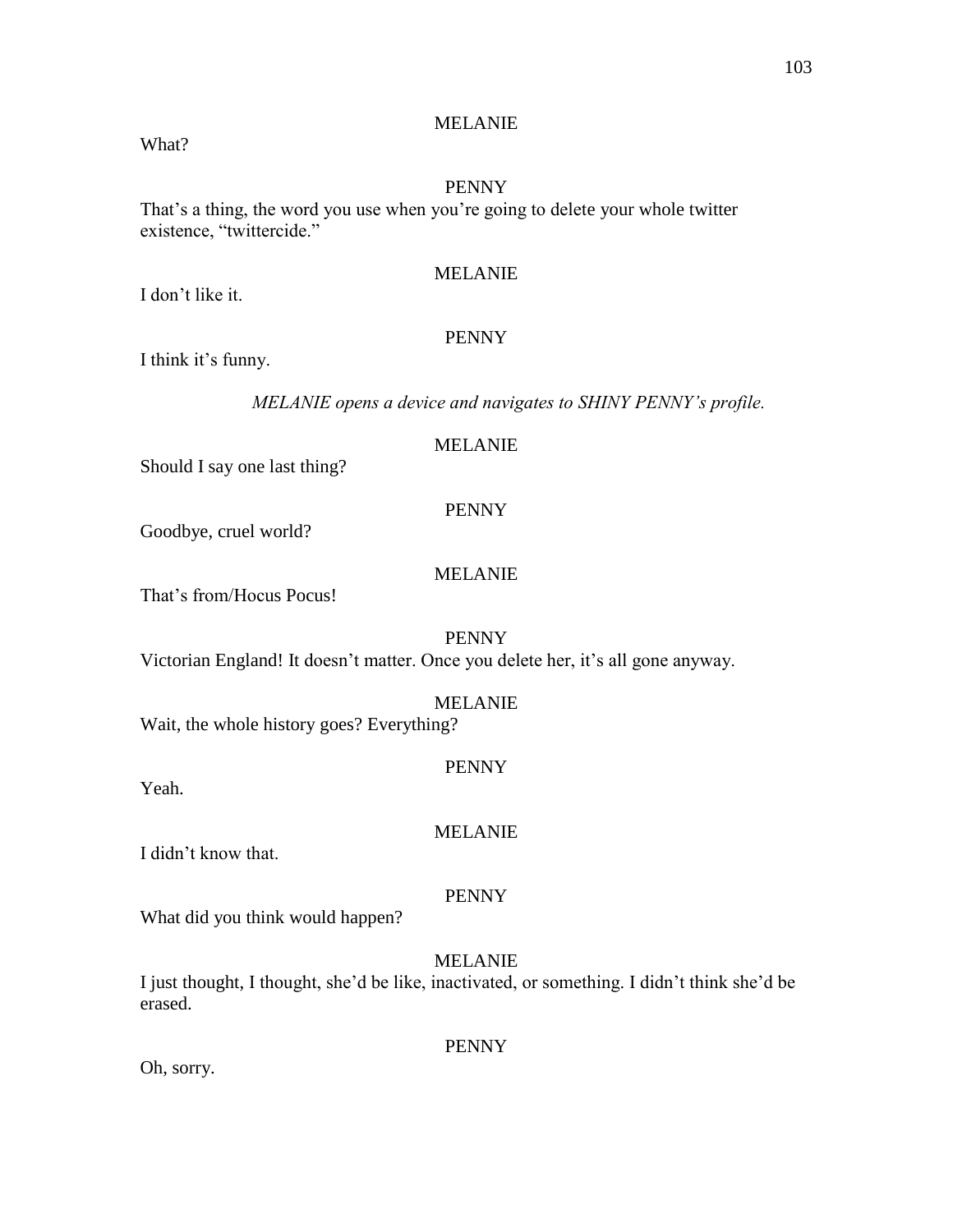## MELANIE

The ranch, and Jeff, and the shopping with mom and the love my bffs?

#### PENNY

Yeah.

## MELANIE

What's going to come up, like if we look where someone retweeted her?

## PENNY

It's just that gray box. It says the tweet is no longer available.

## MELANIE

That's sad.

## PENNY

She wasn't ever real.

# MELANIE

I know.

## PENNY

So what's so terrible?

## MELANIE

She was how I imagined you would want to be.

# PENNY

And you're sad because I don't want to be like that?

MELANIE I'm sad because I didn't know you well enough to know that you wouldn't.

### PENNY

You know me better now.

MELANIE

Do I?

## PENNY

I think so.

#### MELANIE

So maybe she did her job.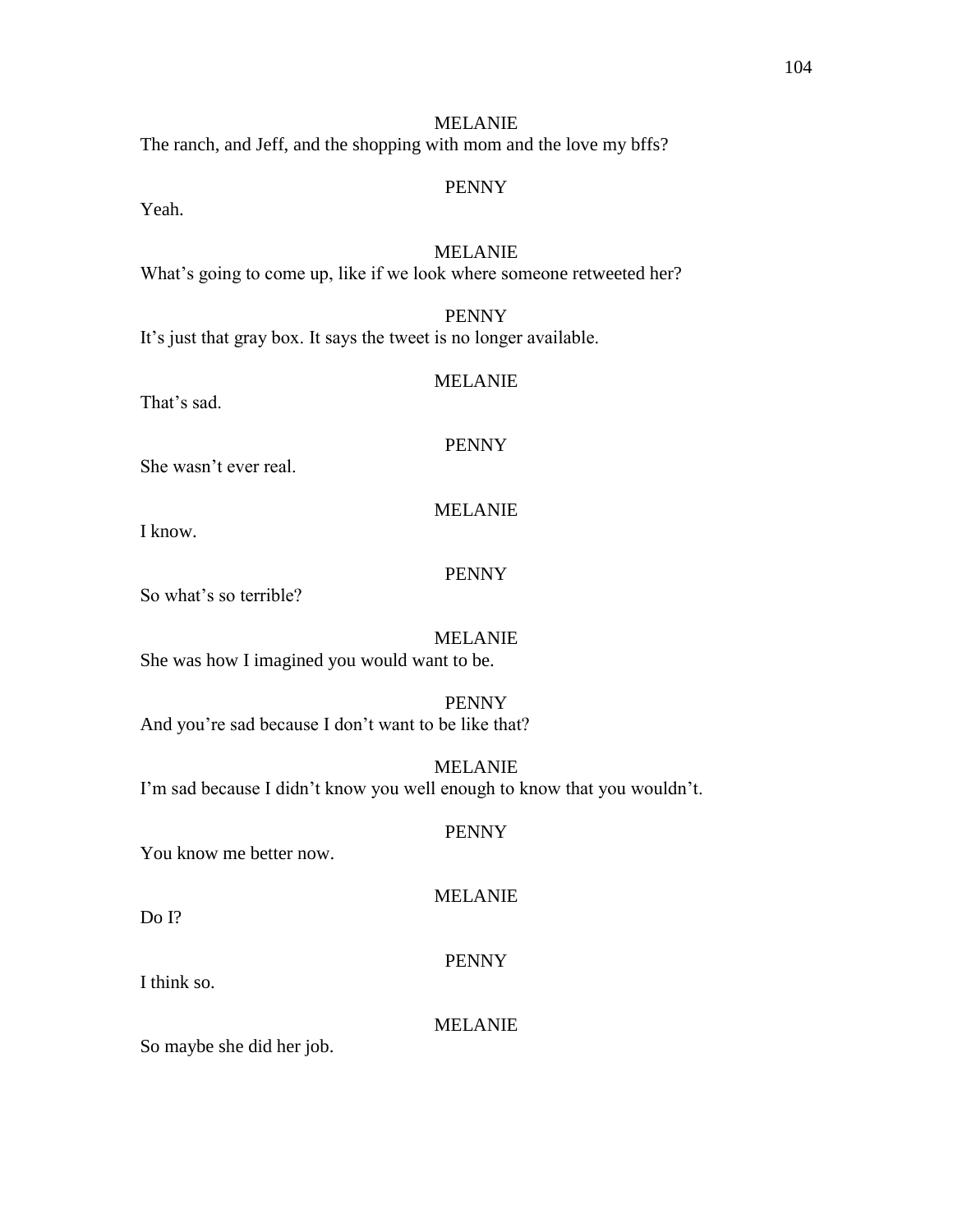And now her work here is finished.

## MELANIE

Yep.

## PENNY

Hold on.

## *PENNY takes the device from MELANIE and types.*

SHINY PENNY

Eloi, Eloi, lema sabachthani? *(EEE-loy, EEE-loy, LEMma, sah-bak-TAH-nee)*

*PENNY puts down the device, grabs her own and navigates.*

## MELANIE

What the hell is that?

## PENNY

It means, "My God, my God, why have you foresaken me?" It's what Jesus said on the cross right before he died. A kid in the hospital yelled it all the time.

### MELANIE

PENNY

BAD PENNY

MELANIE

But no one's going to see it.

It's just for us.

Favorite.

Nice.

PENNY

Ready?

## MELANIE

As I'll ever be.

*MELANIE navigates, takes a big breath, hands phone to PENNY who clicks, and SHINY PENNY dies.*

### PENNY

She's gone.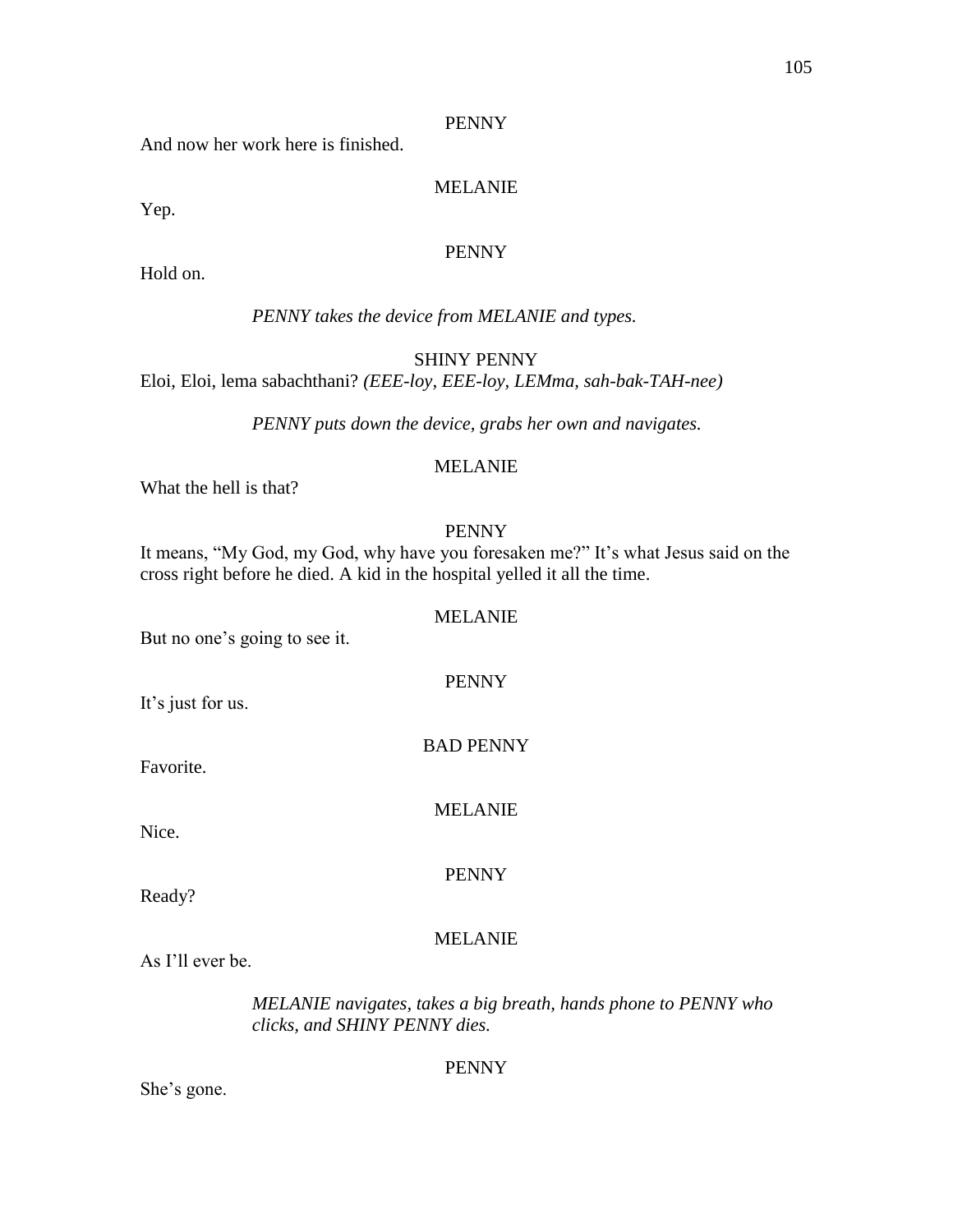| And you're still here.                          | <b>MELANIE</b> |
|-------------------------------------------------|----------------|
| Yep. Are you okay?                              | <b>PENNY</b>   |
| Yes. I want the real Penny.                     | <b>MELANIE</b> |
| You've got her.                                 | <b>PENNY</b>   |
| How about you? Are you okay?                    | <b>MELANIE</b> |
| PENNY's phone rings.                            |                |
| I'm totally fine. It's Candy.                   | <b>PENNY</b>   |
| Take it. That's great. Take it.                 | <b>MELANIE</b> |
| PENNY answers her phone. Real CANDY emerges.    |                |
| Hey.                                            | <b>PENNY</b>   |
| Hey. Done?                                      | <b>CANDY</b>   |
| Yep.                                            | <b>PENNY</b>   |
| Did you tell her she has 30 days to reactivate? | <b>CANDY</b>   |
| Nope.                                           | <b>PENNY</b>   |
| Are you still good to go out?                   | <b>CANDY</b>   |
|                                                 | <b>PENNY</b>   |